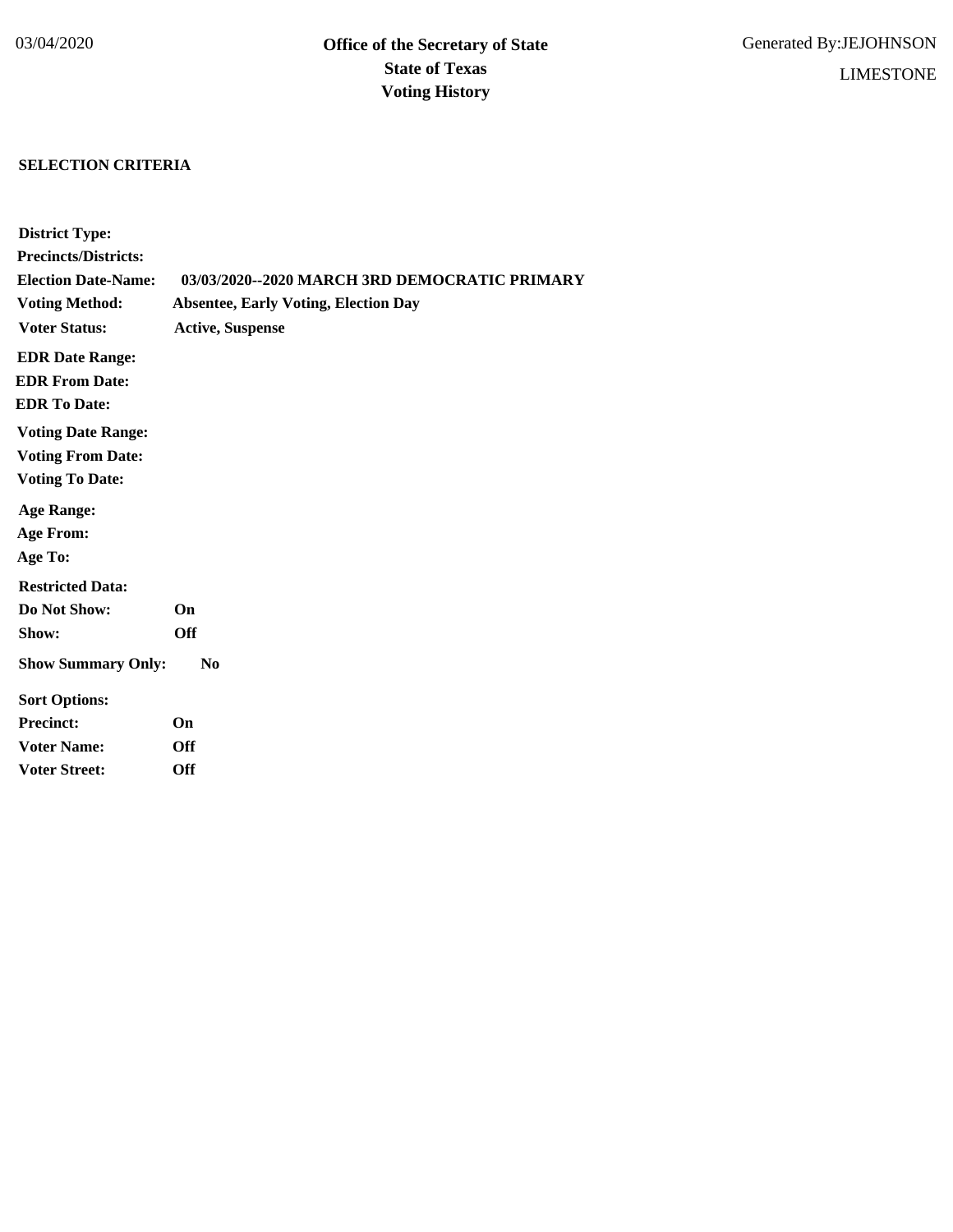| Precinc  | VUID           | <b>EDR</b>                           | Voter                    | Voter Name                                   | <b>DOB</b>        | Current       | Residence                                                          | Mailing Address                        |
|----------|----------------|--------------------------------------|--------------------------|----------------------------------------------|-------------------|---------------|--------------------------------------------------------------------|----------------------------------------|
| t<br>101 | 2143942362     | 03/10/2018                           | Status<br>$\overline{v}$ | ALTIERI, FRAN 08/20/1960<br>Κ                |                   | County<br>147 | Address<br>602 YEAGUA ST E<br>GROESBECK TX<br>76642                |                                        |
|          | Election Name: | 2020 MARCH 3RD<br>DEMOCRATIC PRIMARY |                          |                                              | Ballot Style: BS6 |               | Voting Method: ED                                                  |                                        |
| 101      | 1013723315     | 11/06/1984                           | $\bar{x}$                | ANGLIN, OZELL 01/16/1940<br>E B              |                   | 147           | 626 HEWITT<br><b>STREET</b><br>GROESBECK TX<br>76642               | 626 HEWITT ST<br>GROESBECK TX<br>76642 |
|          | Election Name: | 2020 MARCH 3RD<br>DEMOCRATIC PRIMARY |                          |                                              | Ballot Style: BS6 |               | Voting Method: AV                                                  |                                        |
| 101      | 1013690107     | 08/07/1993                           |                          | ANGLIN, WARRE 07/01/1975<br>N ODELLE         |                   | 147           | 601 WACO ST S<br>GROESBECK TX<br>76642                             | 601 S WACO<br>GROESBECK TX<br>76642    |
|          | Election Name: | 2020 MARCH 3RD<br>DEMOCRATIC PRIMARY |                          |                                              | Ballot Style: BS6 |               | Voting Method: EV                                                  |                                        |
| 101      | 1013693010     | 03/01/1978                           | $\overline{V}$           | BATES, JAMES 08/23/1934<br>RAND              |                   | 147           | 795 LCR 784<br>GROESBECK TX<br>76642                               | 795 LCR 784<br>GROESBECK TX<br>76642   |
|          | Election Name: | 2020 MARCH 3RD<br>DEMOCRATIC PRIMARY |                          |                                              | Ballot Style: BS6 |               | Voting Method:                                                     | ЕV                                     |
| 101      | 1013693023     | 03/01/1978                           | $\overline{V}$           | BATES, LINDA 03/23/1941                      |                   | 147           | 795 LCR 784<br>GROESBECK TX<br>76642                               | 795 LCR 784<br>GROESBECK TX<br>76642   |
|          | Election Name: | 2020 MARCH 3RD<br>DEMOCRATIC PRIMARY |                          |                                              | Ballot Style: BS6 |               | Voting Method: EV                                                  |                                        |
| 101      | 2129289908     | 10/07/2016                           | $\overline{V}$           | BINDEA, CASSA 05/18/1982<br>NDRA LYNNE       |                   | 147           | 703 NAVASOTA ST 703 E NAVASOTA<br>E APT 5<br>GROESBECK TX<br>76642 | $ST$ #5<br>GROESBECK TX<br>76642       |
|          | Election Name: | 2020 MARCH 3RD<br>DEMOCRATIC PRIMARY |                          |                                              | Ballot Style: BS6 |               | Voting Method: ED                                                  |                                        |
| 101      | 2002773390     | 11/19/2015                           | $\overline{V}$           | BLACKNALL, MI 08/14/1959<br>CHAEL<br>ANTHONY |                   | 147           | 618 HEWITT<br><b>STREET</b><br>GROESBECK TX<br>76642               | 618 HEWITT ST<br>GROESBECK TX<br>76642 |
|          | Election Name: | 2020 MARCH 3RD<br>DEMOCRATIC PRIMARY |                          |                                              | Ballot Style: BS6 |               | Voting Method: EV                                                  |                                        |
| 101      | 1013693533     | 05/07/1988                           | $\overline{V}$           | BLACKNALL, TO 08/14/1968<br>NYA LYNN         |                   | 147           | 612 ELLIS ST S<br>APT 72<br>GROESBECK TX<br>76642                  |                                        |
|          | Election Name: | 2020 MARCH 3RD<br>DEMOCRATIC PRIMARY |                          |                                              | Ballot Style: BS6 |               | Voting Method: AV                                                  |                                        |
| 101      | 1013723605     | 03/01/1984                           |                          | BOND, SUSAN 09/18/1954<br>RUTH               |                   | 147           | 1570 LCR 786<br>GROESBECK TX<br>76642                              | 1570 LCR 786<br>GROESBECK TX<br>76642  |
|          | Election Name: | 2020 MARCH 3RD<br>DEMOCRATIC PRIMARY |                          |                                              | Ballot Style: BS6 |               | Voting Method: ED                                                  |                                        |
| 101      | 1013723596     | 03/01/1984                           | $\overline{V}$           | BOND, WILLIAM 09/08/1935<br>LEON, JR.        |                   | 147           | 1570 LCR 786<br>GROESBECK TX<br>76642                              | 1570 LCR 786<br>GROESBECK TX<br>76642  |
|          | Election Name: | 2020 MARCH 3RD<br>DEMOCRATIC PRIMARY |                          |                                              | Ballot Style: BS6 |               | Voting Method:                                                     | ЕV                                     |
| 101      | 1013675005     | 03/01/1995                           | $\overline{V}$           | BOYD, JO<br>NETTLES                          | 12/04/1936        | 147           | 860 LCR 794<br>GROESBECK TX<br>76642                               | 860 LCR 794<br>GROESBECK TX<br>76642   |
|          | Election Name: | 2020 MARCH 3RD                       |                          |                                              | Ballot Style: BS6 |               | Voting Method: AV                                                  |                                        |
|          |                | DEMOCRATIC PRIMARY                   |                          |                                              |                   |               |                                                                    |                                        |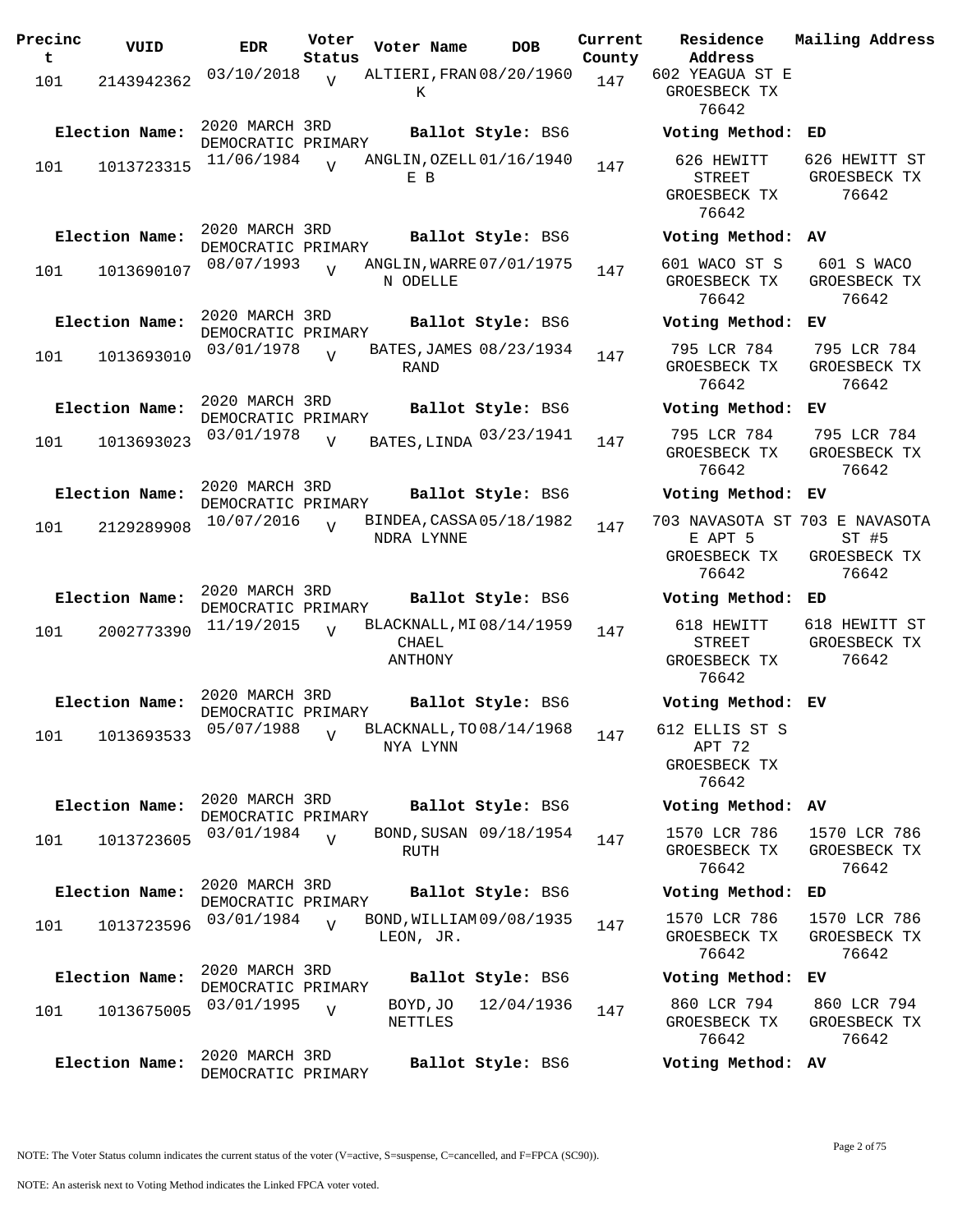| Precinc<br>t | VUID           | <b>EDR</b>                           | Voter<br>Status | Voter Name                                 | <b>DOB</b>        | Current<br>County | Residence<br>Address                                                           | Mailing Address                        |
|--------------|----------------|--------------------------------------|-----------------|--------------------------------------------|-------------------|-------------------|--------------------------------------------------------------------------------|----------------------------------------|
| 101          | 1013674992     | 03/01/1995                           | $\overline{V}$  | BOYD, REGINAL 02/08/1933<br>D STANLEY      |                   | 147               | 860 LCR 794<br>GROESBECK TX<br>76642                                           | 860 LCR 794<br>GROESBECK TX<br>76642   |
|              | Election Name: | 2020 MARCH 3RD<br>DEMOCRATIC PRIMARY |                 |                                            | Ballot Style: BS6 |                   | Voting Method: AV                                                              |                                        |
| 101          | 1013682111     | 11/03/1994                           | $\overline{U}$  | BOYER, RAYMON 03/05/1966<br>D STEVE        |                   | 147               | 304 FROST CREEK 304 FROST CREEK<br>AVENUE<br>GROESBECK TX<br>76642             | AVE<br>GROESBECK TX<br>76642           |
|              | Election Name: | 2020 MARCH 3RD<br>DEMOCRATIC PRIMARY |                 |                                            | Ballot Style: BS6 |                   | Voting Method: EV                                                              |                                        |
| 101          | 1013643325     | 10/23/1996                           | $\overline{V}$  | BOYER, TRACEY 09/26/1967<br>WALKER         |                   | 147               | 304 FROST CREEK 304 FROST CREEK<br><b>AVENUE</b><br>GROESBECK TX<br>76642-4907 | AVE<br>GROESBECK TX<br>76642           |
|              | Election Name: | 2020 MARCH 3RD<br>DEMOCRATIC PRIMARY |                 |                                            | Ballot Style: BS6 |                   | Voting Method: EV                                                              |                                        |
| 101          | 1201554857     | 12/25/2014                           | $\overline{V}$  | BROWN, AFTON 01/31/1987<br>SHADE           |                   | 147               | 203 FROST CREEK 203 FROST CREEK<br>AVENUE<br>GROESBECK TX<br>76642             | AVE<br>GROESBECK TX<br>76642           |
|              | Election Name: | 2020 MARCH 3RD<br>DEMOCRATIC PRIMARY |                 |                                            | Ballot Style: BS6 |                   | Voting Method: EV                                                              |                                        |
| 101          | 1013690148     | 03/01/1978                           | $\overline{U}$  | BROWN, GEORGE 03/28/1941<br>WILLIAM        |                   | 147               | 615 JACINTO ST<br>Е                                                            | 615 E JACINTO<br>ST                    |
|              |                |                                      |                 |                                            |                   |                   | GROESBECK TX<br>76642                                                          | GROESBECK TX<br>76642                  |
|              | Election Name: | 2020 MARCH 3RD<br>DEMOCRATIC PRIMARY |                 |                                            | Ballot Style: BS6 |                   | Voting Method:                                                                 | EV                                     |
| 101          | 1013649757     | 06/03/1996                           | $\overline{z}$  | CALHOUN, FLOR 08/13/1950<br>ENCE G         |                   | 147               | 619 HEWITT<br><b>STREET</b><br>GROESBECK TX<br>76642                           | 619 HEWITT ST<br>GROESBECK TX<br>76642 |
|              | Election Name: | 2020 MARCH 3RD<br>DEMOCRATIC PRIMARY |                 |                                            | Ballot Style: BS6 |                   | Voting Method: AV                                                              |                                        |
| 101          | 1013691970     | 03/01/1982                           | $\overline{V}$  | CALHOUN, JAME 09/25/1947<br>S LOUIS        |                   | 147               | 619 HEWITT<br><b>STREET</b><br>GROESBECK TX<br>76642                           | 619 HEWITT ST<br>GROESBECK TX<br>76642 |
|              | Election Name: | 2020 MARCH 3RD<br>DEMOCRATIC PRIMARY |                 |                                            | Ballot Style: BS6 |                   | Voting Method: AV                                                              |                                        |
| 101          | 1036897184     | 01/06/2008                           | $\overline{U}$  | CLINTON, RUTH 09/21/1931<br><b>SHAFFER</b> |                   | 147               | 113 ROCKY CREEK 113 ROCKY CREEK<br>AVENUE<br>GROESBECK TX<br>76642             | AVE<br>GROESBECK TX<br>76642           |
|              | Election Name: | 2020 MARCH 3RD<br>DEMOCRATIC PRIMARY |                 |                                            | Ballot Style: BS6 |                   | Voting Method: AV                                                              |                                        |
| 101          | 1004914881     | 10/28/1999                           | $\overline{U}$  | DAVIS, BILLY 09/12/1981<br>JERROD          |                   | 147               | 921 ELLIS ST S 921 SOUTH ELLIS<br>GROESBECK TX<br>76642-1869                   | GROESBECK TX<br>76642                  |
|              | Election Name: | 2020 MARCH 3RD                       |                 |                                            | Ballot Style: BS6 |                   | Voting Method: ED                                                              |                                        |
| 101          | 1013694160     | DEMOCRATIC PRIMARY<br>03/01/1976     | $\overline{V}$  | DAWLEY, DONNA 08/23/1956                   |                   | 147               | 115 ROCKY CREEK 115 ROCKY CREEK<br>AVENUE<br>GROESBECK TX<br>76642             | AVE<br>GROESBECK TX<br>76642           |
|              | Election Name: | 2020 MARCH 3RD<br>DEMOCRATIC PRIMARY |                 |                                            | Ballot Style: BS6 |                   | Voting Method: ED                                                              |                                        |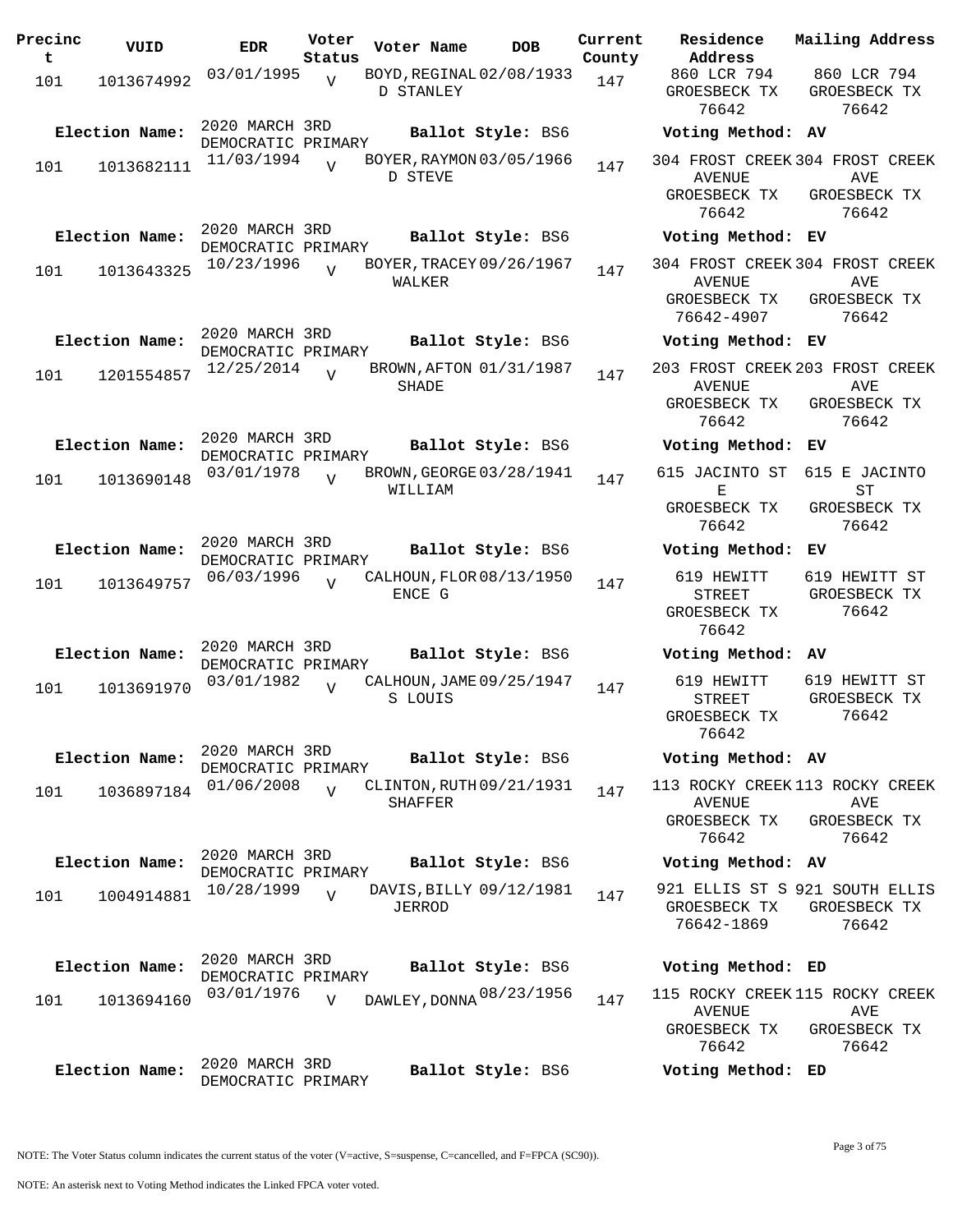| Precinc | VUID           | <b>EDR</b>         | Voter          | Voter Name | <b>DOB</b>               | Current | Residence                       | Mailing Address |
|---------|----------------|--------------------|----------------|------------|--------------------------|---------|---------------------------------|-----------------|
| t       |                |                    | Status         |            |                          | County  | Address                         |                 |
| 101     | 1013694139     | 03/01/1976         | $\overline{V}$ |            | DAWLEY, JOHN 07/18/1952  | 147     | 115 ROCKY CREEK 115 ROCKY CREEK |                 |
|         |                |                    |                | EMORY      |                          |         | <b>AVENUE</b>                   | AVE             |
|         |                |                    |                |            |                          |         | GROESBECK TX                    | GROESBECK TX    |
|         |                |                    |                |            |                          |         | 76642                           | 76642           |
|         | Election Name: | 2020 MARCH 3RD     |                |            | Ballot Style: BS6        |         | Voting Method:                  | ЕV              |
|         |                | DEMOCRATIC PRIMARY |                |            |                          |         |                                 |                 |
| 101     | 1013694712     | 04/09/1984         | $\overline{V}$ |            | DRISCOLL, NEV 03/21/1937 | 147     | 1111 JOEL                       | 1111 JOEL ST    |
|         |                |                    |                | A KAY      |                          |         | <b>STREET</b>                   | GROESBECK TX    |
|         |                |                    |                |            |                          |         | GROESBECK TX                    | 76642           |
|         |                |                    |                |            |                          |         | 76642                           |                 |
|         |                | 2020 MARCH 3RD     |                |            |                          |         |                                 |                 |
|         | Election Name: | DEMOCRATIC PRIMARY |                |            | Ballot Style: BS6        |         | Voting Method: AV               |                 |
|         |                | 03/01/1978         | $\overline{I}$ |            | FRANKS, JAMES 02/20/1942 | 147     | 702 PARKSIDE                    | 702 PARKSIDE DR |
| 101     | 1013723679     |                    |                | R          |                          |         | DRIVE                           | GROESBECK TX    |
|         |                |                    |                |            |                          |         | GROESBECK TX                    | 76642           |
|         |                |                    |                |            |                          |         | 76642                           |                 |
|         |                | 2020 MARCH 3RD     |                |            |                          |         |                                 |                 |
|         | Election Name: | DEMOCRATIC PRIMARY |                |            | Ballot Style: BS6        |         | Voting Method: EV               |                 |
|         |                | 03/01/1978         | $\overline{U}$ |            | FRANKS, LINDA 05/26/1945 |         | 702 PARKSIDE                    | 702 PARKSIDE DR |
| 101     | 1013723667     |                    |                | L          |                          | 147     | DRIVE                           | GROESBECK TX    |
|         |                |                    |                |            |                          |         | GROESBECK TX                    | 76642           |
|         |                |                    |                |            |                          |         | 76642                           |                 |
|         |                | 2020 MARCH 3RD     |                |            |                          |         |                                 |                 |
|         | Election Name: | DEMOCRATIC PRIMARY |                |            | Ballot Style: BS6        |         | Voting Method: EV               |                 |
|         |                | 01/03/2006         |                |            | GARRETT, SHEI 01/13/1960 |         | 426 LCR 780                     | PO BOX 143      |
| 101     | 1117427774     |                    | $\overline{U}$ | LA KAYE    |                          | 147     | GROESBECK TX                    | GROESBECK TX    |
|         |                |                    |                |            |                          |         | 76642                           | 76642           |
|         |                | 2020 MARCH 3RD     |                |            |                          |         |                                 |                 |
|         | Election Name: | DEMOCRATIC PRIMARY |                |            | Ballot Style: BS6        |         | Voting Method: ED               |                 |
|         |                | 02/08/2002         |                |            | GIBBS, MERCHY 01/08/1967 |         | 705 RAILROAD ST 705 S RAILROAD  |                 |
| 101     | 1003505495     |                    | $\overline{U}$ | RL LYNN    |                          | 147     | S                               | GROESBECK TX    |
|         |                |                    |                |            |                          |         | GROESBECK TX                    | 76642           |
|         |                |                    |                |            |                          |         | 76642-1838                      |                 |
|         |                | 2020 MARCH 3RD     |                |            |                          |         |                                 |                 |
|         | Election Name: | DEMOCRATIC PRIMARY |                |            | Ballot Style: BS6        |         | Voting Method: ED               |                 |
|         |                | 09/07/1988         |                |            | GONNER, MERDI 11/06/1953 |         | 812 JENNY                       | P O BOX 811     |
| 101     | 1013690294     |                    | $\overline{V}$ | S ANN      |                          | 147     | <b>STREET</b>                   | GROESBECK TX    |
|         |                |                    |                |            |                          |         | GROESBECK TX                    | 76642           |
|         |                |                    |                |            |                          |         | 76642                           |                 |
|         |                | 2020 MARCH 3RD     |                |            |                          |         |                                 |                 |
|         | Election Name: | DEMOCRATIC PRIMARY |                |            | Ballot Style: BS6        |         | Voting Method: EV               |                 |
|         |                | 07/22/1995         |                |            | HAM, SARAH 06/20/1977    |         | 714 TYUS ST N                   | 714 TYUS ST N   |
| 101     | 1013678082     |                    | $\overline{V}$ | MARGRETTE  |                          | 147     | GROESBECK TX                    | GROESBECK TX    |
|         |                |                    |                |            |                          |         | 76642                           | 76642           |
|         |                | 2020 MARCH 3RD     |                |            |                          |         |                                 |                 |
|         | Election Name: | DEMOCRATIC PRIMARY |                |            | Ballot Style: BS6        |         | Voting Method: ED               |                 |
|         |                | 12/06/2018         |                |            | HARRELL, NANC 11/08/1955 |         | 501 WALKER ST E                 |                 |
| 101     | 1188803944     |                    | $\overline{V}$ | Y KATHLEEN |                          | 147     | GROESBECK TX                    |                 |
|         |                |                    |                |            |                          |         | 76642                           |                 |
|         |                | 2020 MARCH 3RD     |                |            |                          |         |                                 |                 |
|         | Election Name: | DEMOCRATIC PRIMARY |                |            | Ballot Style: BS6        |         | Voting Method: EV               |                 |
|         |                | 02/20/1978         |                |            |                          |         | 515 LEON ST S                   | P O BOX 134     |
| 101     | 1013720394     |                    | $\overline{V}$ |            | HARRIS, LARRY 06/05/1943 | 147     | GROESBECK TX                    | GROESBECK TX    |
|         |                |                    |                |            |                          |         | 76642                           | 76642           |
|         |                | 2020 MARCH 3RD     |                |            |                          |         |                                 |                 |
|         | Election Name: | DEMOCRATIC PRIMARY |                |            | Ballot Style:            |         | Voting Method: AV               |                 |
|         |                | 02/17/1978         |                |            | HUGHES, BREND 10/03/1951 |         | 351 LCR 749                     | 351 LCR 749     |
| 101     | 1013677297     |                    | $\overline{U}$ | ΑK         |                          | 147     | GROESBECK TX                    | GROESBECK TX    |
|         |                |                    |                |            |                          |         | 76642                           | 76642           |
|         |                | 2020 MARCH 3RD     |                |            |                          |         |                                 |                 |
|         | Election Name: | DEMOCRATIC PRIMARY |                |            | Ballot Style: BS6        |         | Voting Method: EV               |                 |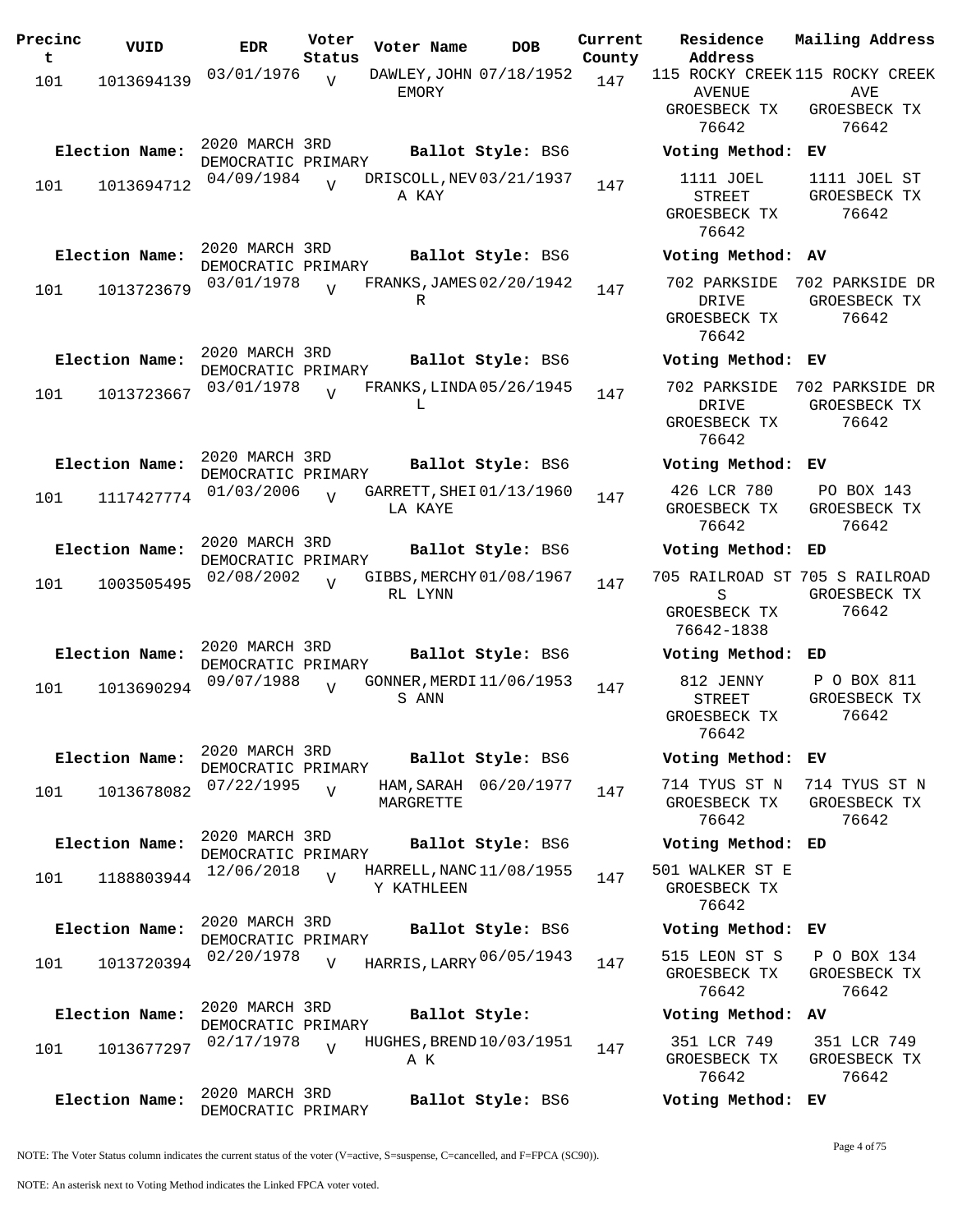| Precinc<br>t | VUID           | <b>EDR</b>                           | Voter<br>Status | Voter Name                                     | DOB               | Current<br>County |
|--------------|----------------|--------------------------------------|-----------------|------------------------------------------------|-------------------|-------------------|
| 101          | 1013723256     | 02/25/1978                           | $\overline{V}$  | JACKSON, BETT 12/10/1950<br>Y LOUISE           |                   | 147               |
|              | Election Name: | 2020 MARCH 3RD<br>DEMOCRATIC PRIMARY |                 |                                                | Ballot Style: BS6 |                   |
| 101          | 1013690218     | 10/19/1980                           | $\overline{U}$  | JACKSON, LARI 01/16/1959<br>TA YVONNE          |                   | 147               |
|              | Election Name: | 2020 MARCH 3RD<br>DEMOCRATIC PRIMARY |                 |                                                | Ballot Style: BS6 |                   |
| 101          | 1013690358     | 04/30/1993                           | $\overline{U}$  | JONES, ALICE 04/21/1948<br>Е.                  |                   | 147               |
|              | Election Name: | 2020 MARCH 3RD<br>DEMOCRATIC PRIMARY |                 |                                                | Ballot Style: BS6 |                   |
| 101          | 1115312068     | 11/08/2016                           | $\overline{U}$  | LEE, JERETHA 09/14/1962<br>LEE                 |                   | 147               |
|              | Election Name: | 2020 MARCH 3RD<br>DEMOCRATIC PRIMARY |                 |                                                | Ballot Style: BS6 |                   |
| 101          | 1018627100     | 05/02/2003                           | S               | LOWENTHAL, CO 05/02/1985<br>DY DEAN            |                   | 147               |
|              | Election Name: | 2020 MARCH 3RD<br>DEMOCRATIC PRIMARY |                 |                                                | Ballot Style: BS6 |                   |
| 101          | 1013694538     | 05/01/1982                           | $\overline{V}$  | LUMMUS, CHARL 07/27/1936<br>ES ALLEN           |                   | 147               |
|              | Election Name: | 2020 MARCH 3RD<br>DEMOCRATIC PRIMARY |                 |                                                | Ballot Style: BS6 |                   |
| 101          | 1003770866     | 01/02/2000                           | $\overline{V}$  | MELTON, LEWEL 03/12/1935<br>LYN MCFALL         |                   | 147               |
|              | Election Name: | 2020 MARCH 3RD<br>DEMOCRATIC PRIMARY |                 |                                                | Ballot Style: BS6 |                   |
| 101          | 1013691530     | 07/01/1981                           | $\overline{U}$  | MITCHELL, JOH 04/26/1931<br>NELL<br>BLACKNALL  |                   | 147               |
|              | Election Name: | 2020 MARCH 3RD<br>DEMOCRATIC PRIMARY |                 |                                                | Ballot Style: BS6 |                   |
| 101          | 1146714648     | 10/27/2007                           | $\overline{V}$  | MORALES, YOLA 08/21/1977<br><b>NDA MORALES</b> |                   | 147               |
|              | Election Name: | 2020 MARCH 3RD<br>DEMOCRATIC PRIMARY |                 |                                                | Ballot Style: BS6 |                   |
| 101          | 1113869275     | 02/26/2020                           | $\overline{V}$  | MULLEN, JOHN 07/29/1953<br><b>DONALD</b>       |                   | 147               |
|              | Election Name: | 2020 MARCH 3RD<br>DEMOCRATIC PRIMARY |                 |                                                | Ballot Style: BS6 |                   |
| 101          | 1113826654     | 02/26/2020                           | $\overline{V}$  | MULLEN, THERE 04/03/1950<br>SA KATHLEEN        |                   | 147               |

**Voter Name DOB Residence Address Current Mailing Address** 529 HENDERSON BOULEVARD GROESBECK TX 76642 529 HENDERSON BLVD GROESBECK TX 76642 **Election Name: Ballot Style:** BS6 **Voting Method: EV** 303 ELWOOD ENGE DRIVE GROESBECK TX 76642 PO BOX 7 GROESBECK TX 76642 **Election Name: Ballot Style:** BS6 **Voting Method: EV** 617 HEWITT STREET GROESBECK TX 76642 617 HEWITT ST GROESBECK TX 76642 **Election Name: Ballot Style:** BS6 **Voting Method: EV** 601 WALKER ST E 601 E WALKER GROESBECK TX GROESBECK TX 76642 76642 **Election Name: Ballot Style:** BS6 **Voting Method: ED** 609 BRADLEY 609 BRADLEY ST STREET GROESBECK TX 76642 GROESBECK TX 76642 **Election Name: Ballot Style:** BS6 **Voting Method: EV** 310 ALLISON 310 ALLISON AVE AVENUE GROESBECK TX 76642 GROESBECK TX 76642 **Election Name: Ballot Style:** BS6 **Voting Method: AV** 206 WHIRLAWAY AVENUE GROESBECK TX 76642 206 WHIRLAWAY AVE GROESBECK TX 76642 **Election Name: Ballot Style:** BS6 **Voting Method: AV** 801 RAILROAD ST 801 S RAILROAD S GROESBECK TX 76642 ST GROESBECK TX 76642 **Election Name: Ballot Style:** BS6 **Voting Method: AV** 202 NAVASOTA ST 202 E NAVASOTA E GROESBECK TX 76642 ST GROESBECK TX 76642 **Election Name: Ballot Style:** BS6 **Voting Method: EV** 602 TYUS ST N GROESBECK TX

#### **Election Name: Ballot Style:** BS6 **Voting Method: EV**

602 TYUS ST N GROESBECK TX 76642

76642

Page 5 of 75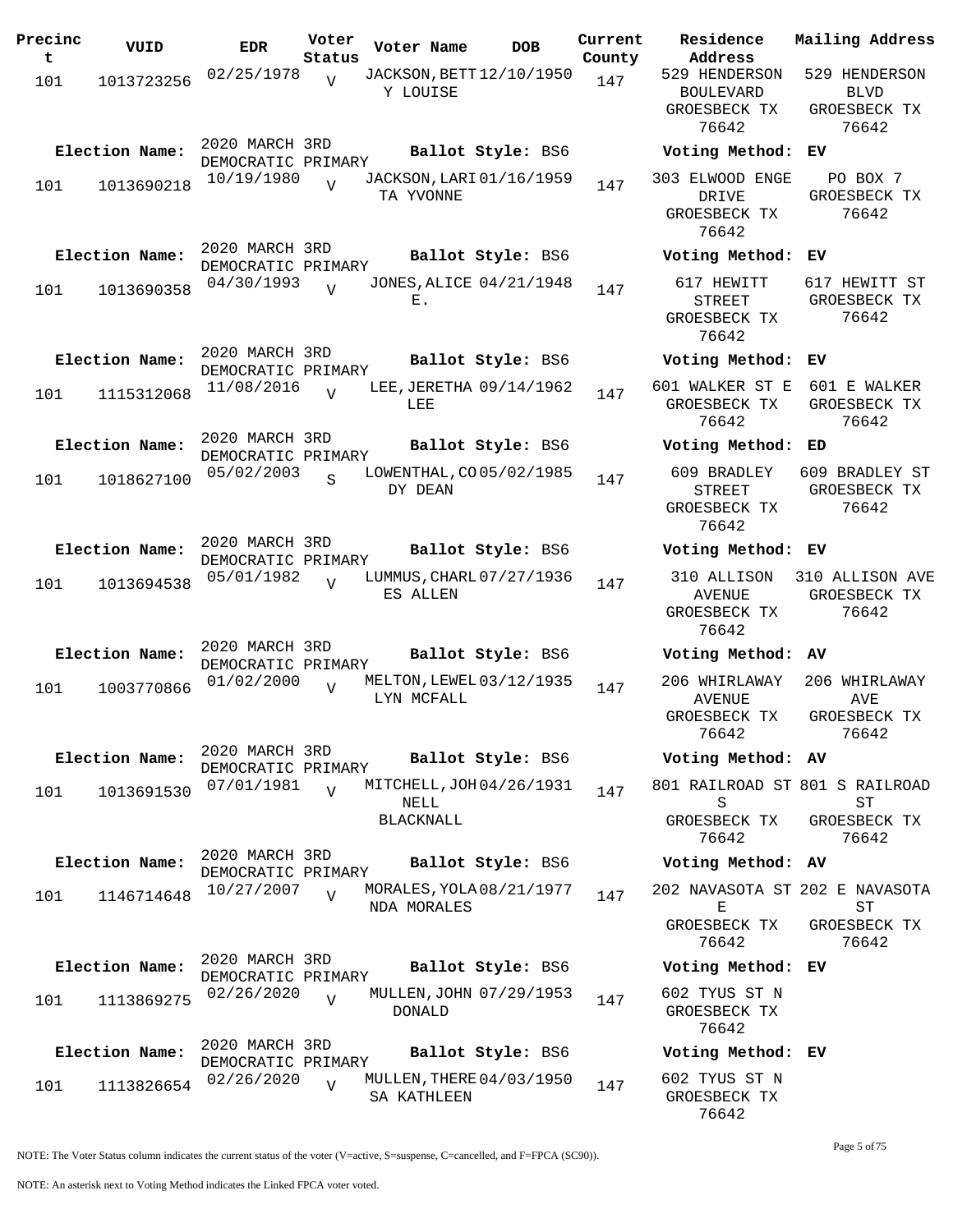| Precinc<br>t | VUID           | <b>EDR</b>                           | Voter<br>Status | Voter Name                                   | <b>DOB</b>        | Current<br>County | Residence<br>Address                                       | Mail                     |
|--------------|----------------|--------------------------------------|-----------------|----------------------------------------------|-------------------|-------------------|------------------------------------------------------------|--------------------------|
|              | Election Name: | 2020 MARCH 3RD                       |                 |                                              | Ballot Style: BS6 |                   | Voting Method: EV                                          |                          |
| 101          | 1013718499     | DEMOCRATIC PRIMARY<br>02/20/1978     | $\overline{V}$  | OCONNELL, REB 06/24/1935<br>A JO             |                   | 147               | 803 WALKER ST E803<br>GROESBECK TX<br>76642                | GR                       |
|              | Election Name: | 2020 MARCH 3RD<br>DEMOCRATIC PRIMARY |                 |                                              | Ballot Style: BS6 |                   | Voting Method: EV                                          |                          |
| 101          | 2127745894     | 10/01/2016                           | $\overline{V}$  | PROVENCAL, SA 09/26/1998<br>RAH<br>ELIZABETH |                   | 147               | 707 HENDERSON<br><b>BOULEVARD</b><br>GROESBECK TX<br>76642 |                          |
|              | Election Name: | 2020 MARCH 3RD<br>DEMOCRATIC PRIMARY |                 |                                              | Ballot Style: BS6 |                   | Voting Method:                                             | EV                       |
| 101          | 1013693902     | 03/01/1984                           | $\overline{17}$ | ROACH, JANIE 10/23/1945<br>LOU               |                   | 147               | 1109 JOEL<br><b>STREET</b><br>GROESBECK TX<br>76642        | 11<br>GR<br>7            |
|              | Election Name: | 2020 MARCH 3RD<br>DEMOCRATIC PRIMARY |                 |                                              | Ballot Style: BS6 |                   | Voting Method:                                             | ЕV                       |
| 101          | 1082078729     | 11/28/2010                           |                 | ROBBINS, RUTH 01/20/1939<br>ANNIECE          |                   | 147               | 112 MEADOW LANE<br>GROESBECK TX<br>76642                   | $\mathbf P$<br><b>GR</b> |
|              | Election Name: | 2020 MARCH 3RD<br>DEMOCRATIC PRIMARY |                 |                                              | Ballot Style: BS6 |                   | Voting Method:                                             | EV                       |
| 101          | 1082029402     | 11/28/2010                           | $\overline{U}$  | ROBBINS, THOM 05/19/1938<br>AS Q             |                   | 147               | 112 MEADOW LANE<br>GROESBECK TX<br>76642                   | $\mathbf P$<br>GR        |
|              | Election Name: | 2020 MARCH 3RD<br>DEMOCRATIC PRIMARY |                 |                                              | Ballot Style: BS6 |                   | Voting Method:                                             | ЕV                       |
| 101          | 1013719310     | 02/13/1992                           | $\overline{V}$  | ROBINSON, EVE 10/04/1929<br>LYN FAYE         |                   | 147               | 108 ROCKY CREEK 108<br>AVENUE<br>GROESBECK TX<br>76642     | GR                       |
|              | Election Name: | 2020 MARCH 3RD<br>DEMOCRATIC PRIMARY |                 |                                              | Ballot Style: BS6 |                   | Voting Method:                                             | ЕV                       |
| 101          | 1035440240     | 12/30/2005                           | $\overline{U}$  | SANCHEZ, AMAN 11/30/1987<br>DA MARIA         |                   | 147               | 203 BRAZOS ST E 203<br>GROESBECK TX<br>76642               | GR                       |
|              | Election Name: | 2020 MARCH 3RD<br>DEMOCRATIC PRIMARY |                 |                                              | Ballot Style: BS6 |                   | Voting Method: ED                                          |                          |
| 101          | 1013693289     | 10/19/1988                           | $\overline{V}$  | SANCHEZ, MARG 10/16/1958<br>ARITA            |                   | 147               | 203 BRAZOS ST E 203<br>GROESBECK TX<br>76642               | GR                       |
|              | Election Name: | 2020 MARCH 3RD<br>DEMOCRATIC PRIMARY |                 |                                              | Ballot Style: BS6 |                   | Voting Method: ED                                          |                          |
| 101          | 1061808415     | 11/04/2016                           | $\overline{U}$  | SIMS, DONALD 01/03/1931<br>VERNEAL           |                   | 147               | 607 PARKSIDE<br>DRIVE<br>GROESBECK TX<br>76642             |                          |
|              | Election Name: | 2020 MARCH 3RD<br>DEMOCRATIC PRIMARY |                 |                                              | Ballot Style: BS6 |                   | Voting Method: AV                                          |                          |
| 101          | 1013723370     | 03/01/1978                           | $\overline{V}$  | SIMS, MARY                                   | 01/12/1941        | 147               | 1636 HWY 164 E<br>GROESBECK TX<br>76642                    | Ρ<br>GR                  |
|              | Election Name: | 2020 MARCH 3RD<br>DEMOCRATIC PRIMARY |                 |                                              | Ballot Style: BS6 |                   | Voting Method: AV                                          |                          |

**Election Name: Ballot Style:** BS6 **Voting Method: EV** 803 WALKER ST E 803 E WALKER ST ROESBECK TX 76642 GROESBECK TX 76642 **Election Name: Ballot Style:** BS6 **Voting Method: EV** 7 HENDERSON BOULEVARD ROESBECK TX 76642 **Election Name: Ballot Style:** BS6 **Voting Method: EV** 1109 JOEL STREET ROESBECK TX 76642 1109 JOEL ST GROESBECK TX 76642-1943 **Election Name: Ballot Style:** BS6 **Voting Method: EV** MEADOW LANE ROESBECK TX 76642 PO BOX 511 GROESBECK TX 76642 **Election Name: Ballot Style:** BS6 **Voting Method: EV** MEADOW LANE ROESBECK TX 76642 PO BOX 511 GROESBECK TX 76642 **Election Name: Ballot Style:** BS6 **Voting Method: EV** 108 ROCKY CREEK 108 ROCKY CREEK AVENUE GROESBECK TX 76642 AVE GROESBECK TX 76642 **Election Name: Ballot Style:** BS6 **Voting Method: EV** 203 BRAZOS ST E 203 E BRAZOS ST ROESBECK TX 76642 GROESBECK TX 76642 **Election Name: Ballot Style:** BS6 **Voting Method: ED** 203 BRAZOS ST E 203 E BRAZOS ST GROESBECK TX GROESBECK TX 76642 76642 **Election Name: Ballot Style:** BS6 **Voting Method: ED**

**Current Mailing Address**

P O BOX 481 GROESBECK TX 76642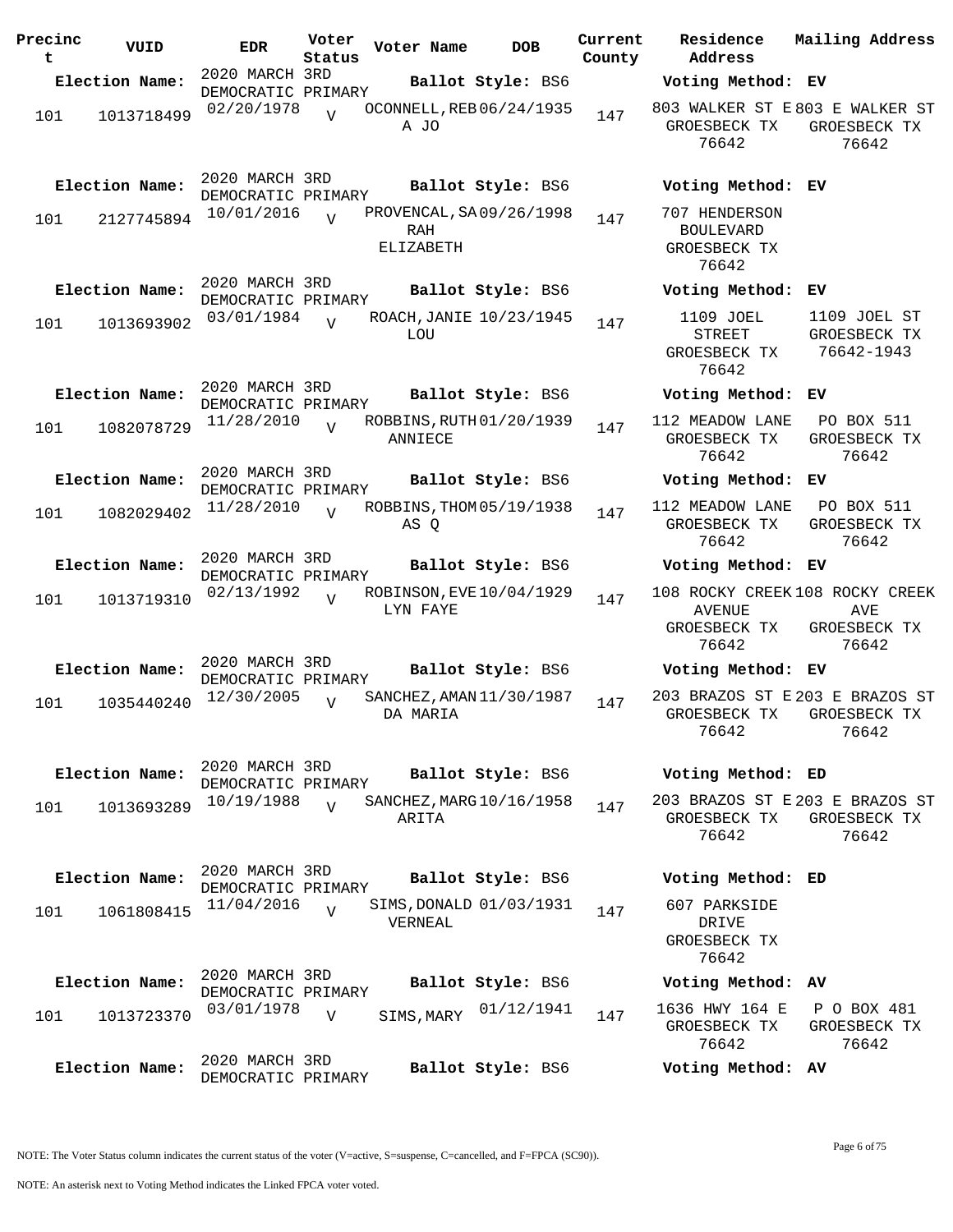| Precinc<br>t | VUID           | <b>EDR</b>                           | Voter<br>Status | Voter Name                              | <b>DOB</b>        | Current<br>County | Residence<br>Address                                    |
|--------------|----------------|--------------------------------------|-----------------|-----------------------------------------|-------------------|-------------------|---------------------------------------------------------|
| 101          | 1013691621     | 04/27/1988                           | $\overline{V}$  | SMITH, BRENDA01/28/1952<br>FAYE         |                   | 147               | 723 HENDERS<br><b>BOULEVARD</b><br>GROESBECK T<br>76642 |
|              | Election Name: | 2020 MARCH 3RD<br>DEMOCRATIC PRIMARY |                 |                                         | Ballot Style: BS6 |                   | Voting Meth                                             |
| 101          | 1013691632     | 04/27/1988                           | $\overline{V}$  | SMITH, CLAREN 11/23/1949<br>CE          |                   | 147               | 723 HENDERS<br><b>BOULEVARD</b><br>GROESBECK T<br>76642 |
|              | Election Name: | 2020 MARCH 3RD<br>DEMOCRATIC PRIMARY |                 |                                         | Ballot Style: BS6 |                   | Voting Meth                                             |
| 101          | 1020764849     | 06/14/2004                           | $\overline{V}$  | SMITH<br>JR, FRANKIE                    | 10/08/1968        | 147               | 511 HENDERS<br><b>BOULEVARD</b><br>GROESBECK T<br>76642 |
|              | Election Name: | 2020 MARCH 3RD<br>DEMOCRATIC PRIMARY |                 |                                         | Ballot Style: BS6 |                   | Voting Meth                                             |
| 101          | 1201193182     | 08/11/2019                           | $\overline{V}$  | TATUM, CLAREN 07/10/1957<br>$CE$ $E$    |                   | 147               | 602 HEWITT<br><b>STREET</b><br>GROESBECK T<br>76642     |
|              | Election Name: | 2020 MARCH 3RD<br>DEMOCRATIC PRIMARY |                 |                                         | Ballot Style: BS6 |                   | Voting Meth                                             |
| 101          | 1013639390     | 08/07/1997                           | $\overline{V}$  | TATUM, ELGIN 07/07/1950                 |                   | 147               | 624 HEWITT<br><b>STREET</b><br>GROESBECK T<br>76642     |
|              | Election Name: | 2020 MARCH 3RD<br>DEMOCRATIC PRIMARY |                 |                                         | Ballot Style: BS6 |                   | Voting Meth                                             |
| 101          | 1020819835     | 03/13/2004                           | $\overline{V}$  | THOMAS, VERNO 06/23/1970<br>N CLYDE     |                   | 147               | 806 BRAZOS ST<br>GROESBECK T<br>76642                   |
|              | Election Name: | 2020 MARCH 3RD<br>DEMOCRATIC PRIMARY |                 |                                         | Ballot Style: BS6 |                   | Voting Meth                                             |
| 101          | 1000481601     | 12/27/2002                           | $\overline{V}$  | THOMPSON, AND 08/04/1983<br>REW JOSEPH  |                   | 147               | 904 WILLOW PO<br><b>ROAD</b><br>GROESBECK T             |
|              |                | 2020 MARCH 3RD                       |                 |                                         |                   |                   | 76642-9644                                              |
|              | Election Name: | DEMOCRATIC PRIMARY                   |                 |                                         | Ballot Style: BS6 |                   | Voting Meth                                             |
| 101          | 2130751480     | 11/08/2016                           | $\overline{V}$  | TUCKER, BENJA 10/28/1998<br>MIN CRAIG   |                   | 147               | 601 WALKER ST<br>GROESBECK T<br>76642                   |
|              | Election Name: | 2020 MARCH 3RD<br>DEMOCRATIC PRIMARY |                 |                                         | Ballot Style: BS6 |                   | Voting Meth                                             |
| 101          | 1189083185     | 11/03/2012                           | $\overline{V}$  | TUCKER, MICHA 11/03/1994<br>EL GRANT    |                   | 147               | 601 WALKER ST<br>GROESBECK T<br>76642                   |
|              | Election Name: | 2020 MARCH 3RD                       |                 |                                         | Ballot Style: BS6 |                   | Voting Meth                                             |
| 101          | 1013693243     | DEMOCRATIC PRIMARY<br>10/02/1988     | $\overline{V}$  | TURRUBIARTE, 02/12/1953<br>DOROTHY ANNE |                   | 147               | 610 PARKSID<br>DRIVE<br>GROESBECK T<br>76642            |
|              | Election Name: | 2020 MARCH 3RD<br>DEMOCRATIC PRIMARY |                 |                                         | Ballot Style: BS6 |                   | Voting Meth                                             |

**Voter Name DOB Residence Address Current Mailing Address** 723 HENDERSON BOULEVARD GROESBECK TX 76642 723 HENDERSON BLVD GROESBECK TX 76642 **Election Name: Ballot Style:** BS6 **Voting Method: EV** 723 HENDERSON 723 HENDERSON BOULEVARD GROESBECK TX 76642 BLVD GROESBECK TX 76642 **Election Name: Ballot Style:** BS6 **Voting Method: EV** 511 HENDERSON BOULEVARD GROESBECK TX 76642 511 HENDERSON BLVD GROESBECK TX 76642 **Election Name: Ballot Style:** BS6 **Voting Method: ED** 602 HEWITT STREET GROESBECK TX 76642 602 HEWITT ST GROESBECK TX 76642-1831 **Election Name: Ballot Style:** BS6 **Voting Method: EV** STREET GROESBECK TX 76642 624 HEWITT ST GROESBECK TX 76642 **Election Name: Ballot Style:** BS6 **Voting Method: EV** 806 BRAZOS ST W 806 W BRAZOS GROESBECK TX 76642 GROESBECK TX 76642 **Election Name: Ballot Style:** BS6 **Voting Method: ED** 904 WILLOW POND 904 WILLOW POND ROAD GROESBECK TX 76642-9644 RD GROESBECK TX 76642 **Election Name: Ballot Style:** BS6 **Voting Method: ED** 601 WALKER ST E 601 E WALKER GROESBECK TX 76642 GROESBECK TX 76642 **Election Name: Ballot Style:** BS6 **Voting Method: ED** 601 WALKER ST E 601 E WALKER ST GROESBECK TX GROESBECK TX 76642 76642 **Election Name: Ballot Style:** BS6 **Voting Method: ED** 610 PARKSIDE 610 PARKSIDE DR DRIVE GROESBECK TX

GROESBECK TX 76642 **Election Name: Ballot Style:** BS6 **Voting Method: AV**

NOTE: The Voter Status column indicates the current status of the voter (V=active, S=suspense, C=cancelled, and F=FPCA (SC90)).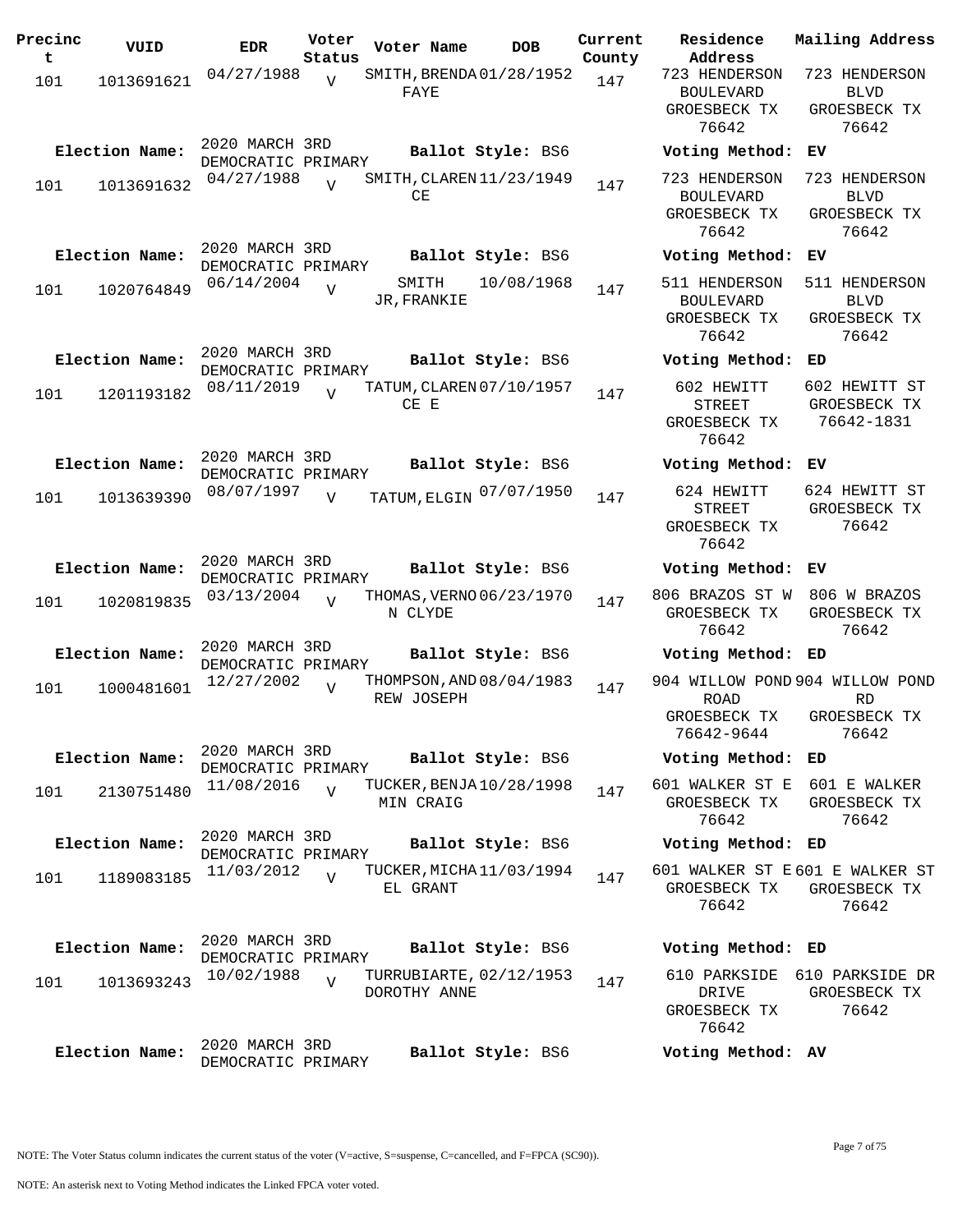| Precinc<br>t | VUID           | <b>EDR</b>                           | Voter<br>Status | Voter Name                                    | <b>DOB</b>             | Current<br>County | Residence<br>Address                                            | Mai:                  |
|--------------|----------------|--------------------------------------|-----------------|-----------------------------------------------|------------------------|-------------------|-----------------------------------------------------------------|-----------------------|
| 101          | 1013693236     | 10/02/1988                           | $\overline{V}$  | TURRUBIARTE, 06/14/1944<br>ELISEO LOPEZ       |                        | 147               | 610 PARKSIDE<br>DRIVE<br>GROESBECK TX<br>76642                  | 610<br>GR             |
|              | Election Name: | 2020 MARCH 3RD<br>DEMOCRATIC PRIMARY |                 |                                               | Ballot Style: BS6      |                   | Voting Method: AV                                               |                       |
| 101          | 2135802732     | 04/07/2017                           | $\overline{17}$ | TYUS, HANNAH 03/18/1999<br>ELIZABETH          |                        | 147               | 402 ALLISON<br><b>AVENUE</b><br>GROESBECK TX<br>76642           | 402<br>GR             |
|              | Election Name: | 2020 MARCH 3RD<br>DEMOCRATIC PRIMARY |                 |                                               | Ballot Style: BS6      |                   | Voting Method:                                                  | EV                    |
| 101          | 1013688841     | 09/22/1994                           | $\overline{U}$  | VILLA, RAYMON 09/01/1942<br><b>D GONZALES</b> |                        | 147               | 909 PARKER<br><b>STREET</b><br>GROESBECK TX<br>76642            | 90 <sub>2</sub><br>GR |
|              | Election Name: | 2020 MARCH 3RD<br>DEMOCRATIC PRIMARY |                 |                                               | Ballot Style: BS6      |                   | Voting Method: EV                                               |                       |
| 101          | 1200836860     | 08/01/2013                           | $\overline{U}$  | WAYNE                                         | WARD, LARRY 08/08/1957 | 147               | 801 YEAGUA ST E801<br>APT <sub>3</sub><br>GROESBECK TX<br>76642 | GR<br>7               |
|              | Election Name: | 2020 MARCH 3RD<br>DEMOCRATIC PRIMARY |                 |                                               | Ballot Style: BS6      |                   | Voting Method: EV                                               |                       |
| 101          | 1143061147     | 05/12/2007                           | $\overline{U}$  | WASHINGTON, K11/25/1988<br>RISTIE ANN         |                        | 147               | 806 BRAZOS ST W806<br>GROESBECK TX<br>76642                     | GR                    |
|              | Election Name: | 2020 MARCH 3RD<br>DEMOCRATIC PRIMARY |                 |                                               | Ballot Style: BS6      |                   | Voting Method: ED                                               |                       |
| 101          | 1013720450     | 04/10/1982                           | $\overline{V}$  | WATERS, MARY 10/07/1954<br>ANN                |                        | 147               | 824 JENNY<br>STREET<br>GROESBECK TX<br>76642                    | 824<br>GR             |
|              | Election Name: | 2020 MARCH 3RD<br>DEMOCRATIC PRIMARY |                 |                                               | Ballot Style: BS6      |                   | Voting Method: AV                                               |                       |
| 101          | 1006786898     | 11/02/2006                           | $\overline{V}$  | WEBB, JESSIE 02/09/1943<br>JAMES              |                        | 147               | 1215 KAREN LANE<br>GROESBECK TX<br>76642                        | 12<br>GR              |
|              | Election Name: | 2020 MARCH 3RD<br>DEMOCRATIC PRIMARY |                 |                                               | Ballot Style: BS6      |                   | Voting Method: ED                                               |                       |
| 101          | 1013692462     | 03/01/1976                           | $\overline{z}$  | WEST, MELVIN 01/23/1948<br>MORRIS             |                        | 147               | 906 ELLIS ST S<br>GROESBECK TX<br>76642                         | J<br>GR               |
|              | Election Name: | 2020 MARCH 3RD<br>DEMOCRATIC PRIMARY |                 |                                               | Ballot Style: BS6      |                   | Voting Method: EV                                               |                       |
| 101          | 1020740591     | 03/05/2004                           | $\overline{V}$  | WIETZIKOSKI, 02/26/1986<br>JACE RYAN          |                        | 147               | 311 LCR 788<br>GROESBECK TX<br>76642                            | 3 <sup>2</sup><br>GR  |
|              | Election Name: | 2020 MARCH 3RD<br>DEMOCRATIC PRIMARY |                 |                                               | Ballot Style: BS6      |                   | Voting Method: EV                                               |                       |
| 101          | 1168043699     | 12/30/2009                           | $\overline{U}$  | WILEY, ROBERT 09/27/1957<br>LANE              |                        | 147               | 705 WALKER ST E705<br>GROESBECK TX<br>76642                     | GR                    |
|              | Election Name: | 2020 MARCH 3RD<br>DEMOCRATIC PRIMARY |                 |                                               | Ballot Style: BS6      |                   | Voting Method: ED                                               |                       |
| 101          | 1209490574     | 06/21/2014                           | $\overline{U}$  | YVONNE                                        | WILSON, JOE 05/23/1958 | 147               | 803 WALKER ST E<br>GROESBECK TX<br>76642                        |                       |
|              | Election Name: | 2020 MARCH 3RD<br>DEMOCRATIC PRIMARY |                 |                                               | Ballot Style: BS6      |                   | Voting Method: EV                                               |                       |

**Address** 610 PARKSIDE 610 PARKSIDE DR DRIVE GROESBECK TX 76642 GROESBECK TX 76642 **Election Name: Ballot Style:** BS6 **Voting Method: AV** 402 ALLISON 402 ALLISON AVE AVENUE GROESBECK TX 76642 GROESBECK TX 76642 **Election Name: Ballot Style:** BS6 **Voting Method: EV** 909 PARKER STREET GROESBECK TX 76642 909 PARKER ST LOT 55 GROESBECK TX 76642 **Election Name: Ballot Style:** BS6 **Voting Method: EV** 801 YEAGUA ST E 801 E YEAGUA ST APT 3 GROESBECK TX 76642 APT 3 GROESBECK TX 76642-1982 **Election Name: Ballot Style:** BS6 **Voting Method: EV** 806 BRAZOS ST W 806 W BRAZOS ST GROESBECK TX GROESBECK TX 76642 76667 **Election Name: Ballot Style:** BS6 **Voting Method: ED** 824 JENNY STREET GROESBECK TX 76642 824 S JENNY ST GROESBECK TX 76642 **Election Name: Ballot Style:** BS6 **Voting Method: AV** 1215 KAREN LANE 1215 KAREN LN GROESBECK TX GROESBECK TX 76642 76642 **Election Name: Ballot Style:** BS6 **Voting Method: ED** 906 ELLIS ST S GROESBECK TX 76642 PO BOX 51 GROESBECK TX 76642 **Election Name: Ballot Style:** BS6 **Voting Method: EV** 311 LCR 788 GROESBECK TX 76642 311 LCR 788 GROESBECK TX 76642 **Election Name: Ballot Style:** BS6 **Voting Method: EV** 705 WALKER ST E 705 E WALKER ST GROESBECK TX GROESBECK TX 76642 76642 **Election Name: Ballot Style:** BS6 **Voting Method: ED** 803 WALKER ST E GROESBECK TX

**Current Mailing Address**

NOTE: The Voter Status column indicates the current status of the voter (V=active, S=suspense, C=cancelled, and F=FPCA (SC90)).

Page 8 of 75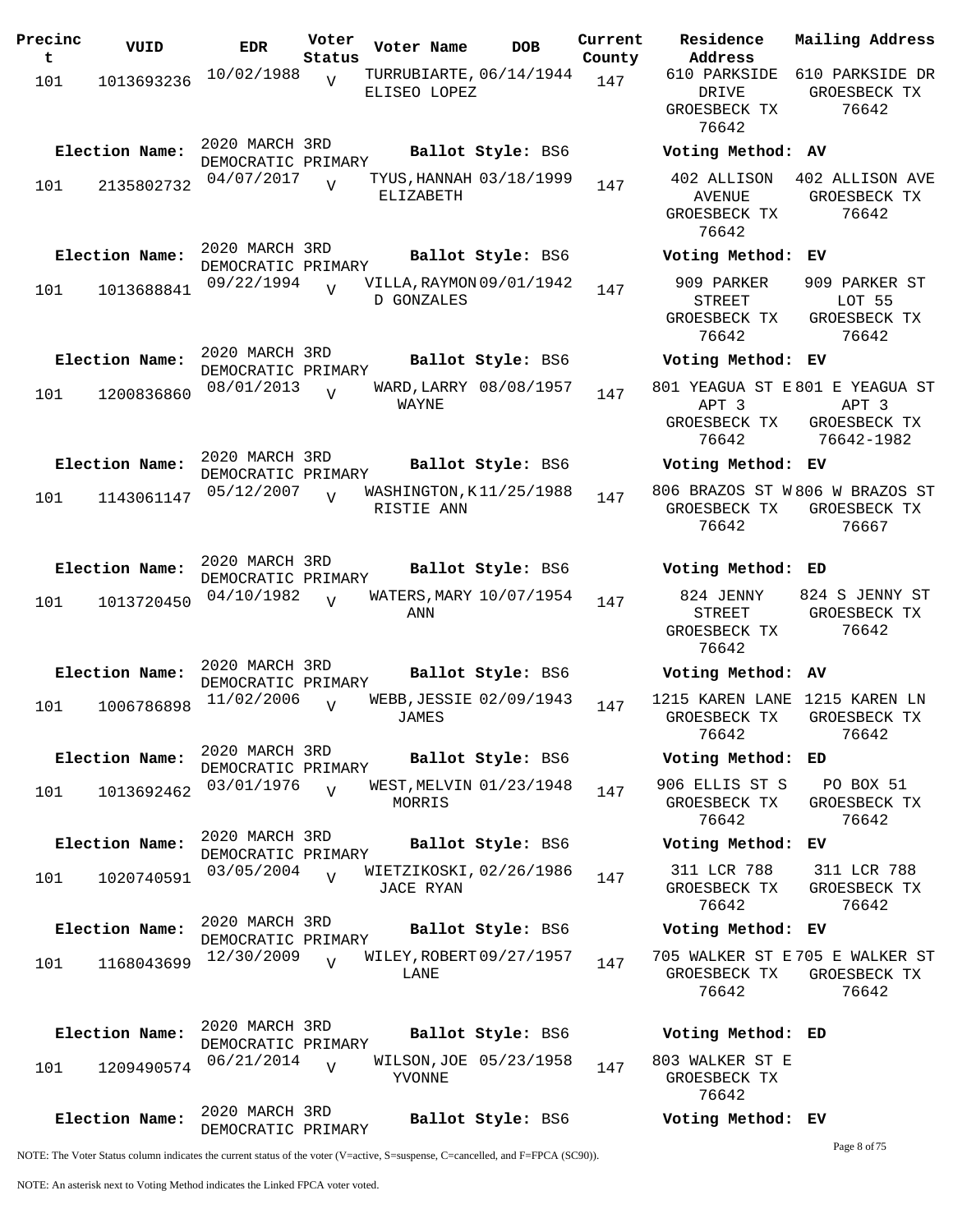| Precinc | VUID           | <b>EDR</b>         | Voter  | Voter Name               | <b>DOB</b>        | Current | Residence         | Mailing Address |
|---------|----------------|--------------------|--------|--------------------------|-------------------|---------|-------------------|-----------------|
| t       |                |                    | Status |                          |                   | County  | Address           |                 |
| 101     | 1013688530     | 05/20/1979         | T      | ZEMAN, ROBERT 06/15/1939 |                   | 147     | 404 ALLISON       | 404 ALLISON AVE |
|         |                |                    |        | ROY                      |                   |         | AVENUE            | GROESBECK TX    |
|         |                |                    |        |                          |                   |         | GROESBECK TX      | 76642           |
|         |                |                    |        |                          |                   |         | 76642             |                 |
|         | Election Name: | 2020 MARCH 3RD     |        |                          | Ballot Style: BS6 |         | Voting Method: EV |                 |
|         |                | DEMOCRATIC PRIMARY |        |                          |                   |         |                   |                 |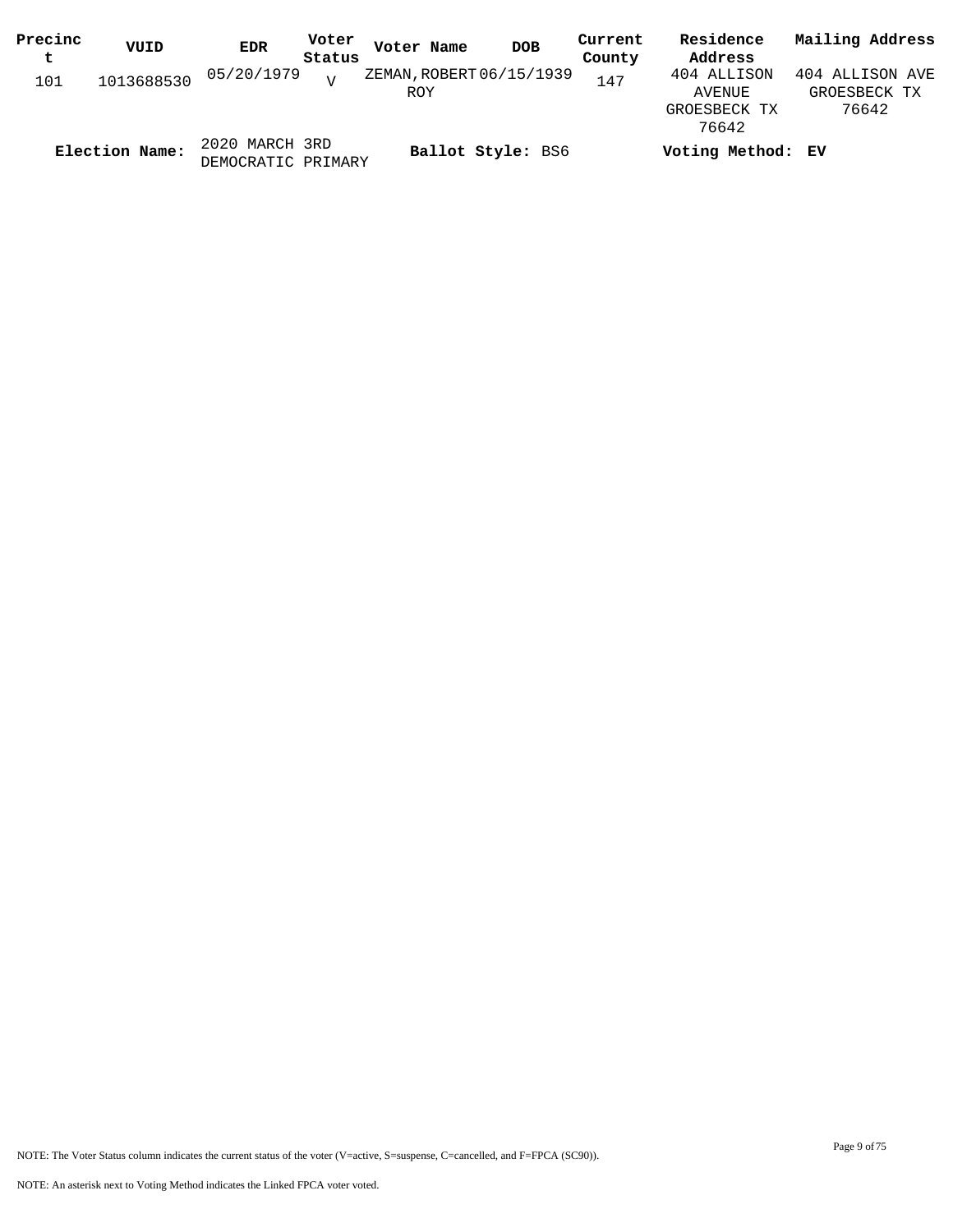| Precinc<br>$\mathbf t$ | VUID           | <b>EDR</b>                           | Voter<br>Status | Voter Name                                   | DOB        | Current<br>County | Residence<br>Address                                | Mai:           |
|------------------------|----------------|--------------------------------------|-----------------|----------------------------------------------|------------|-------------------|-----------------------------------------------------|----------------|
| 102                    | 1013672936     | 09/11/1982                           | $\overline{U}$  | COOPER, SAMMY 08/11/1964<br>NEIL             |            | 147               | 203 7TH STREET<br>THORNTON TX<br>76687-2418         | 20<br>TI       |
|                        | Election Name: | 2020 MARCH 3RD<br>DEMOCRATIC PRIMARY |                 | Ballot Style: BS6                            |            |                   | Voting Method:                                      | ED             |
| 102                    | 1025135428     | 06/30/2005                           | $\overline{V}$  | GREATHOUSE, J05/19/1983<br>USTIN DRAKE       |            | 147               | 1818 LCR 770<br>THORNTON TX<br>76687                |                |
|                        | Election Name: | 2020 MARCH 3RD<br>DEMOCRATIC PRIMARY |                 | Ballot Style: BS6                            |            |                   | Voting Method:                                      | ED             |
| 102                    | 1141731796     | 03/12/2007                           |                 | GREATHOUSE, S05/29/1979<br>ARAH ROSE         |            | 147               | 1882 LCR 770<br>THORNTON TX<br>76687                | 18<br>TI       |
|                        | Election Name: | 2020 MARCH 3RD                       |                 | Ballot Style: BS6                            |            |                   | Voting Method:                                      | ED             |
| 102                    | 1003915011     | DEMOCRATIC PRIMARY<br>10/26/2000     | $\overline{U}$  | HAIRGROVE, EL 10/30/1939<br>AINE BEARD       |            | 147               | 2150 LCR 724<br>THORNTON TX<br>76687                | 21<br>TI       |
|                        | Election Name: | 2020 MARCH 3RD<br>DEMOCRATIC PRIMARY |                 | Ballot Style: BS6                            |            |                   | Voting Method:                                      | ED             |
| 102                    | 1020600896     | 02/07/2004                           | $\overline{U}$  | HAIRGROVE, PR 06/03/1936<br>ESTON<br>STEPHEN |            | 147               | 2150 LCR 724<br>THORNTON TX<br>76687                | 21<br>TI       |
|                        | Election Name: | 2020 MARCH 3RD<br>DEMOCRATIC PRIMARY |                 | Ballot Style: BS6                            |            |                   | Voting Method:                                      | ED             |
| 102                    | 1022936549     | 11/02/2004                           | $\overline{V}$  | HENDERSON, KR 12/28/1979<br>ISTY ROCHELE     |            | 147               | 1300 SMITH<br><b>STREET</b><br>THORNTON TX<br>76687 |                |
|                        | Election Name: | 2020 MARCH 3RD<br>DEMOCRATIC PRIMARY |                 | Ballot Style: BS6                            |            |                   | Voting Method:                                      | ED             |
| 102                    | 1013671824     | 04/07/1993                           | $\overline{z}$  | HOGAN, MICHAE 12/11/1974<br>L RYAN           |            | 147               | 138 FM 1246 W<br>THORNTON TX<br>76687               | 138<br>TI<br>7 |
|                        | Election Name: | 2020 MARCH 3RD<br>DEMOCRATIC PRIMARY |                 | Ballot Style: BS6                            |            |                   | Voting Method:                                      | ЕV             |
| 102                    | 1022565894     | 11/04/2008                           | $\overline{U}$  | HOGAN, WANDA 02/07/1945<br>Ν                 |            | 147               | 201 LCR 656<br>THORNTON TX<br>76687                 | 2(<br>TI       |
|                        | Election Name: | 2020 MARCH 3RD<br>DEMOCRATIC PRIMARY |                 | Ballot Style: BS6                            |            |                   | Voting Method: AV                                   |                |
| 102                    | 1013673747     | 02/25/1978                           | $\overline{V}$  | JOHNSON, MART 10/14/1942<br>HA WILLIAMS      |            | 147               | 1009 HWY 14 S<br>THORNTON TX<br>76687               | 10(<br>TI      |
|                        | Election Name: | 2020 MARCH 3RD<br>DEMOCRATIC PRIMARY |                 | Ballot Style: BS6                            |            |                   | Voting Method:                                      | ED             |
| 102                    | 1013673100     | 04/24/1980                           | $\overline{V}$  | ONEAL, EDNA                                  | 06/18/1946 | 147               | 1002 LCR 758<br>THORNTON TX<br>76687                | 10<br>TI       |
|                        | Election Name: | 2020 MARCH 3RD<br>DEMOCRATIC PRIMARY |                 | Ballot Style: BS6                            |            |                   | Voting Method:                                      | ED             |
| 102                    | 1020993394     | 04/13/2004                           | $\overline{V}$  | PODELL, DOUGL 10/20/1966<br>AS RICHARD       |            | 147               | 2150 LCR 724<br>THORNTON TX<br>76687                | 21<br>TI       |
|                        | Election Name: | 2020 MARCH 3RD                       |                 | Ballot Style: BS6                            |            |                   | Voting Method: ED                                   |                |
| 102                    | 1057291945     | DEMOCRATIC PRIMARY<br>01/21/2018     | $\overline{V}$  | SHARP, WAYNE 04/22/1939                      |            | 147               | 808 TYLER<br>STREET<br>THORNTON TX<br>76687         |                |
|                        | Election Name: | 2020 MARCH 3RD                       |                 | Ballot Style: BS6                            |            |                   | Voting Method: ED                                   |                |

**Voter Name DOB Residence Address Current Mailing Address** 203 7TH STREET THORNTON TX 76687-2418 203 E 7TH ST THORNTON TX 76687 **Election Name: Ballot Style:** BS6 **Voting Method: ED** 1818 LCR 770 THORNTON TX 76687 **Election Name: Ballot Style:** BS6 **Voting Method: ED** 1882 LCR 770 THORNTON TX 76687 1882 LCR 770 THORNTON TX 76687 **Election Name: Ballot Style:** BS6 **Voting Method: ED** 2150 LCR 724 THORNTON TX 76687 2150 LCR 724 THORNTON TX 76687 **Election Name: Ballot Style:** BS6 **Voting Method: ED** 2150 LCR 724 THORNTON TX 76687 2150 LCR 724 THORNTON TX 76687 **Election Name: Ballot Style:** BS6 **Voting Method: ED** 1300 SMITH STREET THORNTON TX 76687 **Election Name: Ballot Style:** BS6 **Voting Method: ED** 138 FM 1246 W THORNTON TX 76687 138 FM 1246 W THORNTON TX 76687-2127 **Election Name: Ballot Style:** BS6 **Voting Method: EV** 201 LCR 656 THORNTON TX 76687 201 LCR 656 THORNTON TX 76687 **Election Name: Ballot Style:** BS6 **Voting Method: AV** 1009 HWY 14 S THORNTON TX 76687 1009 HWY 14 S THORNTON TX 76687 **Election Name: Ballot Style:** BS6 **Voting Method: ED** THORNTON TX 76687 1002 LCR 758 THORNTON TX 76687 **Election Name: Ballot Style:** BS6 **Voting Method: ED** 2150 LCR 724 THORNTON TX 76687 2150 LCR 724 THORNTON TX 76687 **Election Name: Ballot Style:** BS6 **Voting Method: ED** STREET THORNTON TX 76687

NOTE: The Voter Status column indicates the current status of the voter (V=active, S=suspense, C=cancelled, and F=FPCA (SC90)).

DEMOCRATIC PRIMARY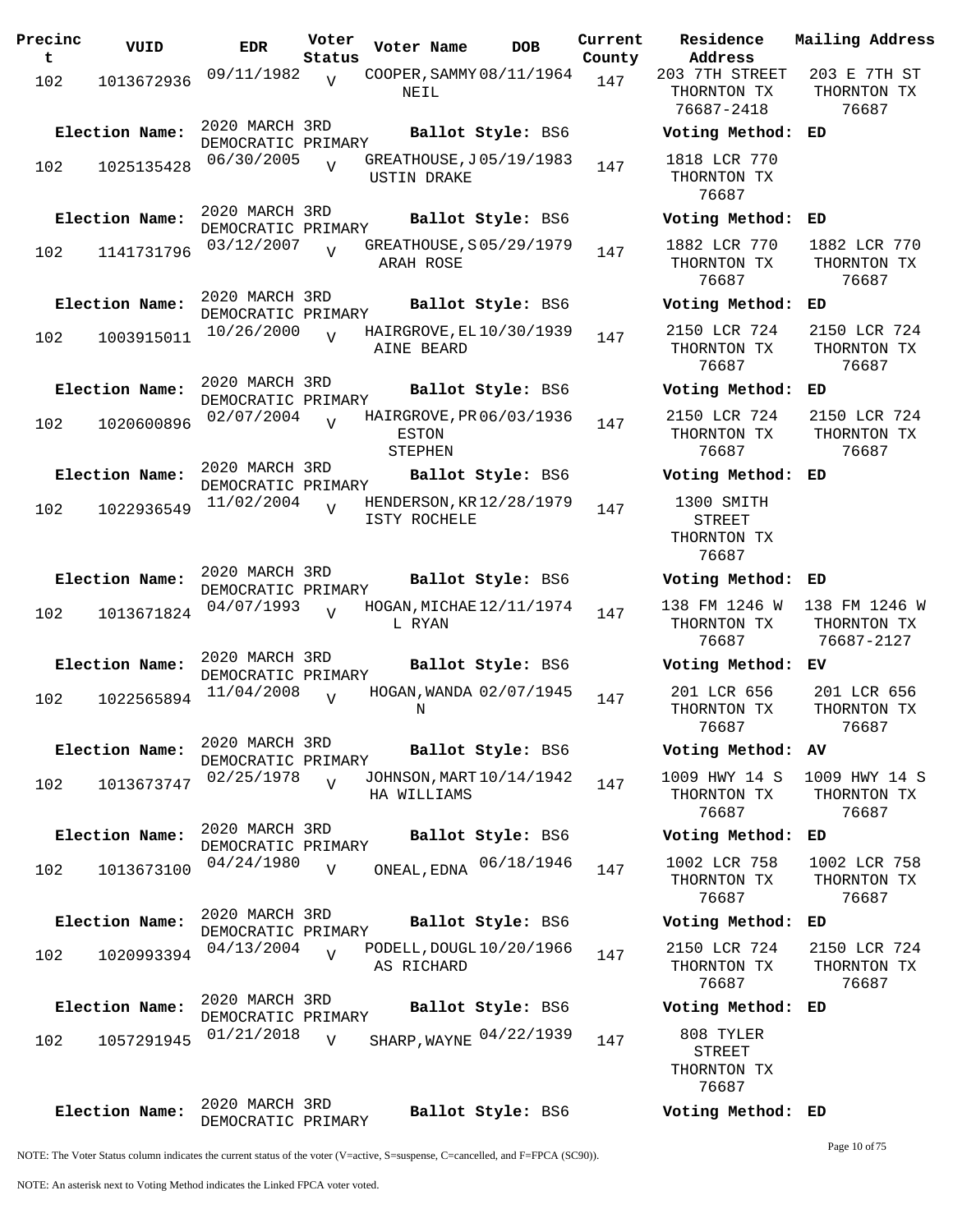| Precinc<br>t | VUID           | <b>EDR</b>                           | Voter<br>Status | Voter Name                          | <b>DOB</b>               | Current<br>County | Residence<br>Address                               | Mailing Address                       |
|--------------|----------------|--------------------------------------|-----------------|-------------------------------------|--------------------------|-------------------|----------------------------------------------------|---------------------------------------|
| 102          | 1003939574     | 03/04/2000                           | S               | SPIVEY, SHIRL 08/28/1959<br>EY EVON |                          | 147               | 1812 ELLIS<br>STREET<br>THORNTON TX<br>76687       | P.O. BOX 403<br>THORNTON TX<br>76687  |
|              | Election Name: | 2020 MARCH 3RD<br>DEMOCRATIC PRIMARY |                 |                                     | Ballot Style: BS6        |                   | Voting Method:                                     | ED                                    |
| 102          | 1046455840     | 09/22/2011                           | $\overline{U}$  | WALLER, KENT 10/24/1962<br>ALLEN    |                          | 147               | 2870 LCR 758<br>THORNTON TX<br>76687               | 2870A LCR 758<br>THORNTON TX<br>76687 |
|              | Election Name: | 2020 MARCH 3RD<br>DEMOCRATIC PRIMARY |                 |                                     | <b>Ballot Style: BS6</b> |                   | Voting Method:                                     | ED                                    |
| 102          | 1045013850     | 09/22/2011                           | $\overline{z}$  | WALLER, LYNDA 05/02/1964<br>KAY     |                          | 147               | 2870 LCR 758<br>THORNTON TX<br>76687               | 2870A LCR 758<br>THORNTON TX<br>76687 |
|              | Election Name: | 2020 MARCH 3RD<br>DEMOCRATIC PRIMARY |                 |                                     | <b>Ballot Style: BS6</b> |                   | Voting Method:                                     | ED                                    |
| 102          | 1120117078     | 10/27/2017                           | $\overline{V}$  | JANE                                | WURTS, MARY 08/17/1976   | 147               | 407 ELLIS<br><b>STREET</b><br>THORNTON TX<br>76687 |                                       |
|              | Election Name: | 2020 MARCH 3RD<br>DEMOCRATIC PRIMARY |                 |                                     | Ballot Style: BS6        |                   | Voting Method: EV                                  |                                       |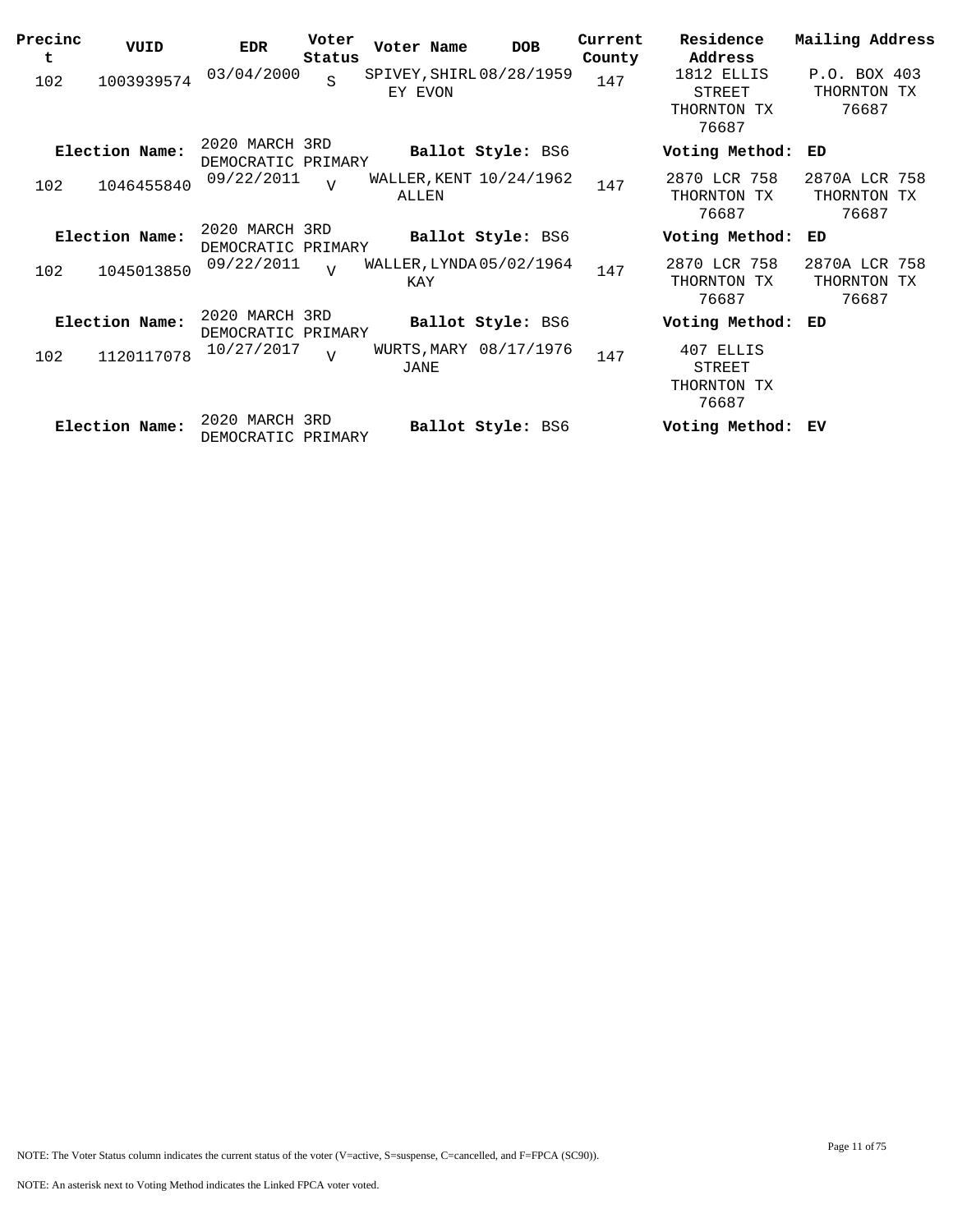| Precinc<br>t. | VUID                        | <b>EDR</b>                           | Voter<br>Status | Voter Name        | DOB                      | Current<br>County |
|---------------|-----------------------------|--------------------------------------|-----------------|-------------------|--------------------------|-------------------|
| 103           | 1126585068                  | 06/01/2018                           | V               | ER MAI            | ARCHIE, JANIF 03/18/1951 | 147               |
|               | Election Name:              | 2020 MARCH 3RD<br>DEMOCRATIC PRIMARY |                 |                   | Ballot Style: BS6        |                   |
| 103           | 1126585052                  | 02/21/2016                           | $\overline{V}$  | ЕJ                | ARCHIE, JIMMI 11/03/1949 | 147               |
|               | Election Name:              | 2020 MARCH 3RD<br>DEMOCRATIC PRIMARY |                 |                   | Ballot Style: BS6        |                   |
| 103           | 1073938102                  | 03/04/2018                           | $\overline{V}$  | E.                | ASHLEY, NANCY 03/23/1949 | 147               |
|               | Election Name:              | 2020 MARCH 3RD<br>DEMOCRATIC PRIMARY |                 |                   | Ballot Style: BS6        |                   |
| 103           | 1021374987                  | 06/27/2004                           | $\overline{V}$  | Y JEAN            | BARCLAY, BETT 07/24/1951 | 147               |
|               | Election Name:              | 2020 MARCH 3RD<br>DEMOCRATIC PRIMARY |                 |                   | Ballot Style: BS6        |                   |
| 103           | 1013720228                  | 02/17/1990                           | $\overline{U}$  | HOWARD            | CURRY, CLYFF 12/16/1963  | 147               |
|               | Election Name:              | 2020 MARCH 3RD<br>DEMOCRATIC PRIMARY |                 |                   | Ballot Style: BS6        |                   |
| 103           | 1013686053                  | 03/01/1978                           | $\overline{V}$  | LEY KATHLEEN      | EDWARDS, SHIR 07/15/1952 | 147               |
|               | Election Name:              | 2020 MARCH 3RD<br>DEMOCRATIC PRIMARY |                 |                   | Ballot Style: BS6        |                   |
| 103           | 1013684407                  | 02/03/1988                           | $\overline{V}$  | NIA RUTH          | FOSHEE, VIRGI 08/30/1942 | 147               |
|               | Election Name:              | 2020 MARCH 3RD<br>DEMOCRATIC PRIMARY |                 |                   | Ballot Style: BS6        |                   |
| 103           | 1037505955                  | 02/11/2006                           | $\overline{V}$  | O EDWARD          | FRALEY, AMADE 06/19/1955 | 147               |
|               | Election Name:              | 2020 MARCH 3RD<br>DEMOCRATIC PRIMARY |                 |                   | Ballot Style: BS6        |                   |
|               | 103 1013683795 03/04/1994 v |                                      |                 | W                 | FRAZIER, WADE 04/26/1932 | 147               |
|               | Election Name:              | 2020 MARCH 3RD<br>DEMOCRATIC PRIMARY |                 |                   | Ballot Style: BS6        |                   |
| 103           | 2001907144                  | 10/31/2015                           | $\overline{V}$  | EN VON            | FREEMAN, CULL 09/13/1997 | 147               |
|               | Election Name:              | 2020 MARCH 3RD<br>DEMOCRATIC PRIMARY |                 |                   | Ballot Style: BS6        |                   |
| 103           | 1044700409                  | 09/08/2018                           | $\overline{V}$  | HARYN             | HALBROOK, KAT 08/04/1953 | 147               |
|               | Election Name:              | 2020 MARCH 3RD<br>DEMOCRATIC PRIMARY |                 |                   | Ballot Style: BS6        |                   |
| 103           | 2141176134                  | 11/23/2017                           | $\overline{V}$  | <b>MAS EDWARD</b> | HALBROOK, THO 05/30/1945 | 147               |
|               | Election Name:              | 2020 MARCH 3RD<br>DEMOCRATIC PRIMARY |                 |                   | Ballot Style: BS6        |                   |
| 103           | 1018723988                  | 05/24/2003                           | $\overline{V}$  | LDA FAYE          | JEFFERSON, NE 12/25/1933 | 147               |

**U**ct Residence<br>Veter Address **Address Current Mailing Address** 771 LCR 706 KOSSE TX 76653 **Election Name: Ballot Style:** BS6 **Voting Method: EV** 771 LCR 706 KOSSE TX 76653 KOSSE TX 76653 771 LCR 706 **Election Name: Ballot Style:** BS6 **Voting Method: EV** 501 MIGNONETTE STREET KOSSE TX 76653 POB 471 KOSSE TX 76653 **Election Name: Ballot Style:** BS6 **Voting Method: AV** 1339 LCR 707 KOSSE TX 76653- KOSSE TX 76653 3765 1339 LCR 707 **Election Name: Ballot Style:** BS6 **Voting Method: ED** 2764 LCR 656 THORNTON TX KOSSE TX 76653 76687 P O BOX 82 **Election Name: Ballot Style:** BS6 **Voting Method: ED** 222 GRANT STREET KOSSE TX 76653 P O BOX 223 KOSSE TX 76653 **Election Name: Ballot Style:** BS6 **Voting Method: ED** 1369 LCR 706 KOSSE TX 76653 KOSSE TX 76653 P O BOX 38 **Election Name: Ballot Style:** BS6 **Voting Method: AV** 447 FM 413 KOSSE TX 76653 KOSSE TX 76653 PO BOX 231 **Election Name: Ballot Style:** BS6 **Voting Method: ED** 3371 LCR 707 3371 LCR 707 KOSSE TX 76653- KOSSE TX 76653- 3759 3759 **Election Name: Ballot Style:** BS6 **Voting Method: EV** 7565 HWY 14 S 7565 HIGHWAY 14 KOSSE TX 76653 HWY S KOSSE TX 76653 **Election Name: Ballot Style:** BS6 **Voting Method: ED** 305 LILLY STREET KOSSE TX 76653 PO BOX 95 KOSSE TX 76653 **Election Name: Ballot Style:** BS6 **Voting Method: EV** 305 LILLY PO BOX 95

## **Election Name: Ballot Style:** BS6 **Voting Method: EV**

STREET KOSSE TX 76653

412 HARRISON P O BOX 192 STREET KOSSE TX 76653 KOSSE TX 76653

KOSSE TX 76653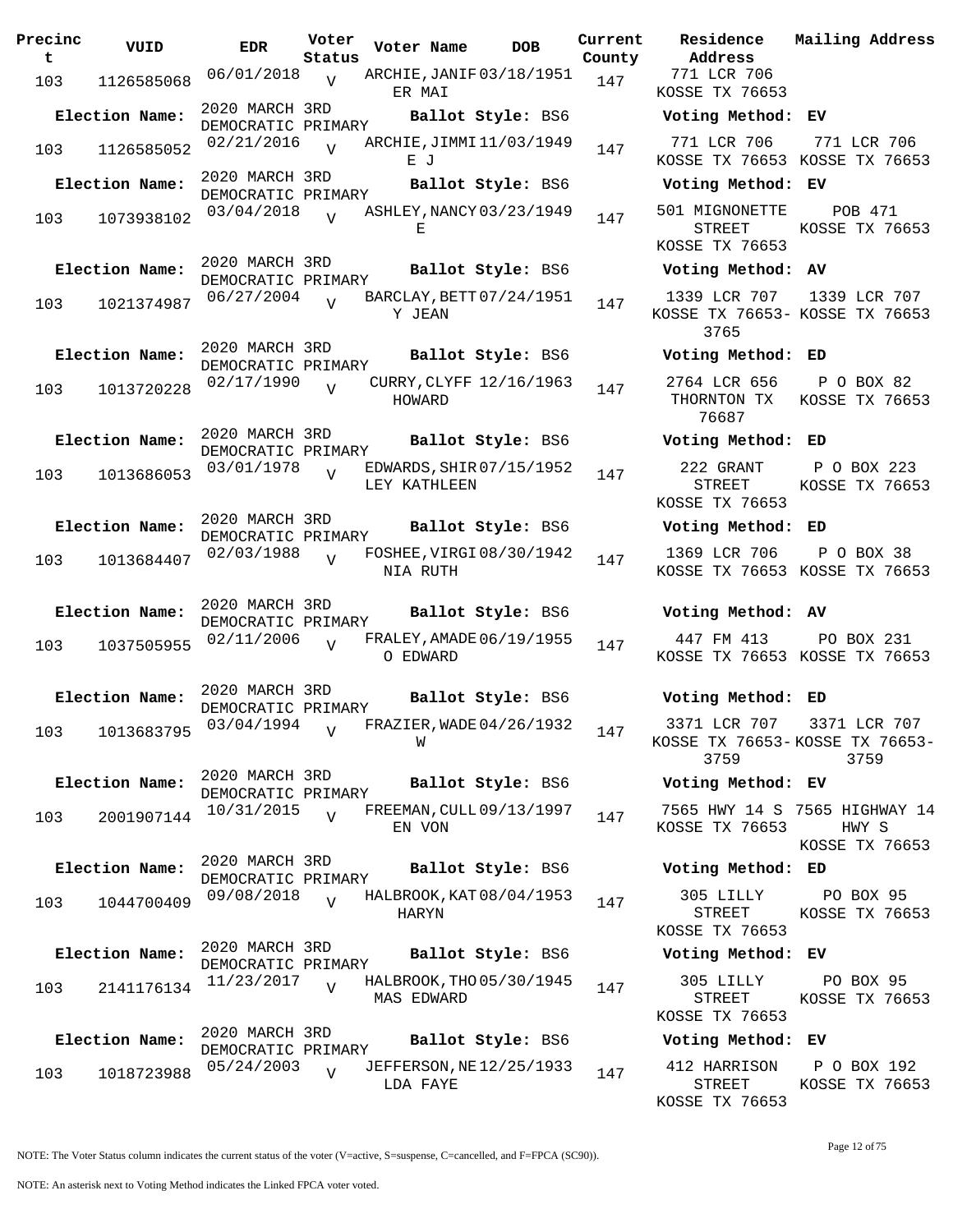| Precinc<br>t | VUID           | <b>EDR</b>                           | Voter<br>Status | Voter Name                              | <b>DOB</b>        | Current<br>County | Residence<br>Address                                | Mai.                      |
|--------------|----------------|--------------------------------------|-----------------|-----------------------------------------|-------------------|-------------------|-----------------------------------------------------|---------------------------|
|              | Election Name: | 2020 MARCH 3RD<br>DEMOCRATIC PRIMARY |                 |                                         | Ballot Style: BS6 |                   | Voting Method: AV                                   |                           |
| 103          | 1117476604     | 02/18/2018                           | $\overline{U}$  | JONES, DAVID 08/19/1968<br>LEE          |                   | 147               | 250 LCR 707<br>KOSSE TX 76653                       |                           |
|              | Election Name: | 2020 MARCH 3RD<br>DEMOCRATIC PRIMARY |                 |                                         | Ballot Style: BS6 |                   | Voting Method: ED                                   |                           |
| 103          | 1013636979     | 03/01/1998                           | $\overline{V}$  | JONES, MARY 11/02/1956<br>ANN           |                   | 147               | 626 WASHINGTON<br><b>STREET</b><br>KOSSE TX 76653   | $\mathbf P$<br><b>KOS</b> |
|              | Election Name: | 2020 MARCH 3RD                       |                 |                                         | Ballot Style: BS6 |                   | Voting Method:                                      | ED                        |
| 103          | 1004993339     | DEMOCRATIC PRIMARY<br>11/05/1998     | $\overline{U}$  | KLIPSTINE, JA07/07/1928<br>MES W        |                   | 147               | 9238 HWY 14 S<br>KOSSE TX 76653                     | P<br>GR                   |
|              | Election Name: | 2020 MARCH 3RD<br>DEMOCRATIC PRIMARY |                 |                                         | Ballot Style: BS6 |                   | Voting Method:                                      | ED                        |
| 103          | 2158039204     | 08/18/2019                           | $\overline{U}$  | MATULEWICZ, D12/23/1955<br>EBORAH DAVIS |                   | 147               | 604 MYRTLE<br>STREET<br>KOSSE TX 76653              | 60<br><b>KOS</b>          |
|              | Election Name: | 2020 MARCH 3RD<br>DEMOCRATIC PRIMARY |                 |                                         | Ballot Style: BS6 |                   | Voting Method:                                      | ED                        |
| 103          | 1029971319     | 10/26/2017                           | $\overline{V}$  | NUTT, NELSON 09/25/1962<br>PERRY        |                   | 147               | 2434 LCR 656<br>THORNTON TX<br>76687                | 24<br>T)                  |
|              | Election Name: | 2020 MARCH 3RD                       |                 |                                         | Ballot Style: BS6 |                   | Voting Method: ED                                   |                           |
| 103          | 1013684079     | DEMOCRATIC PRIMARY<br>11/02/1992     | $\overline{U}$  | OREAR, SHEILA 12/05/1956<br>ANN         |                   | 147               | 117 PR 5702<br>KOSSE TX 76653 KOS                   | 1                         |
|              | Election Name: | 2020 MARCH 3RD<br>DEMOCRATIC PRIMARY |                 |                                         | Ballot Style: BS6 |                   | Voting Method: ED                                   |                           |
| 103          | 1007543151     | 03/19/2000                           | $\overline{U}$  | PHILMON, JANI 02/17/1939<br>E R         |                   | 147               | 301 MADISON<br><b>STREET</b>                        | $\mathbf P$<br>KOS        |
|              | Election Name: | 2020 MARCH 3RD                       |                 |                                         | Ballot Style: BS6 |                   | KOSSE TX 76653<br>Voting Method:                    | ED                        |
|              |                | DEMOCRATIC PRIMARY<br>03/08/1990     |                 | ROBINSON, ALM 06/03/1947                |                   |                   | 703 MIGNONETTE                                      | $\mathbf{F}$              |
| 103          | 1013684149     |                                      | $\overline{U}$  | A MAE                                   |                   | 147               | <b>STREET</b><br>KOSSE TX 76653                     | <b>KOS</b>                |
|              | Election Name: | 2020 MARCH 3RD<br>DEMOCRATIC PRIMARY |                 |                                         | Ballot Style: BS6 |                   | Voting Method: ED                                   |                           |
| 103          | 1004991916     | 11/06/2012                           | $\overline{U}$  | ROGERS, SHUMO 10/26/1980<br>N NAVEL     |                   | 147               | 401 MYRTLE<br>STREET<br>KOSSE TX 76653              | 401<br>KOS                |
|              | Election Name: | 2020 MARCH 3RD                       |                 |                                         | Ballot Style: BS6 |                   | Voting Method: ED                                   |                           |
| 103          | 1013685598     | DEMOCRATIC PRIMARY<br>05/12/1978     | $\overline{V}$  | SIMS, LINDA 02/28/1947<br>LOUISE        |                   | 147               | 201 BUCHANAN<br><b>STREET</b>                       | P<br><b>KOS</b>           |
|              |                | 2020 MARCH 3RD                       |                 |                                         |                   |                   | KOSSE TX 76653                                      |                           |
|              | Election Name: | DEMOCRATIC PRIMARY                   |                 |                                         | Ballot Style: BS6 |                   | Voting Method: AV                                   |                           |
| 103          | 1020928197     | 04/07/2004                           | $\overline{z}$  | SULEWSKI, MIC 08/23/1964<br>HAEL JOSEPH |                   | 147               | 310 MIGNONETTE<br>STREET<br>KOSSE TX 76653-<br>0247 | KOS                       |
|              | Election Name: | 2020 MARCH 3RD<br>DEMOCRATIC PRIMARY |                 |                                         | Ballot Style: BS6 |                   | Voting Method: ED                                   |                           |
| 103          | 1162981873     | 01/03/2009                           | V               | WHEAL, RANI 05/08/1972                  |                   | 147               | 266 LCR 703A                                        | 26                        |
|              | Election Name: | 2020 MARCH 3RD                       |                 | LANAE                                   | Ballot Style: BS6 |                   | KOSSE TX 76653 KOS<br>Voting Method: ED             |                           |
|              |                | DEMOCRATIC PRIMARY                   |                 |                                         |                   |                   |                                                     |                           |

**Voter Name DOB Residence Address Current Mailing Address County Election Name: Ballot Style:** BS6 **Voting Method: AV** 250 LCR 707 KOSSE TX 76653 **Election Name: Ballot Style:** BS6 **Voting Method: ED** 626 WASHINGTON P O BOX 383 STREET KOSSE TX 76653 KOSSE TX 76653 **Election Name: Ballot Style:** BS6 **Voting Method: ED** 9238 HWY 14 S KOSSE TX 76653 GROESBECK TX P O BOX 686 76642 **Election Name: Ballot Style:** BS6 **Voting Method: ED** 604 MYRTLE STREET KOSSE TX 76653 604 S MYRTLE KOSSE TX 76653 **Election Name: Ballot Style:** BS6 **Voting Method: ED** 2434 LCR 656 THORNTON TX 76687 2434 LCR 656 THORNTON TX 76687 **Election Name: Ballot Style:** BS6 **Voting Method: ED** 117 PR 5702 KOSSE TX 76653 KOSSE TX 76653 117 PR 5702 **Election Name: Ballot Style:** BS6 **Voting Method: ED** 301 MADISON STREET KOSSE TX 76653 P O BOX 247 KOSSE TX 76653 **Election Name: Ballot Style:** BS6 **Voting Method: ED** 703 MIGNONETTE P.O. BOX 1 STREET KOSSE TX 76653 KOSSE TX 76653 **Election Name: Ballot Style:** BS6 **Voting Method: ED** 401 MYRTLE 401 N MYRTLE ST STREET KOSSE TX 76653 KOSSE TX 76653 **Election Name: Ballot Style:** BS6 **Voting Method: ED** 201 BUCHANAN STREET KOSSE TX 76653 P O BOX 236 KOSSE TX 76653 **Election Name: Ballot Style:** BS6 **Voting Method: AV** 310 MIGNONETTE STREET KOSSE TX 76653- 0247 POB 247 KOSSE TX 76653 **Election Name: Ballot Style:** BS6 **Voting Method: ED**

> 266 LCR 703A KOSSE TX 76653 KOSSE TX 76653 266 LCR 703A

NOTE: An asterisk next to Voting Method indicates the Linked FPCA voter voted.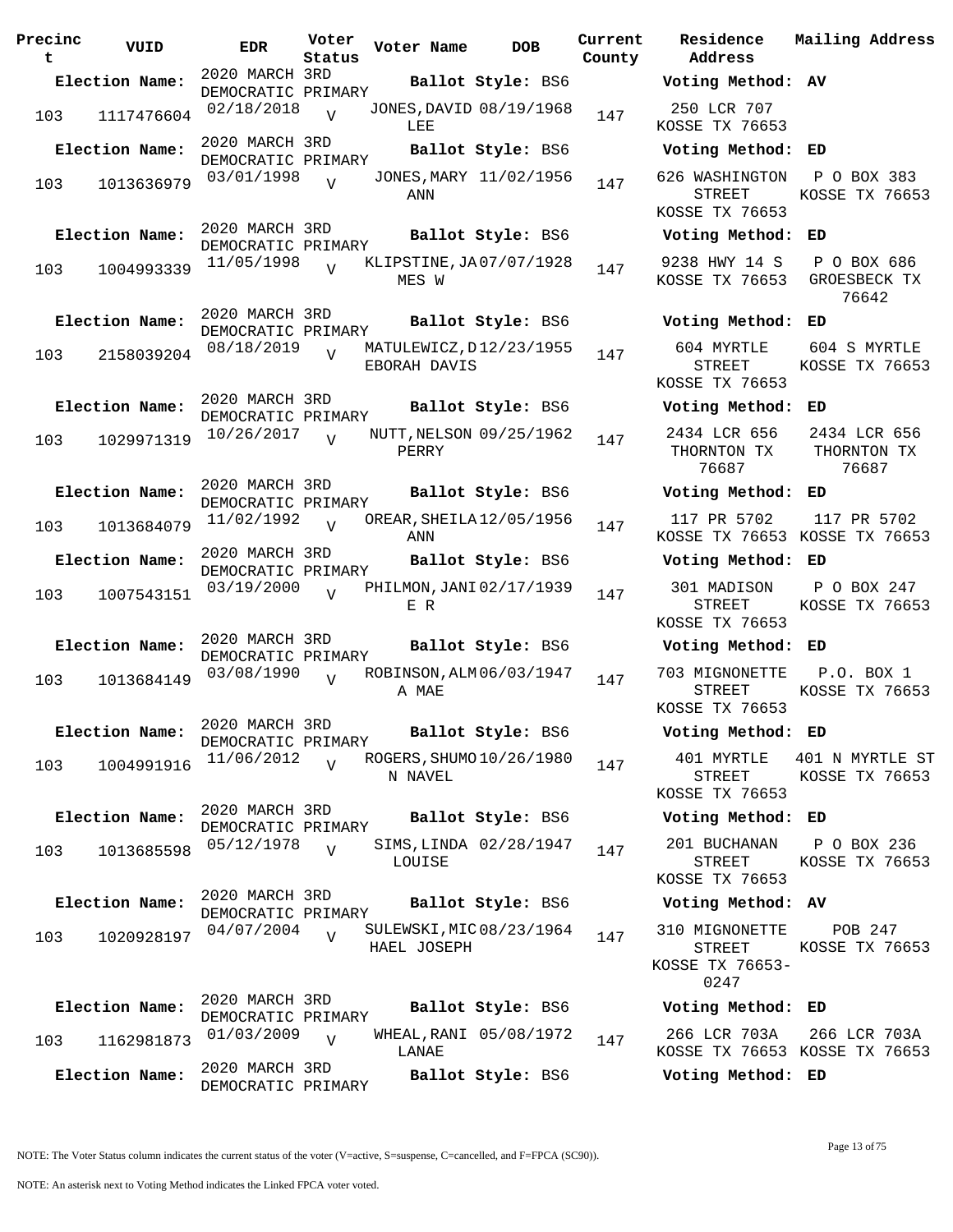| Precinc<br>t | VUID           | <b>EDR</b>                           | Voter<br>Status | Voter Name                            | <b>DOB</b>             | Current<br>County | Residence<br>Address                      |
|--------------|----------------|--------------------------------------|-----------------|---------------------------------------|------------------------|-------------------|-------------------------------------------|
| 104          | 1008110924     | 10/27/2007                           | $\overline{V}$  | JR, EARL                              | BALZEN 09/18/1954      | 147               | 256 LCR 759<br>GROESBECK TX<br>76642      |
|              | Election Name: | 2020 MARCH 3RD<br>DEMOCRATIC PRIMARY |                 |                                       | Ballot Style: BS6      |                   | Voting Metho                              |
| 104          | 1008092887     | 06/06/2007                           |                 | BALZEN, KAREN 02/21/1955<br>SYMONETTE |                        | 147               | 256 LCR 759<br>GROESBECK TX<br>76642      |
|              | Election Name: | 2020 MARCH 3RD<br>DEMOCRATIC PRIMARY |                 |                                       | Ballot Style: BS6      |                   | Voting Metho                              |
| 104          | 2144509357     | 05/16/2018                           | $\overline{V}$  | BOYD JR, JOHN 08/31/1953<br>Α         |                        | 147               | 706 LCR 779<br>GROESBECK TX<br>76642      |
|              | Election Name: | 2020 MARCH 3RD<br>DEMOCRATIC PRIMARY |                 |                                       | Ballot Style: BS6      |                   | Voting Metho                              |
| 104          | 1013675862     | 11/04/1991                           | $\overline{U}$  | BROWN, ELMER 09/09/1929<br>EUGENE     |                        | 147               | 4186 LCR 758<br>THORNTON TX<br>76687      |
|              | Election Name: | 2020 MARCH 3RD<br>DEMOCRATIC PRIMARY |                 |                                       | Ballot Style: BS6      |                   | Voting Metho                              |
| 104          | 1013675858     | 10/05/1991                           | $\overline{V}$  | BROWN, JO ANN 04/26/1935              |                        | 147               | 4186 LCR 758<br>THORNTON TX<br>76687-2307 |
|              | Election Name: | 2020 MARCH 3RD<br>DEMOCRATIC PRIMARY |                 |                                       | Ballot Style: BS6      |                   | Voting Metho                              |
| 104          | 1043158860     | 02/12/2020                           | $\overline{V}$  | CHANDLER, PEG 10/01/1956<br>GY SUE    |                        | 147               | 759 LCR 779<br>GROESBECK TX<br>76642      |
|              | Election Name: | 2020 MARCH 3RD<br>DEMOCRATIC PRIMARY |                 |                                       | Ballot Style: BS6      |                   | Voting Metho                              |
| 104          | 2143932450     | 04/04/2018                           | $\overline{V}$  | HARRISON                              | CLAY, NEIL 08/04/1992  | 147               | 3444 FM 3371<br>GROESBECK TX<br>76642     |
|              | Election Name: | 2020 MARCH 3RD<br>DEMOCRATIC PRIMARY |                 |                                       | Ballot Style: BS6      |                   | Voting Metho                              |
| 104          | 1010082239     | 01/08/2017                           | $\overline{V}$  | HAROLD                                | DAVIS, GENE 12/24/1938 | 147               | 3191 LCR 750<br>THORNTON TX<br>76687      |
|              | Election Name: | 2020 MARCH 3RD<br>DEMOCRATIC PRIMARY |                 |                                       | Ballot Style: BS6      |                   | Voting Metho                              |
| 104          | 1167969332     | 12/04/2009                           | $\overline{V}$  | HACKBARTH, GA08/21/1953<br>YLE ANN    |                        | 147               | 116 LCR 799<br>GROESBECK TX<br>76642      |
|              | Election Name: | 2020 MARCH 3RD<br>DEMOCRATIC PRIMARY |                 |                                       | Ballot Style: BS6      |                   | Voting Metho                              |
| 104          | 2161291679     | 11/07/2019                           | $\overline{V}$  | HOLMSTROM, MA07/12/1954<br>RY         |                        | 147               | 186 LCR 799<br>GROESBECK TX<br>76642      |
|              | Election Name: | 2020 MARCH 3RD<br>DEMOCRATIC PRIMARY |                 |                                       | Ballot Style: BS6      |                   | Voting Metho                              |
| 104          | 1169791149     | 03/04/2010                           | $\overline{V}$  | HOLMSTROM, RU08/24/1955<br>SSELL JAY  |                        | 147               | 186 LCR 799<br>GROESBECK TX<br>76642      |
|              | Election Name: | 2020 MARCH 3RD<br>DEMOCRATIC PRIMARY |                 |                                       | Ballot Style: BS6      |                   | Voting Metho                              |
| 104          | 1013676579     | 03/25/1980                           | $\overline{V}$  | HUGHES, ELBER 07/15/1944<br>T ORAN    |                        | 147               | 165 LCR 740<br>THORNTON TX<br>76687-2228  |
|              | Election Name: | 2020 MARCH 3RD<br>DEMOCRATIC PRIMARY |                 |                                       | Ballot Style: BS6      |                   | Voting Metho                              |

**Voter Name DOB Residence Address Current Mailing Address** 256 LCR 759 GROESBECK TX 76642 256 LCR 759 GROESBECK TX 76642 **Election Name: Ballot Style:** BS6 **Voting Method: ED** 256 LCR 759 GROESBECK TX 76642 256 LCR 759 GROESBECK TX 76642 **Election Name: Ballot Style:** BS6 **Voting Method: ED** 706 LCR 779 GROESBECK TX 76642 706 LCR 779 GROESBECK TX 76642 **Election Name: Ballot Style:** BS6 **Voting Method: ED** 4186 LCR 758 THORNTON TX 76687 4186 LCR 758 THORNTON TX 76687 **Election Name: Ballot Style:** BS6 **Voting Method: AV** THORNTON TX 76687-2307 4186 LCR 758 THORNTON TX 76687-2307 **Election Name: Ballot Style:** BS6 **Voting Method: AV** 759 LCR 779 GROESBECK TX 76642 **Election Name: Ballot Style:** BS6 **Voting Method: EV** 3444 FM 3371 GROESBECK TX 76642 **Election Name: Ballot Style:** BS6 **Voting Method: EV** 3191 LCR 750 THORNTON TX 76687 3191 LCR 750 THORNTON TX 76687 **Election Name: Ballot Style:** BS6 **Voting Method: ED** 116 LCR 799 GROESBECK TX 76642 116 LCR 799A GROESBECK TX 76642 **Election Name: Ballot Style:** BS6 **Voting Method: EV** 186 LCR 799 GROESBECK TX 76642 **Election Name: Ballot Style:** BS6 **Voting Method: EV** 186 LCR 799 GROESBECK TX 76642 186 LCR 799 GROESBECK TX 76642 **Election Name: Ballot Style:** BS6 **Voting Method: EV** 165 LCR 740 THORNTON TX 165 LCR 740 THORNTON TX

76687-2228 76687-2228

**Election Name: Ballot Style:** BS6 **Voting Method: ED**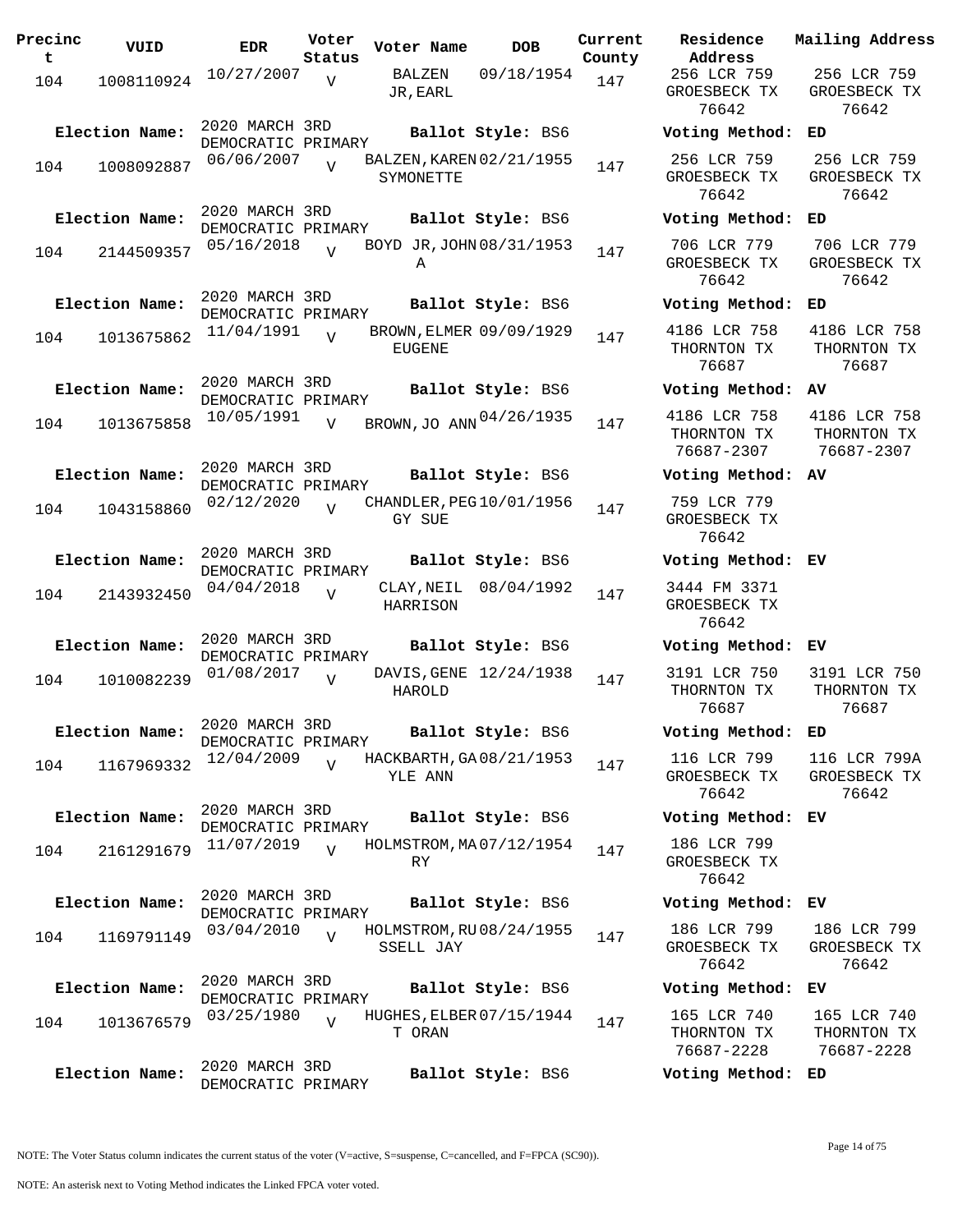| Precinc<br>t | VUID           | <b>EDR</b>                           | Voter<br>Status | Voter Name                                   | <b>DOB</b>            | Current<br>County | Residence<br>Address                        | Mail                 |
|--------------|----------------|--------------------------------------|-----------------|----------------------------------------------|-----------------------|-------------------|---------------------------------------------|----------------------|
| 104          | 1020503451     | 01/15/2004                           | V               | JORDAN, MARY 07/07/1950<br>PAGE              |                       | 147               | 2321 LCR 752<br>GROESBECK TX<br>76642       | 23<br>GR             |
|              | Election Name: | 2020 MARCH 3RD<br>DEMOCRATIC PRIMARY |                 |                                              | Ballot Style: BS6     |                   | Voting Method:                              | EV                   |
| 104          | 1063309168     | 01/03/2006                           | $\overline{z}$  | JORDAN, RICHA 01/18/1944<br>RD L             |                       | 147               | 2321 LCR 752<br>GROESBECK TX<br>76642       | 23<br>GR             |
|              | Election Name: | 2020 MARCH 3RD<br>DEMOCRATIC PRIMARY |                 |                                              | Ballot Style: BS6     |                   | Voting Method:                              | EV                   |
| 104          | 1013677250     | 02/12/1978                           | $\overline{U}$  | KENT, JOHNNIE 11/25/1954<br>LEE              |                       | 147               | 4058 FM 3371<br>GROESBECK TX<br>76642       | 40<br>GR             |
|              | Election Name: | 2020 MARCH 3RD<br>DEMOCRATIC PRIMARY |                 |                                              | Ballot Style: BS6     |                   | Voting Method:                              | EV                   |
| 104          | 1149566775     | 09/12/2009                           | $\overline{U}$  | LITTLEJOHN, R08/23/1949<br>OBERT M           |                       | 147               | 143 LCR 787<br>GROESBECK TX<br>76642        | 14<br>GR             |
|              | Election Name: | 2020 MARCH 3RD<br>DEMOCRATIC PRIMARY |                 |                                              | Ballot Style: BS6     |                   | Voting Method:                              | EV                   |
| 104          | 1166544868     | 09/12/2009                           | $\overline{V}$  | LITTLEJOHN, S03/06/1954<br><b>USAN DIANE</b> |                       | 147               | 143 LCR 787<br>GROESBECK TX<br>76642        | 14<br>GR             |
|              | Election Name: | 2020 MARCH 3RD<br>DEMOCRATIC PRIMARY |                 |                                              | Ballot Style: BS6     |                   | Voting Method:                              | EV                   |
| 104          | 1001670923     | 06/05/2014                           | $\overline{U}$  | LOEFFLER, CYN 09/07/1947<br>THIA LEE         |                       | 147               | 306 LCR 799<br>GROESBECK TX<br>76642        | 3<br>GR              |
|              | Election Name: | 2020 MARCH 3RD<br>DEMOCRATIC PRIMARY |                 |                                              | Ballot Style: BS6     |                   | Voting Method:                              | AV                   |
| 104          | 1186465135     | 05/31/2012                           | $\overline{U}$  | LOEFFLER, PAU 06/04/1947<br>L ALLEN          |                       | 147               | 306 LCR 799<br>GROESBECK TX<br>76642        | 3 <sup>0</sup><br>GR |
|              | Election Name: | 2020 MARCH 3RD<br>DEMOCRATIC PRIMARY |                 |                                              | Ballot Style: BS6     |                   | Voting Method:                              | AV                   |
| 104          | 1004972698     | 01/27/1999                           | $\overline{U}$  | MARTIN, SHEIL 01/19/1941<br>Α                |                       | 147               | 841 LCR 779<br>GROESBECK TX<br>76642        | 84<br>GR             |
|              | Election Name: | 2020 MARCH 3RD<br>DEMOCRATIC PRIMARY |                 |                                              | Ballot Style: BS6     |                   | Voting Method:                              | ED                   |
| 104          | 1013643048     | 10/31/1996                           | $\overline{V}$  | MAYO, JEARL 01/02/1962<br><b>DON</b>         |                       | 147               | 4509 FM 1246 E 450<br>THORNTON TX<br>76687  | TH                   |
|              | Election Name: | 2020 MARCH 3RD<br>DEMOCRATIC PRIMARY |                 |                                              | Ballot Style: BS6     |                   | Voting Method:                              | ЕV                   |
| 104          | 1028405330     | 11/23/2017                           | $\overline{V}$  | MURPHY, VIRGI 01/30/1942<br>NIA A            |                       | 147               | 1989 LCR 752<br>GROESBECK TX<br>76642       | 19<br>GR             |
|              | Election Name: | 2020 MARCH 3RD<br>DEMOCRATIC PRIMARY |                 |                                              | Ballot Style: BS6     |                   | Voting Method: ED                           |                      |
| 104          | 1013674499     | 09/10/1988                           | $\overline{V}$  | CARL                                         | ROE, JIMMY 05/23/1956 | 147               | 4400 FM 1246 E 4400<br>THORNTON TX<br>76687 | Тŀ<br>7              |
|              | Election Name: | 2020 MARCH 3RD                       |                 |                                              | Ballot Style: BS6     |                   | Voting Method: ED                           |                      |
| 104          | 1013674508     | DEMOCRATIC PRIMARY<br>08/27/1989     | $\overline{V}$  | LEE                                          | ROE, PATTI 06/13/1956 | 147               | 4400 FM 1246 E 440<br>THORNTON TX<br>76687  | Тŀ                   |
|              | Election Name: | 2020 MARCH 3RD<br>DEMOCRATIC PRIMARY |                 |                                              | Ballot Style: BS6     |                   | Voting Method: ED                           |                      |

**Voter Name DOB Residence Address Current Mailing Address** 2321 LCR 752 GROESBECK TX 76642 2321 LCR 752 GROESBECK TX 76642 **Election Name: Ballot Style:** BS6 **Voting Method: EV** 2321 LCR 752 GROESBECK TX 76642 2321 LCR 752 GROESBECK TX 76642 **Election Name: Ballot Style:** BS6 **Voting Method: EV** 4058 FM 3371 GROESBECK TX 76642 4058 FM 3371 GROESBECK TX 76642 **Election Name: Ballot Style:** BS6 **Voting Method: EV** 143 LCR 787 GROESBECK TX 76642 143 PR 5787 GROESBECK TX 76642 **Election Name: Ballot Style:** BS6 **Voting Method: EV** 143 LCR 787 GROESBECK TX 76642 143 PR 5787 GROESBECK TX 76642 **Election Name: Ballot Style:** BS6 **Voting Method: EV** 306 LCR 799 GROESBECK TX 76642 306 CR 799 GROESBECK TX 76642 **Election Name: Ballot Style:** BS6 **Voting Method: AV** 306 LCR 799 GROESBECK TX 76642 306 LCR 799 GROESBECK TX 76642 **Election Name: Ballot Style:** BS6 **Voting Method: AV** 841 LCR 779 GROESBECK TX 76642 841 LCR 779 GROESBECK TX 76642 **Election Name: Ballot Style:** BS6 **Voting Method: ED** 4509 FM 1246 E 4509 FM 1246 E THORNTON TX 76687 THORNTON TX 76687 **Election Name: Ballot Style:** BS6 **Voting Method: EV** 1989 LCR 752 GROESBECK TX 76642 1989 LCR 752 GROESBECK TX 76642 **Election Name: Ballot Style:** BS6 **Voting Method: ED** 4400 FM 1246 E 4400 FM 1246 E THORNTON TX 76687 THORNTON TX 76687-2133 **Election Name: Ballot Style:** BS6 **Voting Method: ED** 4400 FM 1246 E 4400 FM 1246 E THORNTON TX THORNTON TX

NOTE: The Voter Status column indicates the current status of the voter (V=active, S=suspense, C=cancelled, and F=FPCA (SC90)).

Page 15 of 75

76687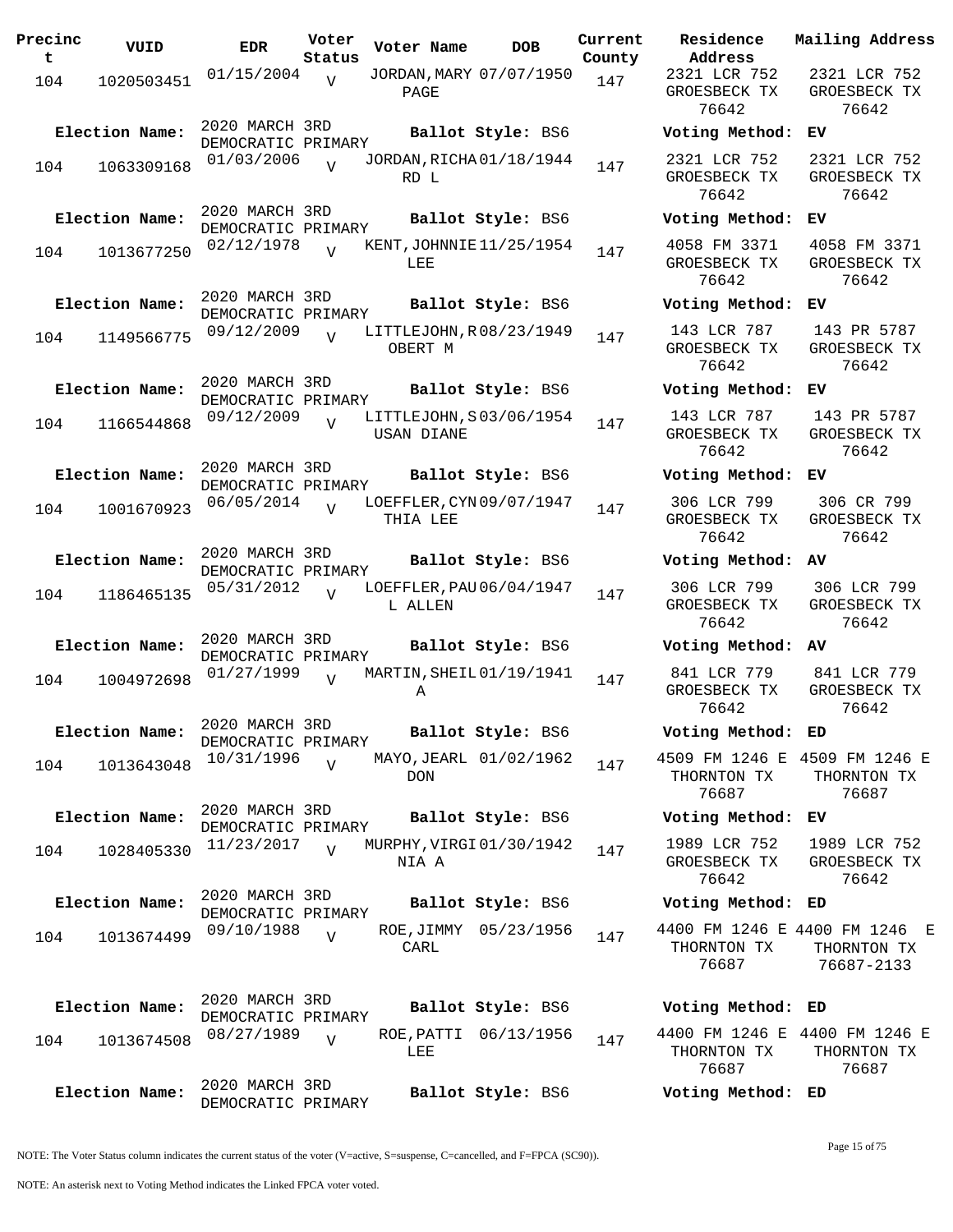| Precinc<br>t | VUID           | <b>EDR</b>                           | Voter<br>Status | Voter Name                       | <b>DOB</b>               | Current<br>County | Residence<br>Address                        |
|--------------|----------------|--------------------------------------|-----------------|----------------------------------|--------------------------|-------------------|---------------------------------------------|
| 104          | 1003915855     | 11/16/2000                           | $\overline{V}$  | O                                | ROGERS, JAMES 09/17/1940 | 147               | 2349 LCR 752<br>GROESBECK TX<br>76642       |
|              | Election Name: | 2020 MARCH 3RD<br>DEMOCRATIC PRIMARY |                 |                                  | Ballot Style: BS6        |                   | Voting Method                               |
| 104          | 1013724618     | 09/30/2000                           | $\overline{U}$  | E LOU                            | ROGERS, TOMMI 10/27/1941 | 147               | 2349 LCR 752<br>GROESBECK TX<br>76642       |
|              | Election Name: | 2020 MARCH 3RD<br>DEMOCRATIC PRIMARY |                 |                                  | Ballot Style: BS6        |                   | Voting Method                               |
| 104          | 1020605244     | 10/20/2016                           | $\overline{U}$  | ICIA DIANE                       | RUTLAND, PATR 08/31/1952 | 147               | 463 LCR 763<br>GROESBECK TX<br>76642        |
|              | Election Name: | 2020 MARCH 3RD<br>DEMOCRATIC PRIMARY |                 |                                  | Ballot Style: BS6        |                   | Voting Method                               |
| 104          | 1056976879     | 04/28/2018                           | $\overline{V}$  | RUTLAND<br>II, WILLIAM<br>EDWARD | 05/09/1988               | 147               | 463 LCR 763<br>GROESBECK TX<br>76642        |
|              | Election Name: | 2020 MARCH 3RD<br>DEMOCRATIC PRIMARY |                 |                                  | Ballot Style: BS6        |                   | Voting Method                               |
| 104          | 1020605259     | 10/20/2016                           | $\overline{17}$ | IAM EDWARD                       | RUTLAND, WILL 08/28/1943 | 147               | 463 LCR 763<br>GROESBECK TX<br>76642        |
|              | Election Name: | 2020 MARCH 3RD<br>DEMOCRATIC PRIMARY |                 |                                  | Ballot Style: BS6        |                   | Voting Method                               |
| 104          | 1015990622     | 12/10/2016                           | $\overline{z}$  | RIVERA                           | SAENZ, ELIDA 06/04/1955  | 147               | 105 LCR 743 B<br>THORNTON TX<br>76687       |
|              | Election Name: | 2020 MARCH 3RD<br>DEMOCRATIC PRIMARY |                 |                                  | Ballot Style: BS6        |                   | Voting Method                               |
| 104          | 1015990633     | 12/10/2016                           | $\overline{V}$  | SAENZ, JOSE                      | 11/04/1956               | 147               | 105 LCR 743 B<br>THORNTON TX<br>76687       |
|              | Election Name: | 2020 MARCH 3RD<br>DEMOCRATIC PRIMARY |                 |                                  | Ballot Style: BS6        |                   | Voting Method                               |
| 104          | 1019022671     | 08/01/2003                           | $\overline{U}$  | IE WAYNE                         | SCHOPPE, JACK 09/02/1947 | 147               | 823 LCR 741<br>THORNTON TX<br>76687         |
|              | Election Name: | 2020 MARCH 3RD<br>DEMOCRATIC PRIMARY |                 |                                  | Ballot Style: BS6        |                   | Voting Method                               |
| 104          | 1111914964     | 02/22/2015                           | $\overline{V}$  | A L                              | SCHOPPE, LIND 09/05/1948 | 147               | 823 LCR 741<br>THORNTON TX<br>76687         |
|              | Election Name: | 2020 MARCH 3RD<br>DEMOCRATIC PRIMARY |                 |                                  | Ballot Style: BS6        |                   | Voting Method                               |
| 104          | 1141276231     | 11/04/2014                           | $\overline{V}$  | FAHLE                            | SMITH, REGENA 12/19/1953 | 147               | 177 PR 5753A<br>GROESBECK TX<br>76642       |
|              | Election Name: | 2020 MARCH 3RD<br>DEMOCRATIC PRIMARY |                 |                                  | Ballot Style: BS6        |                   | Voting Method                               |
| 104          | 1033781922     | 11/18/2017                           | $\overline{V}$  |                                  | SOLIS, SHERRY 07/22/1949 | 147               | 3371 LCR 750<br>THORNTON TX<br>76687        |
|              | Election Name: | 2020 MARCH 3RD<br>DEMOCRATIC PRIMARY |                 |                                  | Ballot Style: BS6        |                   | Voting Method                               |
| 104          | 1013693956     | 02/21/1988                           | $\overline{V}$  | ORREST<br><b>EVERETT</b>         | STURDIVANT, F04/25/1963  | 147               | 4661 FM 1246 B<br>THORNTON TX<br>76687-2120 |
|              | Election Name: | 2020 MARCH 3RD<br>DEMOCRATIC PRIMARY |                 |                                  | Ballot Style: BS6        |                   | Voting Method                               |

**Voter Name DOB Residence Address Current Mailing Address** 2349 LCR 752 GROESBECK TX 76642 2349 LCR 752 GROESBECK TX 76642 **Election Name: Ballot Style:** BS6 **Voting Method: AV** 2349 LCR 752 GROESBECK TX 76642 2349 LCR 752 GROESBECK TX 76642 **Election Name: Ballot Style:** BS6 **Voting Method: AV** 463 LCR 763 GROESBECK TX 76642 463 LCR 763 GROESBECK TX 76642 **Election Name: Ballot Style:** BS6 **Voting Method: ED** 463 LCR 763 GROESBECK TX 76642 463 LCR 763 GROESBECK TX 76642 **Election Name: Ballot Style:** BS6 **Voting Method: ED** 463 LCR 763 GROESBECK TX 76642 463 LCR 763 GROESBECK TX 76642 **Election Name: Ballot Style:** BS6 **Voting Method: ED** 105 LCR 743 B THORNTON TX 76687 105 LCR 743 B THORNTON TX 76687 **Election Name: Ballot Style:** BS6 **Voting Method: ED** THORNTON TX 76687 105 LCR 743 B THORNTON TX 76687 **Election Name: Ballot Style:** BS6 **Voting Method: ED** 823 LCR 741 THORNTON TX 76687 823 LCR 741 THORNTON TX 76687 **Election Name: Ballot Style:** BS6 **Voting Method: ED** 823 LCR 741 THORNTON TX 76687 823 LCR 741 THORNTON TX 76687 **Election Name: Ballot Style:** BS6 **Voting Method: ED** 177 PR 5753A GROESBECK TX 76642 177 PR 5753A GROESBECK TX 76642 **Election Name: Ballot Style:** BS6 **Voting Method: ED** THORNTON TX 76687 **Election Name: Ballot Style:** BS6 **Voting Method: EV** 4661 FM 1246 E 4661 FM 1246 E THORNTON TX 76687-2120 THORNTON TX 76687-2120

NOTE: The Voter Status column indicates the current status of the voter (V=active, S=suspense, C=cancelled, and F=FPCA (SC90)).

**Election Name: Ballot Style:** BS6 **Voting Method: ED**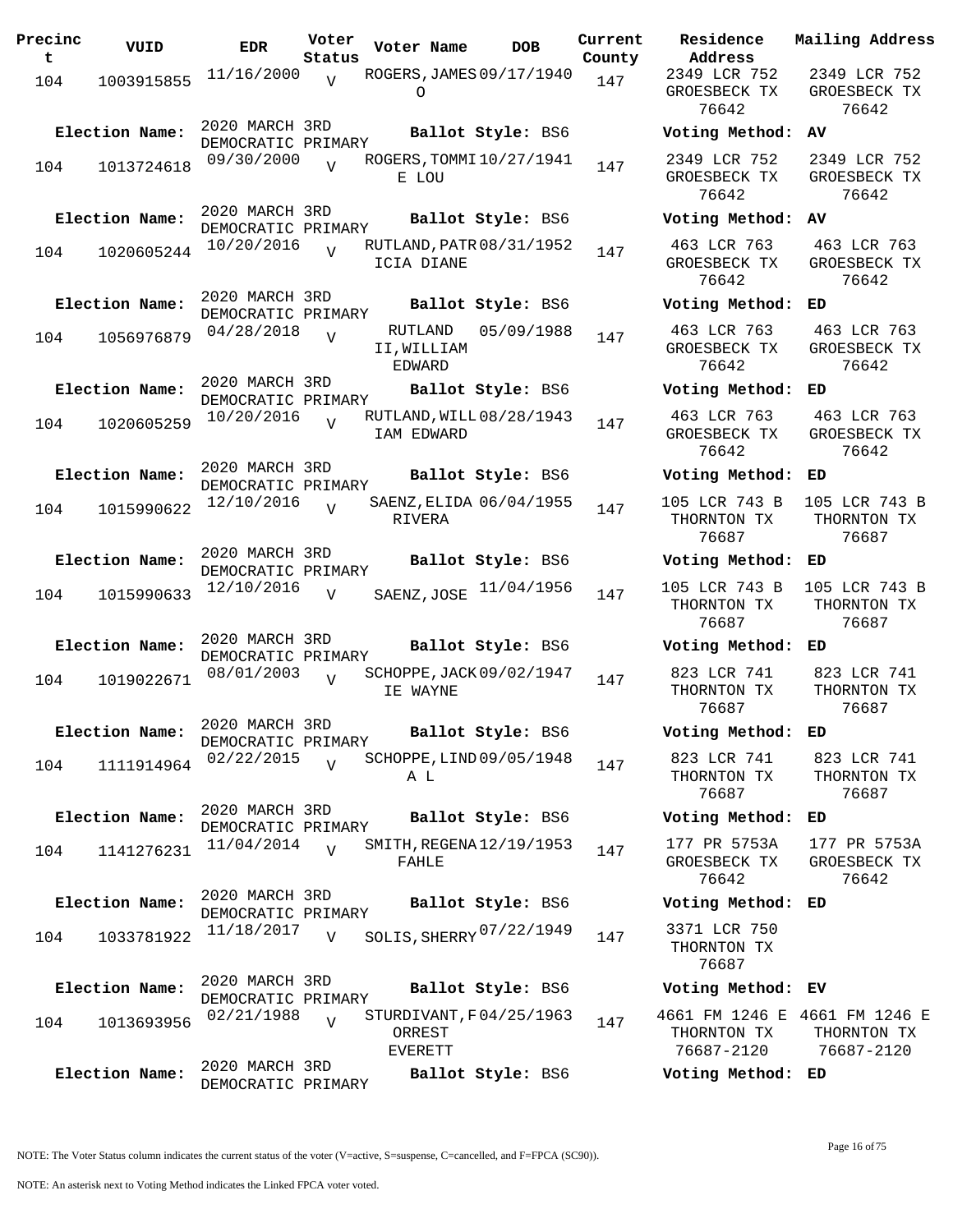| Precinc<br>t | VUID           | EDR                                  | Voter<br>Status | Voter Name                                    | <b>DOB</b>               | Current<br>County | Residence<br>Address                 | Mailing Address                      |
|--------------|----------------|--------------------------------------|-----------------|-----------------------------------------------|--------------------------|-------------------|--------------------------------------|--------------------------------------|
| 104          | 1150376625     | 08/31/2016                           | $\overline{U}$  | WARFIELD, KIM 06/20/1964<br>BERLY<br>TAWWATER |                          | 147               | 168 LCR 743C<br>THORNTON TX<br>76687 | 163 LCR 743C<br>THORNTON TX<br>76687 |
|              | Election Name: | 2020 MARCH 3RD<br>DEMOCRATIC PRIMARY |                 |                                               | <b>Ballot Style: BS6</b> |                   | Voting Method: ED                    |                                      |
| 104          | 1043158873     | 02/13/2020                           | $\overline{V}$  | WHITE, DARREL 12/16/1958<br>L DEWAYNE         |                          | 147               | 759 LCR 779<br>GROESBECK TX<br>76642 |                                      |
|              | Election Name: | 2020 MARCH 3RD<br>DEMOCRATIC PRIMARY |                 |                                               | <b>Ballot Style: BS6</b> |                   | Voting Method: EV                    |                                      |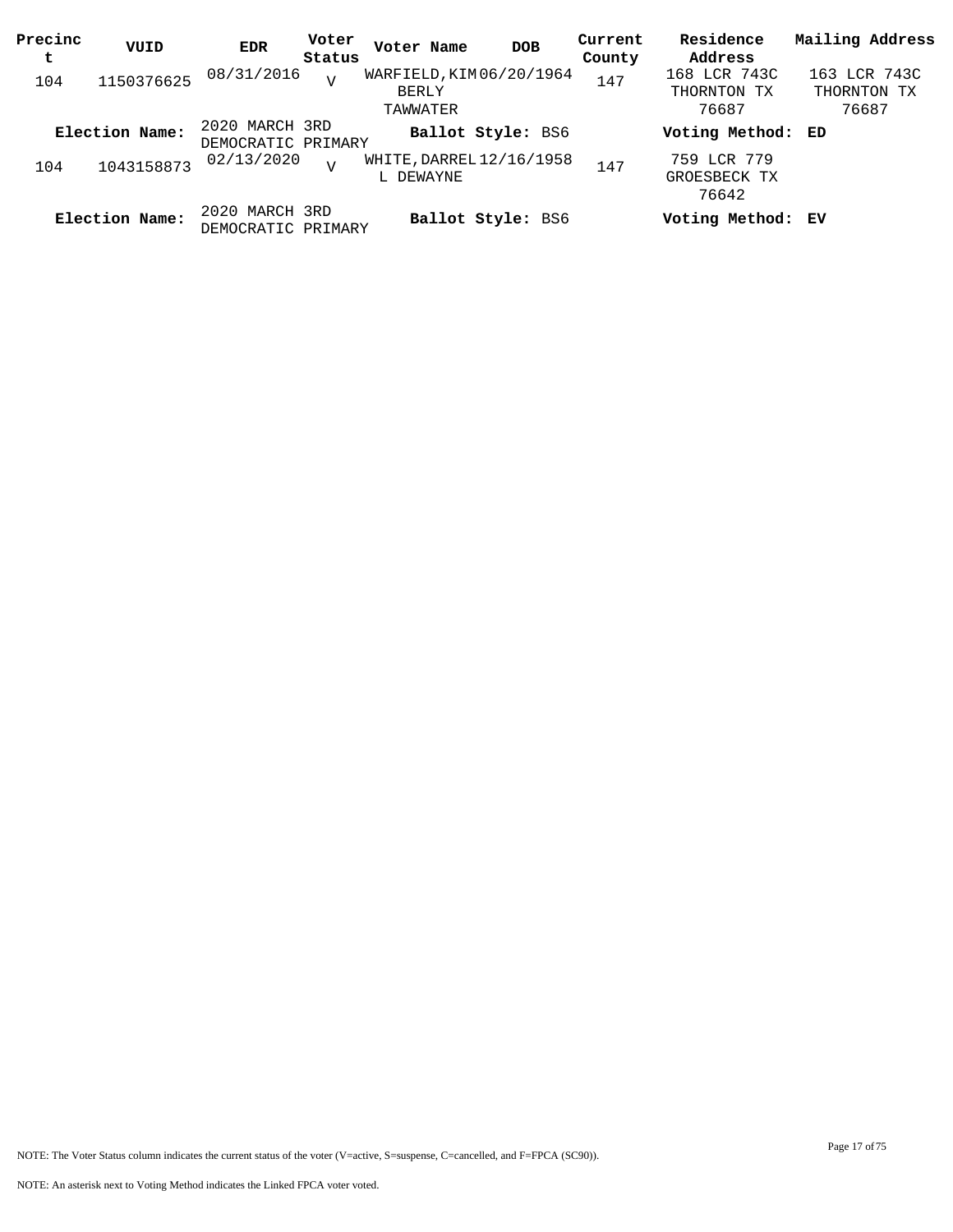| Precinc<br>t | VUID           | <b>EDR</b>                           | Voter<br>Status | Voter Name                              | <b>DOB</b>           | Current<br>County | Residence<br>Address                                           | Mailing Addres                  |
|--------------|----------------|--------------------------------------|-----------------|-----------------------------------------|----------------------|-------------------|----------------------------------------------------------------|---------------------------------|
| 201          | 1200842872     | 07/27/2013                           | V               | ACEVEDO                                 | 11/01/1970           | 147               | 1101 BRIARWOOD 1101 BRIARWOOD                                  |                                 |
|              |                |                                      |                 | RIVERA, ANGEL<br>ITA                    |                      |                   | <b>STREET</b><br>MEXIA TX 76667                                | MEXIA TX 7666                   |
|              | Election Name: | 2020 MARCH 3RD<br>DEMOCRATIC PRIMARY |                 |                                         | Ballot Style: BS7    |                   | Voting Method: ED                                              |                                 |
| 201          | 1215014309     | $12/03/2014$ V                       |                 | ALEXANDER, DA 11/05/1954<br>VID WAYNE   |                      | 147               | 934 HWY 171<br>MEXIA TX 76667 MEXIA TX 76667                   | 934 HWY 171                     |
|              | Election Name: | 2020 MARCH 3RD<br>DEMOCRATIC PRIMARY |                 |                                         | Ballot Style: BS7    |                   | Voting Method: ED                                              |                                 |
| 201          | 1144354818     | 07/04/2007                           | V               | ALLEN, JOANN 07/16/1957                 |                      | 147               | 715 MEADOW LANE 715 MEADOW LN<br>MEXIA TX 76667 MEXIA TX 76667 |                                 |
|              | Election Name: | 2020 MARCH 3RD<br>DEMOCRATIC PRIMARY |                 |                                         | Ballot Style: BS7    |                   | Voting Method: EV                                              |                                 |
| 201          | 1190435369     | 10/11/2012                           | $\overline{V}$  | ANDERSON, CYN 02/05/1957<br>THIA ELAINE |                      | 147               | 721 CONTOUR<br>DRIVE<br>MEXIA TX 76667                         | 721 CONTOUR DI<br>MEXIA TX 7666 |
|              | Election Name: | 2020 MARCH 3RD                       |                 |                                         | Ballot Style: BS7    |                   | Voting Method: EV                                              |                                 |
| 201          | 1013706224     | DEMOCRATIC PRIMARY<br>11/06/1978     | $\overline{v}$  | ANDERSON, JAM 09/15/1931<br>ES H        |                      | 147               | 722 FM 3119<br>MEXIA TX 76667 MEXIA TX 76667                   | 722 FM 3119                     |
|              | Election Name: | 2020 MARCH 3RD<br>DEMOCRATIC PRIMARY |                 |                                         | Ballot Style: BS7    |                   | Voting Method: AV                                              |                                 |
| 201          | 1008962981     | 04/07/1984                           |                 | ARCHIE, GENEV 01/21/1954<br>A WEST      |                      | 147               | 231 BRICKYARD<br>RD FM 3119<br>MEXIA TX 76667                  | PO BOX 148<br>MEXIA TX 7666     |
|              | Election Name: | 2020 MARCH 3RD<br>DEMOCRATIC PRIMARY |                 |                                         | Ballot Style: BS7    |                   | Voting Method: AV                                              |                                 |
| 201          | 1013678568     | 10/13/1994                           | $\overline{v}$  | BLUITT, MIRKY 09/13/1940<br>LEE         |                      | 147               | 128 LIVE OAK<br>CIRCLE                                         | 128 LIVE OAK<br>CIR             |
|              |                | 2020 MARCH 3RD                       |                 |                                         |                      |                   | MEXIA TX 76667 MEXIA TX 76667                                  |                                 |
|              | Election Name: | DEMOCRATIC PRIMARY                   |                 |                                         | Ballot Style: BS7    |                   | Voting Method: AV                                              |                                 |
| 201          | 1004929192     | 08/07/1999                           | $\overline{V}$  | BUSBY, ARTHUR 07/31/1949                |                      | 147               | 712 CONTOUR<br>DRIVE<br>MEXIA TX 76667                         | 712 CONTOUR DR<br>MEXIA TX 7666 |
|              | Election Name: | 2020 MARCH 3RD<br>DEMOCRATIC PRIMARY |                 |                                         | Ballot Style: BS7    |                   | Voting Method: EV                                              |                                 |
| 201          | 1017583107     | 11/16/2002                           | V               | BUSBY, BRENDA01/12/1962<br>FAYE         |                      | 147               | 712 CONTOUR<br>DRIVE<br>MEXIA TX 76667                         | 712 CONTOUR DI<br>MEXIA TX 7666 |
|              | Election Name: | 2020 MARCH 3RD                       |                 |                                         | Ballot Style: BS7    |                   | Voting Method: EV                                              |                                 |
| 201          | 1004955849     | DEMOCRATIC PRIMARY<br>06/10/1999     | $\overline{V}$  | CARROLL, JAME 04/30/1954<br>S EDWARD    |                      | 147               | 813 CRESTLINE<br>DRIVE                                         |                                 |
|              | Election Name: | 2020 MARCH 3RD                       |                 |                                         | Ballot Style: BS7    |                   | MEXIA TX 76667<br>Voting Method: ED                            |                                 |
|              |                | DEMOCRATIC PRIMARY                   |                 |                                         |                      |                   | 721 FM 2838                                                    | 721 FM 2838                     |
| 201          | 1013682218     | 10/03/1980                           | $\overline{v}$  | CARTER, VERTA 09/30/1951<br>ESTHER      |                      | 147               | MEXIA TX 76667 MEXIA TX 76667                                  |                                 |
|              | Election Name: | 2020 MARCH 3RD<br>DEMOCRATIC PRIMARY |                 |                                         | Ballot Style: BS7    |                   | Voting Method: EV                                              |                                 |
| 201          | 1145564218     | 09/23/2007                           | $\overline{V}$  | JR, HERMILO<br>SALAZAR                  | CERVANTES 08/18/1989 | 147               | 1567 HWY 171<br>MEXIA TX 76667 MEXIA TX 76667                  | 1567 HWY 171                    |
|              | Election Name: | 2020 MARCH 3RD                       |                 |                                         | Ballot Style: BS7    |                   | Voting Method: ED                                              |                                 |
| 201          | 1013641842     | DEMOCRATIC PRIMARY<br>09/22/1997     | $\overline{v}$  | CORNELIUS, RO 04/30/1937<br>BIN         |                      | 147               | 546 FM 2838<br>MEXIA TX 76667 MEXIA TX 76667                   | 546 FM 2838                     |
|              | Election Name: | 2020 MARCH 3RD<br>DEMOCRATIC PRIMARY |                 |                                         | Ballot Style: BS7    |                   | Voting Method: ED                                              |                                 |

**Voter Name DOB Residence Address Current Mailing Address** nty 1101 BRIARWOOD 1101 BRIARWOOD STREET MEXIA TX 76667 MEXIA TX 76667 **Election Name: Ballot Style:** BS7 **Voting Method: ED** 934 HWY 171 MEXIA TX 76667 MEXIA TX 76667 934 HWY 171 **Election Name: Ballot Style:** BS7 **Voting Method: ED** MEXIA TX 76667 MEXIA TX 76667 **Election Name: Ballot Style:** BS7 **Voting Method: EV** 721 CONTOUR DRIVE MEXIA TX 76667 721 CONTOUR DR MEXIA TX 76667 **Election Name: Ballot Style:** BS7 **Voting Method: EV** 722 FM 3119 MEXIA TX 76667 MEXIA TX 76667 722 FM 3119 **Election Name: Ballot Style:** BS7 **Voting Method: AV** 231 BRICKYARD RD FM 3119 MEXIA TX 76667 PO BOX 148 MEXIA TX 76667 **Election Name: Ballot Style:** BS7 **Voting Method: AV** 128 LIVE OAK CIRCLE MEXIA TX 76667 MEXIA TX 76667 128 LIVE OAK CIR **Election Name: Ballot Style:** BS7 **Voting Method: AV** DRIVE MEXIA TX 76667 712 CONTOUR DR MEXIA TX 76667 **Election Name: Ballot Style:** BS7 **Voting Method: EV** 712 CONTOUR DRIVE MEXIA TX 76667 712 CONTOUR DR MEXIA TX 76667 **Election Name: Ballot Style:** BS7 **Voting Method: EV** 813 CRESTLINE DRIVE MEXIA TX 76667 **Election Name: Ballot Style:** BS7 **Voting Method: ED** 721 FM 2838 MEXIA TX 76667 MEXIA TX 76667 721 FM 2838 **Election Name: Ballot Style:** BS7 **Voting Method: EV** 1567 HWY 171 MEXIA TX 76667 MEXIA TX 76667 1567 HWY 171 **Election Name: Ballot Style:** BS7 **Voting Method: ED** 546 FM 2838 MEXIA TX 76667 MEXIA TX 76667 546 FM 2838 **Election Name: Ballot Style:** BS7 **Voting Method: ED**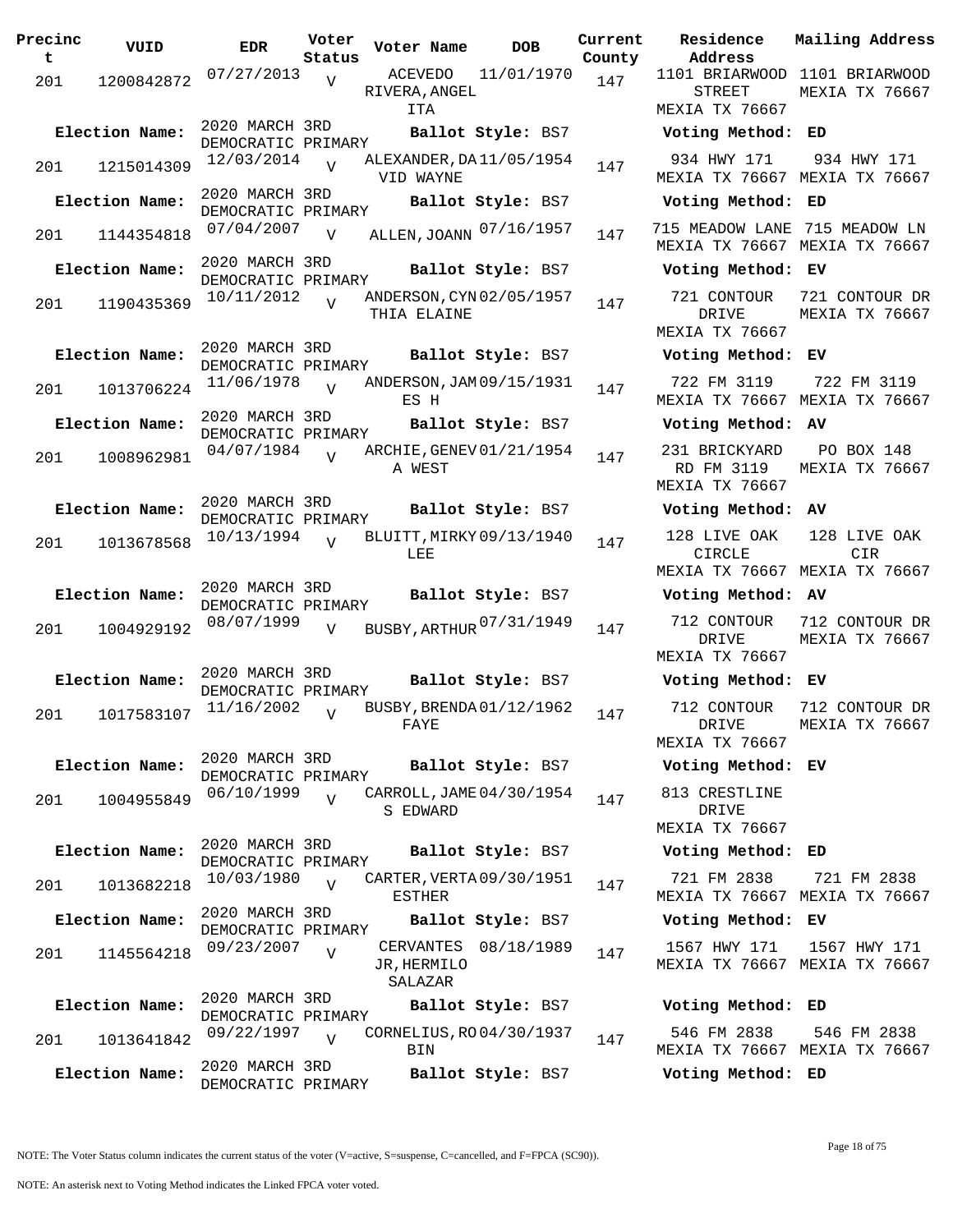| Precinc<br>t | VUID           | <b>EDR</b>                           | Voter<br>Status | Voter Name                                   | DOB               | Current<br>County |
|--------------|----------------|--------------------------------------|-----------------|----------------------------------------------|-------------------|-------------------|
| 201          | 1019183033     | 11/08/2016                           | $\mathbf{V}$    | COX, ERIN<br>ELIZABETH                       | 11/05/1984        | 147               |
|              | Election Name: | 2020 MARCH 3RD<br>DEMOCRATIC PRIMARY |                 |                                              | Ballot Style: BS7 |                   |
| 201          | 2160472539     | 11/05/2019                           | $\overline{V}$  | CROSBY, MADIS 11/02/2001<br>ON JEDIAEL       |                   | 147               |
|              | Election Name: | 2020 MARCH 3RD<br>DEMOCRATIC PRIMARY |                 |                                              | Ballot Style: BS7 |                   |
| 201          | 1013679724     | 03/01/1984                           | $\overline{V}$  | FOWLER, BONIT 04/15/1938<br>A BARBARA        |                   | 147               |
|              | Election Name: | 2020 MARCH 3RD<br>DEMOCRATIC PRIMARY |                 |                                              | Ballot Style: BS7 |                   |
| 201          | 1008963200     | 02/13/1991                           | ٦T              | FRAZIER, MAUR 01/24/1939<br>ICE              |                   | 147               |
|              | Election Name: | 2020 MARCH 3RD<br>DEMOCRATIC PRIMARY |                 |                                              | Ballot Style: BS7 |                   |
| 201          | 2131698969     | 10/28/2018                           |                 | FREEMAN, TERR 07/11/1994<br>ANCE KENNARD     |                   | 147               |
|              | Election Name: | 2020 MARCH 3RD<br>DEMOCRATIC PRIMARY |                 |                                              | Ballot Style: BS7 |                   |
| 201          | 1013663474     | 05/04/1991                           | $\overline{U}$  | HARPER, GEORG 01/14/1964<br>ΙA<br>ANDRENETTA |                   | 147               |
|              | Election Name: | 2020 MARCH 3RD<br>DEMOCRATIC PRIMARY |                 |                                              | Ballot Style: BS7 |                   |
| 201          | 1023364404     | 11/28/2004                           | V               | HARRIS, DARIO 11/28/1986<br>N CARNEIL        |                   | 147               |
|              | Election Name: | 2020 MARCH 3RD<br>DEMOCRATIC PRIMARY |                 |                                              | Ballot Style: BS7 |                   |
| 201          | 1013679528     | 12/03/1992                           | $\overline{V}$  | HARRIS, GEORG 08/09/1951<br>Е                |                   | 147               |
|              | Election Name: | 2020 MARCH 3RD<br>DEMOCRATIC PRIMARY |                 |                                              | Ballot Style: BS7 |                   |
| 201          | 1013678547     | 12/03/1993                           | $\overline{V}$  | HARRIS, GLORE 03/10/1953<br>TTA              |                   | 147               |
|              | Election Name: | 2020 MARCH 3RD<br>DEMOCRATIC PRIMARY |                 |                                              | Ballot Style: BS7 |                   |
| 201          | 1022161291     | 09/04/2004                           | $\overline{V}$  | HARRIS, JACQU 11/06/1961<br>ILINE            |                   | 147               |
|              | Election Name: | 2020 MARCH 3RD<br>DEMOCRATIC PRIMARY |                 |                                              | Ballot Style: BS7 |                   |
| 201          | 1013644556     | 05/12/2001                           | $\overline{V}$  | HAYNES, LAKIS 10/08/1982<br>HA RENEE         |                   | 147               |
|              | Election Name: | 2020 MARCH 3RD<br>DEMOCRATIC PRIMARY |                 |                                              | Ballot Style: BS7 |                   |
| 201          | 1004972667     | 03/24/1999                           | $\overline{V}$  | HEGGINS, JAME 09/18/1944<br>S WILEY          |                   | 147               |
|              | Election Name: | 2020 MARCH 3RD<br>DEMOCRATIC PRIMARY |                 |                                              | Ballot Style: BS7 |                   |
| 201          | 1205652699     | 03/08/2015                           | $\overline{V}$  | JACKSON, RODN 01/05/1960<br>EY KEITH         |                   | 147               |
|              | Election Name: | 2020 MARCH 3RD<br>DEMOCRATIC PRIMARY |                 |                                              | Ballot Style: BS7 |                   |

**Voter Name DOB Residence Address Current Mailing Address** 2252 HWY 171 MEXIA TX 76667 MEXIA TX 76667 PO BOX 1406 **Election Name: Ballot Style:** BS7 **Voting Method: ED** 1104 BRIARWOOD STREET MEXIA TX 76667 **Election Name: Ballot Style:** BS7 **Voting Method: ED** 1101 BRIARWOOD 1101 BRIARWOOD STREET MEXIA TX 76667 MEXIA TX 76667 **Election Name: Ballot Style:** BS7 **Voting Method: ED** 719 BLUEBONNET 719 BLUEBONNET DRIVE MEXIA TX 76667- MEXIA TX 76667 2038 ST **Election Name: Ballot Style:** BS7 **Voting Method: EV** 706 MEADOW LANE 706 MEADOW LANE MEXIA TX 76667 MEXIA TX 76667 **Election Name: Ballot Style:** BS7 **Voting Method: ED** 714 GRAYSON ST 714 W GRAYSON W MEXIA TX 76667 MEXIA TX 76667 ST **Election Name: Ballot Style:** BS7 **Voting Method: ED** 201 CEDAR CREST 201 CEDAR CREST COURT MEXIA TX 76667 MEXIA TX 76667 CT **Election Name: Ballot Style:** BS7 **Voting Method: ED** 702 MEADOW LANE 702 MEADOW LN MEXIA TX 76667 MEXIA TX 76667 **Election Name: Ballot Style:** BS7 **Voting Method: ED** 702 MEADOW LANE 702 MEADOW LN MEXIA TX 76667 MEXIA TX 76667 **Election Name: Ballot Style:** BS7 **Voting Method: ED** 201 CEDAR CREST 201 CEDAR CREST COURT MEXIA TX 76667 MEXIA TX 76667 **Election Name: Ballot Style:** BS7 **Voting Method: ED** 712 CONTOUR 712 CONTOUR DR DRIVE MEXIA TX 76667 MEXIA TX 76667 **Election Name: Ballot Style:** BS7 **Voting Method: EV** 546 FM 3119 MEXIA TX 76667 MEXIA TX 76667 546 FM 3119 **Election Name: Ballot Style:** BS7 **Voting Method: ED**

221 FM 3119 MEXIA TX 76667 MEXIA TX 76667 221 FM 3119

**Election Name: Ballot Style:** BS7 **Voting Method: ED**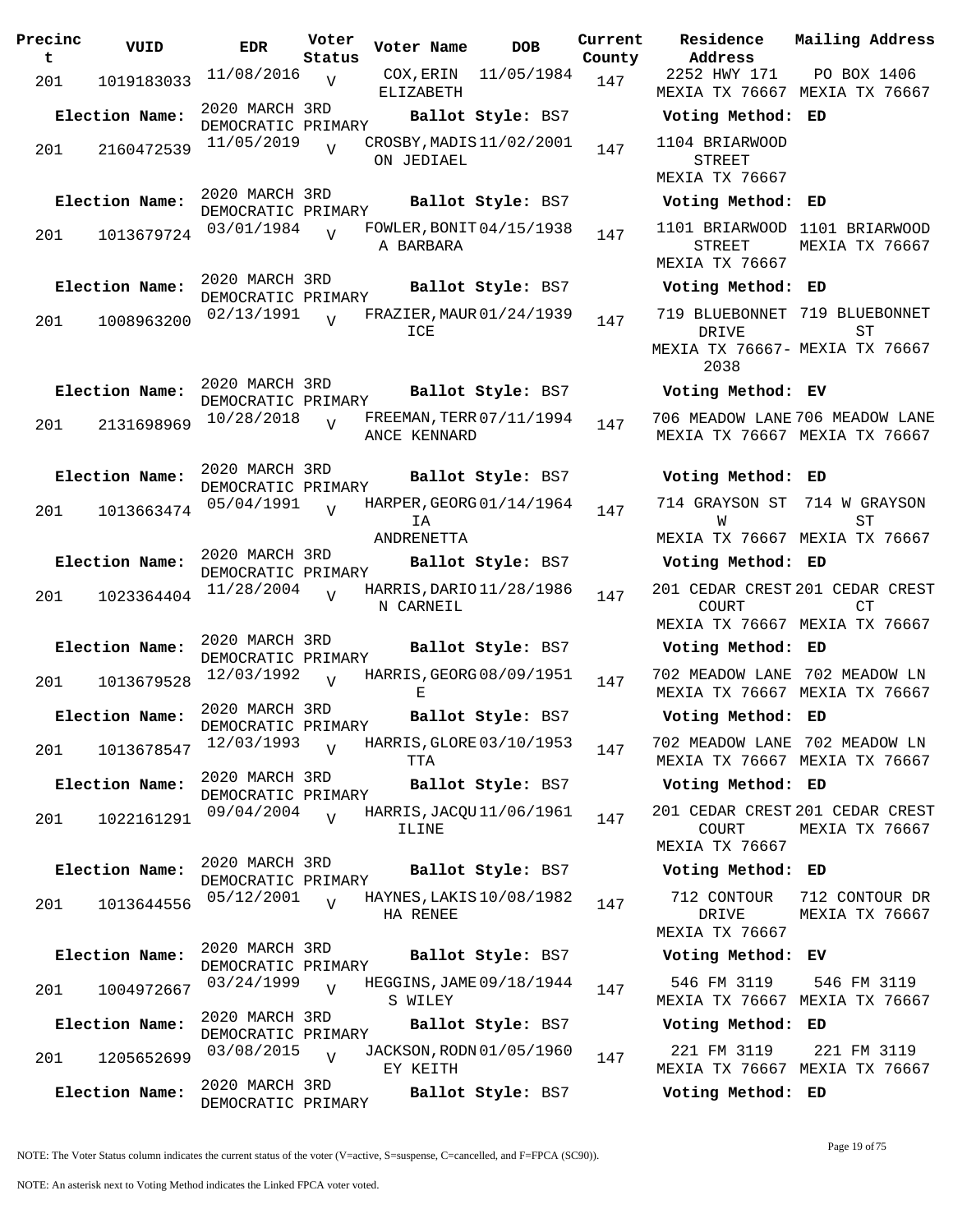| Precinc<br>t | VUID                          | <b>EDR</b>                           | Voter<br>Status | Voter Name                               | <b>DOB</b>             | Current<br>County | Residence<br>Address                            |
|--------------|-------------------------------|--------------------------------------|-----------------|------------------------------------------|------------------------|-------------------|-------------------------------------------------|
| 201          | 1013703904                    | 03/01/1978                           | V               | MATHEWS, GLEN 07/05/1957<br>DA FAYE      |                        | 147               | 406 FM 2838<br>MEXIA TX 7666                    |
|              | Election Name:                | 2020 MARCH 3RD<br>DEMOCRATIC PRIMARY |                 |                                          | Ballot Style: BS7      |                   | Voting Metho                                    |
| 201          | 1013702969                    | 03/01/1978                           | $\overline{V}$  | MATHEWS, SAMU 10/20/1955<br>EL           |                        | 147               | 406 FM 2838<br>MEXIA TX 7666                    |
|              | Election Name:                | 2020 MARCH 3RD<br>DEMOCRATIC PRIMARY |                 |                                          | Ballot Style: BS7      |                   | Voting Metho                                    |
| 201          | 1013703049                    | 03/01/1978                           | $\overline{V}$  | MATHEWS, TED 12/18/1951                  |                        | 147               | 1662 HWY 171<br>MEXIA TX 7666                   |
|              | Election Name:                | 2020 MARCH 3RD<br>DEMOCRATIC PRIMARY |                 |                                          | Ballot Style: BS7      |                   | Voting Metho                                    |
| 201          | 1008962284                    | 02/15/1990                           | $\overline{V}$  | MCKINLEY, PAM 01/19/1972<br>ELA KAY      |                        | 147               | 1085 FM 2838<br>MEXIA TX 7666                   |
|              | Election Name:                | 2020 MARCH 3RD<br>DEMOCRATIC PRIMARY |                 |                                          | Ballot Style: BS7      |                   | Voting Metho                                    |
| 201          | 1139091960                    | 02/26/2010                           | $\overline{v}$  | PROCTOR, TAMA 04/26/1977<br>RA EVETTE    |                        | 147               | 726 CRESTLINI<br>DRIVE                          |
|              | Election Name:                | 2020 MARCH 3RD                       |                 |                                          | Ballot Style: BS7      |                   | MEXIA TX 7666<br>Voting Metho                   |
| 201          | 1013681245                    | DEMOCRATIC PRIMARY<br>03/01/1978     | $\overline{V}$  | PROWELL, CALV 08/25/1930<br>IN DWAIN     |                        | 147               | 601 TERRACE<br>LANE                             |
|              | Election Name:                | 2020 MARCH 3RD                       |                 |                                          | Ballot Style: BS7      |                   | MEXIA TX 7666<br>Voting Metho                   |
|              |                               | DEMOCRATIC PRIMARY<br>11/05/1986     | $\overline{U}$  |                                          | SAINT, DANA 11/04/1952 |                   | 810 CRESTLINI                                   |
| 201          | 1013714703                    |                                      |                 | ANN                                      |                        | 147               | DRIVE<br>MEXIA TX 7666<br>8006                  |
|              | Election Name:                | 2020 MARCH 3RD<br>DEMOCRATIC PRIMARY |                 |                                          | Ballot Style: BS7      |                   | Voting Metho                                    |
| 201          | 1024039615                    | 03/25/2005                           | $\overline{V}$  | SANDLES, DENO 11/13/1985<br>RRIS DEANDRA |                        | 147               | 718 MEADOW LAD<br>MEXIA TX 7666                 |
|              | Election Name:                | 2020 MARCH 3RD<br>DEMOCRATIC PRIMARY |                 |                                          | Ballot Style: BS7      |                   | <b>Voting Metho</b>                             |
|              | 201 1003768631 $11/02/2001$ v |                                      |                 | SINGH, SHEILA10/04/1967<br>HODGE         |                        | 147               | 916 TEHUACAN<br>ROAD<br>MEXIA TX 7666           |
|              | Election Name:                | 2020 MARCH 3RD<br>DEMOCRATIC PRIMARY |                 |                                          | Ballot Style: BS7      |                   | Voting Metho                                    |
| 201          | 1013661570                    | 11/25/1992                           | $\overline{V}$  | SMITH, KIMBER 11/21/1974<br>LY ANN       |                        | 147               | 1011 BRIARWOO<br>STREET<br>MEXIA TX 7666        |
|              | Election Name:                | 2020 MARCH 3RD<br>DEMOCRATIC PRIMARY |                 |                                          | Ballot Style: BS7      |                   | Voting Metho                                    |
| 201          | 1013706248                    | 01/06/1988                           | $\overline{U}$  | TATUM, QUEEN 06/13/1953<br>ESTHER        |                        | 147               | 721 BLUEBONNE<br>DRIVE<br>MEXIA TX 7666<br>2038 |
|              | Election Name:                | 2020 MARCH 3RD<br>DEMOCRATIC PRIMARY |                 |                                          | Ballot Style: BS7      |                   | Voting Metho                                    |
| 201          | 1013706627                    | 08/08/1990                           | $\overline{V}$  | THETFORD, MIC 12/18/1956<br>HAEL MELVIN  |                        | 147               | 2568 HWY 171<br>MEXIA TX 7666                   |
|              | Election Name:                | 2020 MARCH 3RD<br>DEMOCRATIC PRIMARY |                 |                                          | Ballot Style: BS7      |                   | Voting Metho                                    |

**Voter Name DOB Residence Address Current Mailing Address** 406 FM 2838 MEXIA TX 76667 MEXIA TX 76667 P O BOX 1101 **Election Name: Ballot Style:** BS7 **Voting Method: EV** 406 FM 2838 MEXIA TX 76667 MEXIA TX 76667 P O BOX 1101 **Election Name: Ballot Style:** BS7 **Voting Method: ED** MEXIA TX 76667 MEXIA TX 76667 1662 HWY 171 **Election Name: Ballot Style:** BS7 **Voting Method: ED** 1085 FM 2838 MEXIA TX 76667 MEXIA TX 76667- 1085 FM 2838 0000 **Election Name: Ballot Style:** BS7 **Voting Method: ED** 726 CRESTLINE 726 CRESTLINE DRIVE MEXIA TX 76667 MEXIA TX 76667 DR **Election Name: Ballot Style:** BS7 **Voting Method: ED** 601 TERRACE LANE MEXIA TX 76667 **Election Name: Ballot Style:** BS7 **Voting Method: ED** 810 CRESTLINE 810 CRESTLINE DRIVE MEXIA TX 76667- MEXIA TX 76667 8006 DR **Election Name: Ballot Style:** BS7 **Voting Method: ED** 718 MEADOW LANE 718 MEADOW LN MEXIA TX 76667 MEXIA TX 76667 **Election Name: Ballot Style:** BS7 **Voting Method: ED** 916 TEHUACANA 916 TEHUACANA ROAD MEXIA TX 76667 MEXIA TX 76667 RD **Election Name: Ballot Style:** BS7 **Voting Method: ED** 1011 BRIARWOOD 1011 BRIARWOOD STREET MEXIA TX 76667 MEXIA TX 76667 **ST Election Name: Ballot Style:** BS7 **Voting Method: ED** 721 BLUEBONNET 721 BLUEBONNET DRIVE MEXIA TX 76667- MEXIA TX 76667 2038 DR **Election Name: Ballot Style:** BS7 **Voting Method: AV**

2568 HWY 171 MEXIA TX 76667 MEXIA TX 76667- PO BOX 128 0128

**Election Name: Ballot Style:** BS7 **Voting Method: EV**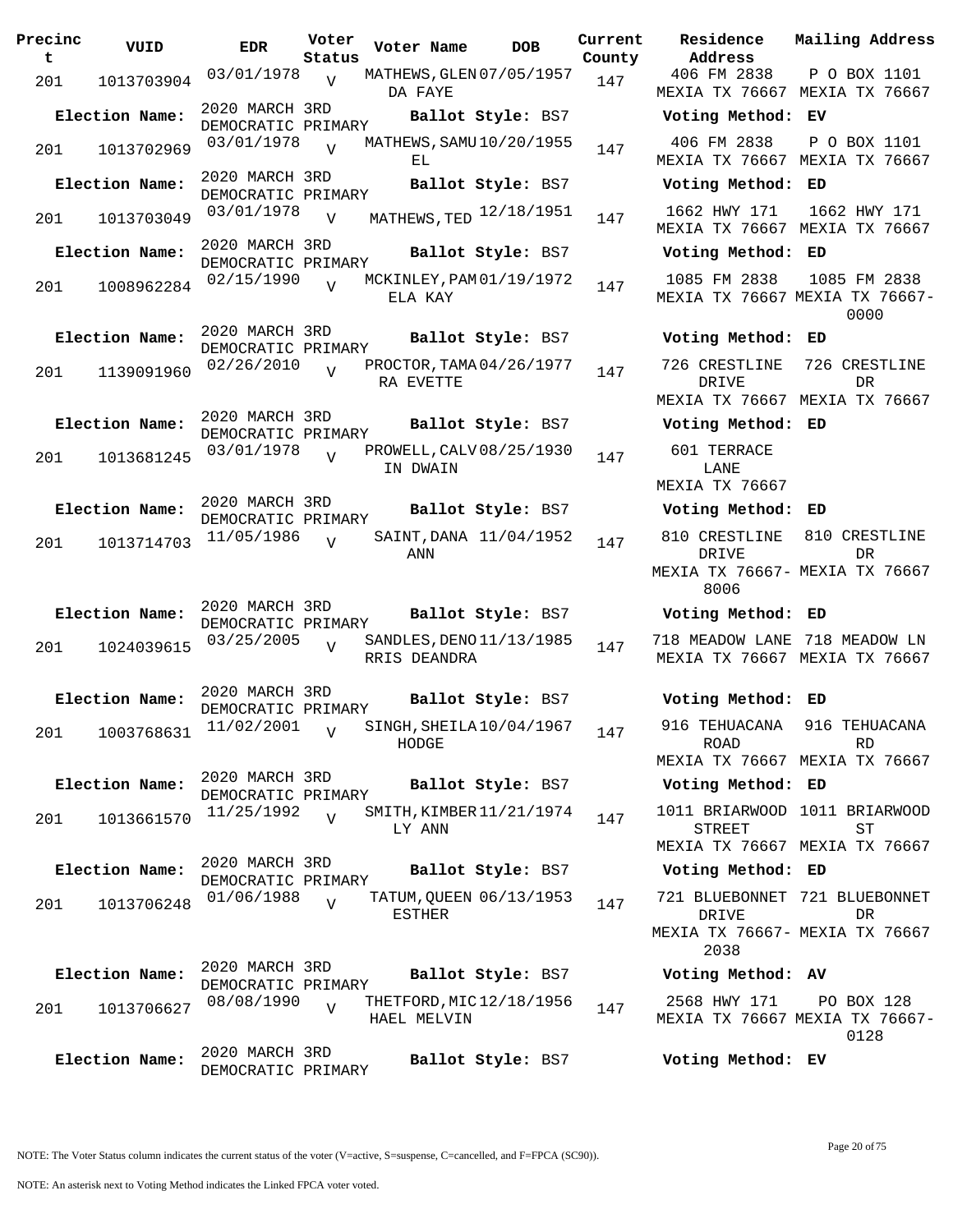| Precinc<br>t | VUID           | <b>EDR</b>                           | Voter<br>Status | Voter Name                            | <b>DOB</b>            | Current<br>County | Residence<br>Mailing Address<br>Address                                                                |
|--------------|----------------|--------------------------------------|-----------------|---------------------------------------|-----------------------|-------------------|--------------------------------------------------------------------------------------------------------|
| 201          | 1013706636     | 08/08/1990                           | $\overline{U}$  | THETFORD, SHA 10/04/1956<br>RON MARIE |                       | 147               | 2568 HWY 171<br>PO BOX 128<br>MEXIA TX 76667 MEXIA TX 76667-<br>0128                                   |
|              | Election Name: | 2020 MARCH 3RD<br>DEMOCRATIC PRIMARY |                 |                                       | Ballot Style: BS7     |                   | Voting Method: EV                                                                                      |
| 201          | 2137131277     | 05/10/2017                           | $\overline{I}$  | THI                                   | TRAN, LANG 02/28/1956 | 147               | 104 WILLOWCREST 104 WILLOWCREST<br><b>DRIVE</b><br><b>ST</b><br>MEXIA TX 76667 MEXIA TX 76667-<br>7001 |
|              | Election Name: | 2020 MARCH 3RD<br>DEMOCRATIC PRIMARY |                 |                                       | Ballot Style: BS7     |                   | Voting Method:<br>EV                                                                                   |
| 201          | 1013679500     | 11/01/1992                           | $\overline{U}$  | WATKINS<br>JR, CLARK                  | 02/20/1952            | 147               | 137 LIVE OAK<br>137 LIVE OAK<br><b>CIRCLE</b><br><b>CIR</b><br>MEXIA TX 76667 MEXIA TX 76667           |
|              | Election Name: | 2020 MARCH 3RD<br>DEMOCRATIC PRIMARY |                 |                                       | Ballot Style: BS7     |                   | Voting Method: AV                                                                                      |
| 201          | 1013703077     | 11/03/1980                           | $\overline{v}$  | WEATHERS, ELM $11/12/1949$<br>ER      |                       | 147               | 300 WILLOWCREST 300 WILLOWCREST<br><b>ST</b><br>DRIVE<br>MEXIA TX 76667 MEXIA TX 76667                 |
|              | Election Name: | 2020 MARCH 3RD<br>DEMOCRATIC PRIMARY |                 |                                       | Ballot Style: BS7     |                   | Voting Method: EV                                                                                      |
| 201          | 1013703083     | 11/03/1980                           | $\overline{U}$  | WEATHERS, MAR $12/18/1950$<br>CIA ANN |                       | 147               | 300 WILLOWCREST 300 WILLOWCREST<br>DRIVE<br>DR<br>MEXIA TX 76667 MEXIA TX 76667                        |
|              | Election Name: | 2020 MARCH 3RD<br>DEMOCRATIC PRIMARY |                 |                                       | Ballot Style: BS7     |                   | Voting Method: EV                                                                                      |
| 201          | 2002892309     | 11/18/2015                           | $\overline{V}$  | ZANE, DYLAN                           | 01/24/1994            | 147               | 717 BLUEBONNET<br>717 BLUEBONNET<br><b>ST</b><br>DRIVE<br>MEXIA TX 76667 MEXIA TX 76667                |
|              | Election Name: | 2020 MARCH 3RD<br>DEMOCRATIC PRIMARY |                 |                                       | Ballot Style: BS7     |                   | Voting Method: ED                                                                                      |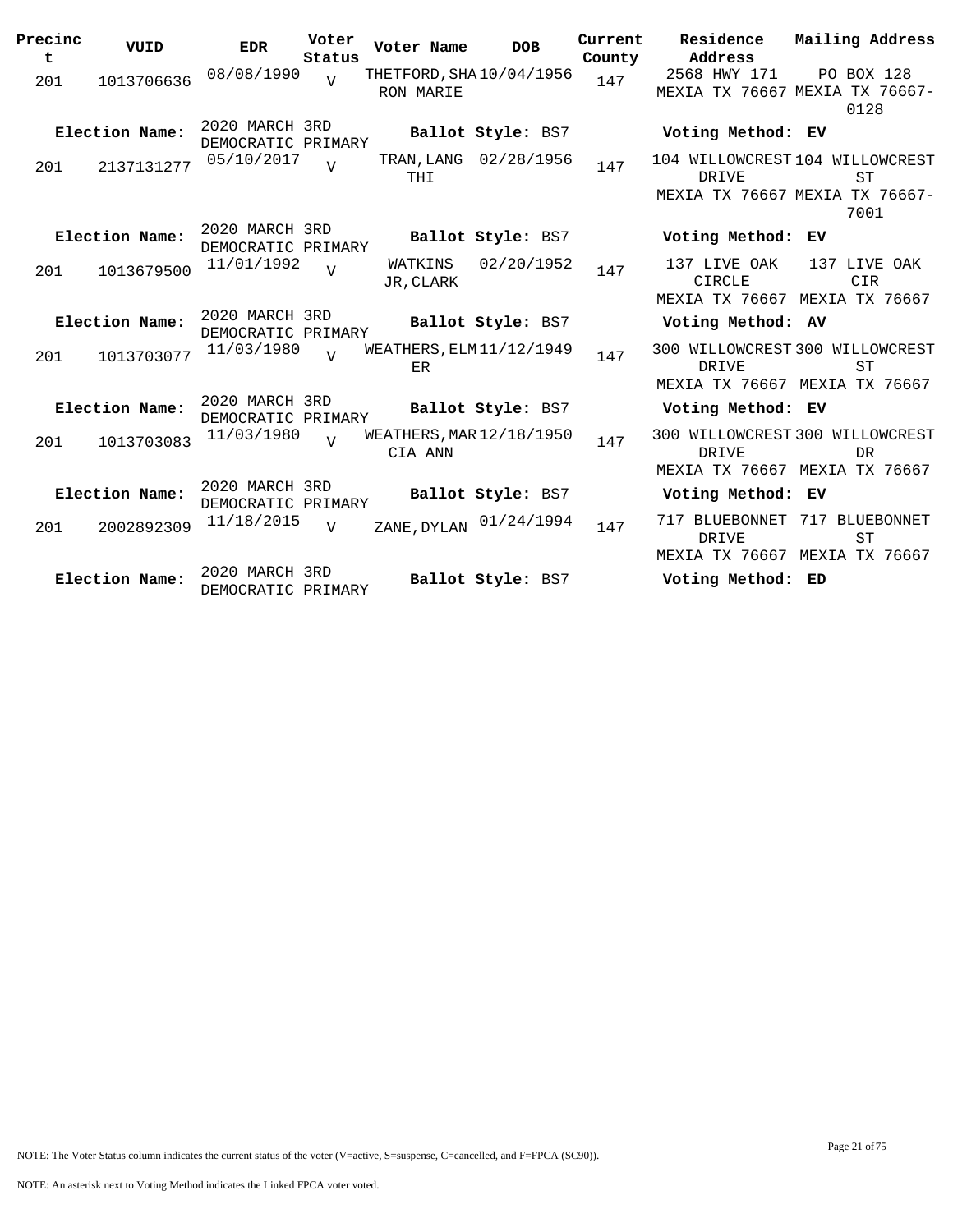| Precinc<br>t | VUID           | <b>EDR</b>                           | Voter<br>Status | Voter Name                            | <b>DOB</b>             | Current<br>County | Residence<br>Address                               |
|--------------|----------------|--------------------------------------|-----------------|---------------------------------------|------------------------|-------------------|----------------------------------------------------|
| 202          | 1013662300     | 03/01/1978                           | $\overline{V}$  | ANDERSON, CAR 08/13/1946<br>OLYN      |                        | 147               | 136 KOLLMAN<br><b>ROAD</b><br><b>MEXIA TX 7666</b> |
|              | Election Name: | 2020 MARCH 3RD                       |                 |                                       | Ballot Style: BS7      |                   | Voting Metho                                       |
| 202          | 1013705404     | DEMOCRATIC PRIMARY<br>04/26/1992     | $\overline{U}$  | ANDERSON, JOH 08/03/1970<br>NNIE MAE  |                        | 147               | 1460 MLK JR H<br>N                                 |
|              |                | 2020 MARCH 3RD                       |                 |                                       |                        |                   | MEXIA TX 7666                                      |
|              | Election Name: | DEMOCRATIC PRIMARY                   |                 |                                       | Ballot Style: BS7      |                   | Voting Metho                                       |
| 202          | 1013705427     | 04/26/1992                           | $\overline{U}$  | ANDERSON, JOY 08/05/1970<br>CE FAYE   |                        | 147               | 1460 MLK JR H<br>Ν<br>MEXIA TX 7666                |
|              | Election Name: | 2020 MARCH 3RD                       |                 |                                       | Ballot Style: BS7      |                   | Voting Metho                                       |
|              |                | DEMOCRATIC PRIMARY<br>04/26/1992     |                 | ANDERSON, MAR 02/09/1965              |                        |                   | 1460 MLK JR H                                      |
| 202          | 1013705399     |                                      | $\overline{U}$  | Y JANE                                |                        | 147               | N<br><b>MEXIA TX 7666</b>                          |
|              | Election Name: | 2020 MARCH 3RD<br>DEMOCRATIC PRIMARY |                 |                                       | Ballot Style: BS7      |                   | Voting Metho                                       |
| 202          | 2161630875     | 12/21/2019                           | $\overline{U}$  | BANKS, SHERRY 11/22/1957<br>YVONNE    |                        | 147               | 600 NUSSBAUN<br>STREET                             |
|              |                |                                      |                 |                                       |                        |                   | MEXIA TX 7666                                      |
|              | Election Name: | 2020 MARCH 3RD<br>DEMOCRATIC PRIMARY |                 |                                       | Ballot Style: BS7      |                   | Voting Metho                                       |
| 202          | 1013663806     | 11/26/1988                           | $\overline{U}$  | BEDFORD, KENN 11/03/1954<br>EDY       |                        | 147               | 600 NUSSBAUN<br>STREET<br>MEXIA TX 7666            |
|              | Election Name: | 2020 MARCH 3RD                       |                 |                                       | Ballot Style: BS7      |                   | Voting Metho                                       |
| 202          | 1013661706     | DEMOCRATIC PRIMARY<br>04/05/1984     | $\overline{V}$  | BOYD, LUCY                            | 03/29/1954             | 147               | 117 HARDING<br><b>STREET</b>                       |
|              |                |                                      |                 |                                       |                        |                   | <b>MEXIA TX 7666</b>                               |
|              | Election Name: | 2020 MARCH 3RD<br>DEMOCRATIC PRIMARY |                 |                                       | Ballot Style: BS7      |                   | Voting Metho                                       |
| 202          | 1026735832     | 08/14/2005                           | $\overline{U}$  | BRANDON, DARR 06/15/1967<br>EL DYANE  |                        | 147               | 410 DENTON ST<br>MEXIA TX 7666                     |
|              | Election Name: | 2020 MARCH 3RD<br>DEMOCRATIC PRIMARY |                 |                                       | Ballot Style: BS7      |                   | Voting Metho                                       |
| 202          | 1013664355     | 05/01/1986                           | $\overline{U}$  | BRANDON, SHEL 01/19/1963<br>IA UNETTA |                        | 147               | 410 DENTON ST<br><b>MEXIA TX 7666</b>              |
|              | Election Name: | 2020 MARCH 3RD<br>DEMOCRATIC PRIMARY |                 |                                       | Ballot Style: BS7      |                   | Voting Metho                                       |
| 202          | 1013663932     | 02/12/1990                           | $\overline{U}$  | BRISCOE, ROBB 03/08/1956<br>IE NELL   |                        | 147               | 117 HARDING<br>STREET                              |
|              |                |                                      |                 |                                       |                        |                   | MEXIA TX 7666                                      |
|              | Election Name: | 2020 MARCH 3RD<br>DEMOCRATIC PRIMARY |                 |                                       | Ballot Style: BS7      |                   | Voting Metho                                       |
| 202          | 1013660601     | 03/12/1996                           | $\overline{U}$  | BROOKS, GOLDI 12/03/1964<br>E ANN     |                        | 147               | 408 TYLER ST<br>MEXIA TX 7666                      |
|              | Election Name: | 2020 MARCH 3RD<br>DEMOCRATIC PRIMARY |                 |                                       | Ballot Style: BS7      |                   | Voting Metho                                       |
| 202          | 1013706141     | 11/30/1991                           | $\overline{V}$  | MAE                                   | BROWN, EULA 03/13/1941 | 147               | 1446 MLK JR H<br>N                                 |
|              |                |                                      |                 |                                       |                        |                   | MEXIA TX 7666                                      |
|              | Election Name: | 2020 MARCH 3RD<br>DEMOCRATIC PRIMARY |                 |                                       | Ballot Style: BS7      |                   | Voting Metho                                       |
| 202          | 1013662652     | 11/06/1978                           | $\overline{V}$  | <b>BEATRICE</b>                       | BURNS, MARY 12/21/1951 | 147               | 101 HERMAN ST<br>MEXIA TX 7666                     |

**Voter Name DOB Residence Address Current Mailing Address** 136 KOLLMAN ROAD MEXIA TX 76667 P O BOX 991 MEXIA TX 76667 **Election Name: Ballot Style:** BS7 **Voting Method: EV** 1460 MLK JR HWY 1460 N MLK HWY N MEXIA TX 76667 MEXIA TX 76667 **Election Name: Ballot Style:** BS7 **Voting Method: ED** 1460 MLK JR HWY 1460 N MLK HWY N MEXIA TX 76667 MEXIA TX 76667 **Election Name: Ballot Style:** BS7 **Voting Method: EV** 1460 MLK JR HWY 1460 N MLK HWY N MEXIA TX 76667 MEXIA TX 76667 **Election Name: Ballot Style:** BS7 **Voting Method: ED** 600 NUSSBAUM 600 N NUSSBAUM STREET MEXIA TX 76667 MEXIA TX 76667- ST 2163 **Election Name: Ballot Style:** BS7 **Voting Method: ED** 600 NUSSBAUM 600 NUSSBAUM ST STREET MEXIA TX 76667 MEXIA TX 76667 **Election Name: Ballot Style:** BS7 **Voting Method: ED** STREET MEXIA TX 76667 P O BOX 908 MEXIA TX 76667 **Election Name: Ballot Style:** BS7 **Voting Method: EV** 410 DENTON ST S 410 S DENTON MEXIA TX 76667 MEXIA TX 76667 **Election Name: Ballot Style:** BS7 **Voting Method: ED** 410 DENTON ST S 410 S DENTON ST MEXIA TX 76667 MEXIA TX 76667 **Election Name: Ballot Style:** BS7 **Voting Method: ED** 117 HARDING STREET MEXIA TX 76667 P O BOX 1469 MEXIA TX 76667 **Election Name: Ballot Style:** BS7 **Voting Method: EV** 408 TYLER ST W 408 W TYLER ST MEXIA TX 76667 MEXIA TX 76667 **Election Name: Ballot Style:** BS7 **Voting Method: ED**

1446 MLK JR HWY 1446 MLK JR HWY N MEXIA TX 76667 MEXIA TX 76667 N

### **Election Name: Ballot Style:** BS7 **Voting Method: ED**

101 HERMAN ST S 101 S HERMAN ST MEXIA TX 76667 MEXIA TX 76667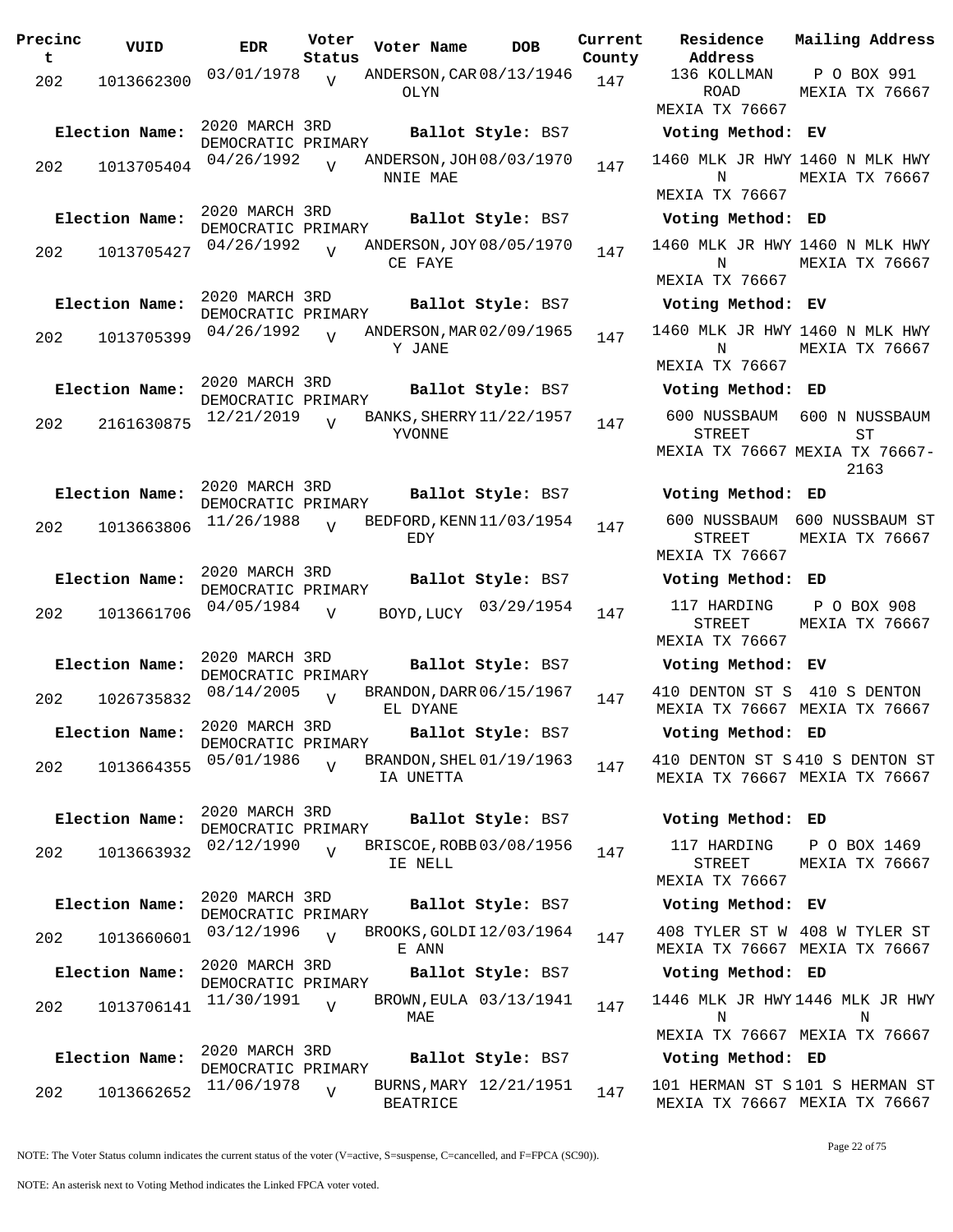| Precinc<br>t | VUID           | <b>EDR</b>                           | Voter<br>Status | Voter Name | <b>DOB</b>               | Current<br>County | Residence<br>Address                                               | Mailing Address                                              |
|--------------|----------------|--------------------------------------|-----------------|------------|--------------------------|-------------------|--------------------------------------------------------------------|--------------------------------------------------------------|
|              | Election Name: | 2020 MARCH 3RD                       |                 |            | Ballot Style: BS7        |                   | Voting Method: EV                                                  |                                                              |
|              |                | DEMOCRATIC PRIMARY<br>03/09/1992     |                 |            |                          |                   | 101 HERMAN ST S 101 HERMAN ST                                      |                                                              |
| 202          | 1013663380     |                                      | $\overline{V}$  |            | BURNS, RANDY 01/24/1958  | 147               | MEXIA TX 76667 MEXIA TX 76667                                      |                                                              |
|              | Election Name: | 2020 MARCH 3RD<br>DEMOCRATIC PRIMARY |                 |            | Ballot Style: BS7        |                   | Voting Method: EV                                                  |                                                              |
| 202          | 1190178706     | 10/18/2012                           | $\overline{V}$  | NELL       | BUSBY, MARY 03/02/1965   | 147               | 401 CARTHAGE ST PO BOX 1250<br>W                                   | MEXIA TX 76667                                               |
|              |                | 2020 MARCH 3RD                       |                 |            |                          |                   | MEXIA TX 76667                                                     |                                                              |
|              | Election Name: | DEMOCRATIC PRIMARY                   |                 |            | Ballot Style: BS7        |                   | Voting Method: ED                                                  |                                                              |
| 202          | 1013661233     | 03/01/1978                           | $\overline{17}$ | Е          | CALHOUN, ANNI 11/21/1934 | 147               | 521 BELKNAP ST 521 S BELKNAP<br>S<br>MEXIA TX 76667 MEXIA TX 76667 | ST                                                           |
|              | Election Name: | 2020 MARCH 3RD                       |                 |            | Ballot Style: BS7        |                   | Voting Method: EV                                                  |                                                              |
|              |                | DEMOCRATIC PRIMARY<br>02/28/1988     |                 |            | CARR, YOULETT 10/26/1969 |                   | 409 BOWIE ST W                                                     | 409 W BOWIE                                                  |
| 202          | 1185366410     |                                      |                 | A          |                          | 147               | MEXIA TX 76667- MEXIA TX 76667<br>3116                             |                                                              |
|              | Election Name: | 2020 MARCH 3RD<br>DEMOCRATIC PRIMARY |                 |            | Ballot Style: BS7        |                   | Voting Method: EV                                                  |                                                              |
| 202          | 2156684064     | 06/07/2019                           | $\overline{U}$  |            | CARROLL, JORD 05/05/2001 | 147               | 509 BELKNAP ST                                                     |                                                              |
|              |                |                                      |                 | AN BLAKE   |                          |                   | S<br>MEXIA TX 76667                                                |                                                              |
|              | Election Name: | 2020 MARCH 3RD<br>DEMOCRATIC PRIMARY |                 |            | Ballot Style: BS7        |                   | Voting Method: ED                                                  |                                                              |
| 202          | 1013638156     | 11/15/1997                           | $\overline{v}$  | Y FREEMAN  | CHAMBERS, JUD 08/18/1954 | 147               | MEXIA TX 76667- MEXIA TX 76667<br>3150                             | 603 MAIN ST W 603 W MAIN ST                                  |
|              | Election Name: | 2020 MARCH 3RD<br>DEMOCRATIC PRIMARY |                 |            | Ballot Style: BS7        |                   | Voting Method: EV                                                  |                                                              |
| 202          | 1013662344     | 03/01/1978                           | $\overline{v}$  |            | CHATHAM, MARY 11/21/1949 | 147               | 405 HOPKINS ST                                                     | P O BOX 951                                                  |
|              |                |                                      |                 |            |                          |                   | W<br>MEXIA TX 76667                                                | MEXIA TX 76667                                               |
|              | Election Name: | 2020 MARCH 3RD<br>DEMOCRATIC PRIMARY |                 |            | Ballot Style: BS7        |                   | Voting Method: AV                                                  |                                                              |
| 202          | 1013661850     | 03/01/1978                           | $\overline{V}$  | LOUISE     | COBBS, MARY 01/22/1937   | 147               | 820 THORNTON<br>CARTER<br>MEXIA TX 76667 MEXIA TX 76667            | 820 THORNTON<br>CARTER                                       |
|              | Election Name: | 2020 MARCH 3RD<br>DEMOCRATIC PRIMARY |                 |            | Ballot Style: BS7        |                   | Voting Method: AV                                                  |                                                              |
| 202          | 1013711930     | $04/05/1984$ V                       |                 | ON DEAN    | COLLINS, DARR 07/28/1965 | 147               | 401 BOWIE ST W<br>MEXIA TX 76667- MEXIA TX 76667<br>0469           | POB 469                                                      |
|              | Election Name: | 2020 MARCH 3RD<br>DEMOCRATIC PRIMARY |                 |            | Ballot Style: BS7        |                   | Voting Method: EV                                                  |                                                              |
| 202          | 1013664075     | 04/05/1984                           | $\overline{V}$  | E JEAN     | CONNOR, BOBBI03/10/1936  | 147               |                                                                    | 400 MAIN ST W 400 W MAIN ST<br>MEXIA TX 76667 MEXIA TX 76667 |
|              | Election Name: | 2020 MARCH 3RD<br>DEMOCRATIC PRIMARY |                 |            | Ballot Style: BS7        |                   | Voting Method: AV                                                  |                                                              |
| 202          | 1013661809     | 10/27/1984                           | $\overline{V}$  | A ANN      | CRAIG, BARBAR 11/14/1945 | 147               | 201 DENTON ST N 201 N DENTON ST                                    | MEXIA TX 76667 MEXIA TX 76667                                |
|              | Election Name: | 2020 MARCH 3RD                       |                 |            | Ballot Style: BS7        |                   | Voting Method: AV                                                  |                                                              |
|              |                | DEMOCRATIC PRIMARY<br>03/01/1978     | $\overline{V}$  |            | CRAIG, JACK R 02/28/1940 | 147               | 201 DENTON ST N 201 DENTON ST N                                    |                                                              |
| 202          | 1013663102     |                                      |                 |            |                          |                   |                                                                    | MEXIA TX 76667 MEXIA TX 76667                                |
|              | Election Name: | 2020 MARCH 3RD<br>DEMOCRATIC PRIMARY |                 |            | Ballot Style: BS7        |                   | Voting Method: AV                                                  |                                                              |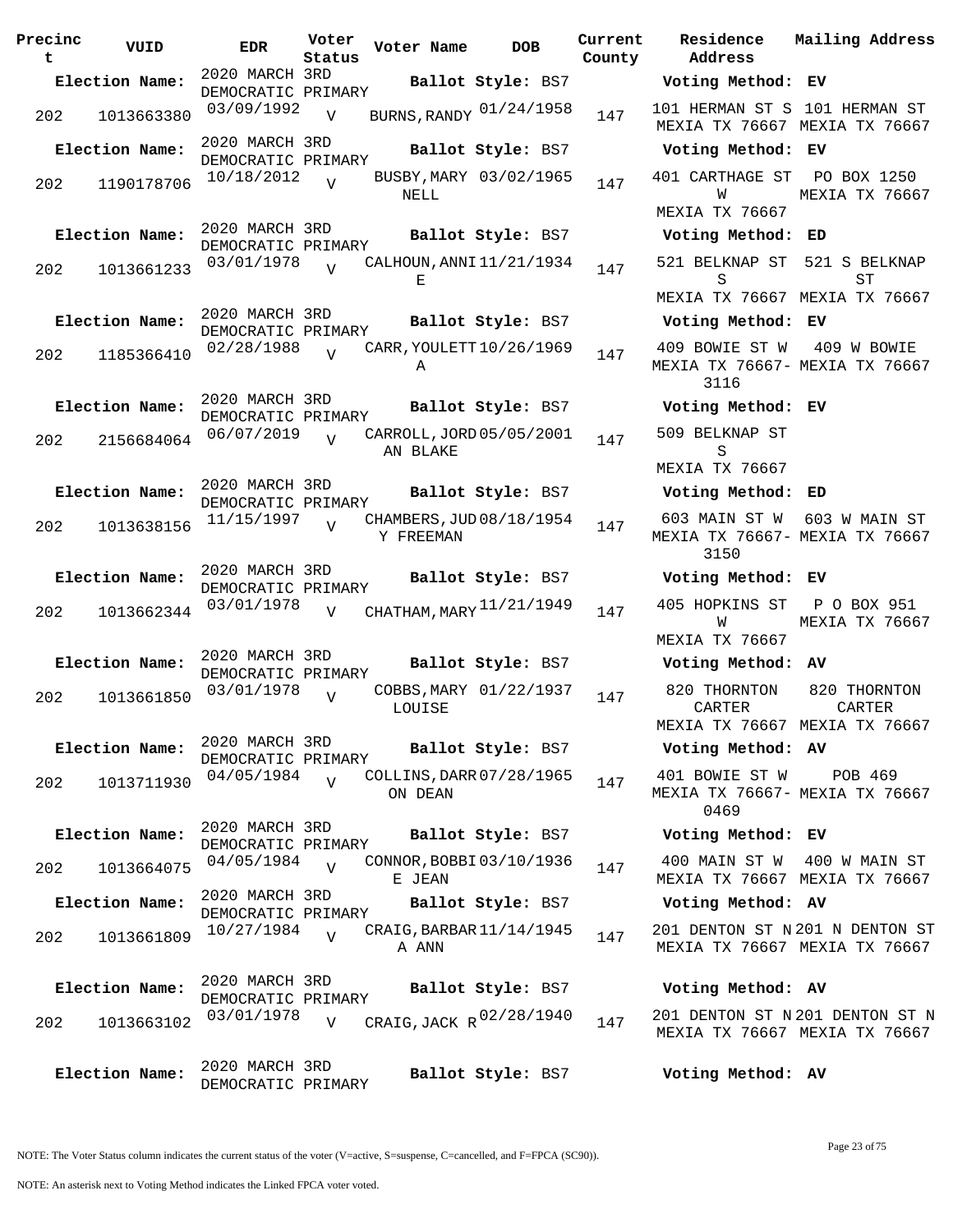**Precinc t VUID EDR Voter Status Voter Name DOB Current Residence County** 202 1013664243  $10/06/1986$  CRAIG, JACQUE 04/08/1964 147 LINE  $\overline{V}$ 2020 MARCH 3RD DEMOCRATIC PRIMARY<br>09/08/1988 **Election Name: Ballot Style:** BS7 **Voting Method: EV** 202 1013664178 09/08/1988 V CRAIG, NAOMI 12/19/1946 147 LOUISE  $\overline{V}$ 2020 MARCH 3RD DEMOCRATIC PRIMARY **Election Name: Ballot Style:** BS7 **Voting Method: AV**  $202$  1158693184  $11/04/2008$ COPELAND  $\overline{V}$ DAVIS, NANCY 09/04/1940 147 2020 MARCH 3RD DEMOCRATIC PRIMARY **Election Name: Ballot Style:** BS7 **Voting Method: ED** 202 1212652255 10/04/2014 S DINGLER, NATH 07/05/1996 147 AN REECE S 2020 MARCH 3RD DEMOCRATIC PRIMARY **Election Name: Ballot Style:** BS7 **Voting Method: EV** <sup>202</sup> ECHOLS,DAVID 06/13/2011 <sup>1085973893</sup> <sup>147</sup> 07/21/1953 O'NEAL V 2020 MARCH 3RD DEMOCRATIC PRIMARY<br>12/04/2019 .. E **Election Name: Ballot Style:** BS7 **Voting Method: EV** 202 1085569002 <sup>12/04/2019</sup> v ECHOLS, JOYCE 10/03/1951 147 BULLIN  $\overline{V}$ 2020 MARCH 3RD DEMOCRATIC PRIMARY **Election Name: Ballot Style:** BS7 **Voting Method: EV** 202 1013703217 <sup>11/06/1978</sup> V GEE,JACQUELI07/15/1956 147 NE LOU  $\overline{V}$ 2020 MARCH 3RD DEMOCRATIC PRIMARY **Election Name: Ballot Style:** BS7 **Voting Method: EV** 202 1013703181 <sup>11/06/1978</sup> v GEE,WINFORD <sup>10/27/1952</sup> 147 1130 DENTON ST V 2020 MARCH 3RD DEMOCRATIC PRIMARY **Election Name: Ballot Style:** BS7 **Voting Method: EV**  $202$  1013663564 05/04/1991 RENE  $\overline{V}$ GIPSON, GALE 08/11/1962 147 2020 MARCH 3RD DEMOCRATIC PRIMARY **Election Name: Ballot Style:** BS7 **Voting Method: EV** 202 1035162205 01/08/2006 TE DENISE  $\overline{V}$ HALL, CHARLOT 11/20/1964 147 2020 MARCH 3RD DEMOCRATIC PRIMARY **Election Name: Ballot Style:** BS7 **Voting Method: ED** 202 1013660444  $01/03/1996$  v HALL,DANNY  $L^{01/13/1961}$  147 609 ECHOLS ST N  $V$ 2020 MARCH 3RD DEMOCRATIC PRIMARY **Election Name: Ballot Style:** BS7 **Voting Method: ED** 202 1013663899 03/01/1982 V HARRIS, BETTY 10/22/1947 147 RUTH  $\overline{V}$ 2020 MARCH 3RD DEMOCRATIC PRIMARY **Election Name: Ballot Style:** BS7 **Voting Method: AV** 202 1013639569 09/04/1997 UVON  $V$ HENDERSON, SH11/26/1978 147 2020 MARCH 3RD **Election Name: Ballot Style:** BS7 **Voting Method: ED**

**Address Current Mailing Address** 203 DENTON ST N 203 N DENTON ST MEXIA TX 76667 MEXIA TX 76667 705 HERMAN ST S P O BOX 1289 MEXIA TX 76667 MEXIA TX 76667 220 MAIN ST W 220 W MAIN ST MEXIA TX 76667 MEXIA TX 76667- 3141 300 RUSK ST W APT 4 MEXIA TX 76667 600 MAIN ST W 600 W MAIN ST MEXIA TX 76667 MEXIA TX 76667 600 MAIN ST W 600 WEST MAIN MEXIA TX 76667 STREET MEXIA TX 76667 1130 DENTON ST 1130 N DENTON N MEXIA TX 76667 MEXIA TX 76667 ST N MEXIA TX 76667 MEXIA TX 76667 1130 DENTON ST 1130 N DENTON  $ST$ 203 OAK STREET MEXIA TX 76667 MEXIA TX 76667 203 OAK ST 609 ECHOLS ST N 609 N ECHOLS ST MEXIA TX 76667 MEXIA TX 76667 MEXIA TX 76667 MEXIA TX 76667 609 ECHOLS ST N 609 N ECHOLS 703 BELKNAP ST 703 S BELKNAP S MEXIA TX 76667 MEXIA TX 76667 715 NUSSBAUM STREET MEXIA TX 76667

NOTE: The Voter Status column indicates the current status of the voter (V=active, S=suspense, C=cancelled, and F=FPCA (SC90)).

DEMOCRATIC PRIMARY

Page 24 of 75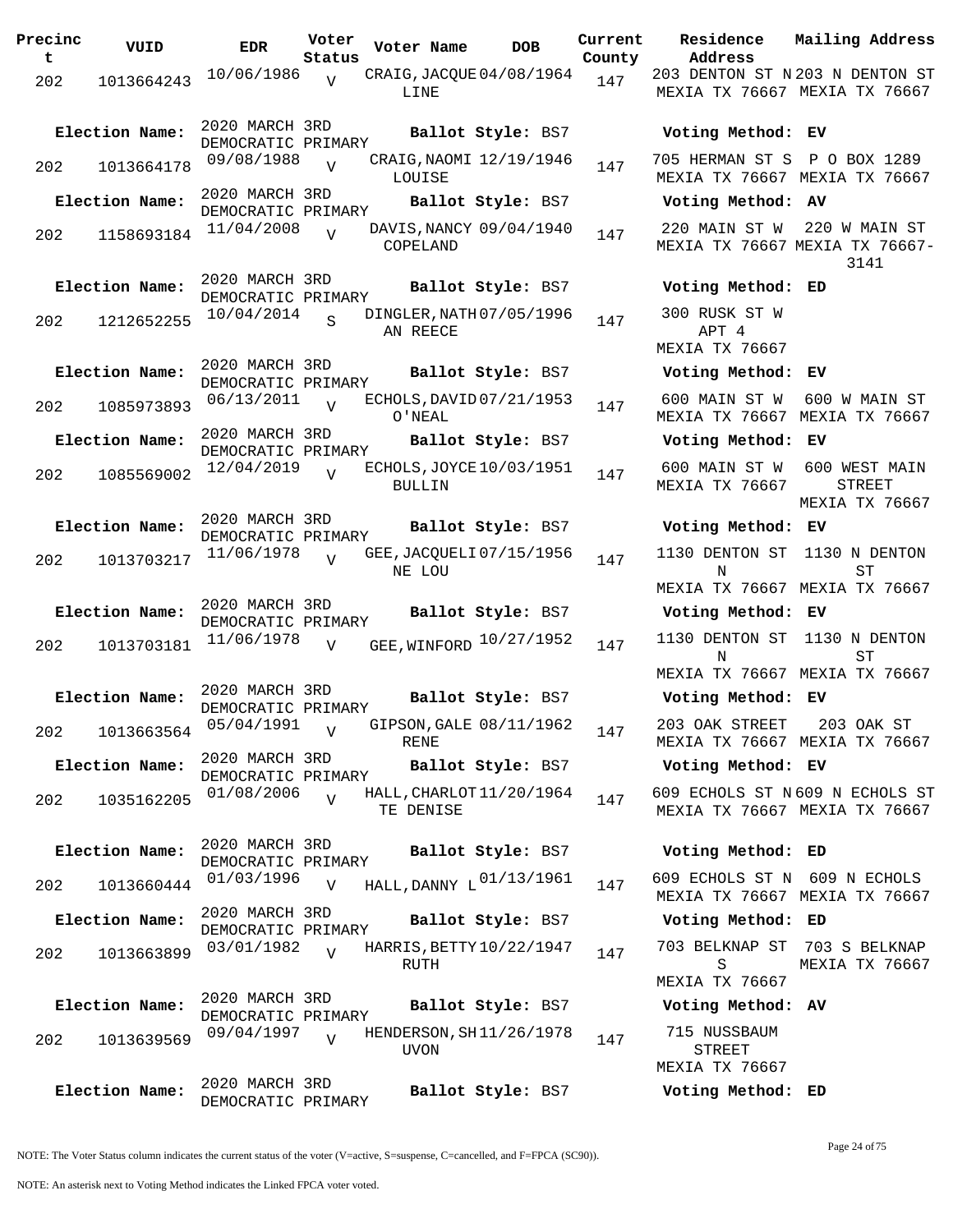| Precinc<br>t | VUID           | <b>EDR</b>                           | Voter<br>Status | Voter Name                             | <b>DOB</b>             | Current<br>County | Residence<br>Address                          |
|--------------|----------------|--------------------------------------|-----------------|----------------------------------------|------------------------|-------------------|-----------------------------------------------|
| 202          | 1022184954     | 09/02/2004                           | $\overline{V}$  | JOHNSON, DANN 05/13/1986<br>Y RAY      |                        | 147               | 601 CEDAR<br>STREET<br>MEXIA TX 76667         |
|              | Election Name: | 2020 MARCH 3RD<br>DEMOCRATIC PRIMARY |                 |                                        | Ballot Style: BS7      |                   | Voting Method:                                |
| 202          | 1013701647     | 02/06/1993                           |                 | JOHNSON, DAVI 01/26/1975<br>D WAYNE    |                        | 147               | 707 WILDER<br><b>STREET</b>                   |
|              |                | 2020 MARCH 3RD                       |                 |                                        |                        |                   | <b>MEXIA TX 76667</b>                         |
|              | Election Name: | DEMOCRATIC PRIMARY                   |                 |                                        | Ballot Style: BS7      |                   | Voting Method:                                |
| 202          | 1004915027     | 10/31/1999                           | $\overline{V}$  | JOHNSON, DEME 05/10/1974<br>TRIA DIANE |                        | 147               | 707 WILDER<br><b>STREET</b><br>MEXIA TX 76667 |
|              | Election Name: | 2020 MARCH 3RD                       |                 |                                        | Ballot Style: BS7      |                   | Voting Method:                                |
|              |                | DEMOCRATIC PRIMARY                   |                 |                                        |                        |                   |                                               |
| 202          | 1013663712     | 08/22/1980                           | $\overline{V}$  | JOHNSON, DORO 06/14/1951<br>THY HELEN  |                        | 147               | 601 CEDAR<br>STREET<br>MEXIA TX 76667         |
|              | Election Name: | 2020 MARCH 3RD<br>DEMOCRATIC PRIMARY |                 |                                        | Ballot Style: BS7      |                   | Voting Method:                                |
| 202          | 1013711832     | 03/01/1978                           | $\overline{V}$  | JOHNSON, GLOR 11/03/1956<br>IA JEAN    |                        | 147               | 708 HERMAN ST S<br>MEXIA TX 76667             |
|              | Election Name: | 2020 MARCH 3RD                       |                 |                                        | Ballot Style: BS7      |                   | Voting Method:                                |
| 202          | 1007531109     | DEMOCRATIC PRIMARY<br>02/24/2002     | V               | JOHNSON, HELE 02/13/1937<br>N LEWIS    |                        | 147               | 306 TITUS ST W<br>MEXIA TX 76667              |
|              | Election Name: | 2020 MARCH 3RD<br>DEMOCRATIC PRIMARY |                 |                                        | Ballot Style: BS7      |                   | Voting Method:                                |
| 202          | 1013664099     | 04/25/1988                           | $\overline{V}$  | JOHNSON, SHIR 10/13/1947<br>LEY ANN    |                        | 147               | 500 FANNIN ST W<br>MEXIA TX 76667             |
|              | Election Name: | 2020 MARCH 3RD<br>DEMOCRATIC PRIMARY |                 |                                        | Ballot Style: BS7      |                   | Voting Method:                                |
| 202          | 1020157580     | 11/26/2003                           | $\overline{V}$  | JOHNSON, VICK 12/26/1972<br>I LASHUN   |                        | 147               | 549 KOLLMAN<br><b>ROAD</b><br>MEXIA TX 76667  |
|              | Election Name: | 2020 MARCH 3RD<br>DEMOCRATIC PRIMARY |                 |                                        | Ballot Style: BS7      |                   | Voting Method:                                |
| 202          | 1013663670     | 09/21/1988                           | $\overline{V}$  | JONES, CURTIS 09/13/1947<br>EDWARD     |                        | 147               | 804 PALESTINE<br>ST W<br>MEXIA TX 76667       |
|              | Election Name: | 2020 MARCH 3RD                       |                 |                                        | Ballot Style: BS7      |                   | Voting Method:                                |
| 202          | 1013663689     | DEMOCRATIC PRIMARY<br>09/21/1988     | V               | ETTA                                   | JONES, MARY 07/02/1947 | 147               | 804 PALESTINE<br>ST W                         |
|              |                | 2020 MARCH 3RD                       |                 |                                        |                        |                   | MEXIA TX 76667                                |
|              | Election Name: | DEMOCRATIC PRIMARY                   |                 |                                        | Ballot Style: BS7      |                   | Voting Method:                                |
| 202          | 1015359591     | 02/20/2010                           | $\overline{V}$  | KING, JAMES                            | 02/14/1957             | 147               | 1032 BELKNAP ST<br>S<br>MEXIA TX 76667        |
|              | Election Name: | 2020 MARCH 3RD                       |                 |                                        | Ballot Style: BS7      |                   | Voting Method:                                |
| 202          | 1013705587     | DEMOCRATIC PRIMARY<br>02/15/1978     | V               | KING, SHIRLEN 05/05/1951<br>Е          |                        | 147               | 815 MCKINNEY ST<br>S                          |
|              |                |                                      |                 |                                        |                        |                   | MEXIA TX 76667                                |
|              | Election Name: | 2020 MARCH 3RD<br>DEMOCRATIC PRIMARY |                 |                                        | Ballot Style: BS7      |                   | Voting Method:                                |

601 CEDAR STREET MEXIA TX 76667 601 CEDAR ST MEXIA TX 76667 **Election Name: Ballot Style:** BS7 **Voting Method: ED** 707 WILDER STREET MEXIA TX 76667 707 S WILDER MEXIA TX 76667 **Election Name: Ballot Style:** BS7 **Voting Method: EV** 707 WILDER STREET MEXIA TX 76667 707 S WILDER MEXIA TX 76667 **Election Name: Ballot Style:** BS7 **Voting Method: EV** 601 CEDAR STREET MEXIA TX 76667 601CEDAR ST MEXIA TX 76667 **Election Name: Ballot Style:** BS7 **Voting Method: ED** 708 HERMAN ST S 708 S HERMAN ST MEXIA TX 76667 MEXIA TX 76667 **Election Name: Ballot Style:** BS7 **Voting Method: ED** 306 TITUS ST W 306 W TITUS ST MEXIA TX 76667 MEXIA TX 76667 **Election Name: Ballot Style:** BS7 **Voting Method: AV** 500 FANNIN ST W 500 W FANNIN ST MEXIA TX 76667 MEXIA TX 76667 **Election Name: Ballot Style:** BS7 **Voting Method: AV** 549 KOLLMAN ROAD MEXIA TX 76667 MEXIA TX 76667 549 W KOLLMAN RD **Election Name: Ballot Style:** BS7 **Voting Method: ED** 804 PALESTINE 804 W PALESTINE ST W MEXIA TX 76667 MEXIA TX 76667 ST **Election Name: Ballot Style:** BS7 **Voting Method: AV** 804 PALESTINE 804 W PALESTINE ST W MEXIA TX 76667 MEXIA TX 76667 ST **Election Name: Ballot Style:** BS7 **Voting Method: AV** S MEXIA TX 76667 MEXIA TX 76667 1032 BELKNAP ST 1032 S BELKNAP ST **Election Name: Ballot Style:** BS7 **Voting Method: ED** 815 MCKINNEY ST PO BOX 545 S MEXIA TX 76667 MEXIA TX 76667

**Current Mailing Address**

**Election Name: Ballot Style:** BS7 **Voting Method: AV**

NOTE: An asterisk next to Voting Method indicates the Linked FPCA voter voted.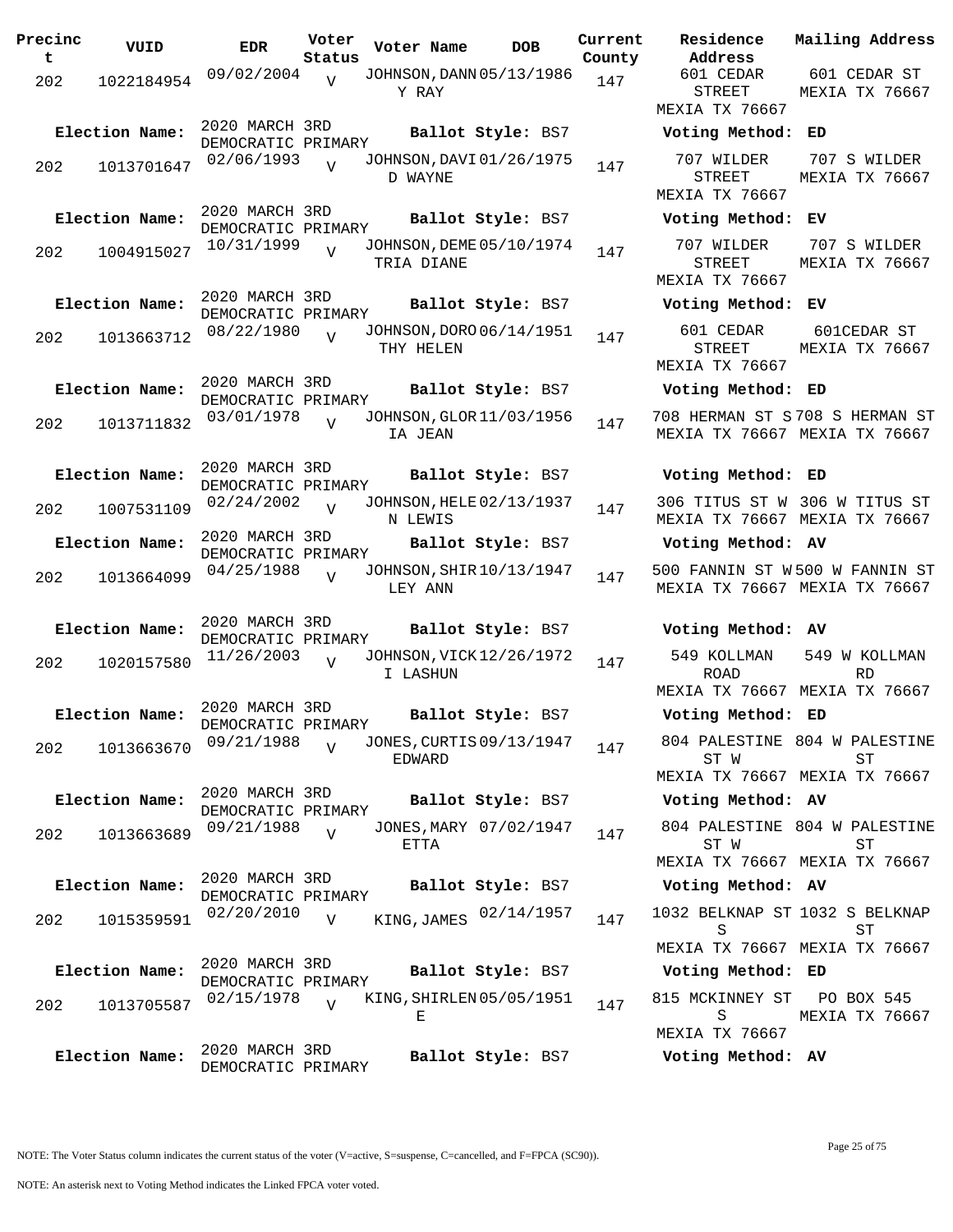| Precinc | VUID           | <b>EDR</b>                           | Voter                    | Voter Name                           | <b>DOB</b>               | Current       | Residence                                 | Mailing Address                                                  |
|---------|----------------|--------------------------------------|--------------------------|--------------------------------------|--------------------------|---------------|-------------------------------------------|------------------------------------------------------------------|
| t       | 1013697325     | 03/21/1996                           | Status<br>$\overline{V}$ |                                      | KING, VIKKI 03/02/1968   | County<br>147 | Address<br>1032 BELKNAP ST 1032 S BELKNAP |                                                                  |
| 202     |                |                                      |                          | DANIELE                              |                          |               | S                                         | ST                                                               |
|         |                |                                      |                          |                                      |                          |               | MEXIA TX 76667- MEXIA TX 76667<br>3511    |                                                                  |
|         | Election Name: | 2020 MARCH 3RD<br>DEMOCRATIC PRIMARY |                          |                                      | Ballot Style: BS7        |               | Voting Method: ED                         |                                                                  |
| 202     | 1191744340     | $10/24/2012$ $V$                     |                          | IA LASHONDA                          | MACK, DEBRESH 06/19/1992 | 147           | 618 MAIN ST W                             | PO BOX 1125<br>MEXIA TX 76667 MEXIA TX 76667                     |
|         | Election Name: | 2020 MARCH 3RD<br>DEMOCRATIC PRIMARY |                          |                                      | Ballot Style: BS7        |               | Voting Method: ED                         |                                                                  |
| 202     | 1155890392     | 09/19/2008                           | $\overline{V}$           | FAYE                                 | MACK, DONNA 05/31/1977   | 147           | 618 MAIN ST W                             | PO BOX 1125<br>MEXIA TX 76667 MEXIA TX 76667                     |
|         | Election Name: | 2020 MARCH 3RD<br>DEMOCRATIC PRIMARY |                          |                                      | Ballot Style: BS7        |               | Voting Method: ED                         |                                                                  |
| 202     | 1013662606     | 11/06/1978                           | $\overline{V}$           | MACK, ROY                            | 11/13/1951               | 147           | 113 KOLLMAN<br>ROAD<br>MEXIA TX 76667     | 113 KOLLMAN RD<br>MEXIA TX 76667                                 |
|         | Election Name: | 2020 MARCH 3RD                       |                          |                                      | Ballot Style: BS7        |               | Voting Method: EV                         |                                                                  |
| 202     | 1013662545     | DEMOCRATIC PRIMARY<br>05/01/1980     | $\overline{U}$           |                                      | MCWILLIAMS, J07/24/1953  | 147           | 521 BELKNAP ST                            | 521 S BELKNAP                                                    |
|         |                |                                      |                          | OHN LEE                              |                          |               | S                                         | SТ                                                               |
|         | Election Name: | 2020 MARCH 3RD                       |                          |                                      | Ballot Style: BS7        |               | Voting Method: EV                         | MEXIA TX 76667 MEXIA TX 76667                                    |
|         |                | DEMOCRATIC PRIMARY                   |                          |                                      |                          |               | 521 BELKNAP ST 521 S BELKNAP              |                                                                  |
| 202     | 1148300194     | 02/09/2008                           | $\overline{V}$           | OBERT LEWIS                          | MCWILLIAMS, R03/03/1951  | 147           | S                                         | ST                                                               |
|         |                |                                      |                          |                                      |                          |               |                                           | MEXIA TX 76667 MEXIA TX 76667-<br>3558                           |
|         | Election Name: | 2020 MARCH 3RD<br>DEMOCRATIC PRIMARY |                          |                                      | Ballot Style: BS7        |               | Voting Method: EV                         |                                                                  |
| 202     | 1013662177     | 11/06/1978                           | $\overline{V}$           |                                      | MEDLOCK, MARY 11/19/1947 | 147           |                                           | 300 ECHOLS ST N 300 N ECHOLS ST<br>MEXIA TX 76667 MEXIA TX 76667 |
|         | Election Name: | 2020 MARCH 3RD<br>DEMOCRATIC PRIMARY |                          |                                      | Ballot Style: BS7        |               | Voting Method: AV                         |                                                                  |
| 202     | 1013661493     | 10/28/1992                           | $\overline{V}$           | <b>ALONZO</b>                        | MILLER, RUFUS 12/31/1972 | 147           | 207 TITUS ST W                            | PO BOX 1415<br>MEXIA TX 76667 MEXIA TX 76667                     |
|         | Election Name: | 2020 MARCH 3RD<br>DEMOCRATIC PRIMARY |                          |                                      | Ballot Style: BS7        |               | Voting Method: EV                         |                                                                  |
| 202     | 1013661723     | 04/08/1984                           | $\overline{z}$           | CK VERNADA                           | NEMONS, PATRI 07/30/1964 | 147           | 206 WALNUT<br>STREET<br>MEXIA TX 76667    | 206 WALNUT ST<br>MEXIA TX 76667                                  |
|         | Election Name: | 2020 MARCH 3RD                       |                          |                                      | Ballot Style: BS7        |               | Voting Method: ED                         |                                                                  |
| 202     | 1190179828     | DEMOCRATIC PRIMARY<br>10/18/2012     | $\overline{U}$           |                                      | PIGGEE, KENNE 01/14/1956 | 147           | 401 CARTHAGE ST                           | PO BOX 1250                                                      |
|         |                |                                      |                          | TH ALLAN                             |                          |               | W<br>MEXIA TX 76667                       | MEXIA TX 76667                                                   |
|         | Election Name: | 2020 MARCH 3RD<br>DEMOCRATIC PRIMARY |                          |                                      | Ballot Style: BS7        |               | Voting Method: ED                         |                                                                  |
| 202     | 1121663184     | 11/10/2017                           | $\overline{v}$           | PROCTOR, SHIR 10/11/1949<br>LEY BELL |                          | 147           | 601 MAIN ST W<br>MEXIA TX 76667           |                                                                  |
|         | Election Name: | 2020 MARCH 3RD                       |                          |                                      | Ballot Style: BS7        |               | Voting Method: AV                         |                                                                  |
| 202     | 1013701424     | DEMOCRATIC PRIMARY<br>11/04/1992     | $\overline{V}$           | MARCUS                               | RANSOM, JAMES 02/17/1962 | 147           | 506 KOLLMAN<br>ROAD                       | 506 KOLLMAN RD<br>MEXIA TX 76667                                 |
|         | Election Name: | 2020 MARCH 3RD                       |                          |                                      |                          |               | MEXIA TX 76667<br>Voting Method: EV       |                                                                  |
|         |                | DEMOCRATIC PRIMARY                   |                          |                                      | Ballot Style: BS7        |               |                                           |                                                                  |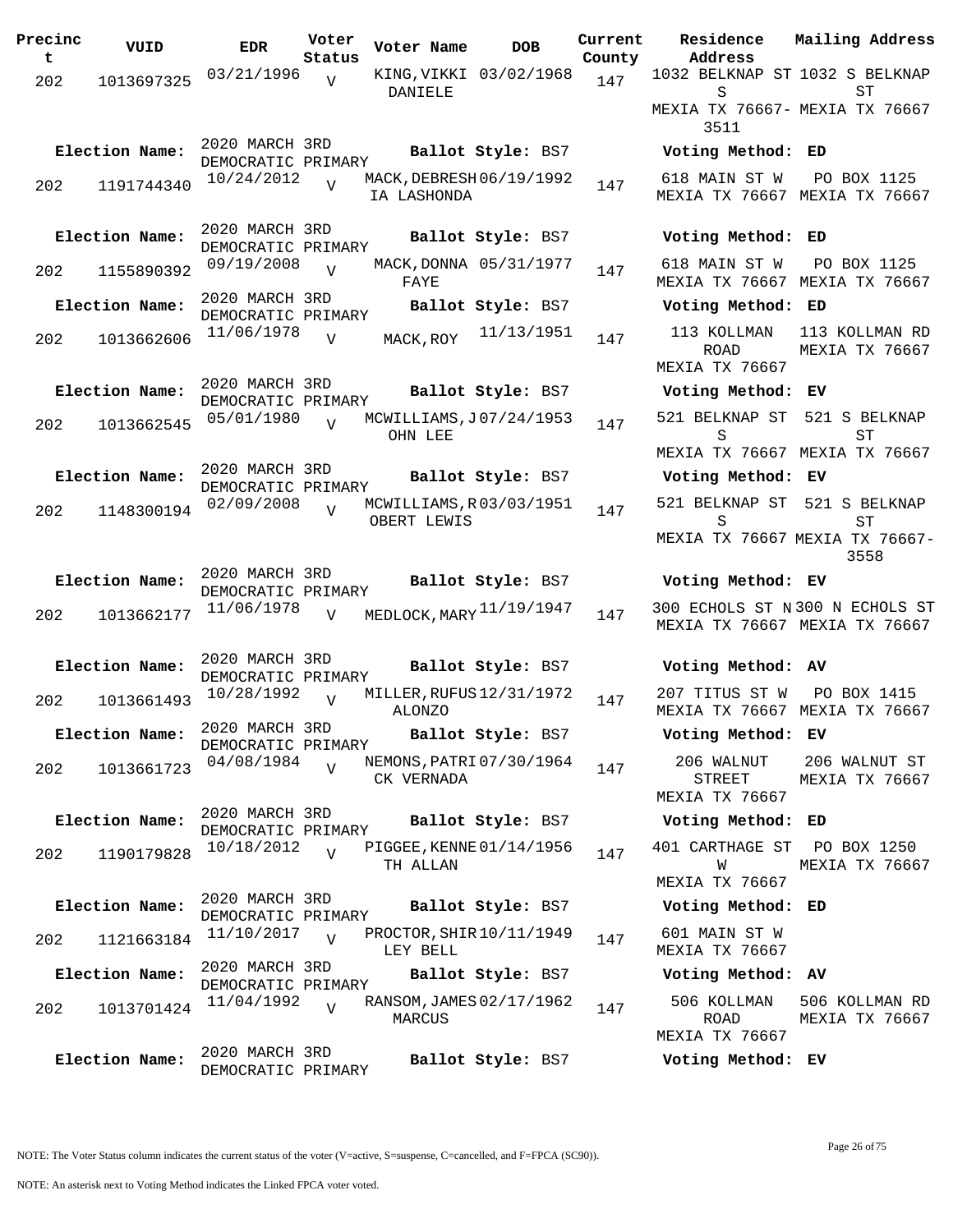| Precinc<br>t | VUID           | <b>EDR</b>                           | Voter<br>Status | Voter Name                                  | <b>DOB</b>        | Current<br>County | Residence<br>Address                                                 | Mailing Address                 |
|--------------|----------------|--------------------------------------|-----------------|---------------------------------------------|-------------------|-------------------|----------------------------------------------------------------------|---------------------------------|
| 202          | 1013707803     | 02/28/1988                           | $\overline{U}$  | RANSOM, THELM 02/21/1967<br>A JEAN          |                   | 147               | 506 KOLLMAN<br><b>ROAD</b><br>MEXIA TX 76667                         |                                 |
|              | Election Name: | 2020 MARCH 3RD                       |                 |                                             | Ballot Style: BS7 |                   | Voting Method: EV                                                    |                                 |
| 202          | 1013711383     | DEMOCRATIC PRIMARY<br>09/10/1988     | $\overline{v}$  | RIVERA, RACHE 05/30/1966<br>L               |                   | 147               | 310 CONRAD<br>STREET                                                 | 310 CONRAD ST<br>MEXIA TX 76667 |
|              |                | 2020 MARCH 3RD                       |                 |                                             |                   |                   | MEXIA TX 76667                                                       |                                 |
|              | Election Name: | DEMOCRATIC PRIMARY                   |                 |                                             | Ballot Style: BS7 |                   | Voting Method: EV                                                    |                                 |
| 202          | 1013649918     | 05/10/1996                           | $\overline{U}$  | SHED, ANGELIQ 05/28/1970<br>UE RAQUEL       |                   | 147               | 521 HOPKINS ST 521 W. HOPKINS<br>W<br>MEXIA TX 76667- MEXIA TX 76667 | ST.                             |
|              | Election Name: | 2020 MARCH 3RD                       |                 |                                             | Ballot Style: BS7 |                   | 3505<br>Voting Method: ED                                            |                                 |
|              |                | DEMOCRATIC PRIMARY<br>12/03/1992     |                 | SMITH, JAMES 02/25/1953                     |                   |                   | 210 THOMAS ST N                                                      | $P$ O BOX 44                    |
| 202          | 1013661589     | 2020 MARCH 3RD                       | $\overline{V}$  | ARLESTER                                    |                   | 147               | MEXIA TX 76667 MEXIA TX 76667                                        |                                 |
|              | Election Name: | DEMOCRATIC PRIMARY                   |                 |                                             | Ballot Style: BS7 |                   | Voting Method: ED                                                    |                                 |
| 202          | 1151269246     | 04/03/2008                           | V               | SMITH, L C                                  | 03/27/1952        | 147               | 713 PALESTINE<br>ST W                                                | PO BOX 1571<br>MEXIA TX 76667   |
|              |                | 2020 MARCH 3RD                       |                 |                                             |                   |                   | MEXIA TX 76667                                                       |                                 |
|              | Election Name: | DEMOCRATIC PRIMARY                   |                 |                                             | Ballot Style: BS7 |                   | Voting Method: EV                                                    |                                 |
| 202          | 1013664270     | 03/01/1978                           | $\overline{V}$  | SPIVEY, MAXIN 06/03/1944<br>Е               |                   | 147               | 207 TITUS ST W<br>MEXIA TX 76667 MEXIA TX 76667                      | P O BOX 1415                    |
|              | Election Name: | 2020 MARCH 3RD<br>DEMOCRATIC PRIMARY |                 |                                             | Ballot Style: BS7 |                   | Voting Method: AV                                                    |                                 |
| 202          | 1019049404     | 08/28/2003                           |                 | STANFIELD, JO 11/20/1960<br>HN MARK         |                   | 147               | 601 FANNIN ST W601 W FANNIN ST<br>MEXIA TX 76667 MEXIA TX 76667      |                                 |
|              | Election Name: | 2020 MARCH 3RD<br>DEMOCRATIC PRIMARY |                 |                                             | Ballot Style: BS7 |                   | Voting Method: EV                                                    |                                 |
| 202          | 1019049427     | 08/28/2003                           | $\overline{U}$  | STANFIELD, PA08/14/1950<br>TRICIA<br>CONNER |                   | 147               | 601 FANNIN ST W601 W FANNIN ST<br>MEXIA TX 76667 MEXIA TX 76667      |                                 |
|              | Election Name: | 2020 MARCH 3RD<br>DEMOCRATIC PRIMARY |                 |                                             | Ballot Style: BS7 |                   | Voting Method: EV                                                    |                                 |
| 202          | 1013662550     | 06/05/1980                           | $\overline{V}$  | THOMAS, JEWEL 07/19/1938<br>DEAN            |                   | 147               | 510 DENTON ST S 510 S DENTON<br>MEXIA TX 76667 MEXIA TX 76667        |                                 |
|              | Election Name: | 2020 MARCH 3RD                       |                 |                                             | Ballot Style: BS7 |                   | Voting Method: AV                                                    |                                 |
| 202          | 1079097060     | DEMOCRATIC PRIMARY<br>08/30/2012     | $\overline{V}$  | TUCKER, DOSSI 09/21/1951<br>E LEE           |                   | 147               | 300 BOWIE ST W 300 BOWIE ST W<br>MEXIA TX 76667 MEXIA TX 76667       |                                 |
|              | Election Name: | 2020 MARCH 3RD                       |                 |                                             | Ballot Style: BS7 |                   | Voting Method: AV                                                    |                                 |
| 202          | 1079689005     | DEMOCRATIC PRIMARY<br>08/30/2012     | $\overline{V}$  | TURNER, RENEE 07/27/1952                    |                   | 147               | 300 BOWIE ST W 300 BOWIE ST W                                        |                                 |
|              | Election Name: | 2020 MARCH 3RD                       |                 |                                             | Ballot Style: BS7 |                   | MEXIA TX 76667 MEXIA TX 76667<br>Voting Method: EV                   |                                 |
|              |                | DEMOCRATIC PRIMARY                   |                 |                                             |                   |                   |                                                                      |                                 |
| 202          | 1013662363     | 03/01/1978                           | $\overline{V}$  | WALKER, ARLEN 05/15/1940<br>Е               |                   | 147               | 610 BOWIE ST W 610 W BOWIE ST<br>MEXIA TX 76667 MEXIA TX 76667       |                                 |
|              | Election Name: | 2020 MARCH 3RD<br>DEMOCRATIC PRIMARY |                 |                                             | Ballot Style: BS7 |                   | Voting Method: AV                                                    |                                 |
| 202          | 1013664215     | 05/06/1978                           | $\overline{V}$  | WATSON, GEORG 08/23/1949<br>E ELMER         |                   | 147               | 600 DENTON ST S<br>MEXIA TX 76667 MEXIA TX 76667                     | PO BOX 741                      |
|              | Election Name: | 2020 MARCH 3RD<br>DEMOCRATIC PRIMARY |                 |                                             | Ballot Style: BS7 |                   | Voting Method: EV                                                    |                                 |
| 202          | 1004982521     | 02/25/1999                           | $\overline{V}$  | WILLIAMS, CES 11/27/1973<br>CELY RENEA      |                   | 147               | 320 COMMERCE ST 320 W COMMERCE<br>W                                  | SТ                              |

**Voter Name DOB Residence Address Current Mailing Address County** 506 KOLLMAN ROAD MEXIA TX 76667 **Election Name: Ballot Style:** BS7 **Voting Method: EV** 310 CONRAD STREET MEXIA TX 76667 310 CONRAD ST MEXIA TX 76667 **Election Name: Ballot Style:** BS7 **Voting Method: EV** 521 HOPKINS ST 521 W. HOPKINS W MEXIA TX 76667- MEXIA TX 76667 3505 ST. **Election Name: Ballot Style:** BS7 **Voting Method: ED** 210 THOMAS ST N P O BOX 44 MEXIA TX 76667 MEXIA TX 76667 **Election Name: Ballot Style:** BS7 **Voting Method: ED** ST W MEXIA TX 76667 PO BOX 1571 MEXIA TX 76667 **Election Name: Ballot Style:** BS7 **Voting Method: EV** 207 TITUS ST W P O BOX 1415 MEXIA TX 76667 MEXIA TX 76667 **Election Name: Ballot Style:** BS7 **Voting Method: AV** 601 FANNIN ST W 601 W FANNIN ST MEXIA TX 76667 MEXIA TX 76667 **Election Name: Ballot Style:** BS7 **Voting Method: EV** 601 FANNIN ST W 601 W FANNIN ST MEXIA TX 76667 MEXIA TX 76667 **Election Name: Ballot Style:** BS7 **Voting Method: EV** 510 DENTON ST S 510 S DENTON MEXIA TX 76667 MEXIA TX 76667 **Election Name: Ballot Style:** BS7 **Voting Method: AV** 300 BOWIE ST W 300 BOWIE ST W MEXIA TX 76667 MEXIA TX 76667 **Election Name: Ballot Style:** BS7 **Voting Method: AV** MEXIA TX 76667 MEXIA TX 76667 **Election Name: Ballot Style:** BS7 **Voting Method: EV** 610 BOWIE ST W 610 W BOWIE ST MEXIA TX 76667 MEXIA TX 76667 **Election Name: Ballot Style:** BS7 **Voting Method: AV** 600 DENTON ST S PO BOX 741 MEXIA TX 76667 MEXIA TX 76667 **Election Name: Ballot Style:** BS7 **Voting Method: EV** 320 COMMERCE ST 320 W COMMERCE W ST

MEXIA TX 76667 MEXIA TX 76667

Page 27 of 75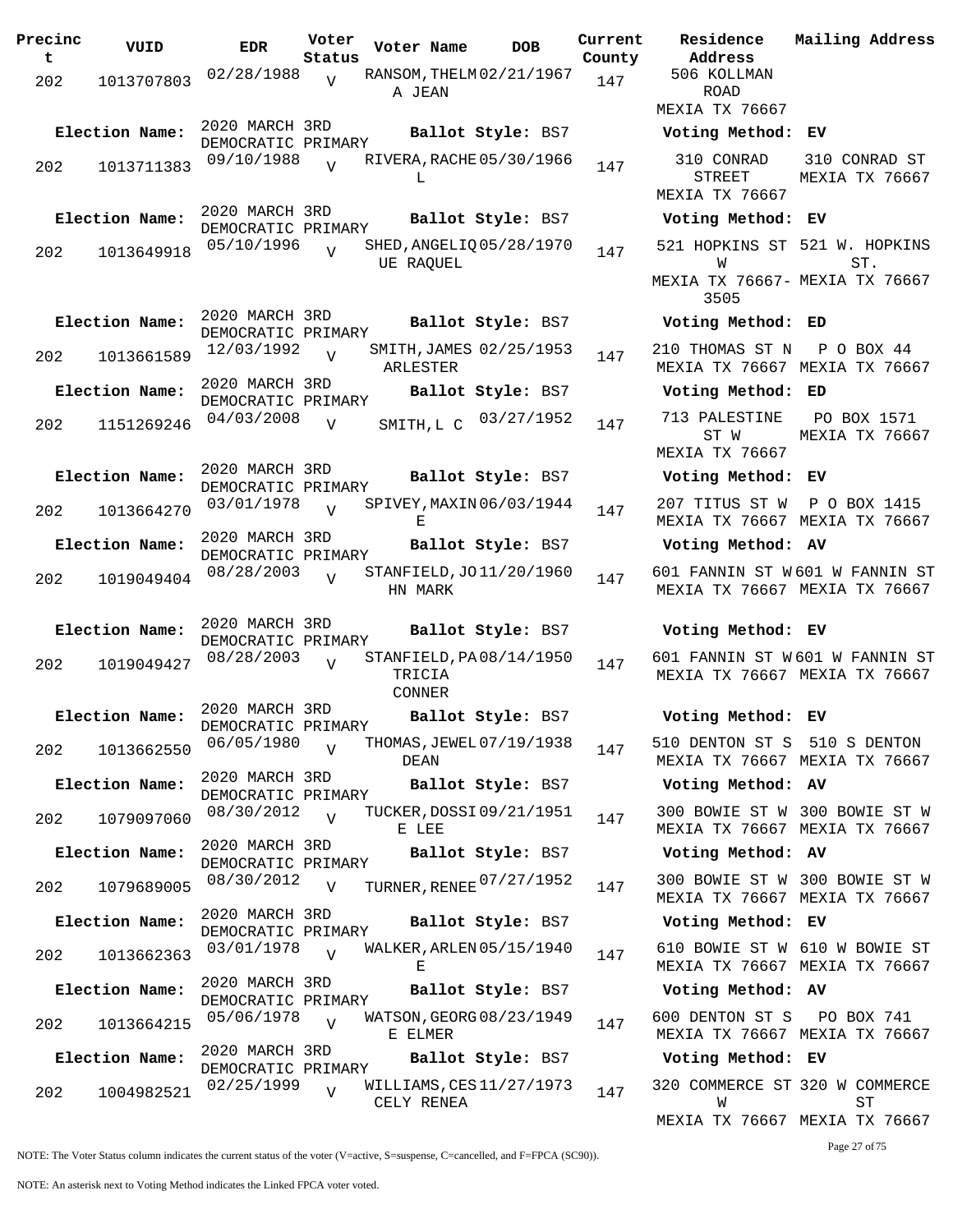| Precinc<br>t | VUID           | <b>EDR</b>                           | Voter<br>Status | Voter Name                              | <b>DOB</b>            | Current<br>County | Residence<br>Address                                         | Mailing Address                |
|--------------|----------------|--------------------------------------|-----------------|-----------------------------------------|-----------------------|-------------------|--------------------------------------------------------------|--------------------------------|
|              | Election Name: | 2020 MARCH 3RD<br>DEMOCRATIC PRIMARY |                 |                                         | Ballot Style: BS7     |                   | Voting Method: ED                                            |                                |
| 202          | 1013661163     | 11/06/1978                           | $\overline{17}$ | WILLIAMS, DEL 03/21/1953<br>MA JOHNSON  |                       | 147               | 400 FANNIN ST W400 W FANNIN ST                               | MEXIA TX 76667 MEXIA TX 76667  |
|              | Election Name: | 2020 MARCH 3RD<br>DEMOCRATIC PRIMARY |                 |                                         | Ballot Style: BS7     |                   | Voting Method: AV                                            |                                |
| 202          | 1013648246     | 09/19/1996                           | $\overline{v}$  | WILLIAMS, DEL 02/11/1966<br>ONIA RAY    |                       | 147               | 702 HERMAN ST S702 S HERMAN ST                               | MEXIA TX 76667 MEXIA TX 76667  |
|              | Election Name: | 2020 MARCH 3RD<br>DEMOCRATIC PRIMARY |                 |                                         | Ballot Style: BS7     |                   | Voting Method: EV                                            |                                |
| 202          | 1013700774     | 02/03/1994                           | $\overline{U}$  | WILLIAMS, KIM12/05/1971<br>BERLY LANELL |                       | 147               | 702 HERMAN ST S P O BOX 541<br>MEXIA TX 76667 MEXIA TX 76667 |                                |
|              | Election Name: | 2020 MARCH 3RD<br>DEMOCRATIC PRIMARY |                 |                                         | Ballot Style: BS7     |                   | Voting Method: EV                                            |                                |
| 202          | 1013661279     | 02/03/1994                           |                 | WILSON, DOROT 12/24/1963<br>HY DELL     |                       | 147               | 212 WALNUT<br><b>STREET</b><br>MEXIA TX 76667                | P O BOX 1062<br>MEXIA TX 76667 |
|              | Election Name: | 2020 MARCH 3RD<br>DEMOCRATIC PRIMARY |                 |                                         | Ballot Style: BS7     |                   | Voting Method: EV                                            |                                |
| 202          | 1013663909     | 05/12/1982                           | $\overline{v}$  | WINN, IANTHA 12/06/1952                 |                       | 147               | MEXIA TX 76667 MEXIA TX 76667                                | 527 BOWIE ST W 527 W BOWIE ST  |
|              | Election Name: | 2020 MARCH 3RD<br>DEMOCRATIC PRIMARY |                 |                                         | Ballot Style: BS7     |                   | Voting Method: ED                                            |                                |
| 202          | 1013664010     | 02/11/1988                           | $\overline{17}$ | WINN, KATRINA 01/01/1969<br>LOUISE      |                       | 147               | 207 MCLENDON<br><b>ST</b>                                    |                                |
|              | Election Name: | 2020 MARCH 3RD                       |                 |                                         | Ballot Style: BS7     |                   | MEXIA TX 76667<br>Voting Method: EV                          |                                |
|              |                | DEMOCRATIC PRIMARY<br>06/10/1983     |                 | WRIGHT, JAMES 03/11/1948                |                       |                   | 111 MLK JR HWY                                               | 123 N MLK JR                   |
| 202          | 1013663426     |                                      | $\overline{V}$  | ALBERT                                  |                       | 147               | N<br>MEXIA TX 76667 MEXIA TX 76667                           | HWY                            |
|              | Election Name: | 2020 MARCH 3RD<br>DEMOCRATIC PRIMARY |                 |                                         | Ballot Style: BS7     |                   | Voting Method: ED                                            |                                |
| 202          | 1013663442     | 11/28/1990                           | $\overline{17}$ | III, THEODORE<br>ROOSEVELT              | YOUNGBLOOD 11/07/1954 | 147               | 151 KOLLMAN<br><b>ROAD</b><br>MEXIA TX 76667                 | P O BOX 1462<br>MEXIA TX 76667 |
|              | Election Name: | 2020 MARCH 3RD<br>DEMOCRATIC PRIMARY |                 |                                         | Ballot Style: BS7     |                   | Voting Method: EV                                            |                                |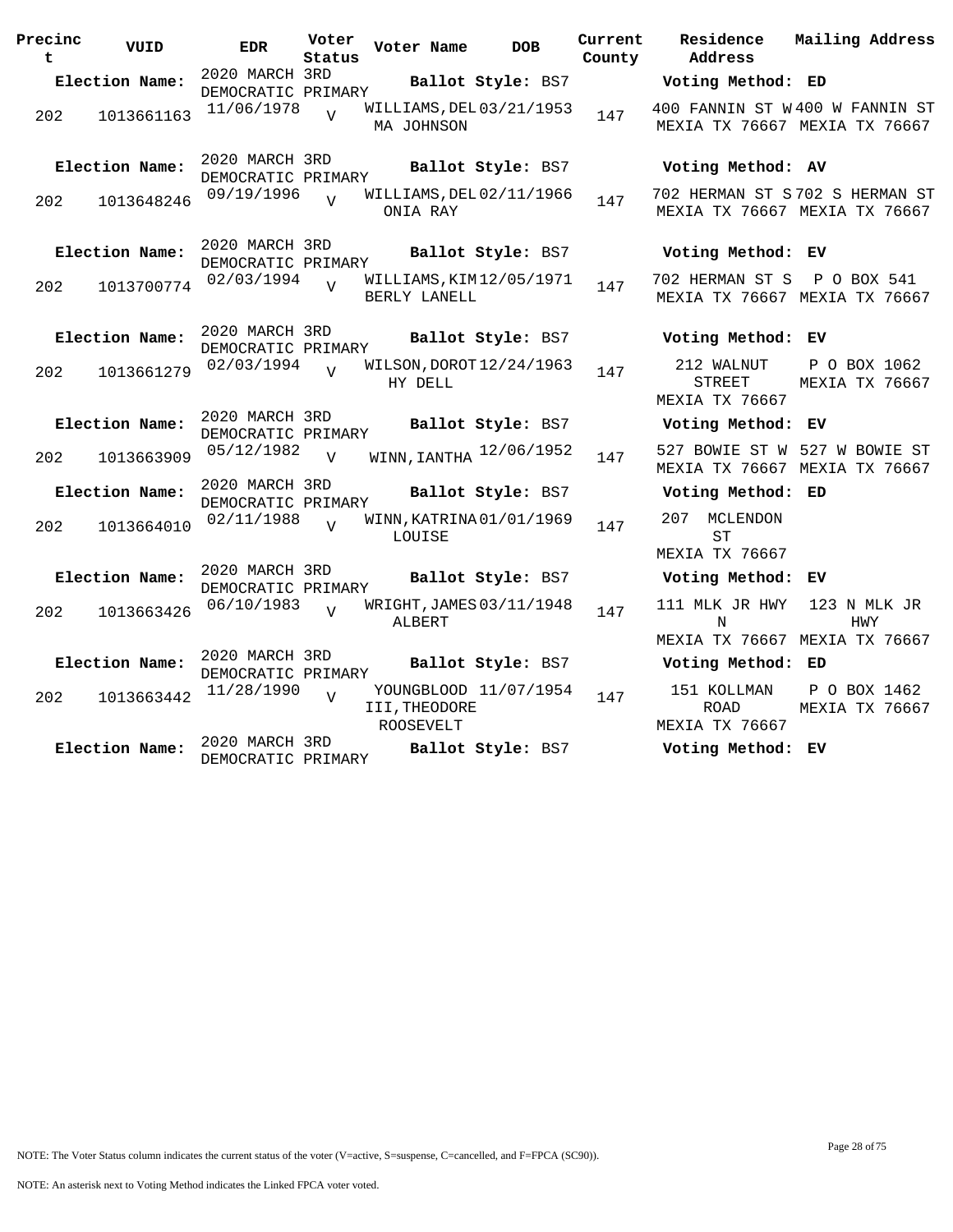| Precinc<br>t | VUID           | <b>EDR</b>                           | Voter<br>Status | Voter Name                               | <b>DOB</b>        | Current<br>County | Residence<br>Address                       | Mail                         |
|--------------|----------------|--------------------------------------|-----------------|------------------------------------------|-------------------|-------------------|--------------------------------------------|------------------------------|
| 203          | 1013649034     | 08/10/1996                           | $\overline{V}$  | ANGLIN, BOBBY 06/18/1978<br>RAY          |                   | 147               | 677 LCR 480<br>MEXIA TX 76667 MEX          | 6 <sup>7</sup>               |
|              | Election Name: | 2020 MARCH 3RD<br>DEMOCRATIC PRIMARY |                 |                                          | Ballot Style: BS7 |                   | Voting Method:                             | ЕV                           |
| 203          | 1013665263     | 03/01/1978                           |                 | ANGLIN, MARVA 05/16/1943<br>GEORGE       |                   | 147               | 677 LCR 480<br>MEXIA TX 76667              | 6 <sup>7</sup><br>MEX        |
|              | Election Name: | 2020 MARCH 3RD<br>DEMOCRATIC PRIMARY |                 |                                          | Ballot Style: BS7 |                   | Voting Method:                             | EV                           |
| 203          | 1115440400     | 10/15/2017                           | $\overline{U}$  | BRISCOE, JANE 10/21/1946<br>TTE JONES    |                   | 147               | 275 LCR 180<br>COOLIDGE TX<br>76635        | $2^{\frac{1}{2}}$<br>C(<br>7 |
|              | Election Name: | 2020 MARCH 3RD<br>DEMOCRATIC PRIMARY |                 |                                          | Ballot Style: BS7 |                   | Voting Method:                             | ED                           |
| 203          | 1001856977     | 10/13/2002                           | $\overline{V}$  | BURKS, MARGAR 09/16/1948<br>ET REED      |                   | 147               | 248 FM 2310<br>COOLIDGE TX<br>76635        | 24<br>C(                     |
|              | Election Name: | 2020 MARCH 3RD<br>DEMOCRATIC PRIMARY |                 |                                          | Ballot Style: BS7 |                   | Voting Method: AV                          |                              |
| 203          | 1013665180     | 05/20/1987                           | $\overline{U}$  | BUSBY, ELLA 04/12/1946<br>RUTH           |                   | 147               | 207 LCR 476<br>MEXIA TX 76667- MEX<br>2765 | 2 <sub>0</sub>               |
|              | Election Name: | 2020 MARCH 3RD<br>DEMOCRATIC PRIMARY |                 |                                          | Ballot Style: BS7 |                   | Voting Method: AV                          |                              |
| 203          | 1003918410     | 06/10/1987                           | $\overline{V}$  | BUSBY, WILMER 11/15/1944<br>THOMAS       |                   | 147               | 207 LCR 476<br>MEXIA TX 76667 MEX          | 2 <sub>0</sub>               |
|              | Election Name: | 2020 MARCH 3RD<br>DEMOCRATIC PRIMARY |                 |                                          | Ballot Style: BS7 |                   | Voting Method:                             | <b>AV</b>                    |
| 203          | 1085286358     | 03/11/2012                           | $\overline{U}$  | DURHAM, THELM 05/21/1945<br>A JEAN       |                   | 147               | 2955 HWY 84 W<br>MEXIA TX 76667            | 295<br>MEX                   |
|              | Election Name: | 2020 MARCH 3RD<br>DEMOCRATIC PRIMARY |                 |                                          | Ballot Style: BS7 |                   | Voting Method:                             | ЕV                           |
| 203          | 1125334838     | 03/06/2018                           | $\overline{V}$  | EVANS, DELORI 05/24/1949<br>S JACKSON    |                   | 147               | 2715 HWY 84 W<br>MEXIA TX 76667            |                              |
|              | Election Name: | 2020 MARCH 3RD<br>DEMOCRATIC PRIMARY |                 |                                          | Ballot Style: BS7 |                   | Voting Method:                             | ЕV                           |
| 203          | 1013665620     | 02/19/1978                           | $\overline{U}$  | FREEMAN, VICK 05/26/1954<br>YE MOSHARON  |                   | 147               | 5484 HWY 84 W<br>COOLIDGE TX<br>76635      | 548<br>C(                    |
|              | Election Name: | 2020 MARCH 3RD<br>DEMOCRATIC PRIMARY |                 |                                          | Ballot Style: BS7 |                   | Voting Method: ED                          |                              |
| 203          | 1013664994     | 03/01/1986                           | $\overline{U}$  | GIPSON, CHEST 06/15/1946<br>ER E         |                   | 147               | 2945 HWY 84 W<br>MEXIA TX 76667 MEX        | 294                          |
|              | Election Name: | 2020 MARCH 3RD<br>DEMOCRATIC PRIMARY |                 |                                          | Ballot Style: BS7 |                   | Voting Method:                             | ED                           |
| 203          | 1001856015     | 08/22/2002                           | $\overline{U}$  | GIPSON, GARY 07/27/1970<br>DWAIN         |                   | 147               | 1252 LCR 474<br>MEXIA TX 76667 MEX         | 12                           |
|              | Election Name: | 2020 MARCH 3RD<br>DEMOCRATIC PRIMARY |                 |                                          | Ballot Style: BS7 |                   | Voting Method:                             | ED                           |
| 203          | 1208689387     | 05/18/2014                           | $\overline{V}$  | GIPSON, JOYCE 10/25/1965<br>CARROLL      |                   | 147               | 1252 LCR 474<br>MEXIA TX 76667             |                              |
|              | Election Name: | 2020 MARCH 3RD<br>DEMOCRATIC PRIMARY |                 |                                          | Ballot Style: BS7 |                   | Voting Method:                             | ED                           |
| 203          | 1013665007     | 03/01/1986                           | $\overline{V}$  | GIPSON, ROSIE 07/07/1945<br><b>JONES</b> |                   | 147               | 2945 HWY 84 W<br>MEXIA TX 76667 MEX        | 29                           |
|              | Election Name: | 2020 MARCH 3RD<br>DEMOCRATIC PRIMARY |                 |                                          | Ballot Style: BS7 |                   | Voting Method:                             | ED                           |
| 203          | 1099917229     | 09/12/2019                           | $\overline{U}$  | GRAY, KATHARY 08/01/1944<br>N BRISCOE    |                   | 147               | 275 LCR 180<br>COOLIDGE TX<br>76635        | $2^{\frac{1}{2}}$<br>C(      |
|              | Election Name: | 2020 MARCH 3RD<br>DEMOCRATIC PRIMARY |                 |                                          | Ballot Style: BS7 |                   | Voting Method: EV                          |                              |

**Voter Name DOB Residence Address Current Mailing Address** 677 LCR 480 MEXIA TX 76667 MEXIA TX 76667 677 LCR 480 **Election Name: Ballot Style:** BS7 **Voting Method: EV** 677 LCR 480 MEXIA TX 76667 MEXIA TX 76667 677 LCR 480 **Election Name: Ballot Style:** BS7 **Voting Method: EV** 275 LCR 180 COOLIDGE TX 76635 275 LCR 180 COOLIDGE TX 76635-3129 **Election Name: Ballot Style:** BS7 **Voting Method: ED** 248 FM 2310 COOLIDGE TX 76635 248 FM 2310 COOLIDGE TX 76635 **Election Name: Ballot Style:** BS7 **Voting Method: AV** 207 LCR 476 MEXIA TX 76667- MEXIA TX 76667 2765 207 LCR 476 **Election Name: Ballot Style:** BS7 **Voting Method: AV** 207 LCR 476 MEXIA TX 76667 MEXIA TX 76667 207 LCR 476 **Election Name: Ballot Style:** BS7 **Voting Method: AV** 2955 HWY 84 W 2955 HWY 84 W MEXIA TX 76667 MEXIA TX 76667 **Election Name: Ballot Style:** BS7 **Voting Method: EV** 2715 HWY 84 W MEXIA TX 76667 **Election Name: Ballot Style:** BS7 **Voting Method: EV** 5484 HWY 84 W COOLIDGE TX 76635 5484 HWY 84 W COOLIDGE TX 76635 **Election Name: Ballot Style:** BS7 **Voting Method: ED** 2945 HWY 84 W 2945 HWY 84 W MEXIA TX 76667 MEXIA TX 76667 **Election Name: Ballot Style:** BS7 **Voting Method: ED** 1252 LCR 474 MEXIA TX 76667 MEXIA TX 76667 1252 LCR 474 **Election Name: Ballot Style:** BS7 **Voting Method: ED** 1252 LCR 474 MEXIA TX 76667 **Election Name: Ballot Style:** BS7 **Voting Method: ED** 2945 HWY 84 W MEXIA TX 76667 MEXIA TX 76667 2945 HWY 84W **Election Name: Ballot Style:** BS7 **Voting Method: ED** 275 LCR 180 COOLIDGE TX 275 LCR 180 COOLIDGE TX

NOTE: The Voter Status column indicates the current status of the voter (V=active, S=suspense, C=cancelled, and F=FPCA (SC90)).

Page 29 of 75

76635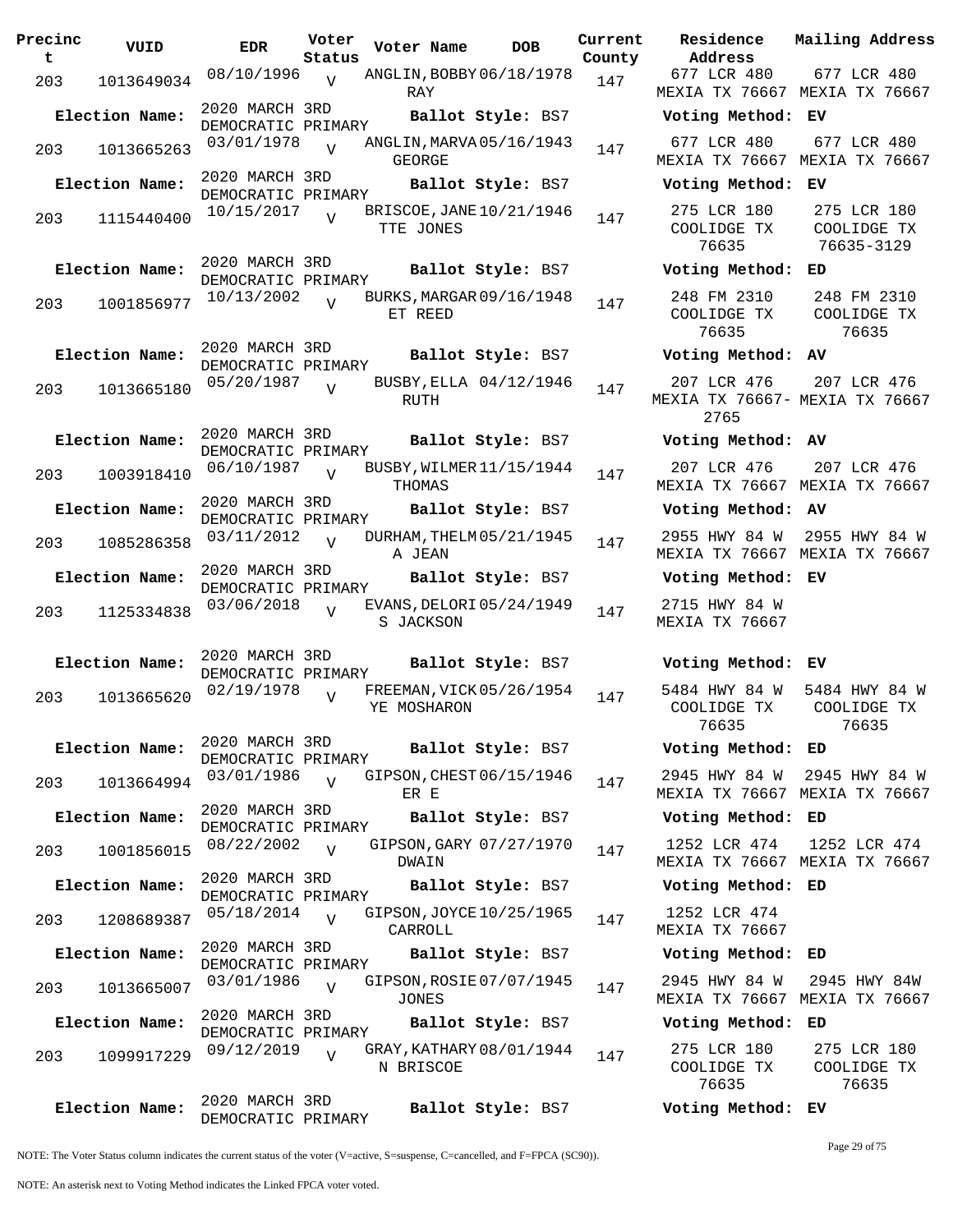| Precinc<br>t | VUID           | <b>EDR</b>                           | Voter<br>Status | Voter Name                               | <b>DOB</b>             | Curre<br>Count |
|--------------|----------------|--------------------------------------|-----------------|------------------------------------------|------------------------|----------------|
| 203          | 2146306000     | 07/28/2019                           | $\overline{V}$  | WALKER, DANA<br>L                        | HARRISON- 09/20/1970   | 147            |
|              | Election Name: | 2020 MARCH 3RD                       |                 |                                          | Ballot Style: BS7      |                |
| 203          | 1013665575     | DEMOCRATIC PRIMARY<br>03/01/1978     |                 | HUTCHISON, BO11/08/1955<br>BBY LOUISE    |                        | 147            |
|              | Election Name: | 2020 MARCH 3RD<br>DEMOCRATIC PRIMARY |                 |                                          | Ballot Style: BS7      |                |
| 203          | 1007549393     | 02/05/1998                           | $\overline{V}$  | JACKSON, DELD 01/20/1980<br>RICK WAYNE   |                        | 147            |
|              | Election Name: | 2020 MARCH 3RD<br>DEMOCRATIC PRIMARY |                 |                                          | Ballot Style: BS7      |                |
| 203          | 1013664774     | 02/06/1992                           | $\overline{V}$  | JACKSON, KENN 05/25/1959<br>EN WAYNE     |                        | 147            |
|              | Election Name: | 2020 MARCH 3RD<br>DEMOCRATIC PRIMARY |                 |                                          | Ballot Style: BS7      |                |
| 203          | 1013664788     | 02/06/1992                           | $\overline{V}$  | JACKSON, VIRG 12/09/1960<br>INIA RAY     |                        | 147            |
|              | Election Name: | 2020 MARCH 3RD<br>DEMOCRATIC PRIMARY |                 |                                          | Ballot Style: BS7      |                |
| 203          | 1013666744     | 04/01/1983                           | $\overline{U}$  | JONES, KENNET 07/02/1960<br>Н            |                        | 147            |
|              | Election Name: | 2020 MARCH 3RD<br>DEMOCRATIC PRIMARY |                 |                                          | Ballot Style: BS7      |                |
| 203          | 1214430112     | 02/18/2016                           | V               | JUDICE, LARUE 12/29/1948<br><b>DYANE</b> |                        | 147            |
|              | Election Name: | 2020 MARCH 3RD<br>DEMOCRATIC PRIMARY |                 |                                          | Ballot Style: BS7      |                |
| 203          | 1021124117     | 05/12/2004                           | $\overline{V}$  | <b>CHARLES</b>                           | KING, FLOYD 11/29/1962 | 147            |
|              | Election Name: | 2020 MARCH 3RD<br>DEMOCRATIC PRIMARY |                 |                                          | Ballot Style: BS7      |                |
| 203          | 1013666012     | 05/06/1978                           | $\overline{V}$  | KIRVEN, DONAL 11/22/1956<br>D RAY        |                        | 147            |
|              | Election Name: | 2020 MARCH 3RD<br>DEMOCRATIC PRIMARY |                 |                                          | Ballot Style: BS7      |                |
| 203          | 1077539025     | 04/13/2012                           | $\overline{V}$  | KIRVEN, DONET 02/23/1979<br>TA EVETTE    |                        | 147            |
|              | Election Name: | 2020 MARCH 3RD<br>DEMOCRATIC PRIMARY |                 |                                          | Ballot Style: BS7      |                |
| 203          | 1013664742     | 02/24/1990                           | $\overline{V}$  | KIRVEN, GLORI 07/25/1952<br>A FAYE       |                        | 147            |
|              | Election Name: | 2020 MARCH 3RD<br>DEMOCRATIC PRIMARY |                 |                                          | Ballot Style: BS7      |                |
| 203          | 1013665988     | 09/17/1994                           | $\overline{V}$  | KIRVEN, KELVI 08/02/1976<br>N DWAYNE     |                        | 147            |
|              | Election Name: | 2020 MARCH 3RD<br>DEMOCRATIC PRIMARY |                 |                                          | Ballot Style: BS7      |                |
| 203          | 1013669174     | 04/05/1984                           | $\overline{U}$  | KIRVEN, MEREL 01/12/1956<br>ENE GEE      |                        | 147            |
|              | Election Name: | 2020 MARCH 3RD<br>DEMOCRATIC PRIMARY |                 |                                          | Ballot Style: BS7      |                |

**Voter Name DOB Residence Address Current Mailing Address County** 275 LCR 180 COOLIDGE TX 76635 275 LCR 180 COOLIDGE TX 76635 **Election Name: Ballot Style:** BS7 **Voting Method: ED** 3372 A HWY 84 W 3372A HIGHWAY MEXIA TX 76667 84 W MEXIA TX 76667- 2361 **Election Name: Ballot Style:** BS7 **Voting Method: EV** 2785 A HWY 84 W 2785 -A HWY 84 MEXIA TX 76667 WEST MEXIA TX 76667 **Election Name: Ballot Style:** BS7 **Voting Method: ED** 2785 HWY 84 W 2785A HWY 84 W MEXIA TX 76667 MEXIA TX 76667 **Election Name: Ballot Style:** BS7 **Voting Method: ED** 2785 HWY 84 W 2785 HWY 84 W MEXIA TX 76667 MEXIA TX 76667 **Election Name: Ballot Style:** BS7 **Voting Method: ED** 137 LCR 196C COOLIDGE TX 76635 137 LCR 196 C COOLIDGE TX 76635 **Election Name: Ballot Style:** BS7 **Voting Method: ED** 744 LCR 480 MEXIA TX 76667 MEXIA TX 76667 744 LCR 480 **Election Name: Ballot Style:** BS7 **Voting Method: EV** 2675 HWY 84 W 2675A HWY 84 W MEXIA TX 76667 MEXIA TX 76667 **Election Name: Ballot Style:** BS7 **Voting Method: EV** 741 FM 2310 COOLIDGE TX 76635 741 FM 2310 COOLIDGE TX 76635 **Election Name: Ballot Style:** BS7 **Voting Method: EV** 741 FM 2310 COOLIDGE TX 76635 741 FM 2310 COOLIDGE TX 76635 **Election Name: Ballot Style:** BS7 **Voting Method: ED** 2293 HWY 84 W MEXIA TX 76667 MEXIA TX 76667 2293 HWY 84 W **Election Name: Ballot Style:** BS7 **Voting Method: EV** 741 FM 2310 COOLIDGE TX 76635 741 FM 2310 COOLIDGE TX 76635 **Election Name: Ballot Style:** BS7 **Voting Method: ED** 741 FM 2310 COOLIDGE TX 76635 741 FM 2310 COOLIDGE TX 76635 **Election Name: Ballot Style:** BS7 **Voting Method: EV**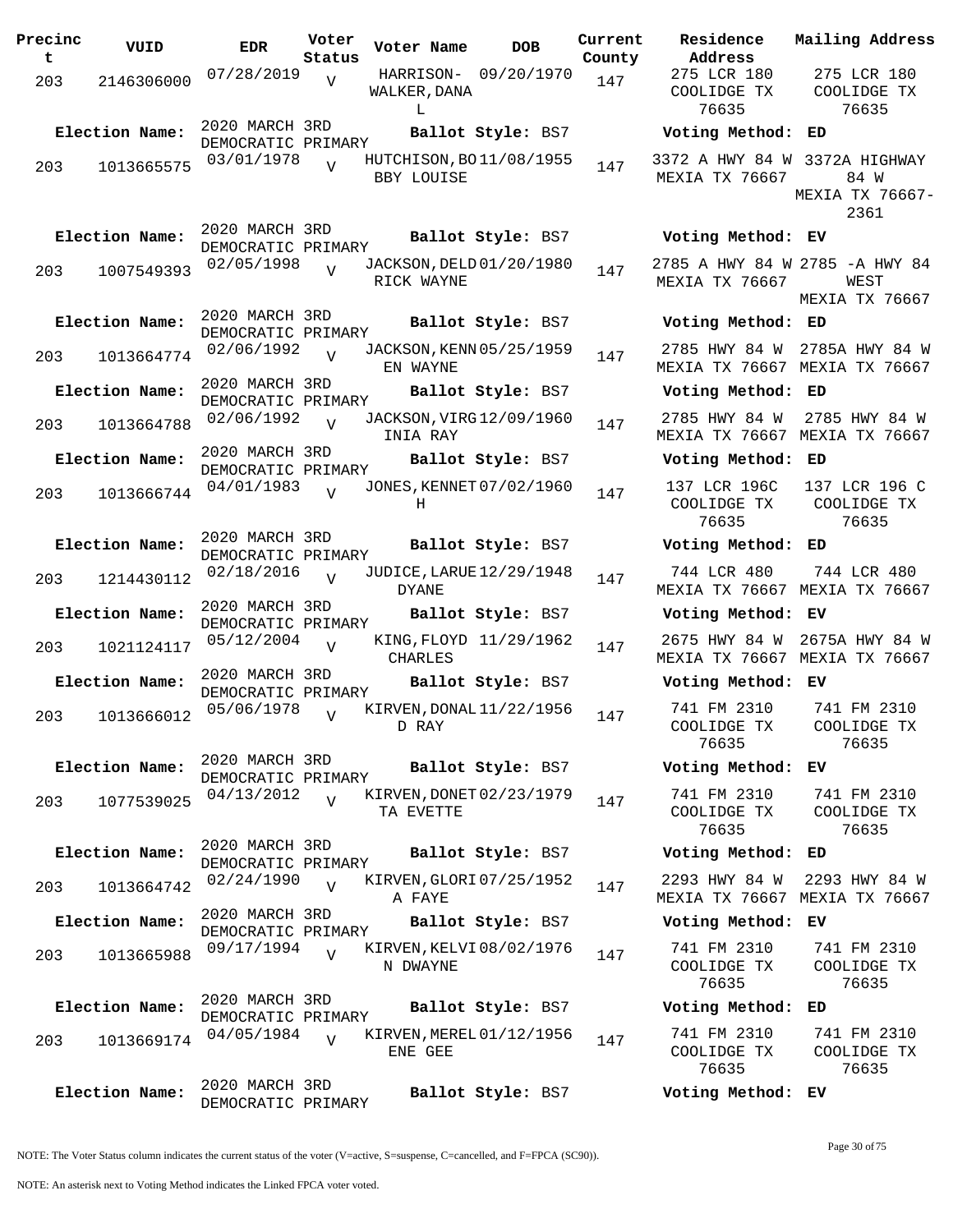| Precinc<br>t | VUID           | <b>EDR</b>                           | Voter<br>Status | Voter Name                                    | <b>DOB</b>        | Current<br>County | Residence<br>Address                           | Mailing Address                       |
|--------------|----------------|--------------------------------------|-----------------|-----------------------------------------------|-------------------|-------------------|------------------------------------------------|---------------------------------------|
| 203          | 1004968005     | 04/29/1999                           | $\overline{v}$  | KIRVEN, ROBER 03/10/1950<br>T JAMES           |                   | 147               | 2293 HWY 84 W<br>MEXIA TX 76667 MEXIA TX 76667 | 2293 HWY 84 W                         |
|              | Election Name: | 2020 MARCH 3RD<br>DEMOCRATIC PRIMARY |                 |                                               | Ballot Style: BS7 |                   | Voting Method: EV                              |                                       |
| 203          | 1124736188     | 08/04/2011                           | $\overline{U}$  | LANGHAM, SHIR 06/01/1951<br>LEY A             |                   | 147               | 2785 HWY 84 W<br>MEXIA TX 76667 MEXIA TX 76667 | 2785A HWY 84 W                        |
|              | Election Name: | 2020 MARCH 3RD<br>DEMOCRATIC PRIMARY |                 |                                               | Ballot Style: BS7 |                   | Voting Method: EV                              |                                       |
| 203          | 1013666943     | 05/06/1978                           | $\overline{z}$  | MAJORS, ARMA 08/26/1951<br>JEWEL              |                   | 147               | 137 LCR 196C<br>COOLIDGE TX<br>76635           | 137 LCR 196C<br>COOLIDGE TX<br>76635  |
|              | Election Name: | 2020 MARCH 3RD<br>DEMOCRATIC PRIMARY |                 |                                               | Ballot Style: BS7 |                   | Voting Method: ED                              |                                       |
| 203          | 1013664624     | 01/17/1996                           | $\overline{z}$  | MORGAN, BILLY 06/12/1960<br>FRANK             |                   | 147               | 161 LCR 196A<br>COOLIDGE TX<br>76635           | 161A LCR 196A<br>COOLIDGE TX<br>76635 |
|              | Election Name: | 2020 MARCH 3RD<br>DEMOCRATIC PRIMARY |                 |                                               | Ballot Style: BS7 |                   | Voting Method: ED                              |                                       |
| 203          | 1013706207     | 05/06/1978                           | $\overline{U}$  | SANDLES, DORO 02/08/1942<br>THY ADKISON       |                   | 147               | 115 LCR 196B<br>COOLIDGE TX<br>76635           | 115 LCR 196B<br>COOLIDGE TX<br>76635  |
|              | Election Name: | 2020 MARCH 3RD<br>DEMOCRATIC PRIMARY |                 |                                               | Ballot Style: BS7 |                   | Voting Method: AV                              |                                       |
| 203          | 2123815590     | 11/12/2016                           | $\overline{z}$  | SCARLETT, JOS 04/29/1997<br>HUA<br>DEMARIONTE |                   | 147               | 524 LCR 191<br>COOLIDGE TX<br>76635            |                                       |
|              | Election Name: | 2020 MARCH 3RD<br>DEMOCRATIC PRIMARY |                 |                                               | Ballot Style: BS7 |                   | Voting Method: ED                              |                                       |
| 203          | 1013665356     | 01/19/1978                           | $\overline{v}$  | SMITH, MATTIE 05/25/1944<br>MARIE             |                   | 147               | 2135 HWY 84 W<br>MEXIA TX 76667                | 2135 HWY 84 W<br>MEXIA TX 76667       |
|              | Election Name: | 2020 MARCH 3RD<br>DEMOCRATIC PRIMARY |                 |                                               | Ballot Style: BS7 |                   | Voting Method: ED                              |                                       |
| 203          | 1013680778     | 02/24/1992                           | $\overline{U}$  | WHITT, MILTON 04/23/1959<br>RAY               |                   | 147               | 524 LCR 191<br>COOLIDGE TX<br>76635-3062       | 524 LCR 191<br>COOLIDGE TX<br>76639   |
|              | Election Name: | 2020 MARCH 3RD<br>DEMOCRATIC PRIMARY |                 |                                               | Ballot Style: BS7 |                   | Voting Method: ED                              |                                       |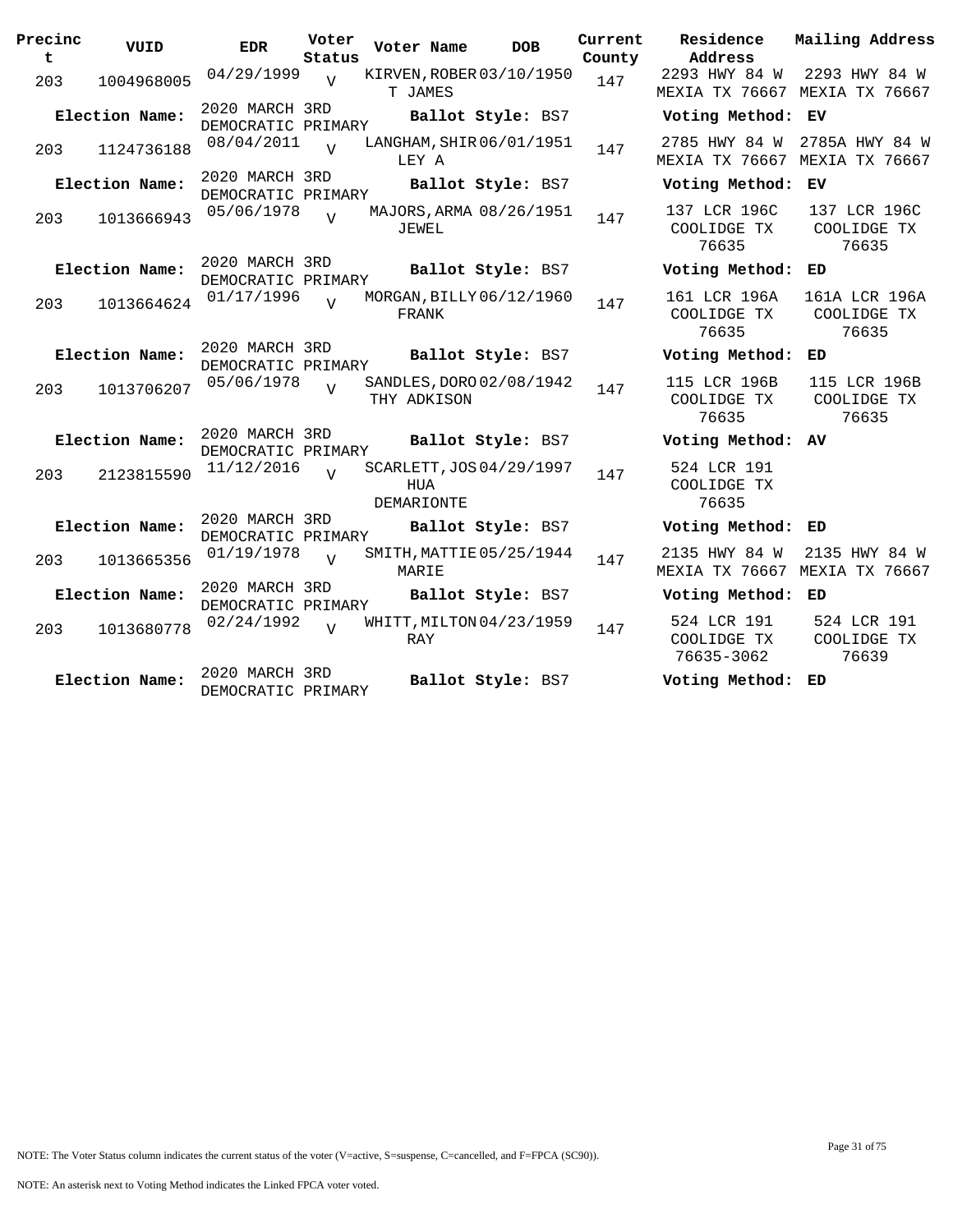| Precinc<br>t | VUID                      | <b>EDR</b>                           | Voter<br>Status | Voter Name                                     | <b>DOB</b>             | Current<br>County | Residence<br>Address                     |
|--------------|---------------------------|--------------------------------------|-----------------|------------------------------------------------|------------------------|-------------------|------------------------------------------|
| 204          | 1013659568                | 01/30/1978                           | V               | BAILEY, LINDA 12/30/1940<br>UZZEL              |                        | 147               | 10340 HWY 84<br>PRAIRIE HILL T<br>76678  |
|              | Election Name:            | 2020 MARCH 3RD<br>DEMOCRATIC PRIMARY |                 |                                                | Ballot Style: BS7      |                   | Voting Metho                             |
| 204          | 1013659478                | 02/19/1978                           | $\overline{V}$  | JR, OBED DEE                                   | BAILEY 07/15/1941      | 147               | 10340 HWY 84<br>PRAIRIE HILL T<br>76678  |
|              | Election Name:            | 2020 MARCH 3RD<br>DEMOCRATIC PRIMARY |                 |                                                | Ballot Style: BS7      |                   | Voting Metho                             |
| 204          | 1013660297                | 02/26/1988                           | $\overline{V}$  | BENNETT, CATH 06/08/1957<br>EY TUCKER          |                        | 147               | 1070 LCR 114<br>AXTELL TX 7662           |
|              | Election Name:            | 2020 MARCH 3RD<br>DEMOCRATIC PRIMARY |                 |                                                | Ballot Style: BS7      |                   | Voting Metho                             |
| 204          | 2160027310                | 10/24/2019                           |                 | BENNETT, RICH 06/05/1957<br>ARD DANIEL         |                        | 147               | 1070 LCR 114<br>AXTELL TX 7662           |
|              | Election Name:            | 2020 MARCH 3RD<br>DEMOCRATIC PRIMARY |                 |                                                | Ballot Style: BS7      |                   | Voting Metho                             |
| 204          | 1062101175                | 02/12/2012                           | $\overline{V}$  | BLACK, CYNTHI 09/16/1956<br>A KAYE             |                        | 147               | 2354 LCR 124<br>MART TX 76664            |
|              | Election Name:            | 2020 MARCH 3RD<br>DEMOCRATIC PRIMARY |                 |                                                | Ballot Style: BS7      |                   | Voting Metho                             |
| 204          | 1013660400                | 05/26/1988                           | V               | BLACK, RAYFOR 01/13/1945<br>D JACK             |                        | 147               | 2354 LCR 124<br>MART TX 76664            |
|              | Election Name:            | 2020 MARCH 3RD<br>DEMOCRATIC PRIMARY |                 |                                                | Ballot Style: BS7      |                   | Voting Metho                             |
| 204          | 1182244654                | 11/06/2018                           |                 | BRINEGAR, COR 01/19/1994<br>EY ALEXANDER       |                        | 147               | 1054 LCR 116<br>MT CALM TX<br>76673      |
|              | Election Name:            | 2020 MARCH 3RD<br>DEMOCRATIC PRIMARY |                 |                                                | Ballot Style: BS7      |                   | Voting Metho                             |
| 204          | 1013659608                | 05/01/1982                           | $\overline{V}$  | BRYANT, EDGAR 06/30/1941<br>LEE                |                        | 147               | 4936 FM 339 I<br>PRAIRIE HILL 7<br>76678 |
|              | Election Name:            | 2020 MARCH 3RD<br>DEMOCRATIC PRIMARY |                 |                                                | Ballot Style: BS7      |                   | Voting Metho                             |
|              | 204 1020578116 02/12/2004 |                                      | V               | LOU                                            | BYRD, BETTY 12/18/1948 | 147               | 637 LCR 304<br>MART TX 76664             |
|              | Election Name:            | 2020 MARCH 3RD<br>DEMOCRATIC PRIMARY |                 |                                                | Ballot Style: BS7      |                   | Voting Metho                             |
| 204          | 1020889085                | $03/27/2004$ V                       |                 | DAVID                                          | BYRD, JACK 07/15/1947  | 147               | 637 LCR 304<br>MART TX 76664             |
|              | Election Name:            | 2020 MARCH 3RD<br>DEMOCRATIC PRIMARY |                 |                                                | Ballot Style: BS7      |                   | Voting Metho                             |
| 204          | 1190299303                | 10/12/2012                           | $\overline{v}$  | COLEMAN, NICO 10/06/1991<br>LLETTE<br>DANIELLE |                        | 147               | 4886 FM 339 I<br>PRAIRIE HILL T<br>76678 |
|              | Election Name:            | 2020 MARCH 3RD<br>DEMOCRATIC PRIMARY |                 |                                                | Ballot Style: BS7      |                   | Voting Metho                             |
| 204          | 1013659919                | 09/20/1992                           | $\overline{V}$  | COX, EARLENE 11/19/1935                        |                        | 147               | 1043 LCR 124<br>MT CALM TX<br>76673-3561 |
|              | Election Name:            | 2020 MARCH 3RD<br>DEMOCRATIC PRIMARY |                 |                                                | Ballot Style: BS7      |                   | Voting Metho                             |
| 204          | 1013659926                | 09/20/1992                           | $\overline{V}$  | RICHARD                                        | COX, HARRY 02/21/1935  | 147               | 1043 LCR 124<br>MT CALM TX<br>76673      |
|              | Election Name:            | 2020 MARCH 3RD<br>DEMOCRATIC PRIMARY |                 |                                                | Ballot Style: BS7      |                   | Voting Metho                             |

**Voter Name DOB Residence Address Current Mailing Address** 10340 HWY 84 W 10340 HWY 84 W PRAIRIE HILL TX PRAIRIE HILL TX 76678 76678 **Election Name: Ballot Style:** BS7 **Voting Method: EV** 10340 HWY 84 W PRAIRIE HILL TX PRAIRIE HILL TX 76678 10340 HWY 84 76678 **Election Name: Ballot Style:** BS7 **Voting Method: AV** 1070 LCR 114 AXTELL TX 76624 AXTELL TX 76624 1070 LCR 114 **Election Name: Ballot Style:** BS7 **Voting Method: ED** 1070 LCR 114 AXTELL TX 76624 **Election Name: Ballot Style:** BS7 **Voting Method: ED** 2354 LCR 124 MART TX 76664 WACO TX 76703 PO BOX 786 **Election Name: Ballot Style:** BS7 **Voting Method: ED** 2354 LCR 124 MART TX 76664 MART TX 76664 2354 LCR 124 **Election Name: Ballot Style:** BS7 **Voting Method: ED** 1054 LCR 116 MT CALM TX 76673 1054 LCR 116 MOUNT CALM TX 76673-3549 **Election Name: Ballot Style:** BS7 **Voting Method: ED** 4936 FM 339 N 4936 FM 339 N PRAIRIE HILL TX PRAIRIE HILL TX 76678 76678 **Election Name: Ballot Style:** BS7 **Voting Method: AV** 637 LCR 304 MART TX 76664 MART TX 76664 637 LCR 304 **Election Name: Ballot Style:** BS7 **Voting Method: AV** 637 LCR 304 MART TX 76664 MART TX 76664 637 LCR 304 **Election Name: Ballot Style:** BS7 **Voting Method: AV** 4886 FM 339 N 4886 FM 339 N PRAIRIE HILL TX PRAIRIE HILL TX 76678 76678 **Election Name: Ballot Style:** BS7 **Voting Method: ED** MT CALM TX 76673-3561 1043 LCR 124 MT CALM TX 76673-3561 **Election Name: Ballot Style:** BS7 **Voting Method: ED**

| 1043 LCR 124 | 1043 LCR 124 |
|--------------|--------------|
| MT CALM TX   | MT CALM TX   |
| 76673        | 76673        |
| .            |              |

**Election Name: Ballot Style:** BS7 **Voting Method: ED**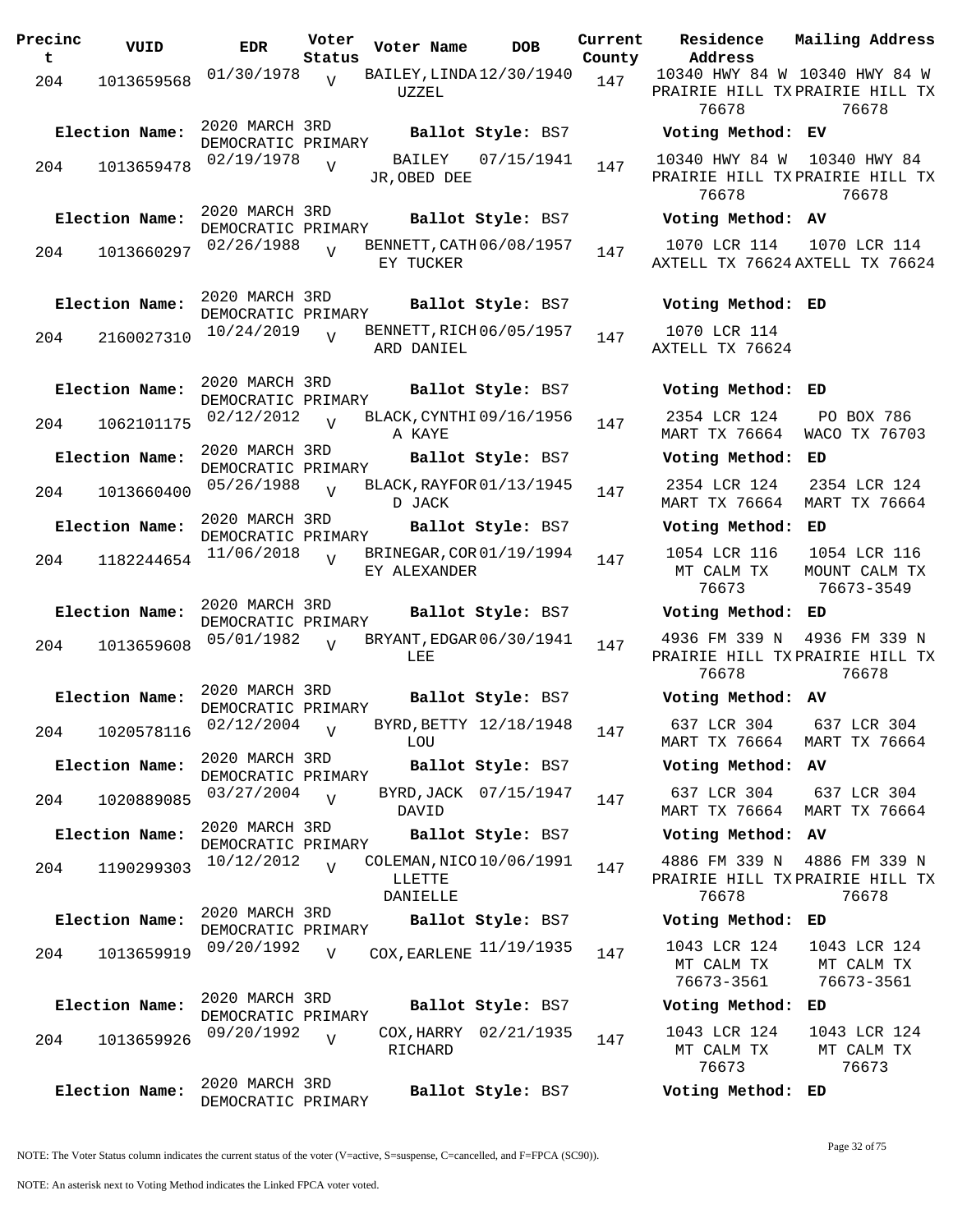| Precinc<br>t | VUID           | EDR                                                | Voter<br>Status | Voter Name   | DOB                                           | Current<br>County |
|--------------|----------------|----------------------------------------------------|-----------------|--------------|-----------------------------------------------|-------------------|
| 204          | 2161147276     | 11/27/2019                                         | $\overline{V}$  | H CARL       | CULLUM, JOSEP 02/27/1961                      | 147               |
|              | Election Name: | 2020 MARCH 3RD<br>DEMOCRATIC PRIMARY<br>09/14/2017 |                 |              | Ballot Style: BS7<br>GREENFIELD, R03/08/1952  |                   |
| 204          | 1034471387     | 2020 MARCH 3RD                                     | $\overline{U}$  | OBERT AARON  |                                               | 147               |
|              | Election Name: | DEMOCRATIC PRIMARY<br>05/15/2016                   |                 |              | Ballot Style: BS7<br>GULLIVER, SUS 09/24/1961 |                   |
| 204          | 1147252222     |                                                    | $\overline{V}$  | AN B         |                                               | 147               |
|              | Election Name: | 2020 MARCH 3RD<br>DEMOCRATIC PRIMARY               |                 |              | Ballot Style: BS7                             |                   |
| 204          | 1006637816     | 07/22/2005                                         | $\overline{U}$  | AH LOREN     | HARDIE, DEBOR 04/01/1948                      | 147               |
|              | Election Name: | 2020 MARCH 3RD<br>DEMOCRATIC PRIMARY               |                 |              | Ballot Style: BS7                             |                   |
| 204          | 1025665147     | 07/16/2005                                         | $\overline{U}$  | JOSEPH       | HARDIE, JAMES 09/02/1949                      | 147               |
|              | Election Name: | 2020 MARCH 3RD                                     |                 |              | Ballot Style: BS7                             |                   |
| 204          | 1142140552     | DEMOCRATIC PRIMARY<br>04/18/2007                   | $\overline{U}$  | EIDRE ELAINE | HUTCHINSON, D04/05/1954                       | 147               |
|              | Election Name: | 2020 MARCH 3RD<br>DEMOCRATIC PRIMARY               |                 |              | Ballot Style: BS7                             |                   |
| 204          | 1013658931     | 09/14/1995                                         | $\overline{V}$  | E ELIZABETH  | JANEK, DARLEN 12/24/1960                      | 147               |
|              | Election Name: | 2020 MARCH 3RD<br>DEMOCRATIC PRIMARY               |                 |              | Ballot Style: BS7                             |                   |
| 204          | 1166155837     | 08/13/2009                                         | V               | LYNN         | JANEK, RYAN 06/05/1991                        | 147               |
|              | Election Name: | 2020 MARCH 3RD<br>DEMOCRATIC PRIMARY               |                 |              | Ballot Style: BS7                             |                   |
| 204          | 2000260767     | 08/23/2015                                         | $\overline{V}$  | AYLA BREANN  | JEDLICKA, MIK 06/12/1997                      | 147               |
|              | Election Name: | 2020 MARCH 3RD<br>DEMOCRATIC PRIMARY               |                 |              | Ballot Style: BS7                             |                   |
| 204          | 1143004930     | 03/02/2020                                         | $\overline{U}$  | N SUE        | JOHNSON, KARE 06/08/1963                      | 147               |
|              | Election Name: | 2020 MARCH 3RD<br>DEMOCRATIC PRIMARY               |                 |              | Ballot Style: BS7                             |                   |
| 204          | 1216954531     | 11/11/2019                                         | $\overline{V}$  | EL MAGU      | MAKINYE, SAMU 01/03/1975                      | 147               |
|              | Election Name: | 2020 MARCH 3RD<br>DEMOCRATIC PRIMARY               |                 |              | Ballot Style: BS7                             |                   |
| 204          | 1026838225     | 08/14/2005                                         | $\overline{U}$  | NALD J       | MCFARLAND, DO 07/29/1933                      | 147               |
|              | Election Name: | 2020 MARCH 3RD<br>DEMOCRATIC PRIMARY               |                 |              | Ballot Style: BS7                             |                   |
| 204          | 1018543897     | 03/28/2003                                         | $\overline{V}$  | ALD MAC      | MCGINNIS, GER 06/23/1955                      | 147               |

**Voter Name DOB Residence Address Current Mailing Address** 1494 LCR 152 MT CALM TX 76673 1494 LCR 152 MOUNT CALM TX 76673 **Election Name: Ballot Style:** BS7 **Voting Method: ED** 233 LCR 354 MART TX 76664 MART TX 76664 233 LCR 354 **Election Name: Ballot Style:** BS7 **Voting Method: ED** 8935 FM 339 N MT CALM TX 76673 8533 EAST HIGHWAY 84 WACO TX 76705 **Election Name: Ballot Style:** BS7 **Voting Method: ED** 12015 HWY 84 W 12015 HWY 84 W MART TX 76664 MART TX 76664 **Election Name: Ballot Style:** BS7 **Voting Method: ED** 12015 HWY 84 W MART TX 76664 PRAIRIE HILL TX PO BOX 14 76678 **Election Name: Ballot Style:** BS7 **Voting Method: ED** 8322 FM 339 N 8322 FM 339 N MT CALM TX 76673 MT CALM TX 76673 **Election Name: Ballot Style:** BS7 **Voting Method: AV** 5276 FM 73 PRAIRIE HILL TX PRAIRIE HILL TX 76678 5276 FM 73 76678 **Election Name: Ballot Style:** BS7 **Voting Method: ED** 5276 FM 73 PRAIRIE HILL TX PRAIRIE HILL TX 76678 5276 FM 73 W 76678-1244 **Election Name: Ballot Style:** BS7 **Voting Method: ED** 1054 LCR 116 MT CALM TX 76673 1054 LCR 116 MT CALM TX 76673 **Election Name: Ballot Style:** BS7 **Voting Method: ED** 1494 LCR 152 MT CALM TX 76673 **Election Name: Ballot Style:** BS7 **Voting Method: ED** 9809 HWY 84 W PRAIRIE HILL TX 76678

5303 FM 73 PRAIRIE HILL TX PRAIRIE HILL TX 76678 5303 FM 73 W 76678

## **Election Name: Ballot Style:** BS7 **Voting Method: EV**

**Election Name: Ballot Style:** BS7 **Voting Method: ED**

| 8360 FM 339 N 8360 FM 339 N |            |
|-----------------------------|------------|
| MT CAIM TX                  | MT CALM TX |
| 76673                       | 76673      |

Page 33 of 75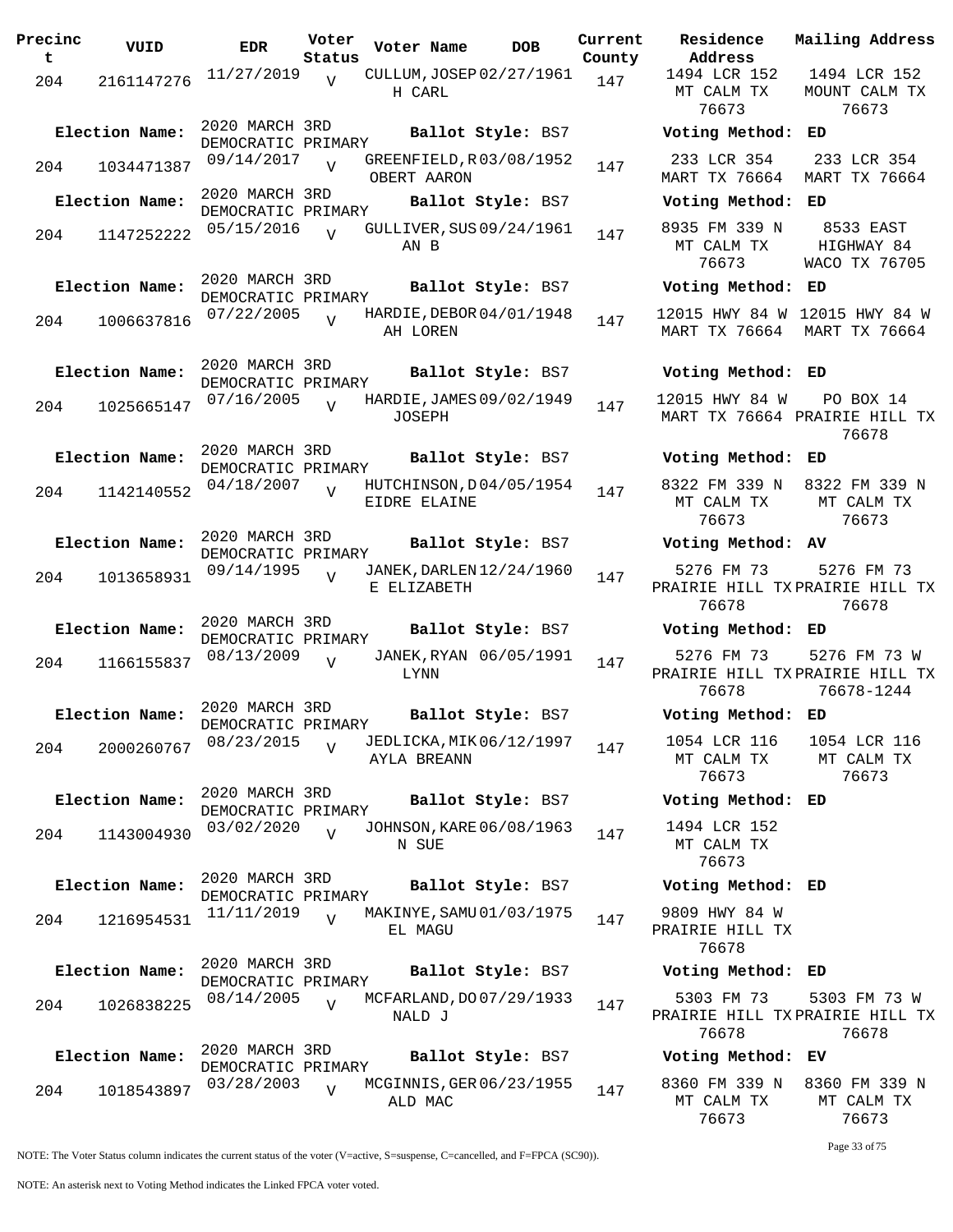| Precinc<br>t | VUID           | <b>EDR</b>                           | Voter<br>Status | Voter Name                     | <b>DOB</b>                                     | Current<br>County | Residence<br>Address                  |
|--------------|----------------|--------------------------------------|-----------------|--------------------------------|------------------------------------------------|-------------------|---------------------------------------|
|              | Election Name: |                                      |                 |                                | DEMOCRATIC PRIMARY<br><b>Ballot Style:</b> BS7 |                   | Voting Metho                          |
|              | 204 1018611290 | 03/28/2003                           | $\overline{V}$  | HLEEN ANNE                     | MCGINNIS, KAT 07/11/1950                       | 147               | 8360 FM 339<br>MT CALM TX<br>76673    |
|              | Election Name: | 2020 MARCH 3RD<br>DEMOCRATIC PRIMARY |                 |                                | Ballot Style: BS7                              |                   | Voting Metho                          |
| 204          | 1019265520     | 10/25/2003                           | $\overline{V}$  | MUHL<br>JR, JULIUS<br>IGNATIUS | 02/22/1944                                     | 147               | 6952 FM 1245<br>PRAIRIE HILL<br>76678 |
|              | Election Name: | 2020 MARCH 3RD<br>DEMOCRATIC PRIMARY |                 |                                | Ballot Style: BS7                              |                   | Voting Metho                          |
|              | 204 1019265554 | 10/14/2003                           | $\overline{V}$  | LYNN                           | MUHL, SHELBY 01/02/1946                        | 147               | 6952 FM 1245<br>PRAIRIE HILL<br>76678 |
|              | Election Name: | 2020 MARCH 3RD<br>DEMOCRATIC PRIMARY |                 |                                | Ballot Style: BS7                              |                   | Voting Metho                          |
| 204          | 1168891608     | 11/07/2017                           | $\overline{V}$  | III, LLOYD<br>BALE             | PATTERSON 01/31/1965                           | 147               | 12683 HWY 84<br><b>MART TX 7666</b>   |
|              | Election Name: | 2020 MARCH 3RD<br>DEMOCRATIC PRIMARY |                 |                                | Ballot Style: BS7                              |                   | Voting Metho                          |
| 204          | 1178618311     | 01/26/2020                           | $\overline{V}$  | <b>BRUCE</b>                   | PUTMAN, KYLE 01/01/1991                        | 147               | 1727 LCR 124<br>MT CALM TX<br>76673   |
|              | Election Name: | 2020 MARCH 3RD<br>DEMOCRATIC PRIMARY |                 |                                | Ballot Style: BS7                              |                   | Voting Metho                          |
| 204          | 1039692557     | 10/06/2006                           | $\overline{V}$  |                                | REID, JOE D 09/27/1978                         | 147               | 489 LCR 142<br>COOLIDGE TX<br>76635   |
|              | Election Name: | 2020 MARCH 3RD<br>DEMOCRATIC PRIMARY |                 |                                | Ballot Style: BS7                              |                   | Voting Metho                          |
| 204          | 1013686770     | 02/28/1996                           | $\overline{V}$  | , MARY ANN                     | SCHMEDTHORST 05/29/1967                        | 147               | 1632 FM 342<br>MART TX 7666           |
|              | Election Name: | 2020 MARCH 3RD<br>DEMOCRATIC PRIMARY |                 |                                | Ballot Style: BS7                              |                   | Voting Metho                          |
| 204          | 1013659715     | 01/30/1994                           | $\overline{V}$  | JANET                          | SHOOK, FAYE 12/02/1935                         | 147               | 5319 FM 73<br>PRAIRIE HILL<br>76678   |
|              | Election Name: | 2020 MARCH 3RD<br>DEMOCRATIC PRIMARY |                 |                                | Ballot Style: BS7                              |                   | Voting Metho                          |
| 204          | 1191367338     | 10/11/2012                           | $\overline{V}$  | TTE ANN                        | STAFFORD, YVE 08/26/1964                       | 147               | 4886 FM 339<br>PRAIRIE HILL<br>76678  |
|              | Election Name: | 2020 MARCH 3RD<br>DEMOCRATIC PRIMARY |                 |                                | Ballot Style: BS7                              |                   | Voting Metho                          |
| 204          | 1024388944     | 05/19/2005                           | $\overline{U}$  | HAN LEE                        | TUCKER, JONAT 12/07/1986                       | 147               | 1088 LCR 114<br>AXTELL TX 766         |
|              | Election Name: | 2020 MARCH 3RD<br>DEMOCRATIC PRIMARY |                 |                                | Ballot Style: BS7                              |                   | Voting Metho                          |
| 204          | 1141362559     | 03/11/2007                           | $\overline{U}$  | N CODY                         | TUCKER, STEVE 01/16/1989                       | 147               | 1088 LCR 114<br>AXTELL TX 766         |
|              | Election Name: | 2020 MARCH 3RD<br>DEMOCRATIC PRIMARY |                 |                                | Ballot Style: BS7                              |                   | Voting Metho                          |
| 204          | 1013659146     | 02/18/1978                           | $\overline{U}$  | CAROL                          | WEBB, FRANCES 10/02/1942                       | 147               | 160 LCR 141<br>PRAIRIE HILL<br>76678  |
|              | Election Name: | 2020 MARCH 3RD<br>DEMOCRATIC PRIMARY |                 |                                | Ballot Style: BS7                              |                   | Voting Metho                          |

**Voter Name DOB Residence Address Current Mailing Address Election Name: Ballot Style:** BS7 **Voting Method: ED** 8360 FM 339 N 8360 FM 339 N MT CALM TX 76673 MT CALM TX 76673-9738 **Election Name: Ballot Style:** BS7 **Voting Method: ED** 6952 FM 1245 W 6952 FM 1245 W PRAIRIE HILL TX PRAIRIE HILL TX 76678 76678 **Election Name: Ballot Style:** BS7 **Voting Method: EV** 6952 FM 1245 W 6952 FM 1245 W PRAIRIE HILL TX PRAIRIE HILL TX 76678 76678 **Election Name: Ballot Style:** BS7 **Voting Method: EV** 12683 HWY 84 W PO BOX 154595 MART TX 76664 WACO TX 76715 **Election Name: Ballot Style:** BS7 **Voting Method: EV** 1727 LCR 124 MT CALM TX 76673 1727 LCR 124 MOUNT CALM TX 76673 **Election Name: Ballot Style:** BS7 **Voting Method: ED** COOLIDGE TX 76635 489 LCR 142 COOLIDGE TX 76635 **Election Name: Ballot Style:** BS7 **Voting Method: ED** 1632 FM 342 MART TX 76664 MART TX 76664 1632 FM 342 **Election Name: Ballot Style:** BS7 **Voting Method: ED** 5319 FM 73 PRAIRIE HILL TX PRAIRIE HILL TX 76678 PO BOX 36 76678-0036 **Election Name: Ballot Style:** BS7 **Voting Method: EV** 4886 FM 339 N 4886 FM 339 N PRAIRIE HILL TX PRAIRIE HILL TX 76678 76678 **Election Name: Ballot Style:** BS7 **Voting Method: ED** 1088 LCR 114 AXTELL TX 76624 AXTELL TX 76624 1088 LCR 114 **Election Name: Ballot Style:** BS7 **Voting Method: ED** 1088 LCR 114 AXTELL TX 76624 AXTELL TX 76624 1088 LCR 114 **Election Name: Ballot Style:** BS7 **Voting Method: ED** 160 LCR 141 PRAIRIE HILL TX PRAIRIE HILL TX POB 68

**Election Name: Ballot Style:** BS7 **Voting Method: ED**

NOTE: The Voter Status column indicates the current status of the voter (V=active, S=suspense, C=cancelled, and F=FPCA (SC90)).

Page 34 of 75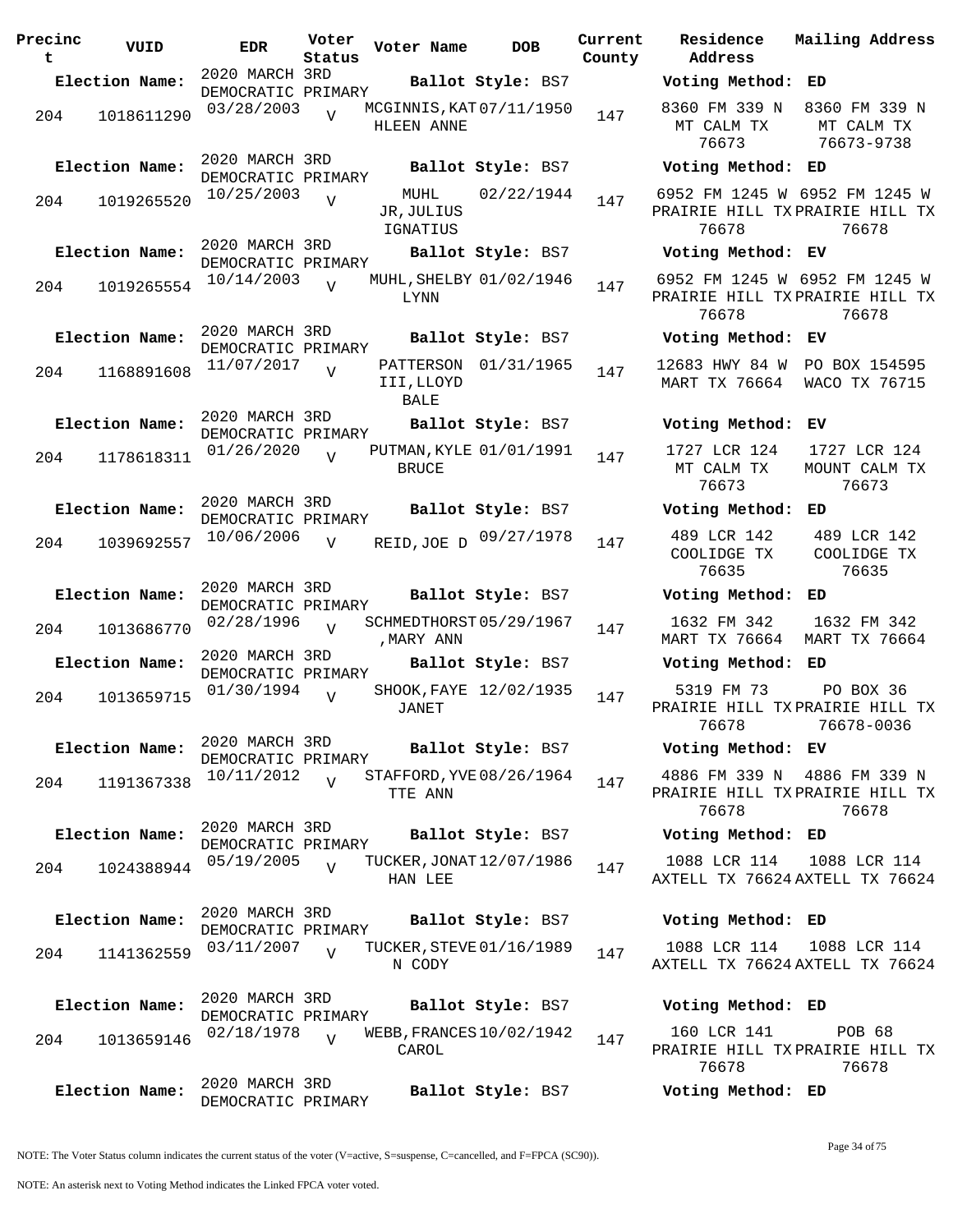| Precinc<br>t | VUID           | EDR                                  | Voter<br>Status | Voter Name                           | <b>DOB</b>        | Current<br>County | Residence<br>Address  | Mailing Address                                       |
|--------------|----------------|--------------------------------------|-----------------|--------------------------------------|-------------------|-------------------|-----------------------|-------------------------------------------------------|
| 204          | 1013668475     | 03/23/1988                           | $\overline{V}$  | WILSON, MELIS 11/09/1964<br>SA RENEE |                   | 147               | 1242 LCR 326<br>76678 | PO BOX 69<br>PRAIRIE HILL TXPRAIRIE HILL TX<br>76678  |
|              | Election Name: | 2020 MARCH 3RD<br>DEMOCRATIC PRIMARY |                 |                                      | Ballot Style: BS7 |                   | Voting Method: ED     |                                                       |
| 204          | 1013639716     | 04/17/1997                           | T               | WILSON, WYATT 12/07/1961<br>LEE      |                   | 147               | 1242 LCR 326<br>76678 | P O BOX 69<br>PRAIRIE HILL TXPRAIRIE HILL TX<br>76678 |
|              | Election Name: | 2020 MARCH 3RD<br>DEMOCRATIC PRIMARY |                 |                                      | Ballot Style: BS7 |                   | Voting Method: ED     |                                                       |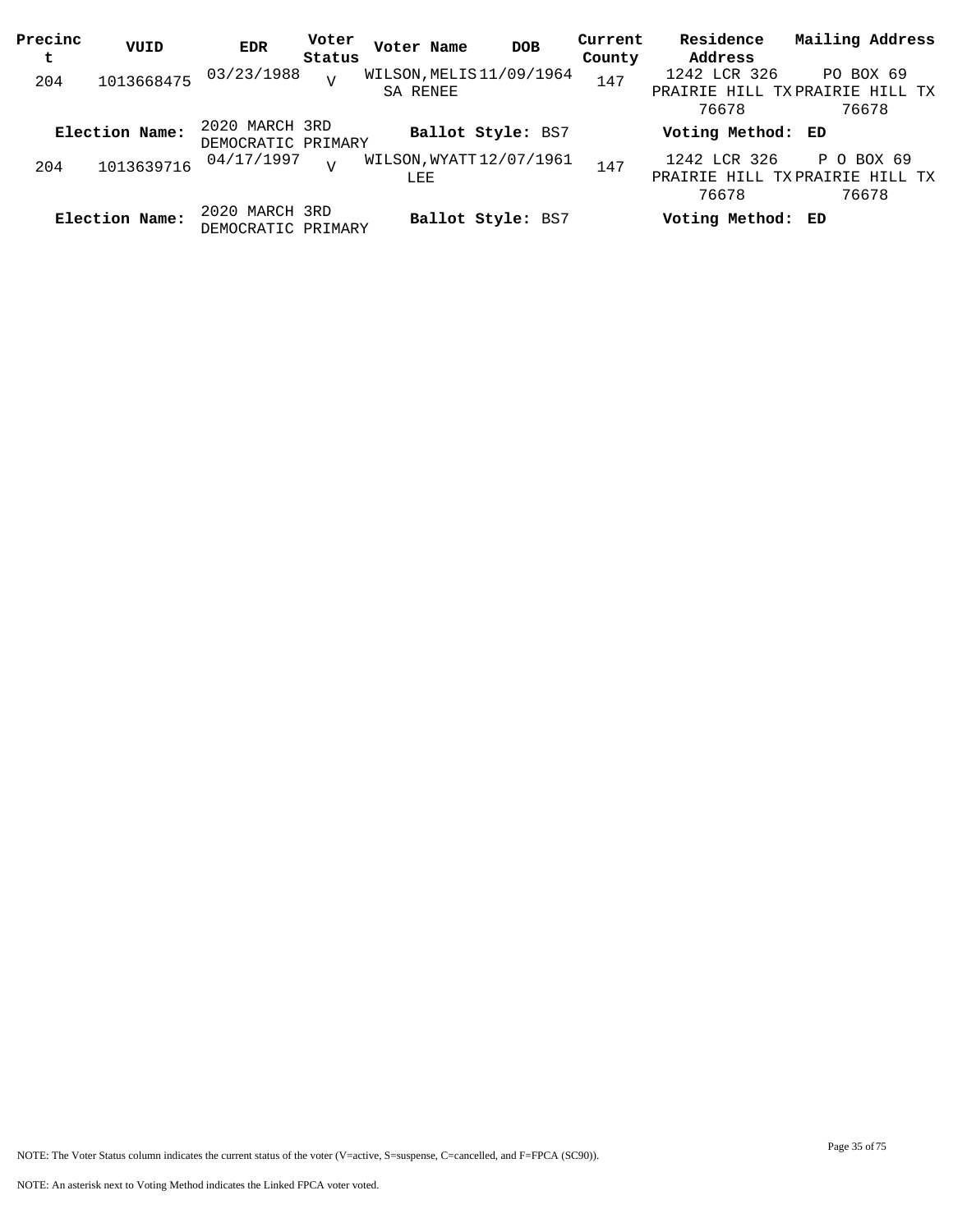| Precinc<br>$\mathbf t$ | VUID           | <b>EDR</b>                           | Voter<br>Status                 | Voter Name                                     | <b>DOB</b>         | Current<br>County                           | Residence<br>Address                                | Mailing Address                          |
|------------------------|----------------|--------------------------------------|---------------------------------|------------------------------------------------|--------------------|---------------------------------------------|-----------------------------------------------------|------------------------------------------|
| 205                    | 1013644277     | 04/29/2001                           | $\overline{v}$                  | BENJAMIN, AMB 03/30/1983<br>ER CLARICSA        |                    | 147                                         | 803 1ST STREET<br>COOLIDGE TX<br>76635              | POB <sub>5</sub><br>COOLIDGE TX<br>76635 |
|                        | Election Name: | 2020 MARCH 3RD<br>DEMOCRATIC PRIMARY |                                 |                                                | Ballot Style: BS7  |                                             | Voting Method:                                      | ED                                       |
| 205                    | 1013669126     | 10/03/1980                           | $\overline{U}$                  | BOZEMAN, PEGG 06/15/1935<br>Y KILGORE          |                    | 147                                         | 405 JESTER<br><b>STREET</b><br>COOLIDGE TX<br>76635 | P O BOX 215<br>COOLIDGE TX<br>76635      |
|                        | Election Name: | 2020 MARCH 3RD<br>DEMOCRATIC PRIMARY |                                 |                                                | Ballot Style: BS7  |                                             | Voting Method:                                      | ED                                       |
| 205                    | 1013666405     | 07/29/1994                           |                                 | BUSBY, AUDREY 06/28/1976<br>LAVERNE            |                    | 147                                         | 300 JONAS<br><b>STREET</b><br>COOLIDGE TX<br>76635  | PO BOX 232<br>COOLIDGE TX<br>76635       |
|                        | Election Name: | 2020 MARCH 3RD<br>DEMOCRATIC PRIMARY |                                 |                                                | Ballot Style: BS7  |                                             | Voting Method:                                      | ED                                       |
| 205                    | 1004955906     | 06/13/1999                           | $\overline{U}$                  | BUSBY, DWANA 05/15/1981<br>LYNN                |                    | 147                                         | 102 KIRVEN ST<br>COOLIDGE TX<br>76635               | PO BOX 396<br>COOLIDGE TX<br>76653       |
|                        | Election Name: | 2020 MARCH 3RD<br>DEMOCRATIC PRIMARY |                                 |                                                | Ballot Style: BS7  |                                             | Voting Method:                                      | ED                                       |
| 205                    | 1196451720     | 01/17/2013                           | $\overline{U}$                  | BUSBY, PRECIO 09/11/1994<br>US SHANTEL         |                    | 147                                         | 102 KIRVEN ST<br>COOLIDGE TX<br>76635               | PO BOX 232<br>COOLIDGE TX<br>76635       |
|                        | Election Name: | 2020 MARCH 3RD<br>DEMOCRATIC PRIMARY |                                 |                                                | Ballot Style: BS7  |                                             | Voting Method:                                      | ED                                       |
| 205                    | 1149490559     | 02/14/2008                           | $\overline{V}$                  | CROSSLEY, JAC 01/22/1962<br><b>OUELINE FAY</b> |                    | 147                                         | 305 5TH STREET<br>COOLIDGE TX<br>76635              | PO BOX 173<br>COOLIDGE TX<br>76635       |
|                        | Election Name: | 2020 MARCH 3RD<br>DEMOCRATIC PRIMARY |                                 |                                                | Ballot Style: BS7  |                                             | Voting Method:                                      | ED                                       |
| 205                    | 1013666530     | 11/01/1992                           | $\overline{U}$                  | DAVIS, STEPHA 11/22/1968<br>NIA EVETTE         |                    | 147                                         | 306 ASKEW<br><b>STREET</b><br>COOLIDGE TX<br>76635  | PO BOX 121<br>COOLIDGE TX<br>76635       |
|                        | Election Name: | 2020 MARCH 3RD<br>DEMOCRATIC PRIMARY |                                 |                                                | Ballot Style: BS7  |                                             | Voting Method: ED                                   |                                          |
| 205                    | 1021302583     | $06/04/2004$ $V$                     |                                 | JR,JIMMY                                       | DAWKINS 05/28/1974 | 147                                         | 1306 BELL<br>STREET APT 15<br>COOLIDGE TX<br>76635  |                                          |
|                        | Election Name: | 2020 MARCH 3RD<br>DEMOCRATIC PRIMARY |                                 |                                                | Ballot Style: BS7  |                                             | Voting Method: EV                                   |                                          |
| 205                    | 2138129792     | 06/11/1998<br>$\overline{V}$         | DRIVER<br>WILLIAMS, ANG<br>ELIA | 04/10/1962                                     | 147                | 502 DOYLE<br>STREET<br>COOLIDGE TX<br>76635 | PO BOX 142<br>COOLIDGE TX<br>76635                  |                                          |
| Election Name:         |                | 2020 MARCH 3RD<br>DEMOCRATIC PRIMARY |                                 |                                                | Ballot Style: BS7  |                                             | Voting Method:                                      | ED                                       |
| 205                    | 1013667350     | 03/01/1980                           | $\overline{U}$                  | EVANS, VERNEL 09/24/1950<br>L MARIE            |                    | 147                                         | 106 KIRVEN ST<br>COOLIDGE TX<br>76635               | P O BOX 38<br>COOLIDGE TX<br>76635       |
| Election Name:         |                | 2020 MARCH 3RD<br>DEMOCRATIC PRIMARY |                                 |                                                | Ballot Style: BS7  |                                             | Voting Method:                                      | ED                                       |
| 205                    | 1013666582     | 10/08/1980                           | $\overline{V}$                  | FOSTER, JODIE <sup>11/15/1948</sup>            |                    | 147                                         | 3586 FM 936<br>HUBBARD TX<br>76648                  | 3586 HWY 936<br>HUBBARD TX<br>76648      |
| Election Name:         |                | 2020 MARCH 3RD<br>DEMOCRATIC PRIMARY |                                 |                                                | Ballot Style: BS7  |                                             | Voting Method: ED                                   |                                          |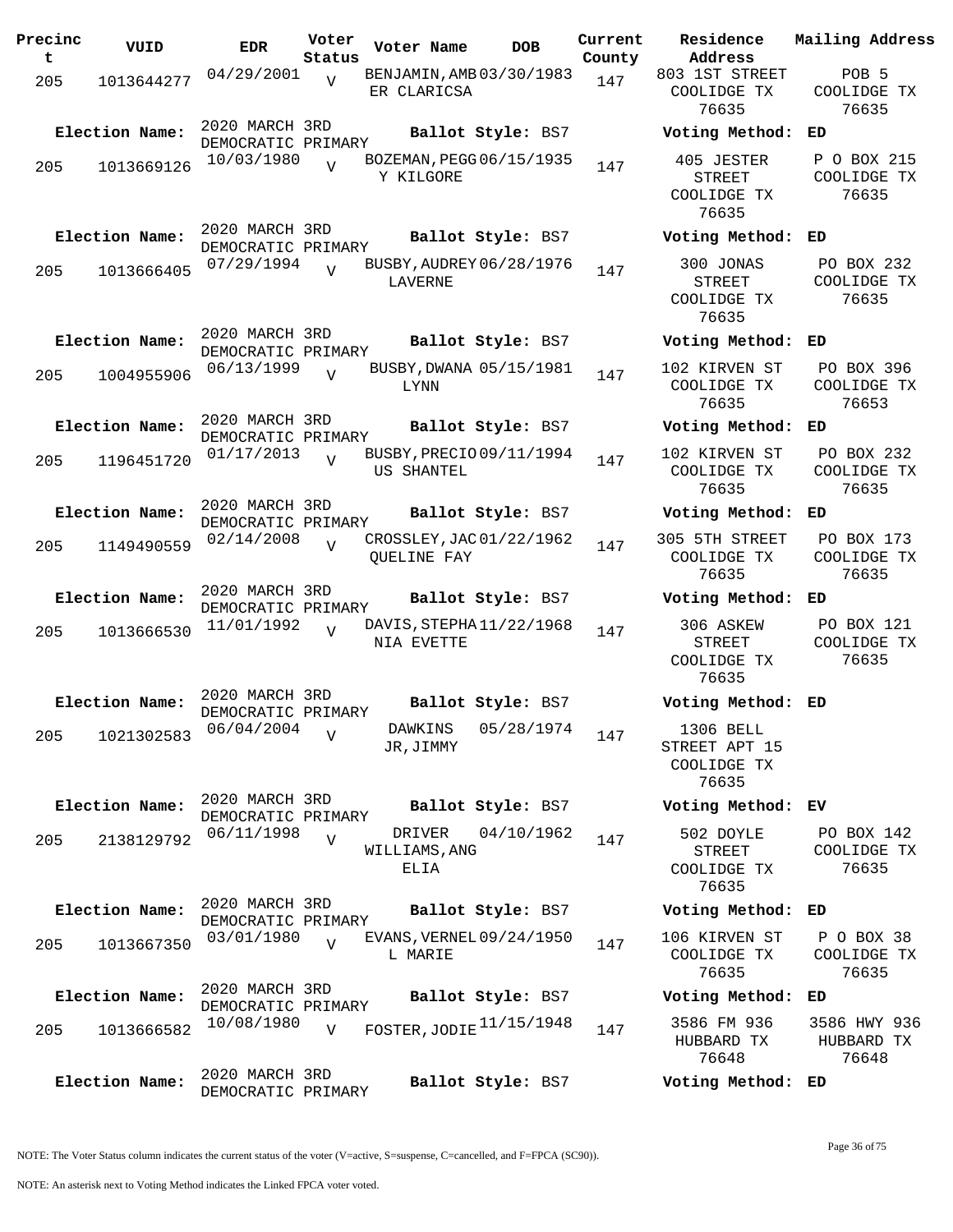| Precinc<br>t. | VUID           | <b>EDR</b>                           | Voter<br>Status | Voter Name                                     | <b>DOB</b>        | Current<br>County | Residence<br>Address                       |
|---------------|----------------|--------------------------------------|-----------------|------------------------------------------------|-------------------|-------------------|--------------------------------------------|
| 205           | 1215871542     | 12/04/2014                           | V               | FUENTES, MARI 08/25/1958<br>A REYNA            |                   | 147               | 302 KIRVEN<br>COOLIDGE T<br>76635          |
|               | Election Name: | 2020 MARCH 3RD<br>DEMOCRATIC PRIMARY |                 |                                                | Ballot Style: BS7 |                   | Voting Meth                                |
| 205           | 1215871574     | 12/04/2014                           | $\overline{U}$  | FUENTES, PEDR 02/06/1950<br>O ORTIZ            |                   | 147               | 302 KIRVEN<br>COOLIDGE T<br>76635          |
|               | Election Name: | 2020 MARCH 3RD<br>DEMOCRATIC PRIMARY |                 |                                                | Ballot Style: BS7 |                   | Voting Meth                                |
| 205           | 1013636882     | 02/19/1998                           | $\overline{V}$  | GOODWIN, DAN 04/18/1948<br>ED                  |                   | 147               | 2179 LCR 17<br>COOLIDGE T<br>76635         |
|               | Election Name: | 2020 MARCH 3RD                       |                 |                                                | Ballot Style: BS7 |                   | Voting Meth                                |
| 205           | 1013637972     | DEMOCRATIC PRIMARY<br>10/25/1997     | $\overline{V}$  | GOODWIN, LADA 04/11/1959<br>WN MAE             |                   | 147               | 2179 LCR 17<br>COOLIDGE T<br>76635         |
|               | Election Name: | 2020 MARCH 3RD<br>DEMOCRATIC PRIMARY |                 |                                                | Ballot Style: BS7 |                   | Voting Meth                                |
| 205           | 1013668182     | 01/13/1978                           | $\overline{U}$  | HANCOCK, CONN 12/01/1932<br>IE MACK            |                   | 147               | 901 BELL STR<br>COOLIDGE T<br>76635-3087   |
|               | Election Name: | 2020 MARCH 3RD<br>DEMOCRATIC PRIMARY |                 |                                                | Ballot Style: BS7 |                   | Voting Meth                                |
| 205           | 1013667983     | 02/24/1978                           | $\overline{U}$  | HANCOCK, GRET 12/17/1935<br>Α                  |                   | 147               | 901 BELL STR<br>COOLIDGE T<br>76635-3087   |
|               | Election Name: | 2020 MARCH 3RD                       |                 |                                                | Ballot Style: BS7 |                   | Voting Meth                                |
| 205           | 1013667441     | DEMOCRATIC PRIMARY<br>05/06/1978     | $\overline{U}$  | HENDERSON, AL 09/13/1958<br>FREDA              |                   | 147               | 208 JONAS<br>STREET<br>COOLIDGE T<br>76635 |
|               | Election Name: | 2020 MARCH 3RD<br>DEMOCRATIC PRIMARY |                 |                                                | Ballot Style: BS7 |                   | Voting Meth                                |
| 205           | 1013668202     | 10/18/1990                           | $\overline{V}$  | HENDERSON, GE 12/26/1948<br>RALD D             |                   | 147               | 202 KIRVEN<br>COOLIDGE T<br>76635          |
|               | Election Name: | 2020 MARCH 3RD<br>DEMOCRATIC PRIMARY |                 |                                                | Ballot Style: BS7 |                   | Voting Meth                                |
| 205           | 2109948954     | 03/02/2020                           | $\overline{V}$  | HERNANDEZ, MA 06/26/1993<br>RCELINA<br>ANTONIA |                   | 147               | 608 KIRVEN<br>COOLIDGE T<br>76635          |
|               | Election Name: | 2020 MARCH 3RD<br>DEMOCRATIC PRIMARY |                 |                                                | Ballot Style: BS7 |                   | Voting Meth                                |
| 205           | 1059857042     | 07/30/2006                           | $\overline{V}$  | JOHNSON, RAMO 12/19/1973<br>NA                 |                   | 147               | 206 ROARK<br>STREET<br>COOLIDGE T<br>76635 |
|               | Election Name: | 2020 MARCH 3RD<br>DEMOCRATIC PRIMARY |                 |                                                | Ballot Style: BS7 |                   | Voting Meth                                |
| 205           | 1013668826     | 02/24/1978                           | $\overline{U}$  | KIRVEN, BENNI 01/12/1950<br>E M                |                   | 147               | 1251 LCR 18<br>COOLIDGE T<br>76635         |
|               | Election Name: | 2020 MARCH 3RD<br>DEMOCRATIC PRIMARY |                 |                                                | Ballot Style: BS7 |                   | Voting Meth                                |
| 205           | 1013664505     | 09/01/1994                           | $\overline{V}$  | KIRVEN, BREND 08/01/1968<br>A EVETTE           |                   | 147               | 1285 LCR 18<br>COOLIDGE T<br>76635         |
|               | Election Name: | 2020 MARCH 3RD<br>DEMOCRATIC PRIMARY |                 |                                                | Ballot Style: BS7 |                   | Voting Meth                                |

302 KIRVEN ST COOLIDGE TX 76635 PO BOX 46 COOLIDGE TX 76635 **Election Name: Ballot Style:** BS7 **Voting Method: ED** 302 KIRVEN ST COOLIDGE TX 76635 PO BOX 46 COOLIDGE TX 76635 **Election Name: Ballot Style:** BS7 **Voting Method: ED** 2179 LCR 170 COOLIDGE TX 76635 P O BOX 155 HUBBARD TX 76648 **Election Name: Ballot Style:** BS7 **Voting Method: ED** 2179 LCR 170 COOLIDGE TX 76635 P O BOX 155 HUBBARD TX 76648 **Election Name: Ballot Style:** BS7 **Voting Method: ED** 901 BELL STREET COOLIDGE TX 76635-3087 901 BELL ST COOLIDGE TX 76635-3087 **Election Name: Ballot Style:** BS7 **Voting Method: ED** 901 BELL STREET COOLIDGE TX 76635-3087 901 BELL ST COOLIDGE TX 76635-3087 **Election Name: Ballot Style:** BS7 **Voting Method: ED** 208 JONAS STREET COOLIDGE TX 76635 P O BOX 136 COOLIDGE TX 76635 **Election Name: Ballot Style:** BS7 **Voting Method: ED** 202 KIRVEN ST COOLIDGE TX 76635 PO BOX 386 COOLIDGE TX 76635 **Election Name: Ballot Style:** BS7 **Voting Method: EV** 608 KIRVEN ST COOLIDGE TX 76635 664 LCR 439 MEXIA TX 76667 **Election Name: Ballot Style:** BS7 **Voting Method: ED** 206 ROARK STREET COOLIDGE TX 76635 PO BOX 387 COOLIDGE TX 76635 **Election Name: Ballot Style:** BS7 **Voting Method: ED** 1251 LCR 180 COOLIDGE TX 76635 1251 LCR 180 COOLIDGE TX 76635 **Election Name: Ballot Style:** BS7 **Voting Method: AV** 1285 LCR 180 COOLIDGE TX 76635 1285 LCR 180 COOLIDGE TX 76635 **Election Name: Ballot Style:** BS7 **Voting Method: ED**

**Current Mailing Address**

NOTE: The Voter Status column indicates the current status of the voter (V=active, S=suspense, C=cancelled, and F=FPCA (SC90)).

Page 37 of 75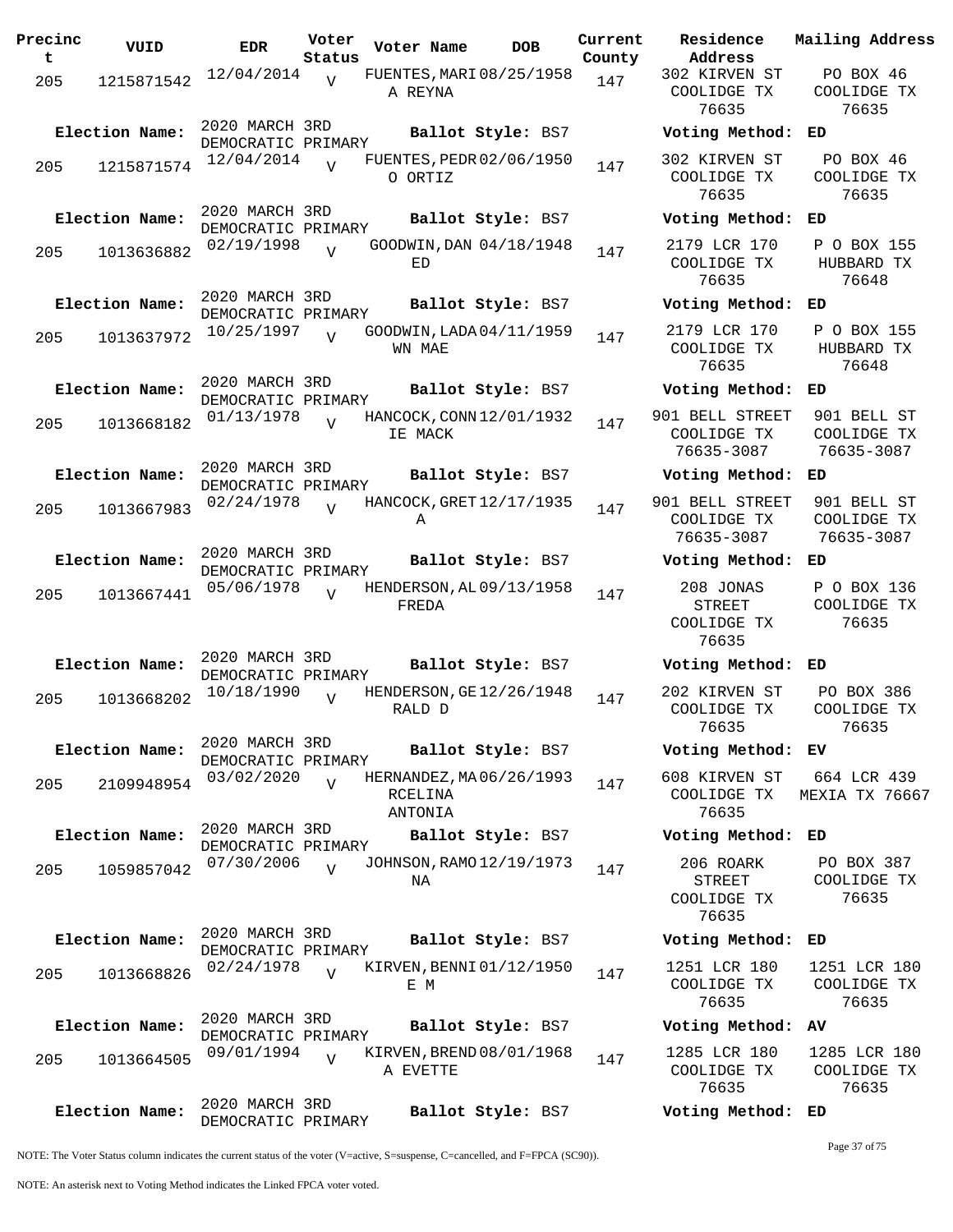| Precinc<br>t. | VUID           | <b>EDR</b>                           | Voter<br>Status | Voter Name                               | <b>DOB</b>        | Current<br>County | Residence<br>Address                         |
|---------------|----------------|--------------------------------------|-----------------|------------------------------------------|-------------------|-------------------|----------------------------------------------|
| 205           | 1013665552     | 10/02/1988                           | V               | KIRVEN, ELVIN 06/19/1965<br>DEAN         |                   | 147               | 277 LCR 189<br>COOLIDGE TX<br>76635          |
|               | Election Name: | 2020 MARCH 3RD<br>DEMOCRATIC PRIMARY |                 |                                          | Ballot Style: BS7 |                   | Voting Metho                                 |
| 205           | 1013666217     | 05/01/1993                           | $\overline{V}$  | KIRVEN, FLOYD 04/06/1949                 |                   | 147               | 1213 LCR 180<br>COOLIDGE TX<br>76635         |
|               | Election Name: | 2020 MARCH 3RD<br>DEMOCRATIC PRIMARY |                 |                                          | Ballot Style: BS7 |                   | Voting Metho                                 |
| 205           | 1030749726     | 10/23/2006                           | $\overline{V}$  | KIRVEN, JENEA 09/10/1978<br>NNE MICHELLE |                   | 147               | 1251 LCR 180<br>COOLIDGE TX<br>76635         |
|               | Election Name: | 2020 MARCH 3RD<br>DEMOCRATIC PRIMARY |                 |                                          |                   | Ballot Style: BS7 | Voting Metho                                 |
|               | 205 1013667494 | 05/06/1978                           | S               | KIRVEN, JOYCE 05/24/1955                 |                   | 147               | 1263 LCR 180<br>COOLIDGE TX<br>76635         |
|               | Election Name: | 2020 MARCH 3RD<br>DEMOCRATIC PRIMARY |                 |                                          | Ballot Style: BS7 |                   | Voting Metho                                 |
| 205           | 1013667313     | 03/01/1980                           | $\overline{U}$  | KIRVEN, JULIA 10/18/1961<br>ANN          |                   | 147               | 812 1ST STREE<br>COOLIDGE TX<br>76635        |
|               | Election Name: | 2020 MARCH 3RD<br>DEMOCRATIC PRIMARY |                 |                                          | Ballot Style: BS7 |                   | Voting Metho                                 |
|               | 205 1205155467 | 01/16/2014                           | V               | KIRVEN, QUANZ 04/19/1983<br>A KECIANADA  |                   | 147               | 1317 LCR 180<br>COOLIDGE TX<br>76635-3009    |
|               | Election Name: | 2020 MARCH 3RD<br>DEMOCRATIC PRIMARY |                 |                                          | Ballot Style: BS7 |                   | Voting Metho                                 |
| 205           | 1085711675     | 11/30/2015                           | $\overline{V}$  | LOSEE, CONNIE 05/13/1947<br>MAE          |                   | 147               | 294 LCR 176<br>HUBBARD TX<br>76648           |
|               | Election Name: | 2020 MARCH 3RD<br>DEMOCRATIC PRIMARY |                 |                                          |                   | Ballot Style: BS7 | Voting Metho                                 |
| 205           | 1078996399     | 11/30/2015                           | V               | LOSEE, ROBERT $07/16/1948$               |                   | 147               | 294 LCR 176<br>HUBBARD TX<br>76648           |
|               | Election Name: | 2020 MARCH 3RD<br>DEMOCRATIC PRIMARY |                 |                                          | Ballot Style: BS7 |                   | Voting Metho                                 |
| 205           | 1147467334     | 12/08/2007                           | $\overline{V}$  | MCMENAMY, DOC 11/09/1955<br>ΙA           |                   | 147               | 601 JESTER<br>STREET<br>COOLIDGE TX<br>76635 |
|               | Election Name: | 2020 MARCH 3RD<br>DEMOCRATIC PRIMARY |                 |                                          | Ballot Style: BS7 |                   | Voting Metho                                 |
| 205           | 1183367162     | 12/08/2016                           | $\overline{V}$  | ORTIZ, JOSE 10/08/1955<br>DAGOBERTO      |                   | 147               | 427 LCR 185<br>COOLIDGE TX<br>76635          |
|               | Election Name: | 2020 MARCH 3RD<br>DEMOCRATIC PRIMARY |                 |                                          | Ballot Style: BS7 |                   | Voting Metho                                 |
| 205           | 1183217068     | 07/05/2017                           | $\overline{v}$  | ORTIZ, MARIA 09/19/1952<br>DEL ROSARIO   |                   | 147               | 427 LCR 185<br>COOLIDGE TX<br>76635          |
|               | Election Name: | 2020 MARCH 3RD<br>DEMOCRATIC PRIMARY |                 |                                          | Ballot Style: BS7 |                   | Voting Metho                                 |
| 205           | 1007188295     | 05/08/2008                           | $\overline{V}$  | OWENS, TRIMIK 09/20/1978<br>A LAMANDA    |                   | 147               | 307 2ND STREE<br>COOLIDGE TX<br>76635        |
|               | Election Name: | 2020 MARCH 3RD<br>DEMOCRATIC PRIMARY |                 |                                          | Ballot Style: BS7 |                   | Voting Metho                                 |

**Voter Name DOB Residence Address Current Mailing Address** 277 LCR 189 COOLIDGE TX 76635 277 LCR 189 COOLIDGE TX 76635 **Election Name: Ballot Style:** BS7 **Voting Method: ED** COOLIDGE TX 76635 1213 LCR 180 COOLIDGE TX 76635 **Election Name: Ballot Style:** BS7 **Voting Method: ED** 1251 LCR 180 COOLIDGE TX 76635 1251 LCR 180 COOLIDGE TX 76635 **Election Name: Ballot Style:** BS7 **Voting Method: ED** COOLIDGE TX 76635 1263 LCR 180 COOLIDGE TX 76635 **Election Name: Ballot Style:** BS7 **Voting Method: ED** 812 1ST STREET COOLIDGE TX 76635 812 1ST ST. COOLIDGE TX 76635 **Election Name: Ballot Style:** BS7 **Voting Method: ED** 1317 LCR 180 COOLIDGE TX 76635-3009 1317 LCR 180 COOLIDGE TX 76635 **Election Name: Ballot Style:** BS7 **Voting Method: ED** 294 LCR 176 HUBBARD TX 76648 294 LCR 176 HUBBARD TX 76648 **Election Name: Ballot Style:** BS7 **Voting Method: EV** HUBBARD TX 76648 294 LCR 176 HUBBARD TX 76648 **Election Name: Ballot Style:** BS7 **Voting Method: EV** 601 JESTER STREET COOLIDGE TX 76635 601 JESTER ST COOLIDGE TX 76635 **Election Name: Ballot Style:** BS7 **Voting Method: ED** 427 LCR 185 COOLIDGE TX 76635 PO BOX 291 COOLIDGE TX 76635 **Election Name: Ballot Style:** BS7 **Voting Method: ED** 427 LCR 185 COOLIDGE TX 76635 POB 291 COOLIDGE TX 76635 **Election Name: Ballot Style:** BS7 **Voting Method: ED** 307 2ND STREET COOLIDGE TX 76635 PO BOX 182 COOLIDGE TX 76635 **Election Name: Ballot Style:** BS7 **Voting Method: ED**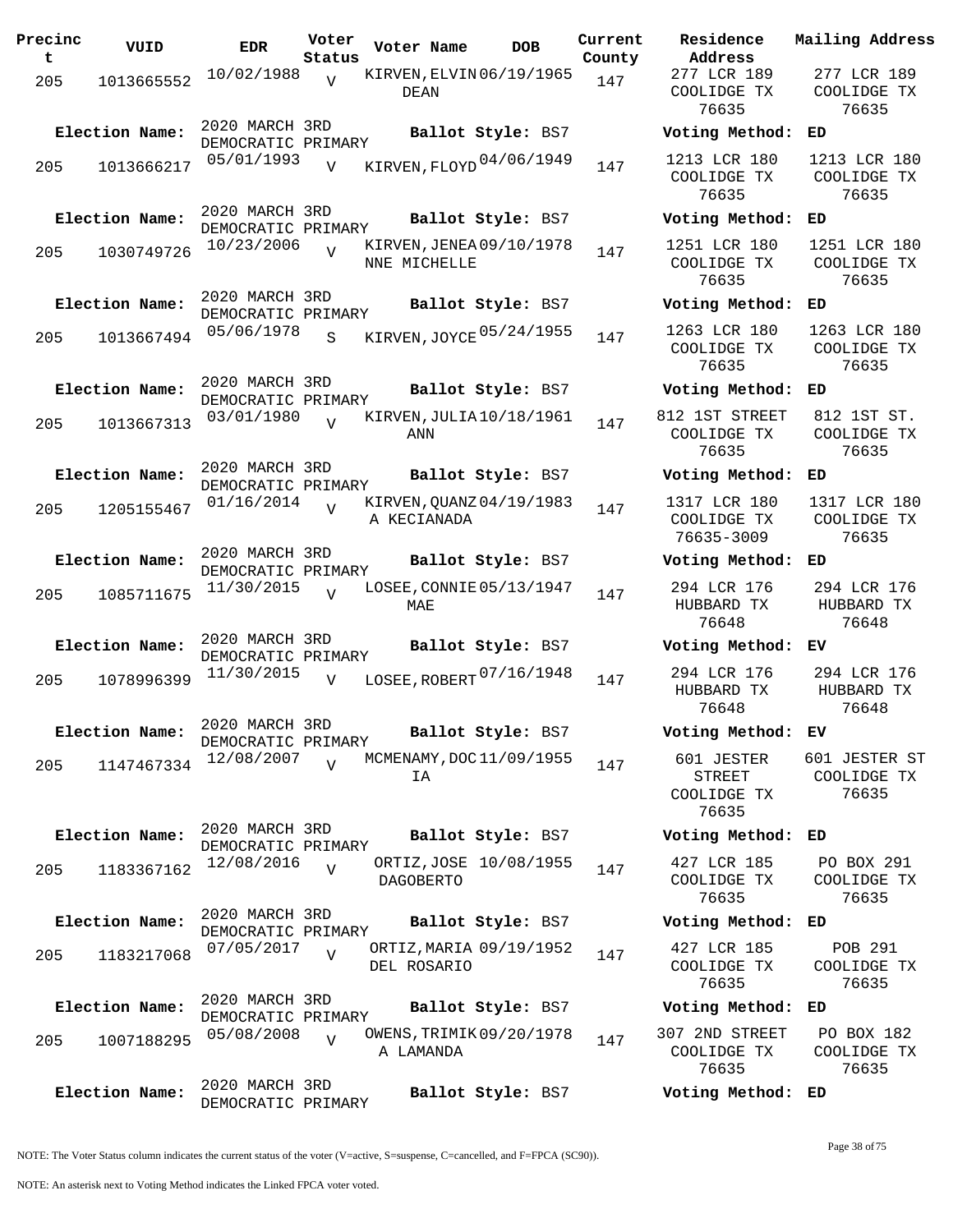| Precinc<br>t | VUID           | <b>EDR</b>                           | Voter<br>Status | Voter Name                               | <b>DOB</b>        | Current<br>County | Residence<br>Address                                | Mailing Address                                    |
|--------------|----------------|--------------------------------------|-----------------|------------------------------------------|-------------------|-------------------|-----------------------------------------------------|----------------------------------------------------|
| 205          | 2144744199     | 05/20/2018                           | $\overline{U}$  | PEDROZA, JALY 02/07/2000<br>N XAVIER     |                   | 147               | 405 JESTER<br><b>STREET</b><br>COOLIDGE TX<br>76635 | PO BOX 215<br>COOLIDGE TX<br>76635                 |
|              | Election Name: | 2020 MARCH 3RD<br>DEMOCRATIC PRIMARY |                 |                                          | Ballot Style: BS7 |                   | Voting Method: ED                                   |                                                    |
| 205          | 1200077873     | 06/27/2013                           | $\overline{U}$  | RIVERA, EVANG 11/28/1941<br>ELINA MORENO |                   | 147               | 805 JESTER<br>STREET<br>COOLIDGE TX<br>76635-0125   | 805 JESTER ST<br>COOLIDGE TX<br>76635              |
|              | Election Name: | 2020 MARCH 3RD<br>DEMOCRATIC PRIMARY |                 |                                          | Ballot Style: BS7 |                   | Voting Method: ED                                   |                                                    |
| 205          | 1022784152     | 10/16/2004                           | $\overline{U}$  | SIMMS, RETHA 09/16/1958<br>JOYCE         |                   | 147               | 812 1ST STREET<br>COOLIDGE TX<br>76635              | 812 S 1ST<br><b>STREET</b><br>COOLIDGE TX<br>76635 |
|              | Election Name: | 2020 MARCH 3RD<br>DEMOCRATIC PRIMARY |                 |                                          | Ballot Style: BS7 |                   | Voting Method: ED                                   |                                                    |
| 205          | 1125411043     | 06/23/2016                           | $\overline{U}$  | TORP, ANGELA 10/10/1965<br>MARGARET      |                   | 147               | 105 3RD STREET<br>COOLIDGE TX<br>76635              | POB 307<br>COOLIDGE TX<br>76635                    |
|              | Election Name: | 2020 MARCH 3RD<br>DEMOCRATIC PRIMARY |                 |                                          | Ballot Style: BS7 |                   | Voting Method:                                      | ED                                                 |
| 205          | 1110313515     | 03/11/2017                           | $\overline{17}$ | TORP, WILLIAM 01/16/1963<br>NELSON       |                   | 147               | 105 3RD STREET<br>COOLIDGE TX<br>76635              | P O BOX 307<br>COOLIDGE TX<br>76635                |
|              | Election Name: | 2020 MARCH 3RD<br>DEMOCRATIC PRIMARY |                 |                                          | Ballot Style: BS7 |                   | Voting Method: ED                                   |                                                    |
| 205          | 1003771117     | 07/15/2001                           | $\overline{U}$  | TYUS<br>JR, WALTER<br>VERNON             | 08/23/1936        | 147               | 105 3RD STREET<br>COOLIDGE TX<br>76635              | PO BOX 55<br>COOLIDGE TX<br>76635-0055             |
|              | Election Name: | 2020 MARCH 3RD<br>DEMOCRATIC PRIMARY |                 |                                          | Ballot Style: BS7 |                   | Voting Method: ED                                   |                                                    |
| 205          | 1154610027     | 08/09/2008                           |                 | VANWINKLE, ZA 07/01/1990<br>CKARY TAYLOR |                   | 147               | 608 KIRVEN ST<br>COOLIDGE TX<br>76635               | PO BOX 307<br>MEXIA TX 76667                       |
|              | Election Name: | 2020 MARCH 3RD<br>DEMOCRATIC PRIMARY |                 |                                          | Ballot Style: BS7 |                   | Voting Method: EV                                   |                                                    |
| 205          | 1005342765     | 05/21/1998                           | $\overline{U}$  | WEST, VARNETT 11/29/1977<br>A REENAY     |                   | 147               | 1300 BELL<br><b>STREET</b><br>COOLIDGE TX<br>76635  | PO BOX 382<br>COOLIDGE TX<br>76635                 |
|              | Election Name: | 2020 MARCH 3RD<br>DEMOCRATIC PRIMARY |                 |                                          | Ballot Style: BS7 |                   | Voting Method: ED                                   |                                                    |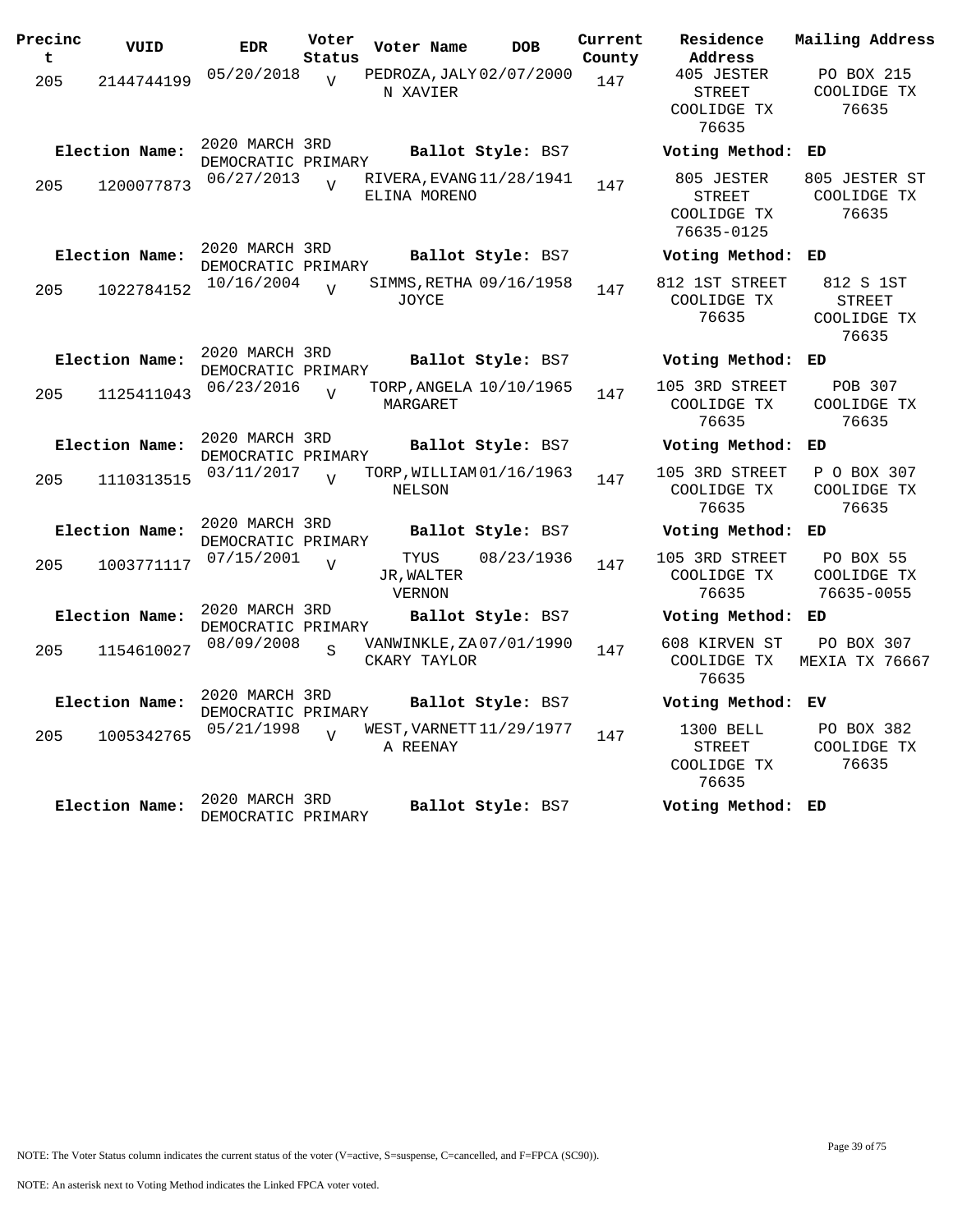| Precinc<br>t | VUID           | <b>EDR</b>                           | Voter<br>Status | Voter Name                              | <b>DOB</b>             | Current<br>County | Residence<br>Address                         |
|--------------|----------------|--------------------------------------|-----------------|-----------------------------------------|------------------------|-------------------|----------------------------------------------|
| 206          | 1013702251     | 05/05/1984                           | $\overline{V}$  | BELCHER, ELLA 06/08/1942<br>М           |                        | 147               | 260 LCR 235<br><b>MEXIA TX 7666</b>          |
|              | Election Name: | 2020 MARCH 3RD<br>DEMOCRATIC PRIMARY |                 |                                         | Ballot Style: BS7      |                   | Voting Metho                                 |
| 206          | 1013710459     | 11/15/1990                           | $\overline{V}$  | BELLAMY, KATH 04/16/1954<br>LEEN MARY   |                        | 147               | 111 4TH STREI<br>TEHUACANA TI<br>76686       |
|              | Election Name: | 2020 MARCH 3RD<br>DEMOCRATIC PRIMARY |                 |                                         | Ballot Style: BS7      |                   | Voting Metho                                 |
| 206          | 1013710640     | 05/03/1980                           | $\overline{v}$  | BOWERS, MARTH 10/27/1955<br>Α           |                        | 147               | 111 RAILROAD<br>TEHUACANA TI<br>76686        |
|              | Election Name: | 2020 MARCH 3RD<br>DEMOCRATIC PRIMARY |                 |                                         | Ballot Style: BS7      |                   | Voting Metho                                 |
| 206          | 2119465928     | 01/16/2016                           | $\overline{U}$  | EDWARDS<br>JR, THOMAS<br>EUGENE         | 08/10/1961             | 147               | 201 WESTMINST<br>SТ<br>TEHUACANA TI<br>76686 |
|              | Election Name: | 2020 MARCH 3RD                       |                 |                                         | Ballot Style: BS7      |                   | Voting Metho                                 |
| 206          | 1013715789     | DEMOCRATIC PRIMARY<br>05/17/1995     | $\overline{V}$  | EDWARDS, TINA 07/21/1964                |                        | 147               | 201 WESTMINST                                |
|              |                |                                      |                 | LYNN                                    |                        |                   | ST<br>TEHUACANA TI<br>76686                  |
|              | Election Name: | 2020 MARCH 3RD<br>DEMOCRATIC PRIMARY |                 |                                         | Ballot Style: BS7      |                   | Voting Metho                                 |
| 206          | 1003505274     | 02/10/2002                           | $\overline{V}$  | WELDON                                  | FERRIS, JOE 01/02/1954 | 147               | 202 MAIN ST<br>TEHUACANA TI<br>76686         |
|              | Election Name: | 2020 MARCH 3RD<br>DEMOCRATIC PRIMARY |                 |                                         | Ballot Style: BS7      |                   | Voting Metho                                 |
| 206          | 1013709373     | 02/24/1983                           | $\overline{V}$  | FERRIS, LINDA 11/23/1955                |                        | 147               | 202 MAIN ST<br>TEHUACANA TI<br>76686         |
|              | Election Name: | 2020 MARCH 3RD<br>DEMOCRATIC PRIMARY |                 |                                         | Ballot Style: BS7      |                   | Voting Metho                                 |
| 206          | 1013709360     | 02/24/1983                           | $\overline{V}$  | FERRIS, WILLI 09/04/1954<br>AM FLOYD    |                        | 147               | 202 MAIN ST<br>TEHUACANA TI<br>76686         |
|              | Election Name: | 2020 MARCH 3RD<br>DEMOCRATIC PRIMARY |                 |                                         | Ballot Style: BS7      |                   | Voting Metho                                 |
| 206          | 1174882221     | 12/02/2010                           | $\overline{V}$  | LYNN                                    | HALL, TRACY 06/05/1966 | 147               | 204 LCR 236<br><b>MEXIA TX 7666</b>          |
|              | Election Name: | 2020 MARCH 3RD<br>DEMOCRATIC PRIMARY |                 |                                         | Ballot Style: BS7      |                   | Voting Metho                                 |
| 206          | 1188348948     | 11/08/2016                           | $\overline{V}$  | MULNEAUX, JEN 03/13/1977<br>NIFER LEIGH |                        | 147               | 105 3RD STREI<br>TEHUACANA TI<br>76686       |
|              | Election Name: | 2020 MARCH 3RD<br>DEMOCRATIC PRIMARY |                 |                                         | Ballot Style: BS7      |                   | Voting Metho                                 |
| 206          | 1023609588     | 11/08/2016                           | $\overline{V}$  | MULNEAUX, WIL 08/13/1969<br>LIAM DEAN   |                        | 147               | 105 3RD STREI<br>TEHUACANA TI<br>76686       |
|              | Election Name: | 2020 MARCH 3RD<br>DEMOCRATIC PRIMARY |                 |                                         | Ballot Style: BS7      |                   | Voting Metho                                 |
| 206          | 1188445234     | 09/23/2012                           | $\overline{U}$  | PETTIS, MARLO $10/11/1991$<br>N RASHAD  |                        | 147               | 737 LCR 238<br>TEHUACANA TI<br>76686         |
|              | Election Name: | 2020 MARCH 3RD<br>DEMOCRATIC PRIMARY |                 |                                         | Ballot Style: BS7      |                   | Voting Metho                                 |

**Voter Name DOB Residence Address Current Mailing Address** 260 LCR 235 MEXIA TX 76667 MEXIA TX 76667 P O BOX 1344 **Election Name: Ballot Style:** BS7 **Voting Method: AV** 111 4TH STREET TEHUACANA TX 76686 P O BOX 216 TEHUACANA TX 76686 **Election Name: Ballot Style:** BS7 **Voting Method: ED** 111 RAILROAD ST TEHUACANA TX 76686 P O BOX 55 TEHUACANA TX 76686 **Election Name: Ballot Style:** BS7 **Voting Method: EV** 201 WESTMINSTER ST TEHUACANA TX 76686 PO BOX 206 TEHUACANA TX 76686 **Election Name: Ballot Style:** BS7 **Voting Method: ED** 201 WESTMINSTER ST TEHUACANA TX 76686 PO BOX 206 TEHUACANA TX 76686 **Election Name: Ballot Style:** BS7 **Voting Method: ED** 202 MAIN ST TEHUACANA TX 76686 PO BOX 189 TEHUACANA TX 76686 **Election Name: Ballot Style:** BS7 **Voting Method: ED** TEHUACANA TX 76686 P O BOX 189 TEHUACANA TX 76686 **Election Name: Ballot Style:** BS7 **Voting Method: ED** 202 MAIN ST TEHUACANA TX 76686 P O BOX 189 TEHUACANA TX 76686 **Election Name: Ballot Style:** BS7 **Voting Method: ED** 204 LCR 236 MEXIA TX 76667 PO BOX 221 TEHUACANA TX 76686 **Election Name: Ballot Style:** BS7 **Voting Method: ED** 105 3RD STREET TEHUACANA TX 76686 PO BOX 121 TEHUACANA TX 76686 **Election Name: Ballot Style:** BS7 **Voting Method: ED** 105 3RD STREET TEHUACANA TX 76686 PO BOX 121 TEHUACANA TX 76686 **Election Name: Ballot Style:** BS7 **Voting Method: ED** 737 LCR 238 TEHUACANA TX PO BOX 201 TEHUACANA TX

NOTE: The Voter Status column indicates the current status of the voter (V=active, S=suspense, C=cancelled, and F=FPCA (SC90)).

76687

**Election Name: Ballot Style:** BS7 **Voting Method: ED**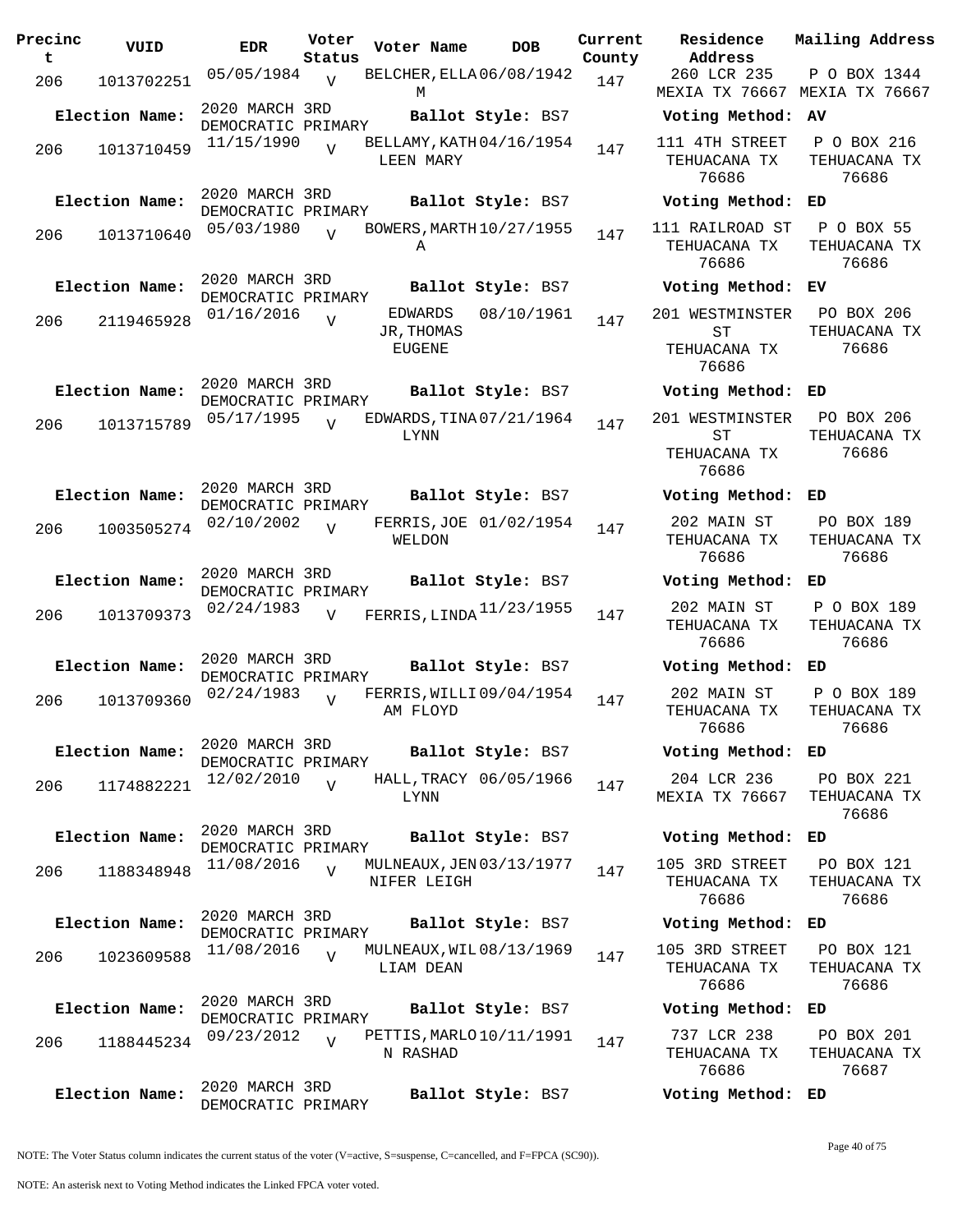| Precinc<br>t | VUID           | <b>EDR</b>                           | Voter<br>Status | Voter Name                                   | <b>DOB</b> | Current<br>County | Residence<br>Address                           | Mail               |
|--------------|----------------|--------------------------------------|-----------------|----------------------------------------------|------------|-------------------|------------------------------------------------|--------------------|
| 206          | 1013709665     | 09/30/1980                           | V               | PETTIS, MARVI 07/23/1954<br>N R              |            | 147               | 737 LCR 238<br>TEHUACANA TX<br>76686           | Ρ<br>TЕ            |
|              | Election Name: | 2020 MARCH 3RD<br>DEMOCRATIC PRIMARY |                 | Ballot Style: BS7                            |            |                   | Voting Method:                                 | ED                 |
| 206          | 1144043033     | 06/20/2007                           |                 | PETTIS, SHELE 02/13/1989<br>SHA<br>JEANNETTE |            | 147               | 737 LCR 238<br>TEHUACANA TX<br>76686           | $\mathbf P$<br>TЕ  |
|              | Election Name: | 2020 MARCH 3RD<br>DEMOCRATIC PRIMARY |                 | Ballot Style: BS7                            |            |                   | Voting Method:                                 | ED                 |
| 206          | 1013709791     | 03/01/1978                           | $\overline{U}$  | PETTIS, SHELI 07/16/1957<br>Α                |            | 147               | 737 LCR 238<br>TEHUACANA TX<br>76686           | $\mathbf{P}$<br>TЕ |
|              | Election Name: | 2020 MARCH 3RD<br>DEMOCRATIC PRIMARY |                 | Ballot Style: BS7                            |            |                   | Voting Method:                                 | ED                 |
| 206          | 1013710655     | 10/02/1987                           | $\overline{U}$  | REES, COLLEEN 01/03/1953<br>ANN              |            | 147               | 311 WESTMINSTER<br>ST<br>TEHUACANA TX<br>76686 | P<br>TЕ            |
|              | Election Name: | 2020 MARCH 3RD<br>DEMOCRATIC PRIMARY |                 | Ballot Style: BS7                            |            |                   | Voting Method:                                 | ED                 |
| 206          | 1013710693     | 11/03/1980                           | $\overline{U}$  | REES, THOMAS 12/28/1950<br>W                 |            | 147               | 311 WESTMINSTER<br>ST<br>TEHUACANA TX<br>76686 | P<br>TЕ            |
|              | Election Name: | 2020 MARCH 3RD<br>DEMOCRATIC PRIMARY |                 | Ballot Style: BS7                            |            |                   | Voting Method:                                 | ED                 |
| 206          | 2126821049     | 08/07/2016                           | $\overline{V}$  | ROBINSON, LIN 03/02/1955<br>DA L             |            | 147               | 307 2ND STREET<br>TEHUACANA TX<br>76686        | $\mathbf P$<br>TE  |
|              | Election Name: | 2020 MARCH 3RD<br>DEMOCRATIC PRIMARY |                 | Ballot Style: BS7                            |            |                   | Voting Method:                                 | ED                 |
| 206          | 1183678487     | 04/15/2012                           | $\overline{U}$  | ROBINSON, MOR 03/03/1993<br>GANN             |            | 147               | 307 2ND STREET<br>TEHUACANA TX<br>76686        | $\mathbf P$<br>TE  |
|              | Election Name: | 2020 MARCH 3RD<br>DEMOCRATIC PRIMARY |                 | Ballot Style: BS7                            |            |                   | Voting Method:                                 | ED                 |
| 206          | 1013665484     | 04/20/1984                           | $\overline{U}$  | ROBINSON, ROB 01/22/1958<br>ERT E            |            | 147               | 307 2ND STREET<br>TEHUACANA TX<br>76686        | 30<br>TE           |
|              | Election Name: | 2020 MARCH 3RD<br>DEMOCRATIC PRIMARY |                 | Ballot Style: BS7                            |            |                   | Voting Method: ED                              |                    |
| 206          | 2147076001     | 09/05/2018                           | $\overline{U}$  | WARGO, JESSIC 09/05/1988<br>A LEA            |            | 147               | 261 PR 5245A<br>UNIT A<br>MEXIA TX 76667       |                    |
|              | Election Name: | 2020 MARCH 3RD<br>DEMOCRATIC PRIMARY |                 | Ballot Style: BS7                            |            |                   | Voting Method:                                 | ED                 |
| 206          | 1013709575     | 04/05/1980                           | $\overline{U}$  | WOLFE, MICHAE 03/02/1951<br>L GENE           |            | 147               | 100 2ND STREET<br>TEHUACANA TX<br>76686        | I<br>TE            |
|              | Election Name: | 2020 MARCH 3RD<br>DEMOCRATIC PRIMARY |                 | Ballot Style: BS7                            |            |                   | Voting Method: ED                              |                    |

**Voter Name DOB Residence Address Current Mailing Address** 737 LCR 238 TEHUACANA TX 76686 P O BOX 182 TEHUACANA TX 76686 **Election Name: Ballot Style:** BS7 **Voting Method: ED** 737 LCR 238 TEHUACANA TX 76686 PO BOX 182 TEHUACANA TX 76686 **Election Name: Ballot Style:** BS7 **Voting Method: ED** 737 LCR 238 TEHUACANA TX 76686 P O BOX 201 TEHUACANA TX 76686 **Election Name: Ballot Style:** BS7 **Voting Method: ED** 311 WESTMINSTER ST TEHUACANA TX 76686 P O BOX 225 TEHUACANA TX 76686 **Election Name: Ballot Style:** BS7 **Voting Method: ED** 311 WESTMINSTER ST TEHUACANA TX 76686 P O BOX 225 TEHUACANA TX 76686 **Election Name: Ballot Style:** BS7 **Voting Method: ED** 307 2ND STREET TEHUACANA TX 76686 PO BOX 235 TEHUACANA TX 76680 **Election Name: Ballot Style:** BS7 **Voting Method: ED** 307 2ND STREET TEHUACANA TX 76686 PO BOX 235 TEHUACANA TX 76686 **Election Name: Ballot Style:** BS7 **Voting Method: ED** 307 2ND STREET TEHUACANA TX 76686 307 S 2ND ST TEHUACANA TX 76686 **Election Name: Ballot Style:** BS7 **Voting Method: ED** 261 PR 5245A UNIT A MEXIA TX 76667 **Election Name: Ballot Style:** BS7 **Voting Method: ED** 100 2ND STREET TEHUACANA TX 76686 P O BOX 8 TEHUACANA TX 76686

NOTE: An asterisk next to Voting Method indicates the Linked FPCA voter voted.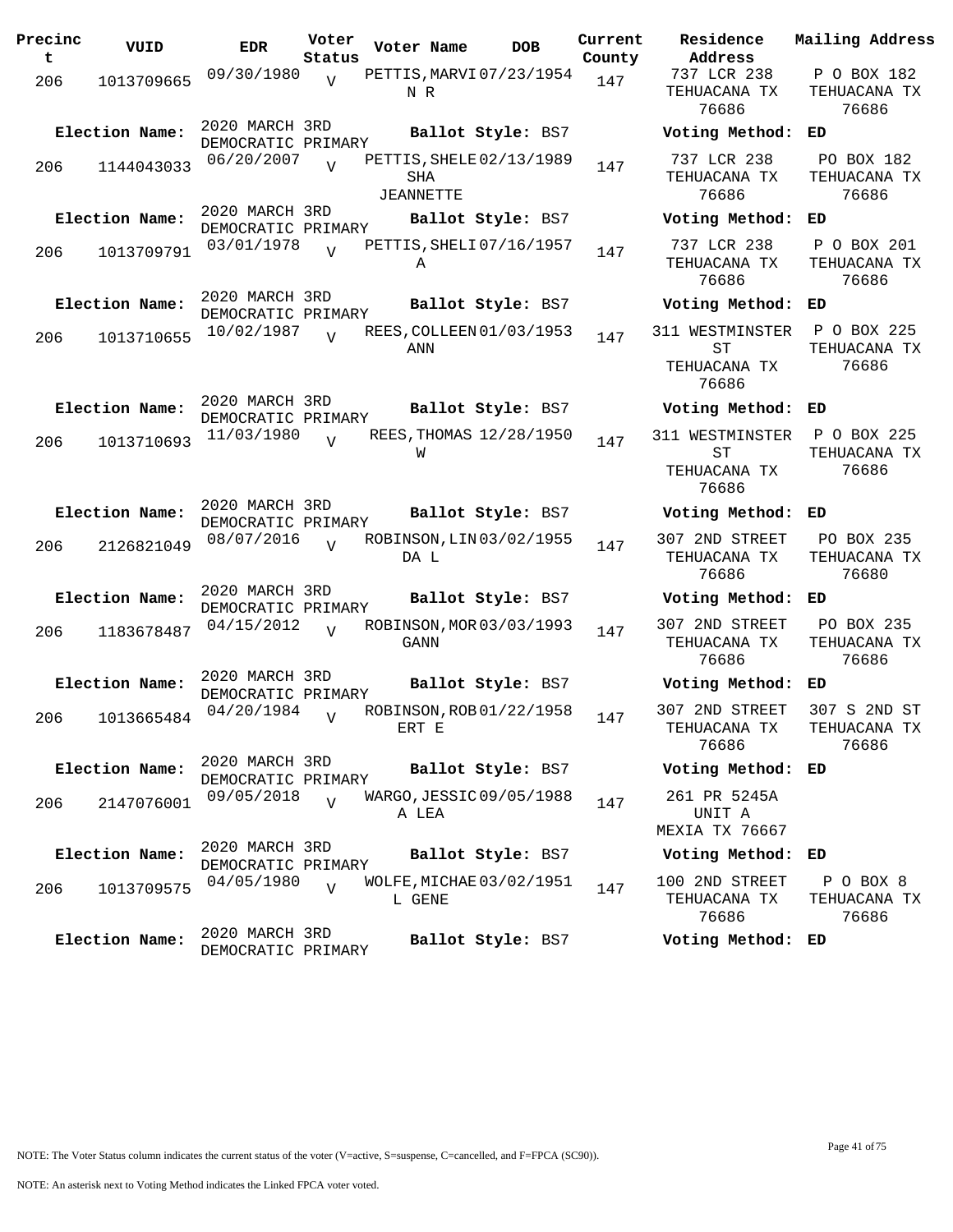| Precinc<br>t | VUID           | <b>EDR</b>                           | Voter<br>Status | Voter Name   | <b>DOB</b>                           | Current<br>County | Residence<br>Address                                   | Mailing Address                                 |
|--------------|----------------|--------------------------------------|-----------------|--------------|--------------------------------------|-------------------|--------------------------------------------------------|-------------------------------------------------|
| 301          | 1013654221     | 10/28/1986                           | $\overline{V}$  |              | ANDERS, LINDA 02/02/1959             | 147               | 1036 LCR 374<br>GROESBECK TX<br>76642                  | 1036 LCR 374<br>GROESBECK TX<br>76642           |
|              | Election Name: | 2020 MARCH 3RD<br>DEMOCRATIC PRIMARY |                 |              | Ballot Style: BS8                    |                   | Voting Method: ED                                      |                                                 |
| 301          | 1151515592     | 04/06/2008                           | $\overline{V}$  | E LANOIR     | ANGLIN, WOODI 12/06/1977             | 147               | 309 NAVASOTA ST 309 E NAVASOTA<br>Е                    | ST                                              |
|              |                |                                      |                 |              |                                      |                   | GROESBECK TX<br>76642                                  | GROESBECK TX<br>76642                           |
|              | Election Name: | 2020 MARCH 3RD<br>DEMOCRATIC PRIMARY |                 |              | Ballot Style: BS8                    |                   | Voting Method: EV                                      |                                                 |
| 301          | 1013719600     | 03/01/1976                           | $\overline{V}$  | BEARD, J L   | 07/27/1930                           | 147               | 206 GRAYSON ST<br>N                                    | 206 N GRAYSON<br>ST                             |
|              |                |                                      |                 |              |                                      |                   | GROESBECK TX<br>76642                                  | GROESBECK TX<br>76642                           |
|              | Election Name: | 2020 MARCH 3RD<br>DEMOCRATIC PRIMARY |                 |              | Ballot Style: BS8                    |                   | Voting Method: AV                                      |                                                 |
| 301          | 1013722275     | 08/15/1986                           | $\overline{U}$  | BOND         | 07/12/1959                           | 147               | 211 ANGELINE ST 211 E ANGELINE                         |                                                 |
|              |                |                                      |                 | III, WILLIAM |                                      |                   | Ε<br>GROESBECK TX<br>76642                             | ST<br>GROESBECK TX<br>76642                     |
|              | Election Name: | 2020 MARCH 3RD                       |                 |              | Ballot Style: BS8                    |                   | Voting Method: EV                                      |                                                 |
| 301          | 1151582363     | DEMOCRATIC PRIMARY<br>03/20/2008     |                 | A NEESE      | BOOTH, GEORGI 01/25/1961             | 147               | 2720 HWY 14 N<br>GROESBECK TX<br>76642                 | 2720 HWY 14 N<br>GROESBECK TX<br>76667          |
|              | Election Name: | 2020 MARCH 3RD                       |                 |              | Ballot Style: BS8                    |                   | Voting Method:                                         | ЕV                                              |
| 301          | 1029972489     | DEMOCRATIC PRIMARY<br>10/25/2018     | $\overline{U}$  |              | CATES, DAVID 03/16/1954              | 147               | 274 LCR REDBUD                                         |                                                 |
|              |                |                                      |                 | LEWIS        |                                      |                   | Α<br>MEXIA TX 76667                                    |                                                 |
|              | Election Name: | 2020 MARCH 3RD<br>DEMOCRATIC PRIMARY |                 |              | Ballot Style: BS8                    |                   | Voting Method: EV                                      |                                                 |
| 301          | 1013690916     | 02/12/1992                           | $\overline{U}$  | Y DON        | COLLINS, JERR 10/26/1950             | 147               | 1815 HWY 164 W 1815 HWY 164 W<br>GROESBECK TX<br>76642 | GROESBECK TX<br>76642                           |
|              | Election Name: | 2020 MARCH 3RD<br>DEMOCRATIC PRIMARY |                 |              | Ballot Style: BS8                    |                   | Voting Method: EV                                      |                                                 |
| 301          | 1013689899     | 02/20/1978                           | $\overline{V}$  | ICIA ANN     | COLLINS, PATR 04/24/1957             | 147               | 1815 HWY 164 W 1815 HWY 164 W<br>GROESBECK TX<br>76642 | GROESBECK TX<br>76642                           |
|              | Election Name: | 2020 MARCH 3RD<br>DEMOCRATIC PRIMARY |                 |              | Ballot Style: BS8                    |                   | Voting Method: EV                                      |                                                 |
| 301          | 1004935504     | 07/31/1999                           | $\overline{V}$  |              | DAVIS, GLORIA <sup>01/19</sup> /1945 | 147               | 758 LCR 400<br>GROESBECK TX<br>76642                   | 758 LCR 400<br>GROESBECK TX<br>76642            |
|              | Election Name: | 2020 MARCH 3RD<br>DEMOCRATIC PRIMARY |                 |              | Ballot Style: BS8                    |                   | Voting Method: ED                                      |                                                 |
| 301          | 1004935515     | 07/31/1999                           | $\overline{V}$  | D GENE       | DAVIS, RICHAR 08/25/1940             | 147               | 758 LCR 400<br>GROESBECK TX<br>76642                   | 758 LCR 400<br>GROESBECK TX<br>76642            |
|              | Election Name: | 2020 MARCH 3RD<br>DEMOCRATIC PRIMARY |                 |              | Ballot Style: BS8                    |                   | Voting Method: ED                                      |                                                 |
| 301          | 2159742234     | 10/20/2019                           | $\overline{V}$  | A LEE        | DECKER, MARSH $10/01/1947$           | 147               | 602 WALKER ST E<br>GROESBECK TX<br>76642               | 602 E WALKER<br>STREET<br>GROESBECK TX<br>76642 |
|              | Election Name: | 2020 MARCH 3RD<br>DEMOCRATIC PRIMARY |                 |              | Ballot Style: BS8                    |                   | Voting Method: EV                                      |                                                 |

NOTE: An asterisk next to Voting Method indicates the Linked FPCA voter voted.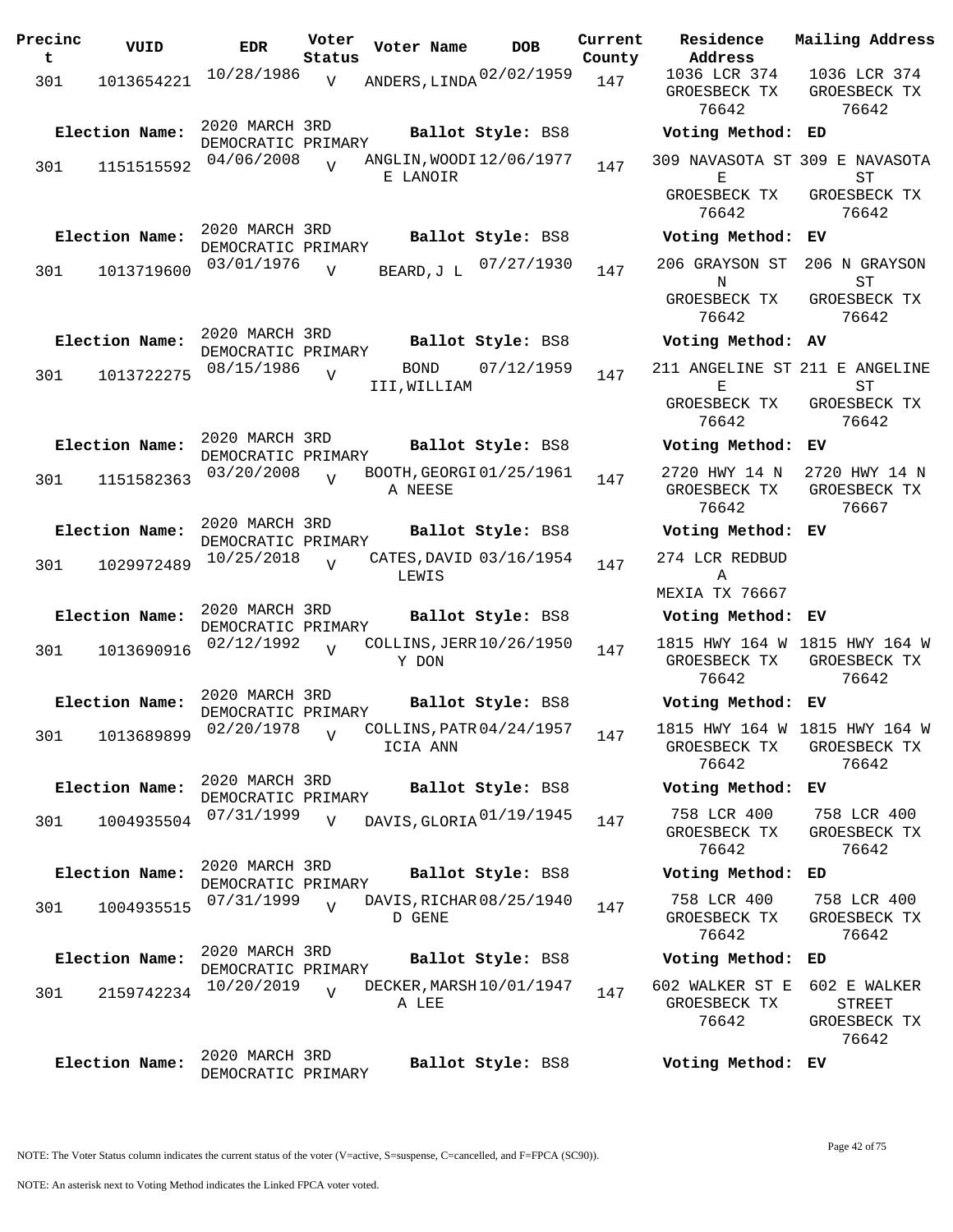| Precinc<br>t | VUID           | <b>EDR</b>                           | Voter<br>Status         | Voter Name                            | <b>DOB</b>        | Current<br>County | Residence<br>Address                                 | Mai:                       |
|--------------|----------------|--------------------------------------|-------------------------|---------------------------------------|-------------------|-------------------|------------------------------------------------------|----------------------------|
| 301          | 1114931981     | 02/28/2016                           | $\overline{U}$          | DOLEN, CYNTHI 12/17/1956<br>A ANN     |                   | 147               | 921 TYUS ST N<br>GROESBECK TX<br>76642               | 921<br>GR                  |
|              | Election Name: | 2020 MARCH 3RD<br>DEMOCRATIC PRIMARY |                         |                                       | Ballot Style: BS8 |                   | Voting Method: ED                                    |                            |
| 301          | 2139749768     | 10/15/2017                           | $\overline{\mathbf{S}}$ | DONAHO, JESSI 09/08/1999<br>CA LYNN   |                   | 147               | 1009 A FROST<br>STREET<br>GROESBECK TX<br>76642      |                            |
|              | Election Name: | 2020 MARCH 3RD<br>DEMOCRATIC PRIMARY |                         |                                       | Ballot Style: BS8 |                   | Voting Method:                                       | ED                         |
| 301          | 2136161444     | 04/23/2017                           | $\overline{V}$          | ESSIEN, IMA 10/26/1981<br>MFON        |                   | 147               | 1011 FROST<br><b>STREET</b><br>GROESBECK TX<br>76642 | Ρ<br>GR                    |
|              | Election Name: | 2020 MARCH 3RD<br>DEMOCRATIC PRIMARY |                         |                                       | Ballot Style: BS8 |                   | Voting Method:                                       | ЕV                         |
| 301          | 2160256034     | 11/05/2019                           |                         | FORGE, TAEJAN 09/19/2001<br>EE JAKIAH |                   | 147               | 307 CHURCH<br><b>STREET</b><br>GROESBECK TX<br>76642 | 30 <sup>7</sup><br>GR<br>7 |
|              | Election Name: | 2020 MARCH 3RD<br>DEMOCRATIC PRIMARY |                         |                                       | Ballot Style: BS8 |                   | Voting Method:                                       | EV                         |
| 301          | 1119348674     | 02/21/2020                           | $\overline{U}$          | FREDRICH, GAR 05/02/1956<br>Y EDWIN   |                   | 147               | 921 TYUS ST N<br>APT 1<br>GROESBECK TX<br>76642      |                            |
|              | Election Name: | 2020 MARCH 3RD<br>DEMOCRATIC PRIMARY |                         |                                       | Ballot Style: BS8 |                   | Voting Method:                                       | ЕV                         |
| 301          | 1013720534     | 01/12/1990                           | $\overline{V}$          | FRITZ, GINGER 12/01/1953<br>KAYE      |                   | 147               | 202 JACINTO ST<br>Е<br>GROESBECK TX<br>76642         | Ρ<br>GR                    |
|              | Election Name: | 2020 MARCH 3RD<br>DEMOCRATIC PRIMARY |                         |                                       | Ballot Style: BS8 |                   | Voting Method:                                       | ЕV                         |
| 301          | 1060162068     | 09/08/2006                           | $\overline{U}$          | GARCIA, RABEC 01/30/1973<br>CA        |                   | 147               | 2574 HWY 14 N<br>GROESBECK TX<br>76642               | 25'<br>GR                  |
|              | Election Name: | 2020 MARCH 3RD<br>DEMOCRATIC PRIMARY |                         |                                       | Ballot Style: BS8 |                   | Voting Method: ED                                    |                            |
| 301          | 2145705624     | 07/08/2018                           | $\overline{z}$          | GARRISON, CEL 07/04/1951<br>IA GARCIA |                   | 147               | 811 TYUS ST N<br>GROESBECK TX<br>76642               |                            |
|              | Election Name: | 2020 MARCH 3RD<br>DEMOCRATIC PRIMARY |                         |                                       | Ballot Style: BS8 |                   | Voting Method: ED                                    |                            |
| 301          | 1194323261     | 11/06/2012                           | $\overline{U}$          | GIBSON, JERLE 01/01/1942<br>NE B      |                   | 147               | 612 ELLIS ST N 612<br>GROESBECK TX<br>76642          | GR                         |
|              | Election Name: | 2020 MARCH 3RD<br>DEMOCRATIC PRIMARY |                         |                                       | Ballot Style: BS8 |                   | Voting Method: AV                                    |                            |
| 301          | 1023520576     | 01/19/2005                           |                         | GIBSON, KENNE 09/18/1968<br>TH DWAINE |                   | 147               | 407 WACO ST S<br>GROESBECK TX<br>76642               | 40<br>GR<br>7              |
|              | Election Name: | 2020 MARCH 3RD<br>DEMOCRATIC PRIMARY |                         |                                       | Ballot Style: BS8 |                   | Voting Method:                                       | ЕV                         |
| 301          | 1013692040     | 05/03/1991                           | $\overline{U}$          | GONNER, JANIC 05/24/1952<br>E LYNN    |                   | 147               | 311 CHURCH<br>STREET<br>GROESBECK TX<br>76642        | $\mathbf P$<br>GR          |
|              | Election Name: | 2020 MARCH 3RD<br>DEMOCRATIC PRIMARY |                         |                                       | Ballot Style: BS8 |                   | Voting Method: AV                                    |                            |

**Voter Name DOB Residence Address Current Mailing Address** 921 TYUS ST N 921 N TYUS APT GROESBECK TX 76642 3 GROESBECK TX 76642 **Election Name: Ballot Style:** BS8 **Voting Method: ED** 1009 A FROST STREET GROESBECK TX 76642 **Election Name: Ballot Style:** BS8 **Voting Method: ED** 1011 FROST STREET GROESBECK TX 76642 PO BOX 642 GROESBECK TX 76642 **Election Name: Ballot Style:** BS8 **Voting Method: EV** 307 CHURCH STREET GROESBECK TX 76642 307 CHURCH ST GROESBECK TX 76642-1132 **Election Name: Ballot Style:** BS8 **Voting Method: EV** 921 TYUS ST N APT 1 GROESBECK TX 76642 **Election Name: Ballot Style:** BS8 **Voting Method: EV** 202 JACINTO ST  $E$ GROESBECK TX 76642 P O BOX 406 GROESBECK TX 76642 **Election Name: Ballot Style:** BS8 **Voting Method: EV** 2574 HWY 14 N GROESBECK TX 76642 2574 HWY 14 N GROESBECK TX 76642 **Election Name: Ballot Style:** BS8 **Voting Method: ED** 811 TYUS ST N GROESBECK TX 76642 **Election Name: Ballot Style:** BS8 **Voting Method: ED** 612 ELLIS ST N 612 ELLIS ST N GROESBECK TX 76642 GROESBECK TX 76642 **Election Name: Ballot Style:** BS8 **Voting Method: AV** 407 WACO ST S GROESBECK TX 76642 407 S WACO ST GROESBECK TX 76642-1842 **Election Name: Ballot Style:** BS8 **Voting Method: EV** 311 CHURCH STREET PO BOX 435 GROESBECK TX

76642

Page 43 of 75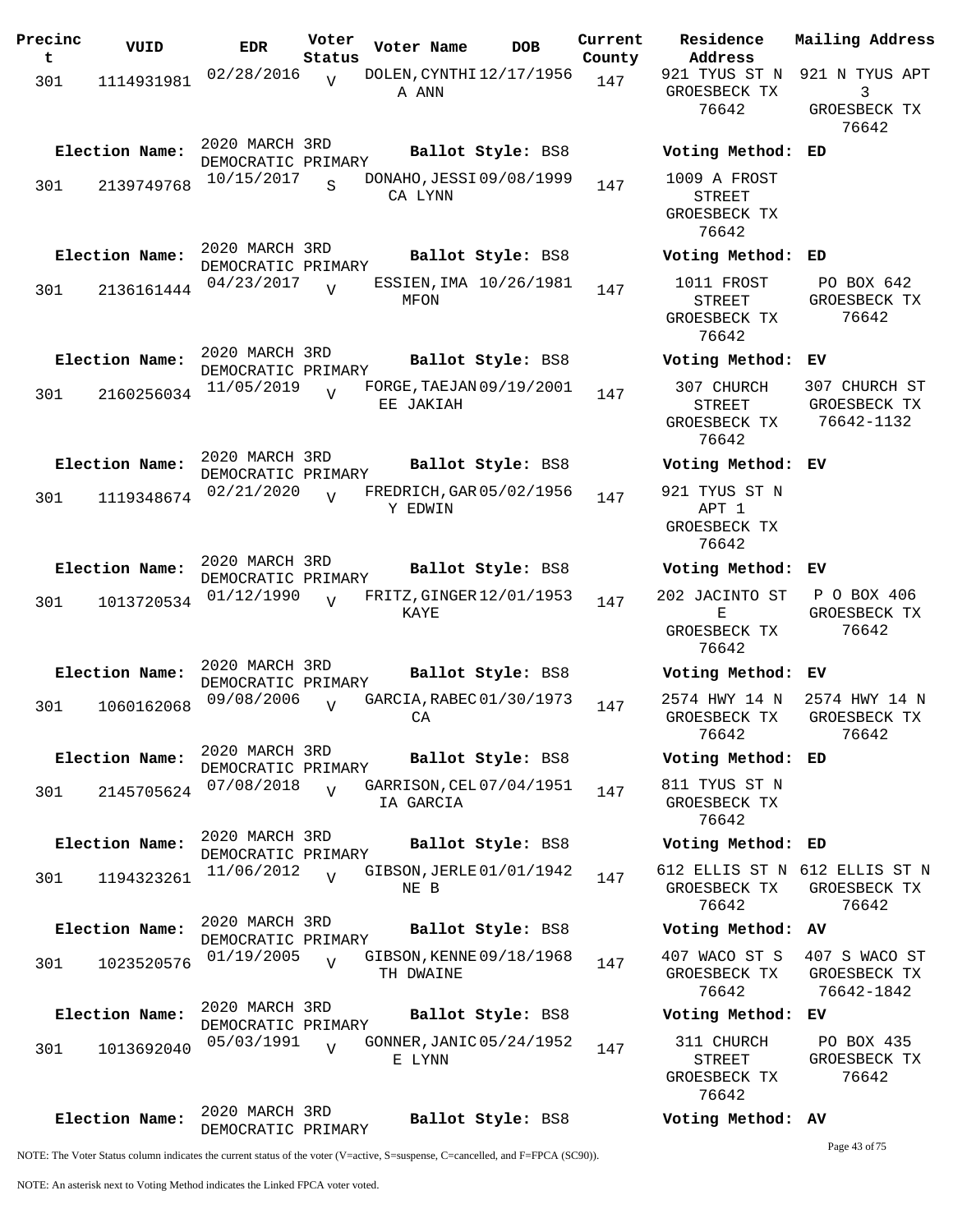| Precinc<br>t. | VUID           | EDR                                  | Voter<br>Status | Voter Name        | DOB                      | Current<br>County |
|---------------|----------------|--------------------------------------|-----------------|-------------------|--------------------------|-------------------|
| 301           | 1161378633     | 11/08/2016                           | V               | Y ANN             | GREEN, KORTNE 11/22/1988 | 147               |
|               | Election Name: | 2020 MARCH 3RD<br>DEMOCRATIC PRIMARY |                 |                   | Ballot Style: BS8        |                   |
| 301           | 1215716789     | 11/16/2014                           | $\overline{V}$  | N PAIGE           | GREEN, KRISTI 07/03/1981 | 147               |
|               | Election Name: | 2020 MARCH 3RD<br>DEMOCRATIC PRIMARY |                 |                   | Ballot Style: BS8        |                   |
| 301           | 1121215536     | 08/24/2016                           | $\overline{I}$  | <b>SUE</b>        | GREEN, LORI 05/27/1959   | 147               |
|               | Election Name: | 2020 MARCH 3RD<br>DEMOCRATIC PRIMARY |                 |                   | Ballot Style: BS8        |                   |
| 301           | 1099361256     | 07/04/2008                           | $\overline{U}$  | A JEAN            | HARPER, BERDI 06/05/1945 | 147               |
|               | Election Name: | 2020 MARCH 3RD<br>DEMOCRATIC PRIMARY |                 |                   | Ballot Style: BS8        |                   |
| 301           | 1173668007     | 10/28/2010                           | ٦T              | MANER, VILMA<br>L | HERNANDEZ- 06/30/1964    | 147               |
|               | Election Name: | 2020 MARCH 3RD<br>DEMOCRATIC PRIMARY |                 |                   | Ballot Style: BS8        |                   |
| 301           | 1013722299     | 02/22/1978                           | $\overline{U}$  | R WILLIAM         | HEWITT, WALTE 05/14/1946 | 147               |
|               | Election Name: | 2020 MARCH 3RD<br>DEMOCRATIC PRIMARY |                 |                   | Ballot Style: BS8        |                   |
| 301           | 1106846493     | 11/07/2019                           | $\overline{V}$  | DWIGHT            | HOBBS, JERIEL 12/09/1955 | 147               |
|               | Election Name: | 2020 MARCH 3RD<br>DEMOCRATIC PRIMARY |                 |                   | Ballot Style: BS8        |                   |
| 301           | 1023259982     | 04/25/1979                           | $\overline{V}$  | BERNARD           | HOBBS, JEROME 11/14/1960 | 147               |
|               | Election Name: | 2020 MARCH 3RD<br>DEMOCRATIC PRIMARY |                 |                   | Ballot Style: BS8        |                   |
| 301           | 1013642526     | 12/05/1996                           | $\overline{V}$  | Y J               | HUCKABY, DANN 08/07/1962 | 147               |
|               | Election Name: | 2020 MARCH 3RD<br>DEMOCRATIC PRIMARY |                 |                   | Ballot Style: BS8        |                   |
| 301           | 1013717537     | 11/19/1983                           | $\overline{U}$  | ETTE ELAINE       | HUCKABY, PAUL 02/15/1965 | 147               |
|               | Election Name: | 2020 MARCH 3RD<br>DEMOCRATIC PRIMARY |                 |                   | Ballot Style: BS8        |                   |
| 301           | 1013717851     | 03/01/1982                           | $\overline{z}$  | Е                 | JACKSON, ROSI 03/19/1933 | 147               |

**Voter Name DOB Residence Address Current Mailing Address** 804 MCCLINTIC DRIVE GROESBECK TX 76642 **Election Name: Ballot Style:** BS8 **Voting Method: ED** 2052 HWY 14 N GROESBECK TX 76642 **Election Name: Ballot Style:** BS8 **Voting Method: ED** 914 MCCLINTIC DRIVE GROESBECK TX 76642 **Election Name: Ballot Style:** BS8 **Voting Method: ED** 921 TYUS ST N APT 17 GROESBECK TX 76642 **Election Name: Ballot Style:** BS8 **Voting Method: AV** 907 ROBERT STREET GROESBECK TX 76642 907 ROBERT ST GROESBECK TX 76642 **Election Name: Ballot Style:** BS8 **Voting Method: EV** 2621 HWY 14 N GROESBECK TX 76642 2621 HWY 14 N GROESBECK TX 76642 **Election Name: Ballot Style:** BS8 **Voting Method: ED** 608 JACINTO ST 608 W JACINTO W APT 16 GROESBECK TX 76642 ST APT 16 GROESBECK TX 76642-1234 **Election Name: Ballot Style:** BS8 **Voting Method: ED** 102 FANNIN ST S 102 S FANNIN GROESBECK TX 76642 GROESBECK TX 76642 **Election Name: Ballot Style:** BS8 **Voting Method: ED** 620 GRAYSON ST N GROESBECK TX 76642 **Election Name: Ballot Style:** BS8 **Voting Method: ED** 620 GRAYSON ST 620 N GRAYSON N GROESBECK TX 76642 GROESBECK TX 76642 **Election Name: Ballot Style:** BS8 **Voting Method: ED** 611 MCCLINTIC P O BOX 707

NOTE: The Voter Status column indicates the current status of the voter (V=active, S=suspense, C=cancelled, and F=FPCA (SC90)).

Page 44 of 75

GROESBECK TX 76642

DRIVE GROESBECK TX 76642

NOTE: An asterisk next to Voting Method indicates the Linked FPCA voter voted.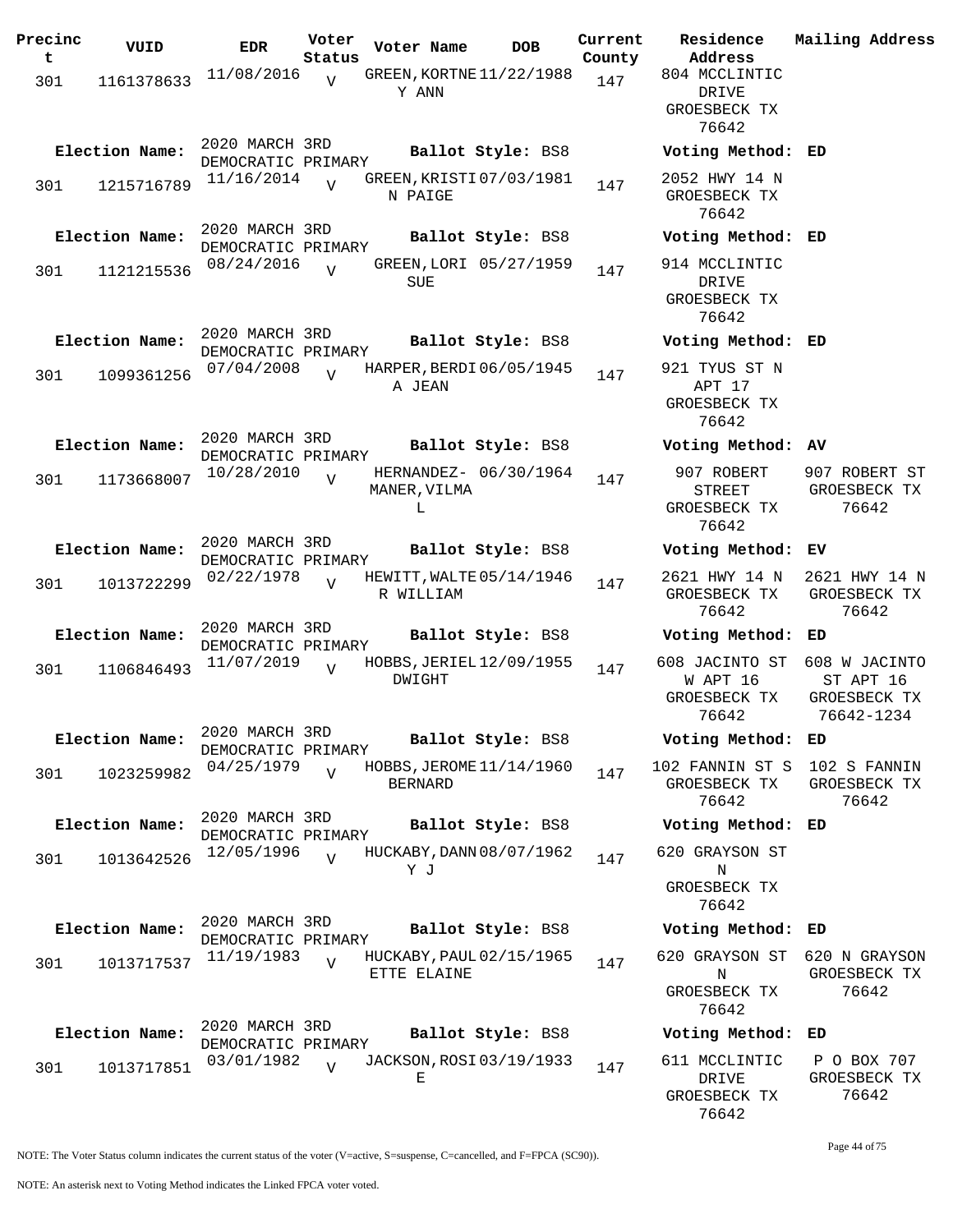| Precinc<br>t | VUID           | <b>EDR</b>                           | Voter<br>Status | Voter Name                                | <b>DOB</b>             | Current<br>County | Residence<br>Address                                 |
|--------------|----------------|--------------------------------------|-----------------|-------------------------------------------|------------------------|-------------------|------------------------------------------------------|
|              | Election Name: | 2020 MARCH 3RD<br>DEMOCRATIC PRIMARY |                 |                                           | Ballot Style: BS8      |                   | Voting Method                                        |
| 301          | 1013719190     | 06/28/1992                           | $\overline{V}$  | <b>JENKINS, EDWI 05/02/1958</b><br>N ETTA |                        | 147               | 1108 ELLIS ST N<br>GROESBECK TX<br>76642             |
|              | Election Name: | 2020 MARCH 3RD<br>DEMOCRATIC PRIMARY |                 |                                           | Ballot Style: BS8      |                   | Voting Method                                        |
| 301          | 1013672433     | 11/02/1990                           | $\overline{V}$  | JOHNSON, FLOR 12/10/1970<br>RENE SHIELDS  |                        | 147               | 605 SABINE ST W<br>APT 8<br>GROESBECK TX<br>76642    |
|              | Election Name: | 2020 MARCH 3RD                       |                 |                                           | Ballot Style: BS8      |                   | Voting Method                                        |
| 301          | 1013689945     | DEMOCRATIC PRIMARY<br>03/01/1976     | $\overline{U}$  | JOHNSON, JIMM 08/15/1949<br>IE RUTH       |                        | 147               | 312 CHURCH<br><b>STREET</b><br>GROESBECK TX<br>76642 |
|              | Election Name: | 2020 MARCH 3RD<br>DEMOCRATIC PRIMARY |                 |                                           | Ballot Style: BS8      |                   | Voting Method                                        |
| 301          | 2150011956     | 11/06/2018                           | $\overline{z}$  | JONES, LINDA 10/30/1951<br>GAIL           |                        | 147               | 510 FANNIN ST I<br>APT 56<br>GROESBECK TX<br>76642   |
|              | Election Name: | 2020 MARCH 3RD<br>DEMOCRATIC PRIMARY |                 |                                           | Ballot Style: BS8      |                   | Voting Method                                        |
| 301          | 1148176027     | 02/03/2008                           | $\overline{U}$  | <b>GRAVES</b>                             | JONES, NONA 02/03/1949 | 147               | 309 CHURCH<br><b>STREET</b><br>GROESBECK TX<br>76642 |
|              | Election Name: | 2020 MARCH 3RD                       |                 |                                           | Ballot Style: BS8      |                   | Voting Method                                        |
| 301          | 1151611914     | DEMOCRATIC PRIMARY<br>03/30/2008     | $\overline{U}$  | KEARNEY, MICH 03/14/1957<br>AEL RAY       |                        | 147               | 846 LCR 382<br>GROESBECK TX<br>76642                 |
|              | Election Name: | 2020 MARCH 3RD<br>DEMOCRATIC PRIMARY |                 |                                           | Ballot Style: BS8      |                   | Voting Method                                        |
| 301          | 2134040106     | 11/13/2016                           | $\overline{U}$  | LOPEZ, PENNY 12/07/1965<br>SUE            |                        | 147               | 501 TRINITY ST<br>W<br>GROESBECK TX<br>76642         |
|              | Election Name: | 2020 MARCH 3RD                       |                 |                                           | Ballot Style: BS8      |                   | Voting Method                                        |
| 301          | 1062602529     | DEMOCRATIC PRIMARY<br>12/07/2006     | $\overline{V}$  | MANER, MORRIS 02/24/1960<br>DAVID         |                        | 147               | 907 ROBERT<br>STREET<br>GROESBECK TX<br>76642        |
|              | Election Name: | 2020 MARCH 3RD<br>DEMOCRATIC PRIMARY |                 |                                           | Ballot Style: BS8      |                   | Voting Method                                        |
| 301          | 1003917070     | 11/05/2000                           | $\overline{U}$  | MCGRUDER, OCT 10/26/1964<br>AVIS A        |                        | 147               | 519 DALLAS ST M<br>GROESBECK TX<br>76642             |
|              | Election Name: | 2020 MARCH 3RD<br>DEMOCRATIC PRIMARY |                 |                                           | Ballot Style: BS8      |                   | Voting Method                                        |
| 301          | 1013718698     | 01/14/1978                           | $\overline{U}$  | MCNEIL, BENNI 07/19/1937<br>Е             |                        | 147               | 1108 ELLIS ST N<br>GROESBECK TX<br>76642             |
|              | Election Name: | 2020 MARCH 3RD<br>DEMOCRATIC PRIMARY |                 |                                           | Ballot Style: BS8      |                   | Voting Method                                        |
| 301          | 1013721580     | 02/03/1988                           | $\overline{U}$  | MCNEIL, JOSEP 04/21/1969<br>H P           |                        | 147               | 1034 HWY 14 N<br>GROESBECK TX                        |

**Voter Name DOB Residence Address Current Mailing Address Election Name: Ballot Style:** BS8 **Voting Method: AV** 1108 ELLIS ST N P O BOX 308 GROESBECK TX 76642 GROESBECK TX 76642 **Election Name: Ballot Style:** BS8 **Voting Method: EV** 605 SABINE ST W 605 W SABINE #8 APT 8 GROESBECK TX GROESBECK TX 76642 76642 **Election Name: Ballot Style:** BS8 **Voting Method: ED** 312 CHURCH STREET GROESBECK TX 76642 **Election Name: Ballot Style:** BS8 **Voting Method: ED** 0 FANNIN ST N APT 56 GROESBECK TX 76642 **Election Name: Ballot Style:** BS8 **Voting Method: ED** 309 CHURCH STREET GROESBECK TX 76642 309 CHURCH ST GROESBECK TX 76642 **Election Name: Ballot Style:** BS8 **Voting Method: ED** 846 LCR 382 GROESBECK TX 76642 846 LCR 382 GROESBECK TX 76642 **Election Name: Ballot Style:** BS8 **Voting Method: ED** 1 TRINITY ST W GROESBECK TX 76642 **Election Name: Ballot Style:** BS8 **Voting Method: ED** 907 ROBERT STREET GROESBECK TX 76642 907B ROBERT ST GROESBECK TX 76642 **Election Name: Ballot Style:** BS8 **Voting Method: EV** 519 DALLAS ST N 405 W JACINTO GROESBECK TX 76642 GROESBECK TX 76642 **Election Name: Ballot Style:** BS8 **Voting Method: EV** 1108 ELLIS ST N P O BOX 308 GROESBECK TX 76642 GROESBECK TX 76642 **Election Name: Ballot Style:** BS8 **Voting Method: ED**

NOTE: The Voter Status column indicates the current status of the voter (V=active, S=suspense, C=cancelled, and F=FPCA (SC90)).

Page 45 of 75

P O BOX 308 GROESBECK TX 76642

76642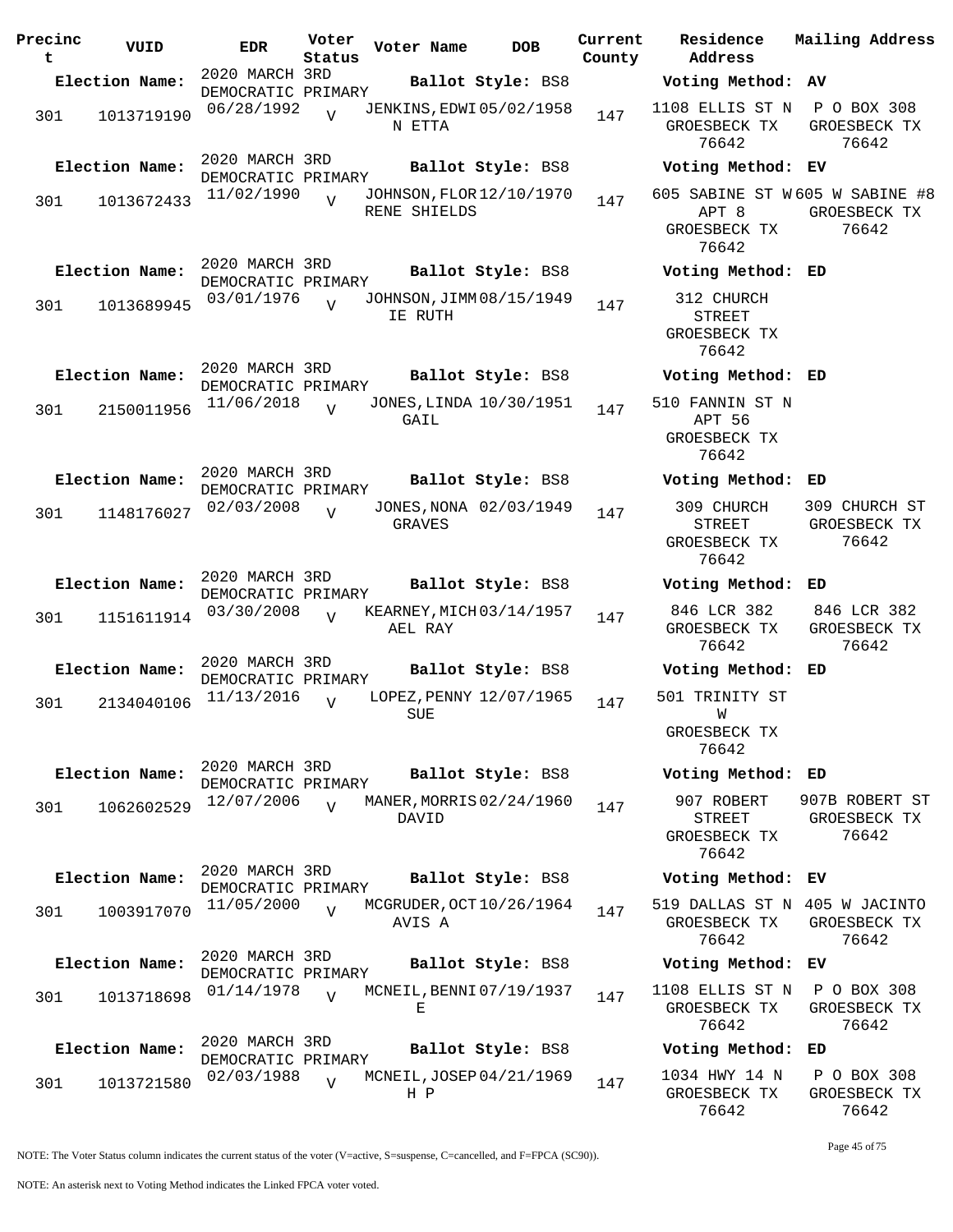| Precinc<br>t | VUID           | <b>EDR</b>                           | Voter<br>Status | Voter Name              | <b>DOB</b>                 | Current<br>County |
|--------------|----------------|--------------------------------------|-----------------|-------------------------|----------------------------|-------------------|
|              | Election Name: | 2020 MARCH 3RD                       |                 |                         | Ballot Style: BS8          |                   |
| 301          | 1158190595     | DEMOCRATIC PRIMARY<br>10/31/2008     | $\overline{V}$  | RD LEE                  | MEDLOCK, HOWA 06/27/1948   | 147               |
|              | Election Name: | 2020 MARCH 3RD<br>DEMOCRATIC PRIMARY |                 |                         | Ballot Style: BS8          |                   |
| 301          | 1023371816     | 11/28/2004                           | $\overline{V}$  | JEAN                    | MEDLOCK, LISA 04/06/1960   | 147               |
|              | Election Name: | 2020 MARCH 3RD<br>DEMOCRATIC PRIMARY |                 |                         | Ballot Style: BS8          |                   |
| 301          | 1120469736     | 01/10/2019                           | $\overline{V}$  | RYN LOUISE              | MIRELES, KATH $12/25/1962$ | 147               |
|              | Election Name: | 2020 MARCH 3RD<br>DEMOCRATIC PRIMARY |                 |                         | Ballot Style: BS8          |                   |
| 301          | 1013688031     | 10/14/1995                           | $\mathbf{S}$    | E FAYE                  | MORALES, ALIC 02/02/1941   | 147               |
|              | Election Name: | 2020 MARCH 3RD<br>DEMOCRATIC PRIMARY |                 |                         | Ballot Style: BS8          |                   |
| 301          | 1003916451     | 11/04/2000                           | ٦T              | EL CASTRO               | MORALES, MIGU 09/29/1971   | 147               |
|              | Election Name: | 2020 MARCH 3RD<br>DEMOCRATIC PRIMARY |                 |                         | Ballot Style: BS8          |                   |
| 301          | 2140162126     | 11/05/2017                           | V               | MORLEY<br>GESUFATTO, RE | 11/02/1970                 | 147               |
|              | Election Name: | 2020 MARCH 3RD<br>DEMOCRATIC PRIMARY |                 | <b>BECCA</b>            | Ballot Style: BS8          |                   |
| 301          | 1013718182     | 02/11/1978                           | V               | REDIA T                 | PHILLIPS, GLO 10/27/1934   | 147               |
|              | Election Name: | 2020 MARCH 3RD<br>DEMOCRATIC PRIMARY |                 |                         | Ballot Style: BS8          |                   |
| 301          | 1013651290     | 03/08/1990                           | $\overline{V}$  | LONNIE                  | RAGAN, WALTER 03/02/1952   | 147               |
|              | Election Name: | 2020 MARCH 3RD<br>DEMOCRATIC PRIMARY |                 |                         | Ballot Style: BS8          |                   |
| 301          | 1013717397     | 03/01/1982                           | $\overline{U}$  | Y GLYNN                 | RENFROE, BILL 09/25/1934   | 147               |
|              | Election Name: | 2020 MARCH 3RD<br>DEMOCRATIC PRIMARY |                 |                         | Ballot Style: BS8          |                   |
| 301          | 1013717402     | 03/01/1982                           | $\overline{z}$  | ELLEN                   | RENFROE, MARY 02/23/1930   | 147               |
|              | Election Name: | 2020 MARCH 3RD                       |                 |                         | Ballot Style: BS8          |                   |
| 301          | 1141327874     | DEMOCRATIC PRIMARY<br>11/14/2018     | V               | YLA BETH                | RHIDENOUR, KA 10/19/1982   | 147               |
|              | Election Name: | 2020 MARCH 3RD<br>DEMOCRATIC PRIMARY |                 |                         | Ballot Style: BS8          |                   |

**Voter Name DOB Residence Address Current Mailing Address Election Name: Ballot Style:** BS8 **Voting Method: ED** 220 LCR 632 GROESBECK TX 76642-3581 220 LCR 632 GROESBECK TX 76642 **Election Name: Ballot Style:** BS8 **Voting Method: ED** 220 LCR 632 GROESBECK TX 76642 220 LCR 632 GROESBECK TX 76642 **Election Name: Ballot Style:** BS8 **Voting Method: ED** 2574 HWY 14 N 2574 HIGHWAY 14 GROESBECK TX 76642 N GROESBECK TX 76642-2573 **Election Name: Ballot Style:** BS8 **Voting Method: EV** 205 TYUS ST N GROESBECK TX 76642 205 N TYUS ST GROESBECK TX 76642 **Election Name: Ballot Style:** BS8 **Voting Method: EV** 605 TRINITY ST 605 W TRINITY W GROESBECK TX 76642 ST GROESBECK TX 76642 **Election Name: Ballot Style:** BS8 **Voting Method: EV** 430 PR 5374A GROESBECK TX 76642 430 PR 5374 A GROESBECK TX 76642 **Election Name: Ballot Style:** BS8 **Voting Method: ED** 518 ELLIS ST N 518 N ELLIS ST GROESBECK TX 76642 GROESBECK TX 76642 **Election Name: Ballot Style:** BS8 **Voting Method: EV** 808 JACINTO ST 808 W JACINTO W GROESBECK TX 76642 #47 GROESBECK TX 76642 **Election Name: Ballot Style:** BS8 **Voting Method: AV** 206 BROWNING STREET GROESBECK TX 76642 POB 228 GROESBECK TX 76642 **Election Name: Ballot Style:** BS8 **Voting Method: ED** 206 BROWNING STREET GROESBECK TX 76642 P O BOX 228 GROESBECK TX 76642 **Election Name: Ballot Style:** BS8 **Voting Method: ED** 556 LCR 404 GROESBECK TX 76642 POB 303 GROESBECK TX 76642 **Election Name: Ballot Style:** BS8 **Voting Method: EV** Page 46 of 75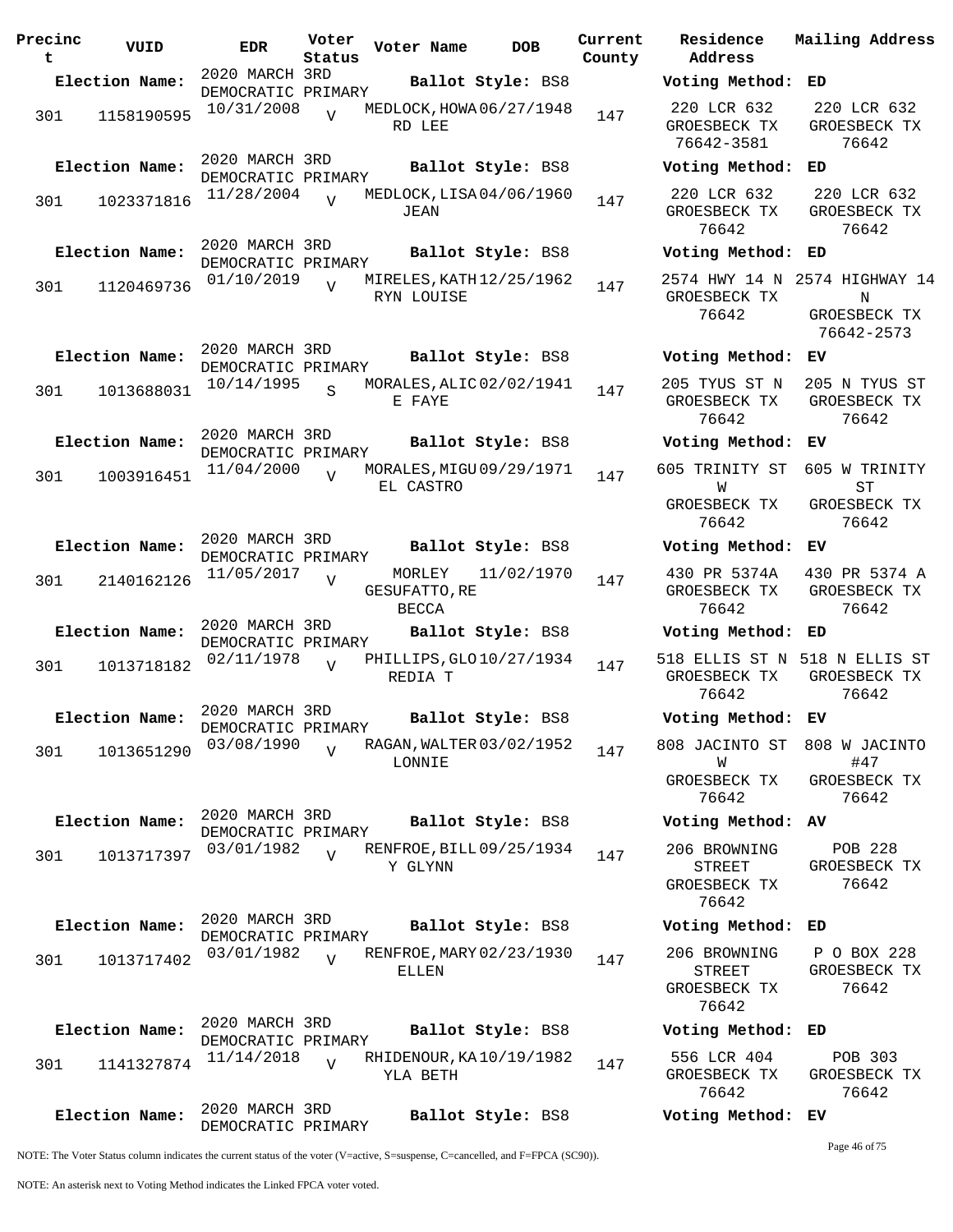| Precinc<br>t | VUID           | <b>EDR</b>                           | Voter<br>Status | Voter Name          | <b>DOB</b>               | Current<br>County | Residence<br>Address                                     | Mailing Address                                          |
|--------------|----------------|--------------------------------------|-----------------|---------------------|--------------------------|-------------------|----------------------------------------------------------|----------------------------------------------------------|
| 301          | 1173901368     | 11/02/2010                           | $\overline{V}$  | ES JOHNELL          | RHODEN, FRANC 05/09/1956 | 147               | 622 GRAYSON ST<br>N                                      | PO BOX 614<br>GROESBECK TX                               |
|              |                |                                      |                 |                     |                          |                   | GROESBECK TX<br>76642                                    | 76642                                                    |
|              | Election Name: | 2020 MARCH 3RD<br>DEMOCRATIC PRIMARY |                 |                     | Ballot Style: BS8        |                   | Voting Method: EV                                        |                                                          |
| 301          | 1013718937     | 02/16/1978                           | $\overline{17}$ | NE                  | ROBERTS, MAXI 07/29/1925 | 147               | 209 BROWNING<br><b>STREET</b><br>GROESBECK TX<br>76642   | 209 N BROWNING<br>ST<br>GROESBECK TX<br>76642            |
|              | Election Name: | 2020 MARCH 3RD                       |                 |                     | Ballot Style: BS8        |                   | Voting Method: AV                                        |                                                          |
| 301          | 1003919306     | DEMOCRATIC PRIMARY<br>05/26/2000     | $\overline{v}$  | OND LESLIE          | SANDERS, RAYM 11/18/1964 | 147               | GROESBECK TX<br>76642-3555                               | 2956 HWY 164 W 2956 HWY 164 W<br>GROESBECK TX<br>76642   |
|              | Election Name: | 2020 MARCH 3RD                       |                 |                     | Ballot Style: BS8        |                   | Voting Method: EV                                        |                                                          |
|              |                | DEMOCRATIC PRIMARY                   |                 |                     |                          |                   | 303 TRINITY ST                                           | 303 E TRINITY                                            |
| 301          | 2126085672     | 08/20/2016                           | $\overline{U}$  | SANTA<br>CRUZ, NOAH | 05/22/1998               | 147               | Е<br>GROESBECK TX<br>76642                               | ST<br>GROESBECK TX<br>76642                              |
|              | Election Name: | 2020 MARCH 3RD<br>DEMOCRATIC PRIMARY |                 |                     | Ballot Style: BS8        |                   | Voting Method:                                           | ED.                                                      |
| 301          | 1013719491     | 05/25/1984                           | $\overline{U}$  | RADY DWANE          | SHROPSHIRE, G05/05/1953  | 147               | 292 LCR 635<br>GROESBECK TX<br>76642-3429                | 292 LCR 635<br>GROESBECK TX<br>76642-3429                |
|              | Election Name: | 2020 MARCH 3RD<br>DEMOCRATIC PRIMARY |                 |                     | Ballot Style: BS8        |                   | Voting Method: AV                                        |                                                          |
| 301          | 1013719502     | 05/25/1984                           | $\overline{V}$  | ANET LAURIE         | SHROPSHIRE, J04/10/1953  | 147               | 292 LCR 635<br>GROESBECK TX<br>76642                     | 292 LCR 635<br>GROESBECK TX<br>76642                     |
|              | Election Name: | 2020 MARCH 3RD<br>DEMOCRATIC PRIMARY |                 |                     | Ballot Style: BS8        |                   | Voting Method: AV                                        |                                                          |
| 301          | 1078920296     | 03/05/2006                           | V               |                     | SIMMS, DWAYNE 10/19/1958 | 147               | 654 LCR 380<br>GROESBECK TX<br>76642                     | 654 LCR 380<br>GROESBECK TX<br>76642                     |
|              | Election Name: | 2020 MARCH 3RD<br>DEMOCRATIC PRIMARY |                 |                     | Ballot Style: BS8        |                   | Voting Method:                                           | ED                                                       |
| 301          | 1158714726     | $11/04/2008$ $V$                     |                 | GLENN               | SMITH, BOBBY 03/04/1957  | 147               | 601 CYPRESS PO BOX 95<br>STREET<br>GROESBECK TX<br>76642 | GROESBECK TX<br>76642                                    |
|              | Election Name: | 2020 MARCH 3RD                       |                 |                     | Ballot Style: BS8        |                   | Voting Method: ED                                        |                                                          |
| 301          | 1013717880     | DEMOCRATIC PRIMARY<br>02/16/1978     | $\overline{V}$  | KAY                 | SMITH, SHARON 01/07/1956 | 147               | STREET<br>GROESBECK TX<br>76642                          | 600 CYPRESS P O BOX 95<br>GROESBECK TX<br>76642          |
|              | Election Name: | 2020 MARCH 3RD                       |                 |                     | Ballot Style: BS8        |                   | Voting Method: ED                                        |                                                          |
| 301          | 1013718819     | DEMOCRATIC PRIMARY<br>02/04/1978     | V               |                     | STONE, ALTA 12/17/1933   | 147               | GROESBECK TX<br>76642                                    | 423 ARCHER ST N 423 N ARCHER ST<br>GROESBECK TX<br>76642 |
|              | Election Name: | 2020 MARCH 3RD                       |                 |                     | Ballot Style: BS8        |                   | Voting Method: ED                                        |                                                          |
| 301          | 1013718803     | DEMOCRATIC PRIMARY<br>02/10/1978     | $\overline{U}$  | KYLE                | STONE, BILLY 09/06/1930  | 147               | GROESBECK TX                                             | 423 ARCHER ST N 423 N ARCHER ST<br>GROESBECK TX          |
|              | Election Name: | 2020 MARCH 3RD<br>DEMOCRATIC PRIMARY |                 |                     | Ballot Style: BS8        |                   | 76642<br>Voting Method: ED                               | 76642                                                    |

Page 47 of 75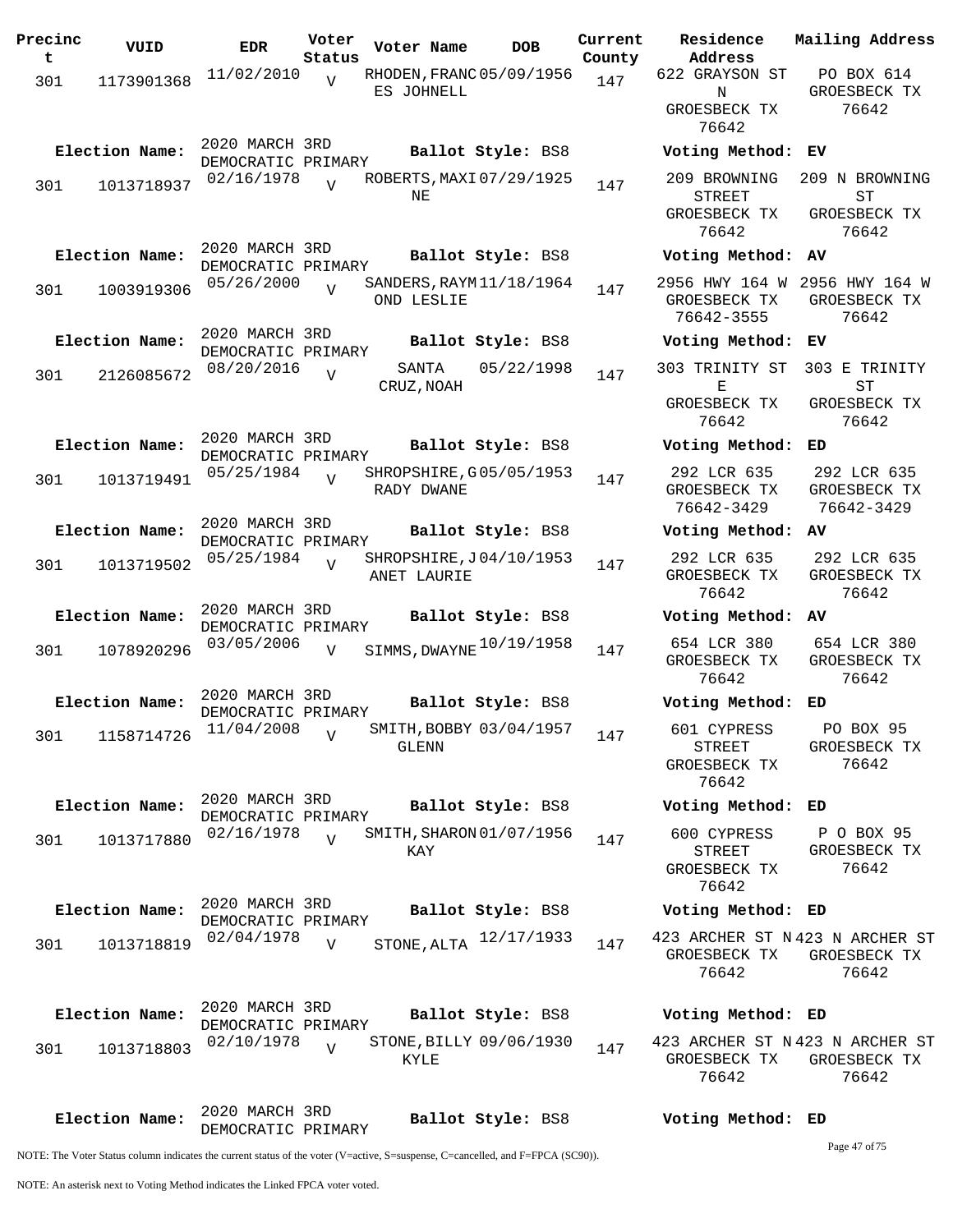| Precinc<br>t | VUID           | <b>EDR</b>                           | Voter<br>Status | Voter Name          | <b>DOB</b>               | Current<br>County | Residence<br>Address                         | Mailing Address                              |
|--------------|----------------|--------------------------------------|-----------------|---------------------|--------------------------|-------------------|----------------------------------------------|----------------------------------------------|
| 301          | 2163760959     | 03/03/2020                           | $\overline{U}$  | ORD WAYNE           | SURBER, CLIFF 11/01/1974 | 147               | 1757 FM 1245 E<br>GROESBECK TX<br>76642      | PO BOX 224414<br>DALLAS TX 75222             |
|              | Election Name: | 2020 MARCH 3RD<br>DEMOCRATIC PRIMARY |                 |                     | Ballot Style: BS8        |                   | Voting Method: EV                            |                                              |
| 301          | 1013642519     | 12/07/1996                           | $\overline{U}$  | CE RUTH             | THOMPSON, ALI 07/21/1934 | 147               | 311 JACINTO ST<br>W<br>GROESBECK TX<br>76642 | 311 W JACINTO<br>ST<br>GROESBECK TX<br>76642 |
|              | Election Name: | 2020 MARCH 3RD<br>DEMOCRATIC PRIMARY |                 |                     | Ballot Style: BS8        |                   | Voting Method:                               | ЕV                                           |
| 301          | 1074327089     | 11/15/2015                           | $\overline{V}$  | JR, FIDEL           | TURRUBIARTE 03/29/1945   | 147               | 233 LCR 404<br>GROESBECK TX<br>76642         | 233 LCR 404<br>GROESBECK TX<br>76642         |
|              | Election Name: | 2020 MARCH 3RD<br>DEMOCRATIC PRIMARY |                 |                     | Ballot Style: BS8        |                   | Voting Method: AV                            |                                              |
| 301          | 1003919368     | 11/15/2015                           | $\overline{z}$  | <b>GLENDA BAKER</b> | TURRUBIARTE, 06/15/1946  | 147               | 233 LCR 404<br>GROESBECK TX<br>76642         | 233 LCR 404<br>GROESBECK TX<br>76642         |
|              | Election Name: | 2020 MARCH 3RD<br>DEMOCRATIC PRIMARY |                 |                     | Ballot Style: BS8        |                   | Voting Method:                               | AV                                           |
| 301          | 1013720105     | 05/03/1991                           | $\overline{U}$  | JR.WILLIE B         | WASHINGTON 02/08/1963    | 147               | 808 TRINITY ST<br>W<br>GROESBECK TX<br>76642 | PO BOX 781<br>GROESBECK TX<br>76642-0781     |
|              | Election Name: | 2020 MARCH 3RD<br>DEMOCRATIC PRIMARY |                 |                     | <b>Ballot Style: BS8</b> |                   | Voting Method:                               | ED                                           |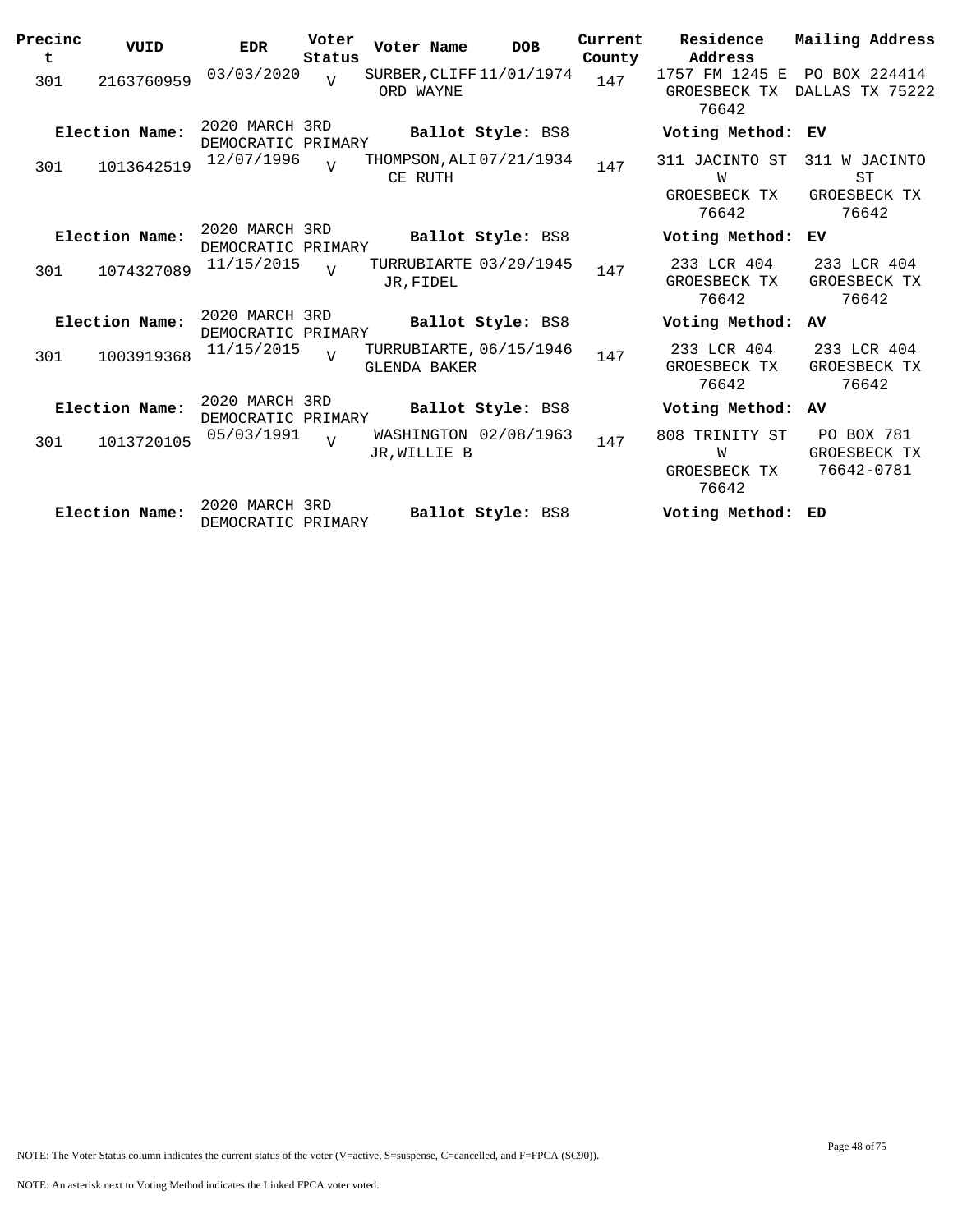| Precinc<br>t | VUID           | <b>EDR</b>                           | Voter<br>Status | Voter Name                             | <b>DOB</b>              | Current<br>County | Residence<br>Address                                          | Mailing Addres                                       |
|--------------|----------------|--------------------------------------|-----------------|----------------------------------------|-------------------------|-------------------|---------------------------------------------------------------|------------------------------------------------------|
| 302          | 1013713461     | 12/10/1988                           | $\overline{V}$  | ASBERRY, JAME 04/17/1945<br>S EARL     |                         | 147               | 604 HOPKINS ST<br>Е<br>MEXIA TX 76667                         | P O BOX 246<br>MEXIA TX 7666                         |
|              | Election Name: | 2020 MARCH 3RD                       |                 |                                        | Ballot Style: BS8       |                   | Voting Method: ED                                             |                                                      |
| 302          | 1013713691     | DEMOCRATIC PRIMARY<br>03/01/1982     | $\overline{v}$  | ASBERRY, PATS 03/15/1953<br>Y D        |                         | 147               | 604 HOPKINS ST<br>Е<br>MEXIA TX 76667                         | P O BOX 246<br>MEXIA TX 7666                         |
|              | Election Name: | 2020 MARCH 3RD                       |                 |                                        | Ballot Style: BS8       |                   | Voting Method: ED                                             |                                                      |
| 302          | 1122860337     | DEMOCRATIC PRIMARY<br>08/17/2019     | $\overline{V}$  | DRIVER, ROGER 01/27/1951<br>Q          |                         | 147               | DRIVE<br>MEXIA TX 76667                                       | 784 OAK HILL 784 OAK HILL I<br>MEXIA TX 7666<br>3909 |
|              | Election Name: | 2020 MARCH 3RD<br>DEMOCRATIC PRIMARY |                 |                                        | Ballot Style: BS8       |                   | Voting Method: EV                                             |                                                      |
| 302          | 1013713380     | 09/12/1992                           | $\overline{V}$  | EAGANS, VERGE 08/08/1958<br>NESE       |                         | 147               | 915 EVERGREEN<br>ST E<br>MEXIA TX 76667 MEXIA TX 7666         | 915 EVERGREEI<br><b>STREET</b>                       |
|              | Election Name: | 2020 MARCH 3RD<br>DEMOCRATIC PRIMARY |                 |                                        | Ballot Style: BS8       |                   | Voting Method: EV                                             |                                                      |
| 302          | 2120274280     | 02/10/2016                           | $\overline{v}$  | EHRENFELD, DA02/27/1958<br>VID         |                         | 147               | 763 OAK HILL<br>DRIVE<br>MEXIA TX 76667                       |                                                      |
|              | Election Name: | 2020 MARCH 3RD<br>DEMOCRATIC PRIMARY |                 |                                        | Ballot Style: BS8       |                   | Voting Method: ED                                             |                                                      |
| 302          | 1010965698     | 12/04/2017                           | $\overline{U}$  | NEAL                                   | FEUGE, DANNY 08/31/1961 | 147               | 900 HINCHLIFFE<br><b>RD</b><br>MEXIA TX 76667                 |                                                      |
|              | Election Name: | 2020 MARCH 3RD                       |                 |                                        | Ballot Style: BS8       |                   | Voting Method: ED                                             |                                                      |
| 302          | 1013714145     | DEMOCRATIC PRIMARY<br>03/01/1978     | $\overline{V}$  | FITE, LILLIAN <sup>11/16</sup> /1954   |                         | 147               | 818 HOLLY LANE<br>MEXIA TX 76667 MEXIA TX 7666                | 818 HOLLY LN                                         |
|              | Election Name: | 2020 MARCH 3RD<br>DEMOCRATIC PRIMARY |                 |                                        | Ballot Style: BS8       |                   | Voting Method: AV                                             |                                                      |
| 302          | 1174161420     | 11/02/2010                           | $\overline{V}$  | JAMES                                  | FITE, RYAN 08/10/1992   | 147               | 818 HOLLY LANE<br>MEXIA TX 76667 MEXIA TX 7666                | 818 HOLLY LN                                         |
|              | Election Name: | 2020 MARCH 3RD<br>DEMOCRATIC PRIMARY |                 |                                        | Ballot Style: BS8       |                   | Voting Method: EV                                             |                                                      |
| 302          | 1124856887     | 07/19/2009                           | $\overline{V}$  | HALL, SEDRICK 10/12/1966<br>LEWIS      |                         | 147               | 218 LCR 410<br>GROESBECK TX<br>76642-2674                     | 218 LCR 410<br>GROESBECK TX<br>76642                 |
|              | Election Name: | 2020 MARCH 3RD<br>DEMOCRATIC PRIMARY |                 |                                        | Ballot Style: BS8       |                   | Voting Method: ED                                             |                                                      |
| 302          | 1013664081     | 04/17/1988                           | $\overline{V}$  | HIGH-<br>MITCHELL, STE<br>PHANA VENITA | 02/08/1967              | 147               | 903 PARK LANE<br>MEXIA TX 76667                               |                                                      |
|              | Election Name: | 2020 MARCH 3RD<br>DEMOCRATIC PRIMARY |                 |                                        | Ballot Style: BS8       |                   | Voting Method: EV                                             |                                                      |
| 302          | 1021195167     | 05/15/2004                           | $\overline{V}$  | DARRELL                                | HOBBS, JAMES 01/23/1962 | 147               | 1502 HINCHLIFFE<br><b>RD</b><br>MEXIA TX 76667 MEXIA TX 7666  | 1502<br>HINCHCLIFFE R                                |
|              | Election Name: | 2020 MARCH 3RD                       |                 |                                        | Ballot Style: BS8       |                   | Voting Method: EV                                             |                                                      |
| 302          | 1023265298     | DEMOCRATIC PRIMARY<br>08/25/2004     | $\overline{U}$  | HOBBS, SHERRY 08/21/1964<br>LYNN       |                         | 147               | 1502 HINCHLIFFE<br><b>RD</b><br>MEXIA TX 76667- MEXIA TX 7666 | 1502<br>HINCHCLIFFE R                                |
|              | Election Name: | 2020 MARCH 3RD<br>DEMOCRATIC PRIMARY |                 |                                        | Ballot Style: BS8       |                   | 4001<br>Voting Method: EV                                     |                                                      |

E MEXIA TX 76667 MEXIA TX 76667 **Election Name: Ballot Style:** BS8 **Voting Method: ED** 604 HOPKINS ST E MEXIA TX 76667 P O BOX 246 MEXIA TX 76667 **Election Name: Ballot Style:** BS8 **Voting Method: ED** 784 OAK HILL 784 OAK HILL DR DRIVE MEXIA TX 76667 MEXIA TX 76667- 3909 **Election Name: Ballot Style:** BS8 **Voting Method: EV** 915 EVERGREEN 915 EVERGREEN ST E MEXIA TX 76667 MEXIA TX 76667 STREET **Election Name: Ballot Style:** BS8 **Voting Method: EV** 763 OAK HILL DRIVE MEXIA TX 76667 **Election Name: Ballot Style:** BS8 **Voting Method: ED** 900 HINCHLIFFE RD MEXIA TX 76667 **Election Name: Ballot Style:** BS8 **Voting Method: ED** MEXIA TX 76667 MEXIA TX 76667 **Election Name: Ballot Style:** BS8 **Voting Method: AV** 818 HOLLY LANE 818 HOLLY LN MEXIA TX 76667 MEXIA TX 76667 **Election Name: Ballot Style:** BS8 **Voting Method: EV** 218 LCR 410 GROESBECK TX 76642-2674 218 LCR 410 GROESBECK TX 76642 **Election Name: Ballot Style:** BS8 **Voting Method: ED** 903 PARK LANE MEXIA TX 76667 **Election Name: Ballot Style:** BS8 **Voting Method: EV** 1502 HINCHLIFFE RD MEXIA TX 76667 MEXIA TX 76667 1502 HINCHCLIFFE RD **Election Name: Ballot Style:** BS8 **Voting Method: EV** 1502 HINCHLIFFE RD MEXIA TX 76667- MEXIA TX 76667 4001 1502 HINCHCLIFFE RD

**Current Mailing Address**

NOTE: The Voter Status column indicates the current status of the voter (V=active, S=suspense, C=cancelled, and F=FPCA (SC90)).

Page 49 of 75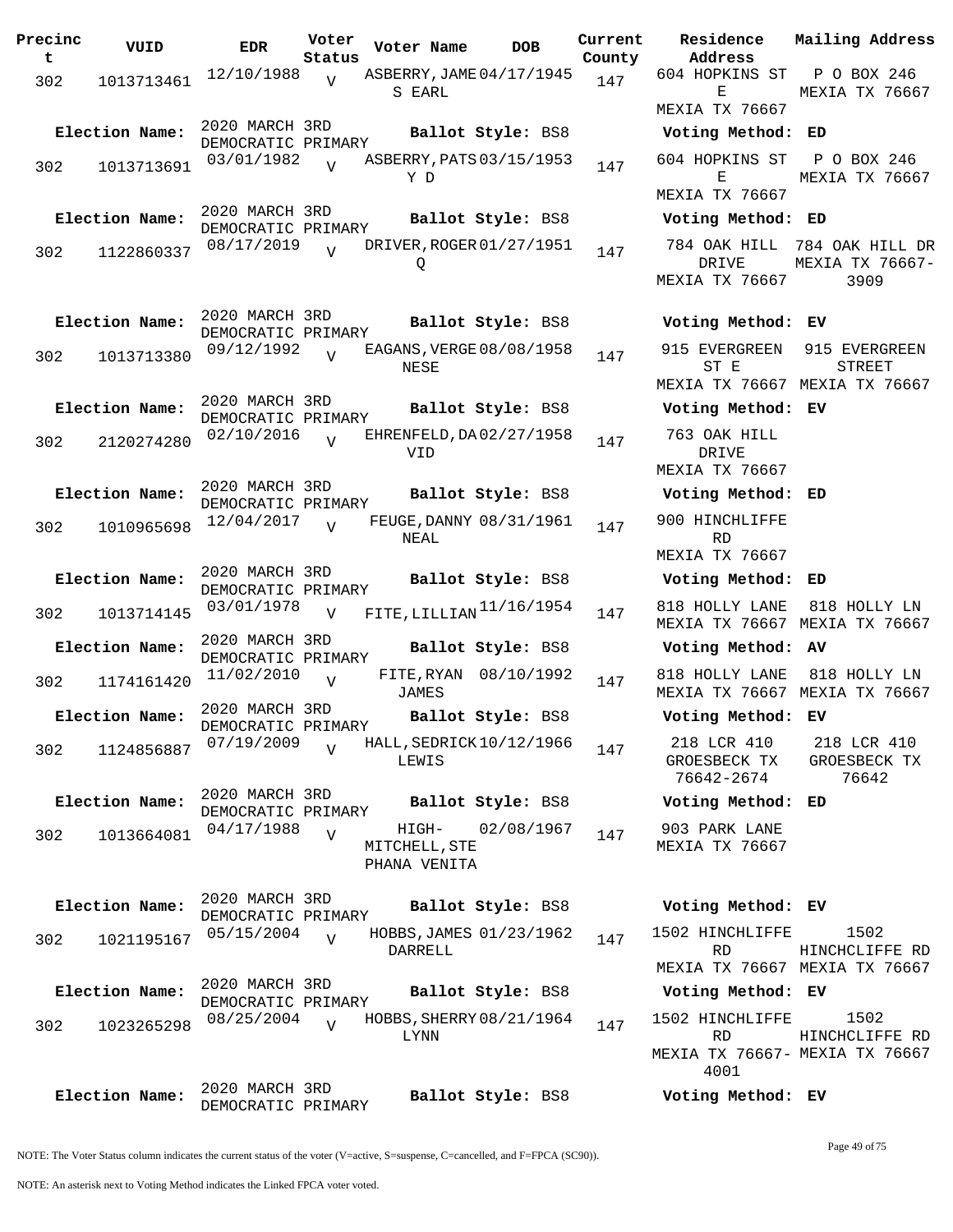| Precinc<br>t | VUID           | <b>EDR</b>                           | Voter<br>Status | Voter Name                                   | <b>DOB</b>        | Current<br>County | Residence<br>Address                           |
|--------------|----------------|--------------------------------------|-----------------|----------------------------------------------|-------------------|-------------------|------------------------------------------------|
| 302          | 2131233591     | 11/02/1992                           | V               | JOHNSON, DAMI 11/26/1972<br>TA<br>ANTOINETTE |                   | 147               | 906 HOLLY LAN<br>MEXIA TX 7666                 |
|              | Election Name: | 2020 MARCH 3RD                       |                 |                                              | Ballot Style: BS8 |                   | Voting Metho                                   |
| 302          | 1013644443     | DEMOCRATIC PRIMARY<br>04/15/2001     | $\overline{v}$  | JONES, ELIZAB 11/19/1947<br>ETH ANN          |                   | 147               | 1709 SHILOH<br><b>ROAD</b>                     |
|              | Election Name: | 2020 MARCH 3RD<br>DEMOCRATIC PRIMARY |                 |                                              | Ballot Style: BS8 |                   | MEXIA TX 7666<br>Voting Metho                  |
| 302          | 1013653264     | 05/06/1978                           | $\overline{V}$  | JONES JR, JOE 02/21/1949                     |                   | 147               | 1709 SHILOH<br>ROAD<br>MEXIA TX 7666           |
|              | Election Name: | 2020 MARCH 3RD<br>DEMOCRATIC PRIMARY |                 |                                              | Ballot Style: BS8 |                   | Voting Metho                                   |
| 302          | 1003769321     | 09/29/2001                           | $\overline{V}$  | KING, MATTIE 09/04/1979<br>PEARL             |                   | 147               | 721 OAK HILL<br><b>DRIVE</b>                   |
|              | Election Name: | 2020 MARCH 3RD<br>DEMOCRATIC PRIMARY |                 |                                              | Ballot Style: BS8 |                   | MEXIA TX 7666<br>Voting Metho                  |
| 302          | 2162461138     | 02/01/2020                           | $\overline{z}$  | LOPEZ, CHRIST 02/17/1986<br>INA IRENE        |                   | 147               | 707 OAK HILL<br>DRIVE<br>MEXIA TX 7666         |
|              | Election Name: | 2020 MARCH 3RD<br>DEMOCRATIC PRIMARY |                 |                                              | Ballot Style: BS8 |                   | Voting Metho                                   |
| 302          | 1163094796     | 05/16/2011                           | $\overline{V}$  | MCELROY, MICH 12/11/1990<br>AEL ANTHONY      |                   | 147               | 714 WALLACE<br>STREET<br>MEXIA TX 7666<br>3626 |
|              | Election Name: | 2020 MARCH 3RD<br>DEMOCRATIC PRIMARY |                 |                                              | Ballot Style: BS8 |                   | Voting Metho                                   |
| 302          | 1013700987     | 08/24/1984                           | $\overline{v}$  | MEDLOCK, KIM 01/14/1965<br>ANN               |                   | 147               | 917 GRANT ROA<br>MEXIA TX 7666                 |
|              | Election Name: | 2020 MARCH 3RD<br>DEMOCRATIC PRIMARY |                 |                                              | Ballot Style: BS8 |                   | Voting Metho                                   |
| 302          | 1177882993     | 09/03/2016                           | V               | MEDLOCK, TIFF 06/30/1992<br>ANY ANN          |                   | 147               | 917 GRANT ROA<br>MEXIA TX 7666                 |
|              | Election Name: | 2020 MARCH 3RD<br>DEMOCRATIC PRIMARY |                 |                                              | Ballot Style: BS8 |                   | Voting Metho                                   |
| 302          | 2160472797     | 11/05/2019                           | $\overline{U}$  | OLVERA, MIREY 10/03/2001<br>A NICOLE         |                   | 147               | 833 PARK LAN<br>MEXIA TX 7666                  |
|              | Election Name: | 2020 MARCH 3RD<br>DEMOCRATIC PRIMARY |                 |                                              | Ballot Style: BS8 |                   | Voting Metho                                   |
| 302          | 1125262074     | 10/24/2018                           | $\overline{V}$  | PEARSON, SCOT 01/23/1980<br>T ASHLEY         |                   | 147               | 925 SHILOH RO.<br>MEXIA TX 7666                |
|              | Election Name: | 2020 MARCH 3RD                       |                 |                                              | Ballot Style: BS8 |                   | Voting Metho                                   |
| 302          | 1013713643     | DEMOCRATIC PRIMARY<br>09/10/1988     | $\overline{V}$  | PRATHER, BETT $11/18/1953$                   |                   | 147               | 801 MESQUITE                                   |
|              |                |                                      |                 | Y LOU                                        |                   |                   | LANE<br>MEXIA TX 7666                          |
|              | Election Name: | 2020 MARCH 3RD<br>DEMOCRATIC PRIMARY |                 |                                              | Ballot Style: BS8 |                   | Voting Metho                                   |
| 302          | 1013713615     | 03/01/1978                           | $\overline{V}$  | PRATHER, JIMM 12/30/1955<br>Y DAVID          |                   | 147               | 801 MESQUITE<br>LANE<br>MEXIA TX 7666          |
|              | Election Name: | 2020 MARCH 3RD<br>DEMOCRATIC PRIMARY |                 |                                              | Ballot Style: BS8 |                   | Voting Metho                                   |

**Election Name: Ballot Style:** BS8 **Voting Method: EV** 1709 SHILOH 1709 SHILOH RD ROAD MEXIA TX 76667 MEXIA TX 76667 **Election Name: Ballot Style:** BS8 **Voting Method: AV** ROAD MEXIA TX 76667 1709 SHILOH RD MEXIA TX 76667 **Election Name: Ballot Style:** BS8 **Voting Method: AV** 721 OAK HILL 721 OAK HILL DR DRIVE MEXIA TX 76667 MEXIA TX 76667 **Election Name: Ballot Style:** BS8 **Voting Method: EV** 707 OAK HILL 707 OAK HILL DR DRIVE MEXIA TX 76667 MEXIA TX 76667- 3904 **Election Name: Ballot Style:** BS8 **Voting Method: ED** 714 WALLACE 714 WALLACE ST STREET MEXIA TX 76667- 3626 MEXIA TX 76667 **Election Name: Ballot Style:** BS8 **Voting Method: ED** 917 GRANT ROAD 917 GRANT RD MEXIA TX 76667 MEXIA TX 76667 **Election Name: Ballot Style:** BS8 **Voting Method: ED** 917 GRANT ROAD MEXIA TX 76667 **Election Name: Ballot Style:** BS8 **Voting Method: ED** 833 PARK LANE MEXIA TX 76667 **Election Name: Ballot Style:** BS8 **Voting Method: ED** 925 SHILOH ROAD 26 PLANTATION MEXIA TX 76667 PARK GARDENS FLAT 1/2 GLASGOW G51 1NW **Election Name: Ballot Style:** BS8 **Voting Method: AV**

906 HOLLY LANE

MEXIA TX 76667 MEXIA TX 76667

**Current Mailing Address**

PO BOX 1027

801 MESQUITE 801 MESQUITE LN LANE MEXIA TX 76667 MEXIA TX 76667

**Election Name: Ballot Style:** BS8 **Voting Method: ED** 801 MESQUITE 801 MESQUITE LN LANE MEXIA TX 76667 MEXIA TX 76667

**Election Name: Ballot Style:** BS8 **Voting Method: ED**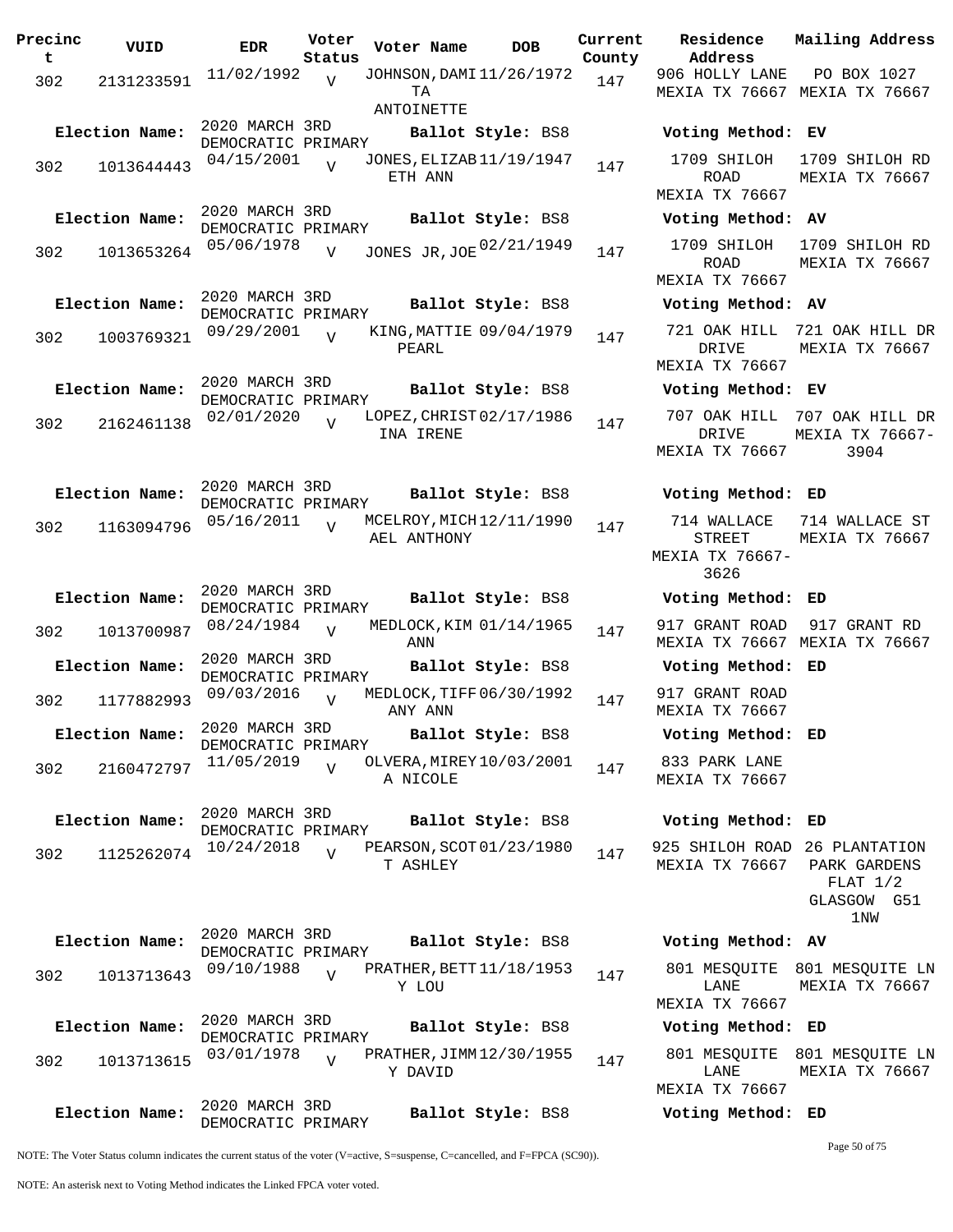| Precinc<br>$\mathbf t$ | VUID           | <b>EDR</b>                           | Voter<br>Status | Voter Name                          | <b>DOB</b>               | Current<br>County | Residence<br>Address                                                | Mailing Address               |
|------------------------|----------------|--------------------------------------|-----------------|-------------------------------------|--------------------------|-------------------|---------------------------------------------------------------------|-------------------------------|
| 302                    | 1007534320     | 12/29/2000                           | $\overline{U}$  | JOSEPH                              | RIGLER, JOHN 09/27/1961  | 147               | 601 EVERGREEN 601 E EVERGREEN<br>ST E 4                             | 4                             |
|                        |                |                                      |                 |                                     |                          |                   | MEXIA TX 76667 MEXIA TX 76667-                                      | 0000                          |
|                        | Election Name: | 2020 MARCH 3RD<br>DEMOCRATIC PRIMARY |                 |                                     | Ballot Style: BS8        |                   | Voting Method: ED                                                   |                               |
| 302                    | 1008963105     | 04/13/1991                           | $\overline{U}$  | TER JAMES                           | SHEPHERD, LES 03/05/1939 | 147               | 786 OAK HILL<br>DRIVE<br><b>MEXIA TX 76667</b>                      |                               |
|                        | Election Name: | 2020 MARCH 3RD<br>DEMOCRATIC PRIMARY |                 |                                     | Ballot Style: BS8        |                   | Voting Method: ED                                                   |                               |
| 302                    | 1192594386     | 04/05/2017                           | $\overline{U}$  | ALEXANDER                           | SHERROD, CODY 03/03/1994 | 147               | 299 LCR 406<br>GROESBECK TX<br>76642                                |                               |
|                        | Election Name: | 2020 MARCH 3RD<br>DEMOCRATIC PRIMARY |                 |                                     | Ballot Style: BS8        |                   | Voting Method: EV                                                   |                               |
| 302                    | 1200723297     | 03/03/2020                           | $\overline{v}$  | VAN<br>WINKLE, MADIS<br>ON RACHELLE | 05/11/1995               | 147               | 154 PR 5485 APT 1516 E NAVARRO<br>C<br>MEXIA TX 76667 MART TX 76664 | AVE                           |
|                        | Election Name: | 2020 MARCH 3RD<br>DEMOCRATIC PRIMARY |                 |                                     | Ballot Style: BS8        |                   | Voting Method: EV                                                   |                               |
| 302                    | 1013658983     | 10/06/1995                           | $\overline{V}$  | A LOUISE                            | WELCH, BARBAR 08/31/1957 | 147               | 919 GLENDALE ST<br>Е<br><b>MEXIA TX 76667</b>                       |                               |
|                        | Election Name: | 2020 MARCH 3RD<br>DEMOCRATIC PRIMARY |                 |                                     | Ballot Style: BS8        |                   | Voting Method: ED                                                   |                               |
| 302                    | 1184051341     | 05/02/2012                           | $\overline{U}$  | DAWN                                | WEST, SHERRY 05/01/1961  | 147               | 289 LCR 408<br>GROESBECK TX<br>76642                                |                               |
|                        | Election Name: | 2020 MARCH 3RD<br>DEMOCRATIC PRIMARY |                 |                                     | Ballot Style: BS8        |                   | Voting Method: EV                                                   |                               |
| 302                    | 1013650289     | 05/30/1996                           | $\overline{U}$  | A DENISE                            | WILEY, ROSHUN 11/09/1977 | 147               | 701 OAK HILL<br>DRIVE<br>MEXIA TX 76667                             | PO BOX 1513<br>MEXIA TX 76667 |
|                        | Election Name: | 2020 MARCH 3RD<br>DEMOCRATIC PRIMARY |                 |                                     | Ballot Style: BS8        |                   | Voting Method: EV                                                   |                               |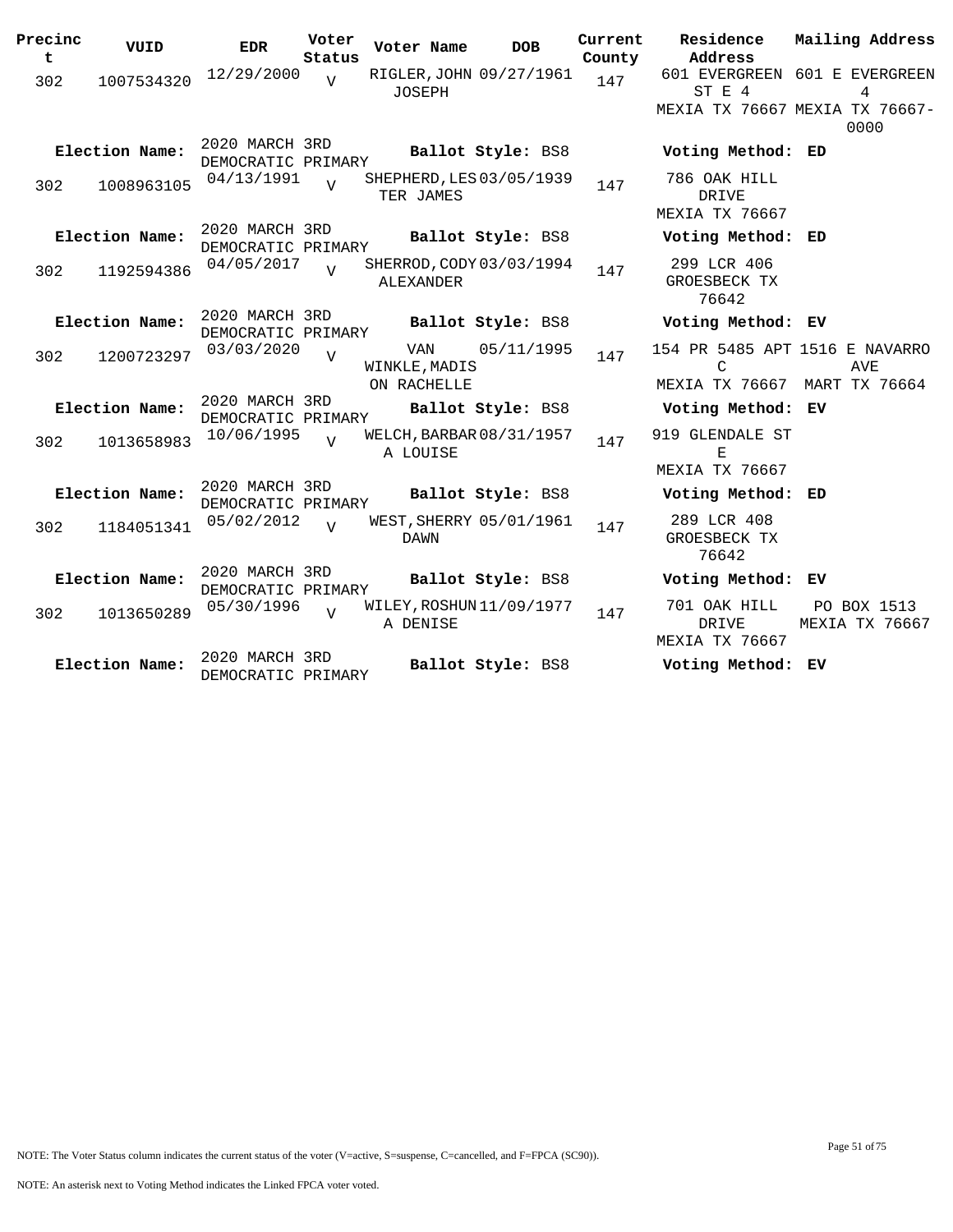| Precinc<br>t | VUID           | <b>EDR</b>                           | Voter<br>Status | Voter Name  |       | <b>DOB</b>               | Current<br>County | Residence<br>Address                      |
|--------------|----------------|--------------------------------------|-----------------|-------------|-------|--------------------------|-------------------|-------------------------------------------|
| 303          | 1013682680     | 02/25/1978                           | $\overline{V}$  | LUPE        |       | ALFARO, GUADA 12/12/1931 | 147               | 350 LCR 628<br>GROESBECK TX<br>76642-3400 |
|              | Election Name: | 2020 MARCH 3RD<br>DEMOCRATIC PRIMARY |                 |             |       | Ballot Style: BS8        |                   | Voting Method                             |
| 303          | 1013682698     | 02/25/1978                           | $\overline{17}$ | TINO G      |       | ALFARO, ROBUS 04/21/1957 | 147               | 350 LCR 628<br>GROESBECK TX<br>76642-3400 |
|              | Election Name: | 2020 MARCH 3RD<br>DEMOCRATIC PRIMARY |                 |             |       | Ballot Style: BS8        |                   | Voting Method                             |
| 303          | 1013637014     | 01/09/1998                           | $\overline{V}$  | SR, GENE A  | DOMON | 04/14/1940               | 147               | 177 LCR 613<br>GROESBECK TX<br>76642-3447 |
|              | Election Name: | 2020 MARCH 3RD<br>DEMOCRATIC PRIMARY |                 |             |       | Ballot Style: BS8        |                   | Voting Method                             |
| 303          | 1013637120     | 01/09/1998                           | $\overline{U}$  | IA WESSON   |       | DOMON, PATRIC 10/24/1945 | 147               | 177 LCR 613<br>GROESBECK TX<br>76642      |
|              | Election Name: | 2020 MARCH 3RD<br>DEMOCRATIC PRIMARY |                 |             |       | Ballot Style: BS8        |                   | Voting Method                             |
| 303          | 1052011557     | 01/10/2016                           | $\overline{U}$  | DEAN        |       | DUKE, DENNIS 06/20/1953  | 147               | 878 LCR 354<br><b>MART TX 76664</b>       |
|              | Election Name: | 2020 MARCH 3RD<br>DEMOCRATIC PRIMARY |                 |             |       | Ballot Style: BS8        |                   | Voting Method                             |
| 303          | 1037557668     | 08/29/2014                           | $\overline{U}$  | LYNN        |       | DUKE, LORNA 03/21/1956   | 147               | 878 LCR 354<br><b>MART TX 76664</b>       |
|              | Election Name: | 2020 MARCH 3RD<br>DEMOCRATIC PRIMARY |                 |             |       | Ballot Style: BS8        |                   | Voting Method                             |
| 303          | 1055911666     | 08/05/2006                           |                 | WAYNE       |       | KLUNA, ROBERT 12/10/1962 | 147               | 5409 FM 339 S<br>GROESBECK TX<br>76642    |
|              | Election Name: | 2020 MARCH 3RD<br>DEMOCRATIC PRIMARY |                 |             |       | Ballot Style: BS8        |                   | Voting Method                             |
| 303          | 1036001641     | 01/15/2020                           | $\overline{U}$  | HELLEN      |       | MEYKA, RUTH 06/21/1933   | 147               | 105 LCR 608<br><b>MART TX 76664</b>       |
|              | Election Name: | 2020 MARCH 3RD<br>DEMOCRATIC PRIMARY |                 |             |       | Ballot Style: BS8        |                   | Voting Method                             |
| 303          | 1021056447     | 04/08/2004                           | $\overline{V}$  | N CARTER    |       | OLIVER, DARVI 07/31/1947 | 147               | 1101 LCR 618<br>MART TX 76664-<br>5546    |
|              | Election Name: | 2020 MARCH 3RD<br>DEMOCRATIC PRIMARY |                 |             |       | Ballot Style: BS8        |                   | Voting Method                             |
| 303          | 1013682481     | 02/28/1983                           | V               |             |       | OLIVER, JILL 04/19/1959  | 147               | 1149 FM 339 S<br>GROESBECK TX<br>76642    |
|              | Election Name: | 2020 MARCH 3RD                       |                 |             |       | Ballot Style: BS8        |                   | Voting Method                             |
| 303          | 1148868639     | DEMOCRATIC PRIMARY<br>10/06/2019     | $\overline{U}$  | ELIZABETH   |       | SMITH, ANNA 09/09/1978   | 147               | 884 FM 339 S<br>GROESBECK TX<br>76642     |
|              | Election Name: | 2020 MARCH 3RD<br>DEMOCRATIC PRIMARY |                 |             |       | Ballot Style: BS8        |                   | Voting Method                             |
| 303          | 1160107527     | 11/04/2018                           | $\overline{V}$  | LYNN        |       | SMITH, SUSAN 11/08/1957  | 147               | 1150 FM 339 S<br>GROESBECK TX<br>76642    |
|              | Election Name: | 2020 MARCH 3RD<br>DEMOCRATIC PRIMARY |                 |             |       | Ballot Style: BS8        |                   | Voting Method                             |
| 303          | 1136209496     | 03/28/2019                           | $\overline{U}$  | ANET ELAINE |       | VANSICKLER, J05/29/1961  | 147               | 297 LCR 615<br>GROESBECK TX<br>76642      |
|              | Election Name: | 2020 MARCH 3RD<br>DEMOCRATIC PRIMARY |                 |             |       | Ballot Style: BS8        |                   | Voting Method                             |

**Voter Name DOB Residence Address Current Mailing Address** 350 LCR 628 GROESBECK TX 76642-3400 350 LCR 628 GROESBECK TX 76642-3400 **Election Name: Ballot Style:** BS8 **Voting Method: ED** 350 LCR 628 GROESBECK TX 76642-3400 350 LCR 628 GROESBECK TX 76642-3400 **Election Name: Ballot Style:** BS8 **Voting Method: ED** 177 LCR 613 GROESBECK TX 76642-3447 177 LCR 613 GROESBECK TX 76642-3447 **Election Name: Ballot Style:** BS8 **Voting Method: ED** 177 LCR 613 GROESBECK TX 76642 177 LCR 613 GROESBECK TX 76642 **Election Name: Ballot Style:** BS8 **Voting Method: ED** 878 LCR 354 MART TX 76664 MART TX 76664 878 LCR 354 **Election Name: Ballot Style:** BS8 **Voting Method: EV** 878 LCR 354 MART TX 76664 878 CR 354 MART TX 76664 **Election Name: Ballot Style:** BS8 **Voting Method: EV** 5409 FM 339 S GROESBECK TX 76642 5409 FM 339 S GROESBECK TX 76642 **Election Name: Ballot Style:** BS8 **Voting Method: EV** 105 LCR 608 MART TX 76664 105 LCR 608 MART TX 76664 **Election Name: Ballot Style:** BS8 **Voting Method: ED** 1101 LCR 618 MART TX 76664- MART TX 76664 5546 1101 LCR 618 **Election Name: Ballot Style:** BS8 **Voting Method: ED** GROESBECK TX 76642 1149 FM 339 S GROESBECK TX 76642 **Election Name: Ballot Style:** BS8 **Voting Method: ED** 884 FM 339 S GROESBECK TX 76642 884 FM 339 S GROESBECK TX 76642-5518 **Election Name: Ballot Style:** BS8 **Voting Method: EV** 1150 FM 339 S GROESBECK TX 76642 **Election Name: Ballot Style:** BS8 **Voting Method: ED** 297 LCR 615 GROESBECK TX

NOTE: The Voter Status column indicates the current status of the voter (V=active, S=suspense, C=cancelled, and F=FPCA (SC90)).

**Election Name: Ballot Style:** BS8 **Voting Method: ED**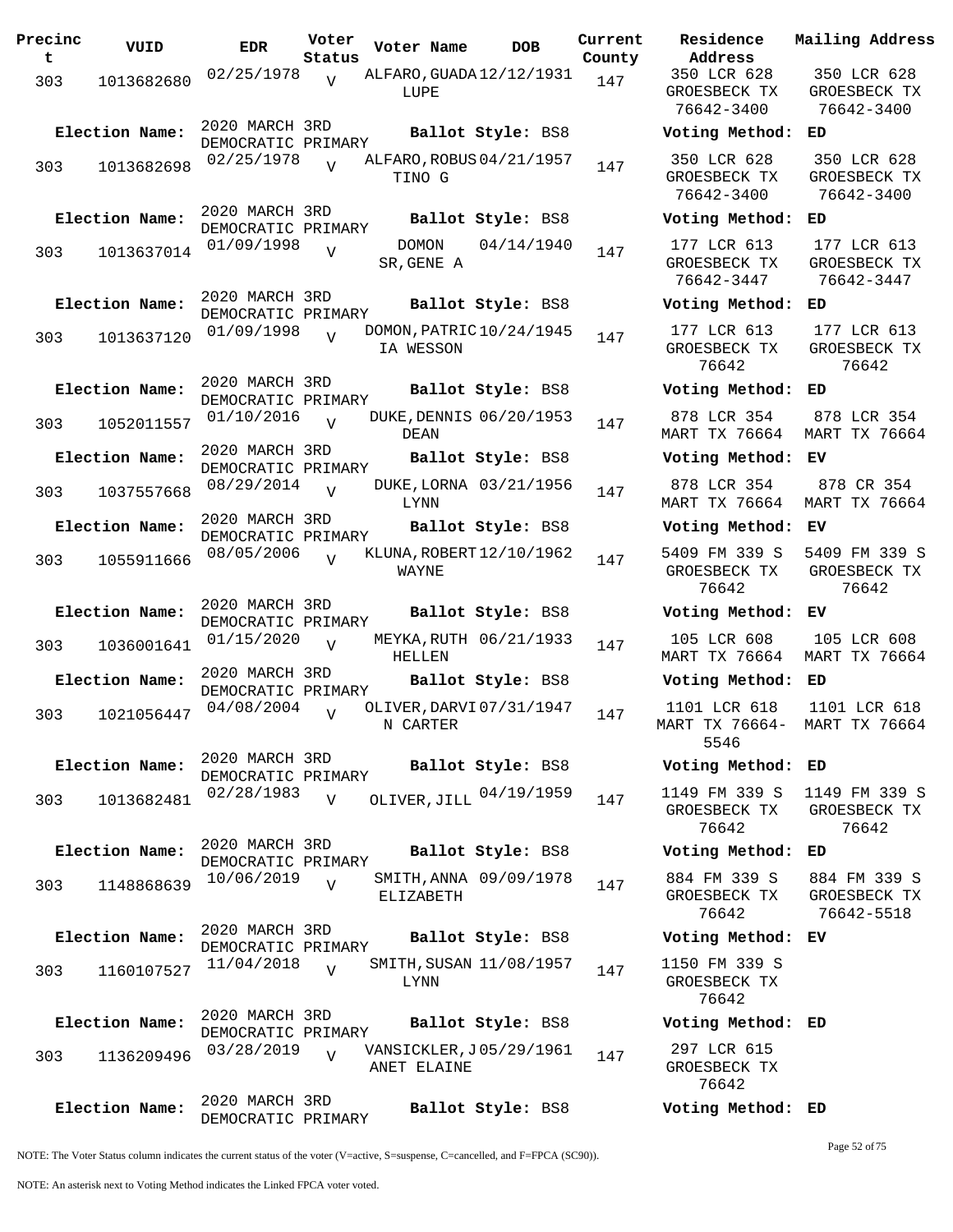| Precinc<br>t | VUID           | <b>EDR</b>                           | Voter<br>Status | Voter Name                                | <b>DOB</b>        | Current<br>County | Residence<br>Address                         | Mai:           |
|--------------|----------------|--------------------------------------|-----------------|-------------------------------------------|-------------------|-------------------|----------------------------------------------|----------------|
| 304          | 2158643605     | 09/12/2019                           | $\overline{V}$  | ALBITER, ABRA 08/02/1983<br>HAM           |                   | 147               | 120 LCR 477<br>MEXIA TX 76667 MEX            | 1:             |
|              | Election Name: | 2020 MARCH 3RD<br>DEMOCRATIC PRIMARY |                 |                                           | Ballot Style: BS8 |                   | Voting Method: ED                            |                |
| 304          | 1088532898     | 12/02/2016                           | S.              | ANGLIN, JAZZM08/08/1979<br>INE EBONY      |                   | 147               | 1847 LCR 474<br>MEXIA TX 76667               |                |
|              | Election Name: | 2020 MARCH 3RD<br>DEMOCRATIC PRIMARY |                 |                                           | Ballot Style: BS8 |                   | Voting Method: EV                            |                |
| 304          | 2150161398     | 11/06/2018                           | $\overline{U}$  | BLACKWELL, CH09/12/1956<br>ARLES LEE      |                   | 147               | 948 PARK RD 28B<br>MEXIA TX 76667            |                |
|              | Election Name: | 2020 MARCH 3RD<br>DEMOCRATIC PRIMARY |                 |                                           | Ballot Style: BS8 |                   | Voting Method: ED                            |                |
| 304          | 1013663997     | 03/01/1978                           | $\overline{U}$  | BREWER, WILMA 11/21/1950<br><b>RENE</b>   |                   | 147               | 337 FM 1633<br>MEXIA TX 76667 MEX            | 3:             |
|              | Election Name: | 2020 MARCH 3RD<br>DEMOCRATIC PRIMARY |                 |                                           | Ballot Style: BS8 |                   | Voting Method: ED                            |                |
| 304          | 1118027555     | 05/30/2018                           | $\overline{U}$  | BRINKER, JENN 12/24/1960<br>IE SMITH      |                   | 147               | 531 FM 1633<br>MEXIA TX 76667 MEX            | 5 <sup>2</sup> |
|              | Election Name: | 2020 MARCH 3RD<br>DEMOCRATIC PRIMARY |                 |                                           | Ballot Style: BS8 |                   | Voting Method: EV                            |                |
| 304          | 2152753386     | 12/29/2018                           | $\overline{V}$  | BUSBY<br>JR, DANA                         | 04/06/2000        | 147               | 2120 LCR 377<br>MEXIA TX 76667 MEX           | 21             |
|              | Election Name: | 2020 MARCH 3RD<br>DEMOCRATIC PRIMARY |                 |                                           | Ballot Style: BS8 |                   | Voting Method: ED                            |                |
| 304          | 2160472556     | 11/05/2019                           | $\overline{V}$  | BUSBY, DILYN 09/24/2001<br><b>ANNETTE</b> |                   | 147               | 2120 LCR 377<br>MEXIA TX 76667               |                |
|              | Election Name: | 2020 MARCH 3RD<br>DEMOCRATIC PRIMARY |                 |                                           | Ballot Style: BS8 |                   | Voting Method: ED                            |                |
| 304          | 1013719556     | 11/09/1987                           | $\overline{U}$  | BUSBY, MARGAR 05/22/1934<br>ET ISORA      |                   | 147               | 2146 LCR 377<br>MEXIA TX 76667 MEX           | 21             |
|              | Election Name: | 2020 MARCH 3RD<br>DEMOCRATIC PRIMARY |                 |                                           | Ballot Style: BS8 |                   | Voting Method: AV                            |                |
| 304          | 1003921178     | 04/02/2000                           |                 | DECKER, ANGEL 01/31/1974<br>A MICHELE     |                   | 147               | 1025 LCR 463<br>MEXIA TX 76667 MEX           | 10             |
|              | Election Name: | 2020 MARCH 3RD<br>DEMOCRATIC PRIMARY |                 |                                           | Ballot Style: BS8 |                   | Voting Method: EV                            |                |
| 304          | 1013717500     | 06/03/1983                           | $\overline{U}$  | DECKER, TOMMY 06/05/1961<br><b>BRUCE</b>  |                   | 147               | 1025 LCR 463<br>MEXIA TX 76667 MEX           | 10             |
|              | Election Name: | 2020 MARCH 3RD<br>DEMOCRATIC PRIMARY |                 |                                           | Ballot Style: BS8 |                   | Voting Method: EV                            |                |
| 304          | 1013665318     | 01/20/1978                           | $\overline{U}$  | ELDRIDGE, SAN 09/11/1935<br>DRA           |                   | 147               | 113 LCR 474<br>MEXIA TX 76667 MEX            | 1:             |
|              | Election Name: | 2020 MARCH 3RD<br>DEMOCRATIC PRIMARY |                 |                                           | Ballot Style: BS8 |                   | Voting Method: EV                            |                |
| 304          | 1013656538     | 02/27/1994                           | $\overline{U}$  | FAGLIE, ROSA 08/18/1941<br>GOINES         |                   | 147               | 4961 HWY 14 N<br>MEXIA TX 76667- MEX<br>3857 | 49(            |
|              | Election Name: | 2020 MARCH 3RD<br>DEMOCRATIC PRIMARY |                 |                                           | Ballot Style: BS8 |                   | Voting Method: ED                            |                |
| 304          | 1142151568     | 12/06/2018                           | $\overline{V}$  | GARRETT, LADW 01/09/1972<br>AN MISCHELLE  |                   | 147               | 4568 HWY 14 N 4568<br>MEXIA TX 76667         | MEX.           |
|              | Election Name: | 2020 MARCH 3RD<br>DEMOCRATIC PRIMARY |                 |                                           | Ballot Style: BS8 |                   | Voting Method: ED                            |                |
| 304          | 1024301126     | 06/12/2005                           | $\overline{U}$  | GIPSON, MISTY 09/08/1977<br>RENEE         |                   | 147               | 1063 LCR 474<br>MEXIA TX 76667 MEX           | 10             |
|              | Election Name: | 2020 MARCH 3RD                       |                 |                                           | Ballot Style: BS8 |                   | Voting Method: ED                            |                |

120 LCR 477 MEXIA TX 76667 MEXIA TX 76667 120 LCR 477 **Election Name: Ballot Style:** BS8 **Voting Method: ED** 1847 LCR 474 MEXIA TX 76667 **Election Name: Ballot Style:** BS8 **Voting Method: EV** 948 PARK RD 28B MEXIA TX 76667 **Election Name: Ballot Style:** BS8 **Voting Method: ED** 337 FM 1633 MEXIA TX 76667 MEXIA TX 76667 337 FM 1633 **Election Name: Ballot Style:** BS8 **Voting Method: ED** 531 FM 1633 MEXIA TX 76667 MEXIA TX 76667 531 FM 1633 **Election Name: Ballot Style:** BS8 **Voting Method: EV** 2120 LCR 377 2120 LCR 377 MEXIA TX 76667 MEXIA TX 76667 **Election Name: Ballot Style:** BS8 **Voting Method: ED** 2120 LCR 377 MEXIA TX 76667 **Election Name: Ballot Style:** BS8 **Voting Method: ED** 2146 LCR 377 MEXIA TX 76667 MEXIA TX 76667 2146 LCR 377 **Election Name: Ballot Style:** BS8 **Voting Method: AV** 1025 LCR 463 MEXIA TX 76667 MEXIA TX 76667 1025 LCR 463 **Election Name: Ballot Style:** BS8 **Voting Method: EV** 1025 LCR 463 MEXIA TX 76667 MEXIA TX 76667 1025 LCR 463 **Election Name: Ballot Style:** BS8 **Voting Method: EV** 113 LCR 474 MEXIA TX 76667 MEXIA TX 76667 113 LCR 474 **Election Name: Ballot Style:** BS8 **Voting Method: EV** 4961 HWY 14 N 4961 HWY 14 N MEXIA TX 76667- MEXIA TX 76667 3857 **Election Name: Ballot Style:** BS8 **Voting Method: ED** 4568 HWY 14 N 4568 HIGHWAY 14 MEXIA TX 76667 N MEXIA TX 76667- 3849

**Current Mailing Address**

**Election Name: Ballot Style:** BS8 **Voting Method: ED** 1063 LCR 474 MEXIA TX 76667 MEXIA TX 76667 1063 LCR 474

NOTE: The Voter Status column indicates the current status of the voter (V=active, S=suspense, C=cancelled, and F=FPCA (SC90)).

DEMOCRATIC PRIMARY

NOTE: An asterisk next to Voting Method indicates the Linked FPCA voter voted.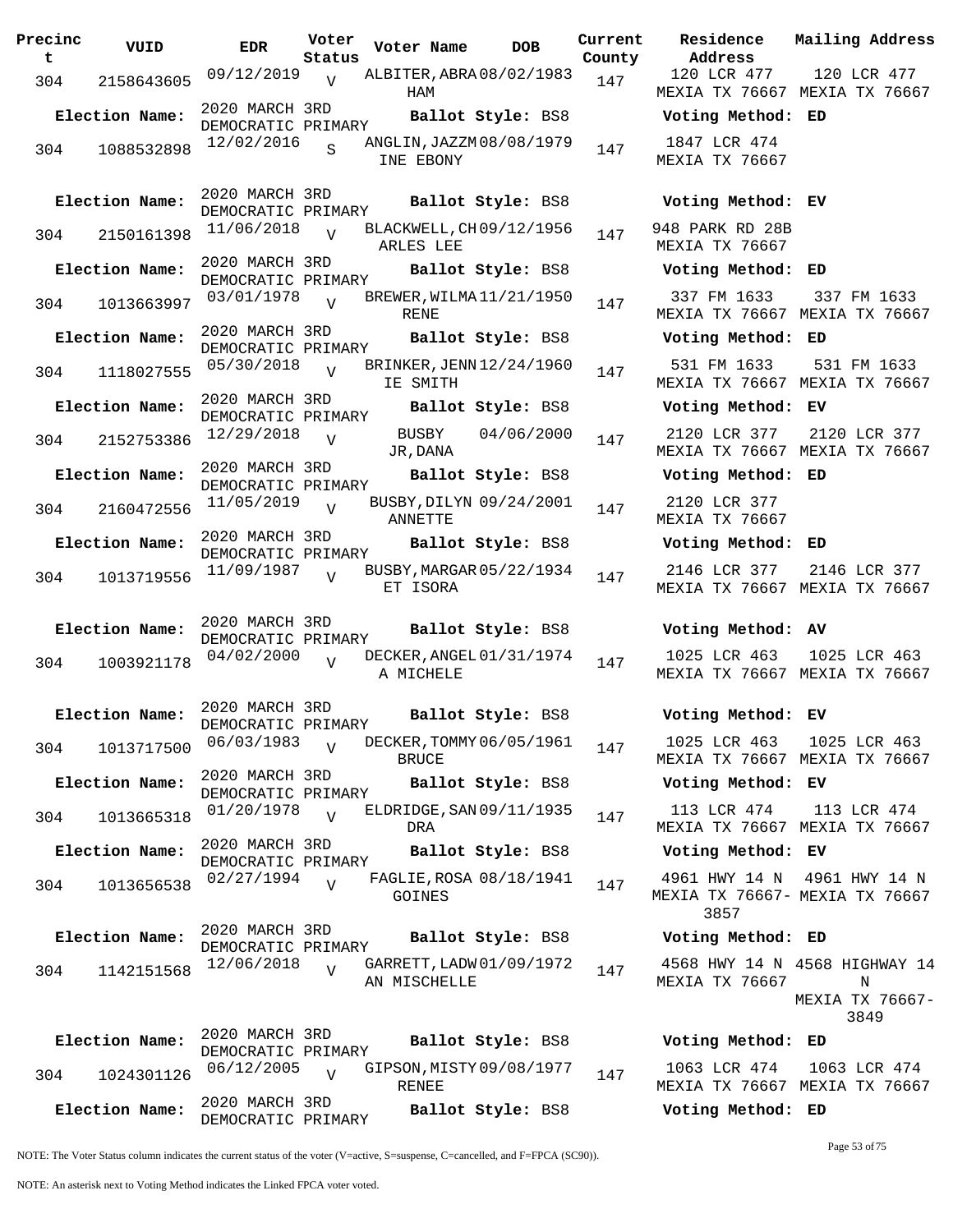| Precinc<br>t. | VUID           | <b>EDR</b>                           | Voter<br>Status | Voter Name                                     | <b>DOB</b>         | Current<br>County | Residence<br>Address                 |
|---------------|----------------|--------------------------------------|-----------------|------------------------------------------------|--------------------|-------------------|--------------------------------------|
|               | 304 2159296776 | 10/05/2019                           | V               | HACKETT, DORQ 01/11/2000<br>UAVIUN<br>MONTRELL |                    | 147               | 154 LCR 464<br><b>MEXIA TX 7666</b>  |
|               | Election Name: | 2020 MARCH 3RD<br>DEMOCRATIC PRIMARY |                 |                                                | Ballot Style: BS8  |                   | Voting Metho                         |
| 304           | 1013655797     | $11/12/1995$ V                       |                 | HACKETT, JOHN 05/10/1955<br>L                  |                    | 147               | 154 LCR 464<br><b>MEXIA TX 7666</b>  |
|               | Election Name: | 2020 MARCH 3RD<br>DEMOCRATIC PRIMARY |                 |                                                | Ballot Style: BS8  |                   | Voting Metho                         |
| 304           | 1013702602     | $03/23/1984$ V                       |                 | HENRY, DAVID 10/30/1951<br>LEROY               |                    | 147               | 128 LCR 472<br><b>MEXIA TX 7666</b>  |
|               | Election Name: | 2020 MARCH 3RD<br>DEMOCRATIC PRIMARY |                 |                                                | Ballot Style: BS8  |                   | Voting Metho                         |
|               | 304 1013702472 | 06/10/1983                           | V               | HENRY, KARIN 12/17/1951                        |                    | 147               | 128 LCR 472<br>MEXIA TX 7666         |
|               | Election Name: | 2020 MARCH 3RD<br>DEMOCRATIC PRIMARY |                 |                                                | Ballot Style: BS8  |                   | Voting Metho                         |
| 304           | 1013657169     | $06/07/1986$ V                       |                 | KILLINGSWORT11/30/1949<br>H, SHERIDAN          |                    | 147               | 586 LCR 463<br><b>MEXIA TX 7666</b>  |
|               | Election Name: | 2020 MARCH 3RD<br>DEMOCRATIC PRIMARY |                 |                                                | Ballot Style: BS8  |                   | Voting Metho                         |
| 304           | 2126711735     | $09/09/2016$ V                       |                 | LOPEZ, KRISTI 10/09/1980<br>MARIE              |                    | 147               | 289 LCR 465<br><b>MEXIA TX 7666</b>  |
|               | Election Name: | 2020 MARCH 3RD<br>DEMOCRATIC PRIMARY |                 |                                                | Ballot Style: BS8  |                   | Voting Metho                         |
|               | 304 2143942336 | 03/09/2018                           | V               | LORIN, MICHEL 07/27/1960<br>Е                  |                    | 147               | 441 B LCR 46<br>MEXIA TX 7666        |
|               | Election Name: | 2020 MARCH 3RD<br>DEMOCRATIC PRIMARY |                 |                                                | Ballot Style: BS8  |                   | Voting Metho                         |
| 304           | 1180367948     | 11/26/2017                           | $\overline{v}$  | MORRIS, MARY 09/08/1946<br>MAUDE               |                    | 147               | 1028 PARK RI<br>28B                  |
|               | Election Name: | 2020 MARCH 3RD                       |                 |                                                | Ballot Style: BS8  |                   | MEXIA TX 7666<br>Voting Metho        |
|               |                | DEMOCRATIC PRIMARY<br>12/03/2016     |                 |                                                | PARKER- 01/03/1980 |                   | 120 LCR 477                          |
| 304           | 1052820794     |                                      | $\overline{V}$  | ALBITER, WHQU<br>ETHA DEE                      |                    | 147               | MEXIA TX 7666                        |
|               | Election Name: | 2020 MARCH 3RD<br>DEMOCRATIC PRIMARY |                 |                                                | Ballot Style: BS8  |                   | Voting Metho                         |
| 304           | 1003917920     | 10/07/2000                           | $\overline{V}$  | PROCTOR, SAMU 06/02/1949<br>EL G               |                    | 147               | 955 LCR 463<br><b>MEXIA TX 7666</b>  |
|               | Election Name: | 2020 MARCH 3RD<br>DEMOCRATIC PRIMARY |                 |                                                | Ballot Style: BS8  |                   | Voting Metho                         |
| 304           | 1003503591     | 06/07/2002                           | $\overline{U}$  | THURSBY, CHAR 01/13/1944<br>LES                |                    | 147               | 1835 LCR 474<br>MEXIA TX 7666        |
|               | Election Name: | 2020 MARCH 3RD<br>DEMOCRATIC PRIMARY |                 |                                                | Ballot Style: BS8  |                   | Voting Metho                         |
| 304           | 1003505773     | 01/26/2002                           | $\overline{U}$  | THURSBY, MELV 01/31/1947<br>A DIXON            |                    | 147               | 1835 LCR 474<br>MEXIA TX 7666        |
|               | Election Name: | 2020 MARCH 3RD<br>DEMOCRATIC PRIMARY |                 |                                                | Ballot Style: BS8  |                   | Voting Metho                         |
| 304           | 1020593635     | 02/14/2004                           | $\overline{U}$  | TRATREE, BILL $12/18/1951$<br>Y RAY            |                    | 147               | 702 LCR 463<br>MEXIA TX 7666<br>2653 |
|               | Election Name: | 2020 MARCH 3RD<br>DEMOCRATIC PRIMARY |                 |                                                | Ballot Style: BS8  |                   | Voting Metho                         |
| 304           | 1020593642     | 02/14/2004                           | $\overline{U}$  | TRATREE, CYNT 12/05/1953<br>HIA<br>NICKERSON   |                    | 147               | 702 LCR 463<br><b>MEXIA TX 7666</b>  |
|               | Election Name: | 2020 MARCH 3RD                       |                 |                                                | Ballot Style: BS8  |                   | Voting Metho                         |
|               |                | DEMOCRATIC PRIMARY                   |                 |                                                |                    |                   |                                      |

**Voter Name DOB Residence Address Current Mailing Address County** 154 LCR 464 MEXIA TX 76667 MEXIA TX 76667 154 LCR 464 **Election Name: Ballot Style:** BS8 **Voting Method: ED** 154 LCR 464 MEXIA TX 76667 MEXIA TX 76667 154 LCR 464 **Election Name: Ballot Style:** BS8 **Voting Method: ED** 128 LCR 472 MEXIA TX 76667 MEXIA TX 76667 PO BOX 169 **Election Name: Ballot Style:** BS8 **Voting Method: ED** MEXIA TX 76667 MEXIA TX 76667 P O BOX 169 **Election Name: Ballot Style:** BS8 **Voting Method: ED** 586 LCR 463 MEXIA TX 76667 MEXIA TX 76667 586A LCR 463 **Election Name: Ballot Style:** BS8 **Voting Method: AV** 289 LCR 465 MEXIA TX 76667 MEXIA TX 76667 289 LCR 465 **Election Name: Ballot Style:** BS8 **Voting Method: EV** 441 B LCR 465 MEXIA TX 76667 MEXIA TX 76667 441B LCR 465 **Election Name: Ballot Style:** BS8 **Voting Method: EV** 1028 PARK RD 28B MEXIA TX 76667 **Election Name: Ballot Style:** BS8 **Voting Method: AV** 120 LCR 477 MEXIA TX 76667 MEXIA TX 76667- 120 LCR 477 0000 **Election Name: Ballot Style:** BS8 **Voting Method: ED** 955 LCR 463 MEXIA TX 76667 **Election Name: Ballot Style:** BS8 **Voting Method: EV** 1835 LCR 474 MEXIA TX 76667 MEXIA TX 76667 1835 LCR 474 **Election Name: Ballot Style:** BS8 **Voting Method: ED** 1835 LCR 474 MEXIA TX 76667 MEXIA TX 76667 1835 LCR 474 **Election Name: Ballot Style:** BS8 **Voting Method: ED** 702 LCR 463 MEXIA TX 76667- MEXIA TX 76667 2653 702 LCR 463 **Election Name: Ballot Style:** BS8 **Voting Method: EV** 702 LCR 463 MEXIA TX 76667

NOTE: The Voter Status column indicates the current status of the voter (V=active, S=suspense, C=cancelled, and F=FPCA (SC90)).

Page 54 of 75

**Election Name: Ballot Style:** BS8 **Voting Method: EV**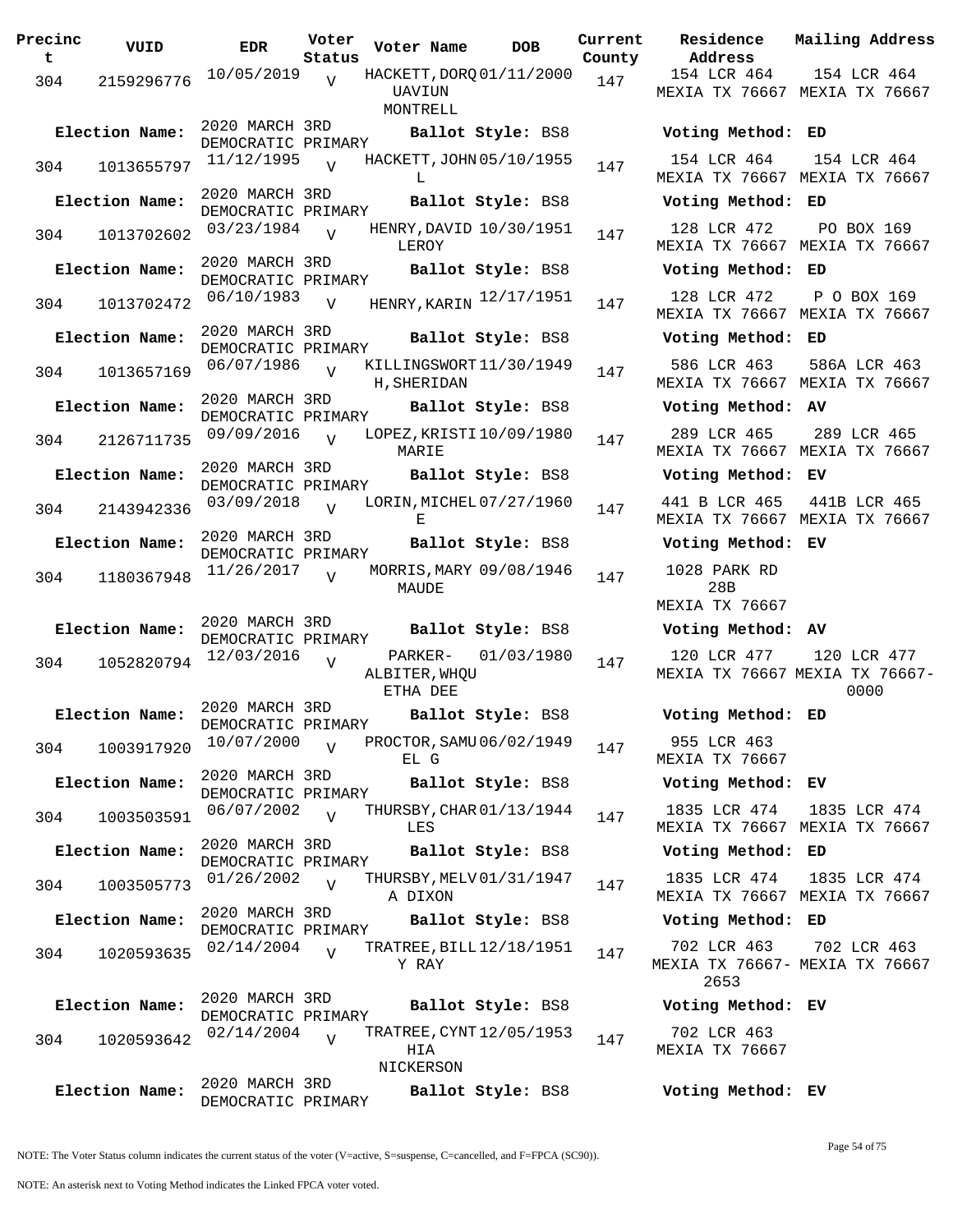| Precinc<br>$\mathbf t$ | VUID           | <b>EDR</b>                         | Status | Voter Voter Name        | <b>DOB</b>        | Current<br>County | Residence<br>Address          | Mailing Address |
|------------------------|----------------|------------------------------------|--------|-------------------------|-------------------|-------------------|-------------------------------|-----------------|
|                        |                |                                    |        | WASHINGTON, M02/18/1957 |                   |                   | 441 B LCR 465 441B LCR 465    |                 |
| 304                    |                | 2143942239 03/09/2018 <sub>V</sub> |        | AURICE C                |                   | 147               | MEXIA TX 76667 MEXIA TX 76667 |                 |
|                        | Election Name: | 2020 MARCH 3RD                     |        |                         | Ballot Style: BS8 |                   | Voting Method: EV             |                 |
|                        |                | DEMOCRATIC PRIMARY                 |        |                         |                   |                   |                               |                 |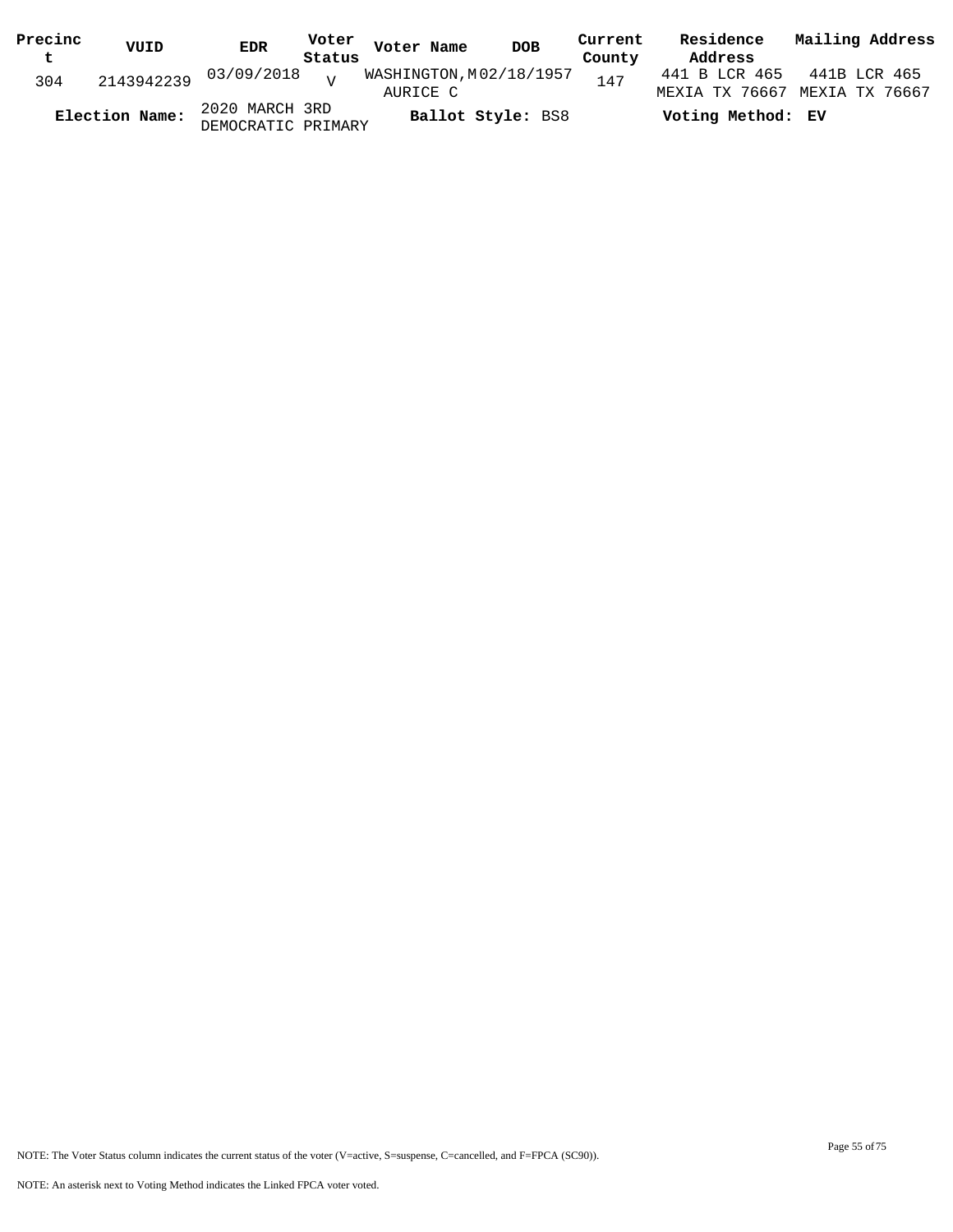| Precinc<br>t | VUID           | <b>EDR</b>                           | Voter<br>Status | Voter Name                               | <b>DOB</b>        | Current<br>County | Residence<br>Address                                    | Mailing Address                               |
|--------------|----------------|--------------------------------------|-----------------|------------------------------------------|-------------------|-------------------|---------------------------------------------------------|-----------------------------------------------|
| 305          | 1013654503     | 04/27/1994                           | $\overline{v}$  | AYERS, DAVYE 06/01/1941<br>ANN           |                   | 147               | 168 LCR CEDAR D168 LCR CEDAR D                          | MEXIA TX 76667 MEXIA TX 76667-<br>4234        |
|              | Election Name: | 2020 MARCH 3RD<br>DEMOCRATIC PRIMARY |                 |                                          | Ballot Style: BS8 |                   | Voting Method: EV                                       |                                               |
| 305          | 1138824171     | 02/07/2007                           |                 | AYERS, RONALD 05/20/1946<br>RICHARD      |                   | 147               | 168 LCR CEDAR D168 LCR CEDAR D                          | MEXIA TX 76667 MEXIA TX 76667                 |
|              | Election Name: | 2020 MARCH 3RD<br>DEMOCRATIC PRIMARY |                 |                                          | Ballot Style: BS8 |                   | Voting Method: EV                                       |                                               |
| 305          | 1125326249     | 02/21/2008                           | $\overline{U}$  | CASTIGLIA, LL 06/22/1962<br>EANA DENISE  |                   | 147               | 163 LCR BURR<br>OAK B3<br>MEXIA TX 76667 MEXIA TX 76667 | 163 LCR BURR<br>OAK B3                        |
|              | Election Name: | 2020 MARCH 3RD                       |                 |                                          | Ballot Style: BS8 |                   | Voting Method: ED                                       |                                               |
| 305          | 1148717261     | DEMOCRATIC PRIMARY<br>02/21/2008     | $\overline{U}$  | CASTIGLIA, TI 02/09/1960<br>MOTHY ALAN   |                   | 147               | 163 LCR BURR<br>OAK B3                                  | 163 LCR BURR<br>OAK B3                        |
|              | Election Name: | 2020 MARCH 3RD                       |                 |                                          | Ballot Style: BS8 |                   | MEXIA TX 76667 MEXIA TX 76667<br>Voting Method: ED      |                                               |
| 305          | 1013656950     | DEMOCRATIC PRIMARY<br>11/03/1990     | $\overline{v}$  | COPLEY, RITA 11/05/1948<br>LYNNETTE      |                   | 147               | 227 LCR<br>WHITEROCK<br>MEXIA TX 76667                  |                                               |
|              | Election Name: | 2020 MARCH 3RD<br>DEMOCRATIC PRIMARY |                 |                                          | Ballot Style: BS8 |                   | Voting Method: EV                                       |                                               |
| 305          | 1013654831     | 11/01/1992                           | $\overline{v}$  | HILL, MIQUELA 12/26/1950<br>G            |                   | 147               | 240 LCR 379<br>MEXIA TX 76667 MEXIA TX 76667            | 240 LCR 379                                   |
|              | Election Name: | 2020 MARCH 3RD<br>DEMOCRATIC PRIMARY |                 |                                          | Ballot Style: BS8 |                   | Voting Method: EV                                       |                                               |
| 305          | 1001857342     | 10/20/2002                           |                 | HONEYCUTT, FL 02/15/1938<br>ORINE JANICE |                   | 147               | 1067 LCR 377<br>MEXIA TX 76667 MEXIA TX 76667           | 1067 LCR 377                                  |
|              | Election Name: | 2020 MARCH 3RD                       |                 |                                          | Ballot Style: BS8 |                   | Voting Method: AV                                       |                                               |
| 305          | 1001857989     | DEMOCRATIC PRIMARY<br>10/20/2002     | $\overline{U}$  | HONEYCUTT, JU11/06/1939<br>LIUS MORTON   |                   | 147               | 1067 LCR 377                                            | 1067 LCR 377<br>MEXIA TX 76667 MEXIA TX 76667 |
|              | Election Name: | 2020 MARCH 3RD                       |                 |                                          | Ballot Style: BS8 |                   | Voting Method: AV                                       |                                               |
| 305          | 1081156320     | DEMOCRATIC PRIMARY<br>08/07/2017     | $\overline{v}$  | KYLE, ROBERT 04/29/1964<br>JOSEPH        |                   | 147               | 256 LCR CEDAR B<br>MEXIA TX 76667                       |                                               |
|              | Election Name: | 2020 MARCH 3RD<br>DEMOCRATIC PRIMARY |                 |                                          | Ballot Style: BS8 |                   | Voting Method: ED                                       |                                               |
| 305          | 1007555001     | 06/14/1984                           | $\overline{V}$  | LITTLE, CARLA 04/17/1957<br>JEAN         |                   | 147               | 211 LCR 381                                             | 211 LCR 381<br>MEXIA TX 76667 MEXIA TX 76667  |
|              | Election Name: | 2020 MARCH 3RD<br>DEMOCRATIC PRIMARY |                 |                                          | Ballot Style: BS8 |                   | Voting Method: ED                                       |                                               |
| 305          | 1013655001     | 11/09/1984                           | $\overline{V}$  | LITTLE, DAVID 06/11/1956<br>KEITH        |                   | 147               | 211 LCR 381                                             | 211 LCR 381<br>MEXIA TX 76667 MEXIA TX 76667  |
|              | Election Name: | 2020 MARCH 3RD                       |                 |                                          | Ballot Style: BS8 |                   | Voting Method: ED                                       |                                               |
| 305          | 1154319697     | DEMOCRATIC PRIMARY<br>07/19/2008     | $\overline{V}$  | MCCOY, LM<br>SANDY                       | 02/15/1955        | 147               | 139 LCR 377A<br>MEXIA TX 76667- MEXIA TX 76667<br>2595  | 139 LCR 377A                                  |
|              | Election Name: | 2020 MARCH 3RD<br>DEMOCRATIC PRIMARY |                 |                                          | Ballot Style: BS8 |                   | Voting Method: EV                                       |                                               |
| 305          | 1084467566     | 08/07/2017                           | $\overline{V}$  | MURRAY, CRAIG 02/19/1960<br><b>BRYAN</b> |                   | 147               | 256 LCR CEDAR B<br>MEXIA TX 76667                       |                                               |
|              | Election Name: | 2020 MARCH 3RD<br>DEMOCRATIC PRIMARY |                 |                                          | Ballot Style: BS8 |                   | Voting Method: ED                                       |                                               |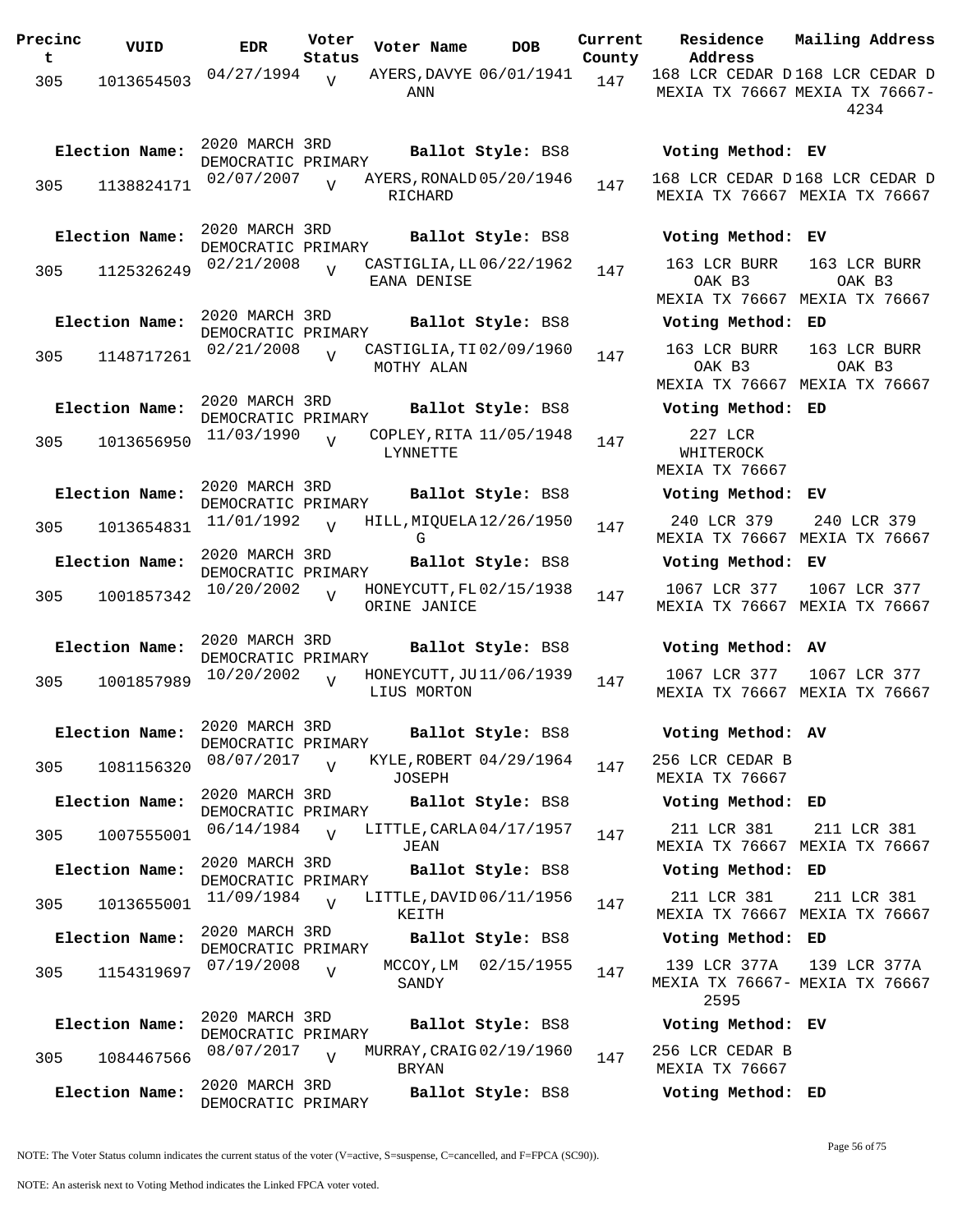| Precinc<br>t | VUID           | <b>EDR</b>                           | Voter<br>Status | Voter Name       | <b>DOB</b>               | Current<br>County | Residence<br>Address                                            | Mailing Address                               |
|--------------|----------------|--------------------------------------|-----------------|------------------|--------------------------|-------------------|-----------------------------------------------------------------|-----------------------------------------------|
| 305          | 1149000210     | 10/08/2014                           | $\overline{V}$  | Y WAYNE          | POUNDER, DANN 06/19/1947 | 147               | 114 LCR CEDAR<br>B <sub>2</sub>                                 | 114 LCR CEDAR<br>$B - 2$                      |
|              |                |                                      |                 |                  |                          |                   | MEXIA TX 76667- MEXIA TX 76667<br>4219                          |                                               |
|              | Election Name: | 2020 MARCH 3RD<br>DEMOCRATIC PRIMARY |                 |                  | Ballot Style: BS8        |                   | Voting Method: EV                                               |                                               |
| 305          | 1212825399     | 10/12/2014                           | $\overline{U}$  | AN TUCKER        | POUNDER, VIVI 08/04/1938 | 147               | 114 LCR CEDAR<br>B <sub>2</sub>                                 | 114 LCR CEDAR<br>B <sub>2</sub>               |
|              |                |                                      |                 |                  |                          |                   |                                                                 | MEXIA TX 76667 MEXIA TX 76667-<br>4219        |
|              | Election Name: | 2020 MARCH 3RD<br>DEMOCRATIC PRIMARY |                 |                  | Ballot Style: BS8        |                   | Voting Method: EV                                               |                                               |
| 305          | 2162843489     | 02/13/2020                           | $\overline{U}$  | YN FAYE          | SAVAGE, MARIL 05/28/1954 | 147               | 1607 LCR 377                                                    | 1607 LCR 377<br>MEXIA TX 76667 MEXIA TX 76667 |
|              | Election Name: | 2020 MARCH 3RD<br>DEMOCRATIC PRIMARY |                 |                  | Ballot Style: BS8        |                   | Voting Method: EV                                               |                                               |
| 305          | 2120809766     | 03/01/2016                           | $\overline{U}$  | ONY LEE          | SHIELDS, ANTH 07/25/1956 | 147               | 151 LCR BURR<br>OAK B<br>MEXIA TX 76667                         |                                               |
|              | Election Name: | 2020 MARCH 3RD<br>DEMOCRATIC PRIMARY |                 |                  | Ballot Style: BS8        |                   | Voting Method: ED                                               |                                               |
| 305          | 1013709957     | 03/01/1978                           | $\overline{U}$  | ICIA<br>ROBINSON | SHIELDS, PATR 03/29/1938 | 147               | 151 LCR BURR<br>OAK B<br>MEXIA TX 76667- MEXIA TX 76667<br>4201 | 151 LCR BURR<br>OAK B1                        |
|              | Election Name: | 2020 MARCH 3RD<br>DEMOCRATIC PRIMARY |                 |                  | Ballot Style: BS8        |                   | Voting Method: ED                                               |                                               |
| 305          | 1176129916     | 12/06/2018                           | $\overline{U}$  | EASTON JAY       | SPRINGSTEAD, 12/12/1947  | 147               | 207 LCR BURR<br>OAK B5<br>MEXIA TX 76667                        |                                               |
|              | Election Name: | 2020 MARCH 3RD<br>DEMOCRATIC PRIMARY |                 |                  | Ballot Style: BS8        |                   | Voting Method: ED                                               |                                               |
| 305          | 1125028650     | 11/02/2015                           | $\overline{U}$  | M JAMES          | WELCH, WILLIA09/30/1956  | 147               | 125 LCR 377A                                                    | 125 LCR 377A<br>MEXIA TX 76667 MEXIA TX 76667 |
|              | Election Name: | 2020 MARCH 3RD<br>DEMOCRATIC PRIMARY |                 |                  | Ballot Style: BS8        |                   | Voting Method: EV                                               |                                               |
| 305          | 1013654923     | 04/23/1984                           | $\overline{U}$  | M BAKER          | WHITE, WILLIA06/07/1951  | 147               | 143 LCR CEDAR D P O BOX 1263                                    | MEXIA TX 76667 MEXIA TX 76667                 |
|              | Election Name: | 2020 MARCH 3RD<br>DEMOCRATIC PRIMARY |                 |                  | Ballot Style: BS8        |                   | Voting Method: AV                                               |                                               |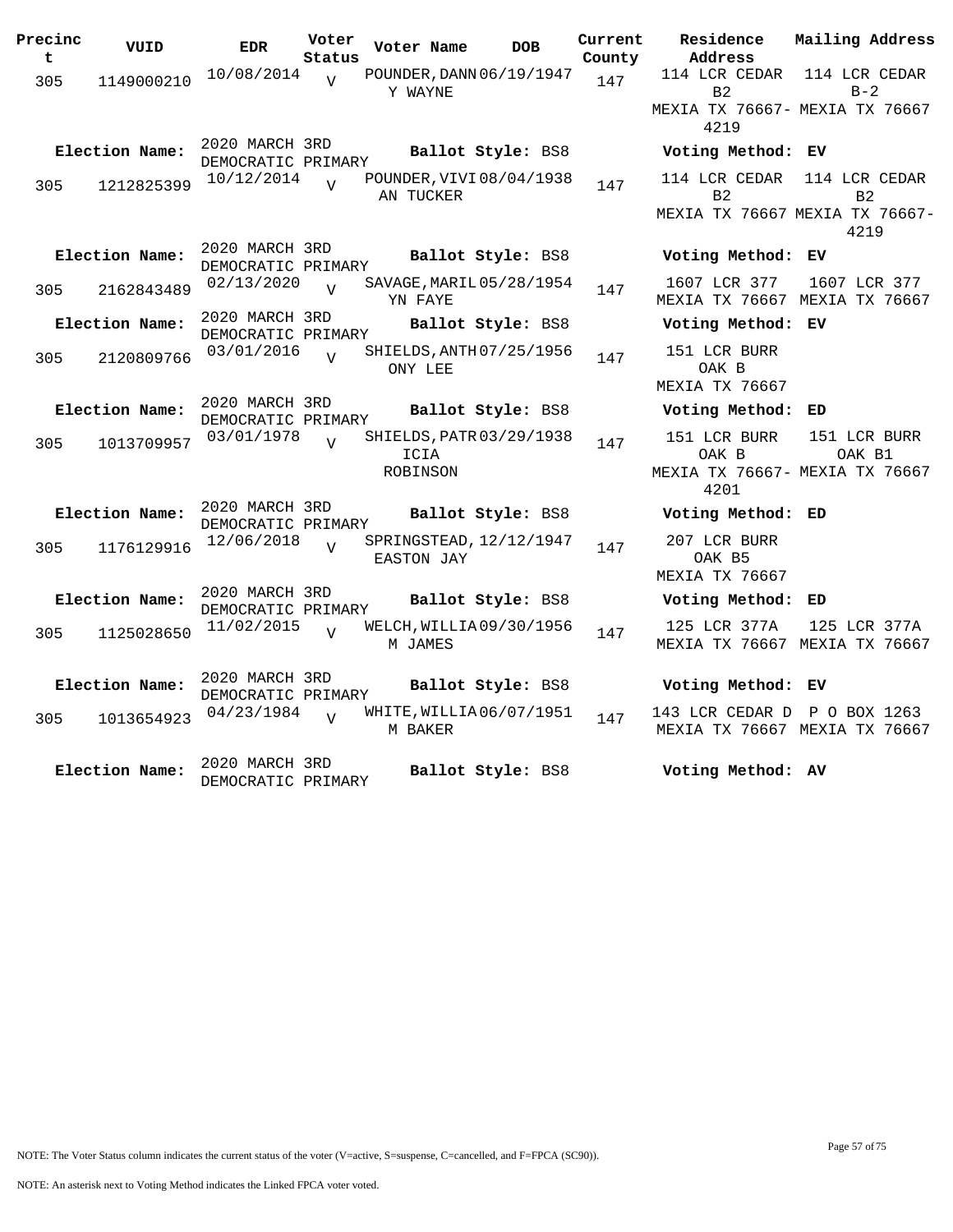| Precinc<br>t | VUID           | <b>EDR</b>                           | Voter<br>Status | Voter Name               | <b>DOB</b>        | Current<br>County | Residence<br>Address          | Mailing Addre |
|--------------|----------------|--------------------------------------|-----------------|--------------------------|-------------------|-------------------|-------------------------------|---------------|
| 401          | 1011675721     | 07/21/2016                           | $\overline{V}$  | ADAMS, VICTOR 03/01/1968 |                   | 147               | 219 MORNINGSIDE 219 MORNINGSI |               |
|              |                |                                      |                 | D                        |                   |                   | DRIVE                         | DR.           |
|              |                |                                      |                 |                          |                   |                   | MEXIA TX 76667 MEXIA TX 7666  |               |
|              | Election Name: | 2020 MARCH 3RD<br>DEMOCRATIC PRIMARY |                 |                          | Ballot Style: BS9 |                   | Voting Method: EV             |               |
| 401          | 1003915903     | 10/27/2000                           | $\overline{v}$  | ALLEN, BRENDA08/27/1960  |                   | 147               | 706 SHERMAN ST                | PO BOX 773    |
|              |                |                                      |                 | DARLENE                  |                   |                   | N                             | MEXIA TX 7666 |
|              |                |                                      |                 |                          |                   |                   | MEXIA TX 76667                |               |
|              | Election Name: | 2020 MARCH 3RD<br>DEMOCRATIC PRIMARY |                 |                          | Ballot Style: BS9 |                   | Voting Method: EV             |               |
| 401          | 1013638852     | 07/30/1997                           | $\overline{U}$  | ANDERSON, JAM 09/30/1976 |                   | 147               | 721 LIBERTY                   |               |
|              |                |                                      |                 | IKA LAMOUR               |                   |                   | <b>STREET</b>                 |               |
|              |                |                                      |                 |                          |                   |                   | MEXIA TX 76667                |               |
|              | Election Name: | 2020 MARCH 3RD<br>DEMOCRATIC PRIMARY |                 |                          | Ballot Style: BS9 |                   | Voting Method: ED             |               |
| 401          | 1196218514     | 10/26/2018                           | $\overline{S}$  | ARNOLD, FREDE 08/19/1959 |                   | 147               | 400 SUMPTER ST                | PO BOX 149    |
|              |                |                                      |                 | RICK O                   |                   |                   | Е                             | MEXIA TX 7666 |
|              |                |                                      |                 |                          |                   |                   | MEXIA TX 76667                |               |
|              | Election Name: | 2020 MARCH 3RD<br>DEMOCRATIC PRIMARY |                 |                          | Ballot Style: BS9 |                   | Voting Method: EV             |               |
|              |                | 07/28/2004                           | $\overline{U}$  | BAKER, ELLIE 11/16/1968  |                   | 147               | 1004 HOPKINS ST 1004 E HOPKIN |               |
| 401          | 1021568053     |                                      |                 | MAE                      |                   |                   | Е                             | MEXIA TX 7666 |
|              |                |                                      |                 |                          |                   |                   | <b>MEXIA TX 76667</b>         |               |
|              | Election Name: | 2020 MARCH 3RD<br>DEMOCRATIC PRIMARY |                 |                          | Ballot Style: BS9 |                   | Voting Method: ED             |               |
|              |                | 03/01/1978                           | $\overline{U}$  | BAKER, EVELYN 09/01/1938 |                   |                   | 745 SHERMAN ST                | 745 N SHERMA  |
| 401          | 1013678387     |                                      |                 | JEAN                     |                   | 147               | N                             | ST            |
|              |                |                                      |                 |                          |                   |                   | MEXIA TX 76667 MEXIA TX 7666  |               |
|              | Election Name: | 2020 MARCH 3RD                       |                 |                          | Ballot Style: BS9 |                   | Voting Method: AV             |               |
|              |                | DEMOCRATIC PRIMARY<br>11/02/1988     | $\overline{V}$  | BANKS, ARTHUR 07/24/1961 |                   |                   | 714 MAIN ST E                 | PO BOX 294    |
| 401          | 1013663777     |                                      |                 | RAY                      |                   | 147               | MEXIA TX 76667 MEXIA TX 7666  |               |
|              |                |                                      |                 |                          |                   |                   |                               | 0294          |
|              | Election Name: | 2020 MARCH 3RD<br>DEMOCRATIC PRIMARY |                 |                          | Ballot Style: BS9 |                   | Voting Method: ED             |               |
|              |                | 07/17/2004                           |                 | BARNES, TERES 01/21/1967 |                   |                   | 709 NOWLIN                    | P O BOX 1103  |
| 401          | 1021418629     |                                      | $\overline{V}$  | A LYNN                   |                   | 147               | STREET                        | MEXIA TX 7666 |
|              |                |                                      |                 |                          |                   |                   | MEXIA TX 76667                |               |
|              | Election Name: | 2020 MARCH 3RD                       |                 |                          | Ballot Style: BS9 |                   | Voting Method: ED             |               |
|              |                | DEMOCRATIC PRIMARY<br>06/18/1998     |                 | BEACHUM, TEPH 05/05/1980 |                   |                   | 101 BONHAM ST S               |               |
| 401          | 1005004574     |                                      | V               | ANY MONIOUE              |                   | 147               | APT C                         |               |
|              |                |                                      |                 |                          |                   |                   | MEXIA TX 76667                |               |
|              | Election Name: | 2020 MARCH 3RD                       |                 |                          | Ballot Style: BS9 |                   | Voting Method: ED             |               |
|              |                | DEMOCRATIC PRIMARY<br>05/01/1982     |                 | BELL, ROSIE B 08/17/1947 |                   |                   | 909 JACK OLIVER               | P O BOX 982   |
| 401          | 1013662108     |                                      | $\overline{V}$  |                          |                   | 147               | ROAD                          | MEXIA TX TX   |
|              |                |                                      |                 |                          |                   |                   | MEXIA TX 76667                | 76667         |
|              | Election Name: | 2020 MARCH 3RD                       |                 |                          | Ballot Style: BS9 |                   | Voting Method: ED             |               |
|              |                | DEMOCRATIC PRIMARY<br>03/03/2020     |                 | BLEVINS, PAME 10/06/1960 |                   |                   | 1121 PALESTINE                | PO BOX 749    |
| 401          | 1129074948     |                                      | $\overline{V}$  | LA RADON                 |                   | 147               | ST E                          | MEXI TX 7666  |
|              |                |                                      |                 |                          |                   |                   | MEXIA TX 76667                |               |
|              | Election Name: | 2020 MARCH 3RD                       |                 |                          | Ballot Style: BS9 |                   | Voting Method: ED             |               |
|              |                | DEMOCRATIC PRIMARY<br>11/03/1980     |                 | BOLDEN, JOYCE 07/18/1949 |                   |                   | 1317 PALESTINE                | 1317 E        |
| 401          | 1013703134     |                                      | V               | ANN                      |                   | 147               | ST E                          | PALESTINE ST  |
|              |                |                                      |                 |                          |                   |                   | MEXIA TX 76667 MEXIA TX 7666  |               |
|              | Election Name: | 2020 MARCH 3RD                       |                 |                          | Ballot Style: BS9 |                   | Voting Method: EV             |               |
|              |                | DEMOCRATIC PRIMARY                   |                 |                          |                   |                   |                               |               |

**Voter Name DOB Residence Address Current Mailing Address Lty** 219 MORNINGSIDE 219 MORNINGSIDE DRIVE MEXIA TX 76667 MEXIA TX 76667 **DR Election Name: Ballot Style:** BS9 **Voting Method: EV** 706 SHERMAN ST N MEXIA TX 76667 PO BOX 773 MEXIA TX 76667 **Election Name: Ballot Style:** BS9 **Voting Method: EV** 721 LIBERTY STREET MEXIA TX 76667 **Election Name: Ballot Style:** BS9 **Voting Method: ED** 400 SUMPTER ST  $E$ MEXIA TX 76667 PO BOX 149 MEXIA TX 76667 **Election Name: Ballot Style:** BS9 **Voting Method: EV** 1004 HOPKINS ST 1004 E HOPKINS  $E$ MEXIA TX 76667 MEXIA TX 76667 **Election Name: Ballot Style:** BS9 **Voting Method: ED** 745 SHERMAN ST 745 N SHERMAN N MEXIA TX 76667 MEXIA TX 76667 ST **Election Name: Ballot Style:** BS9 **Voting Method: AV** 714 MAIN ST E MEXIA TX 76667 MEXIA TX 76667- PO BOX 294 0294 **Election Name: Ballot Style:** BS9 **Voting Method: ED** 709 NOWLIN STREET MEXIA TX 76667 P O BOX 1103 MEXIA TX 76667 **Election Name: Ballot Style:** BS9 **Voting Method: ED** 101 BONHAM ST S APT C MEXIA TX 76667 **Election Name: Ballot Style:** BS9 **Voting Method: ED** ROAD MEXIA TX 76667 MEXIA TX TX 76667 **Election Name: Ballot Style:** BS9 **Voting Method: ED** 1121 PALESTINE ST E MEXIA TX 76667 PO BOX 749 MEXI TX 76667 **Election Name: Ballot Style:** BS9 **Voting Method: ED** 1317 PALESTINE ST E MEXIA TX 76667 MEXIA TX 76667 1317 E PALESTINE ST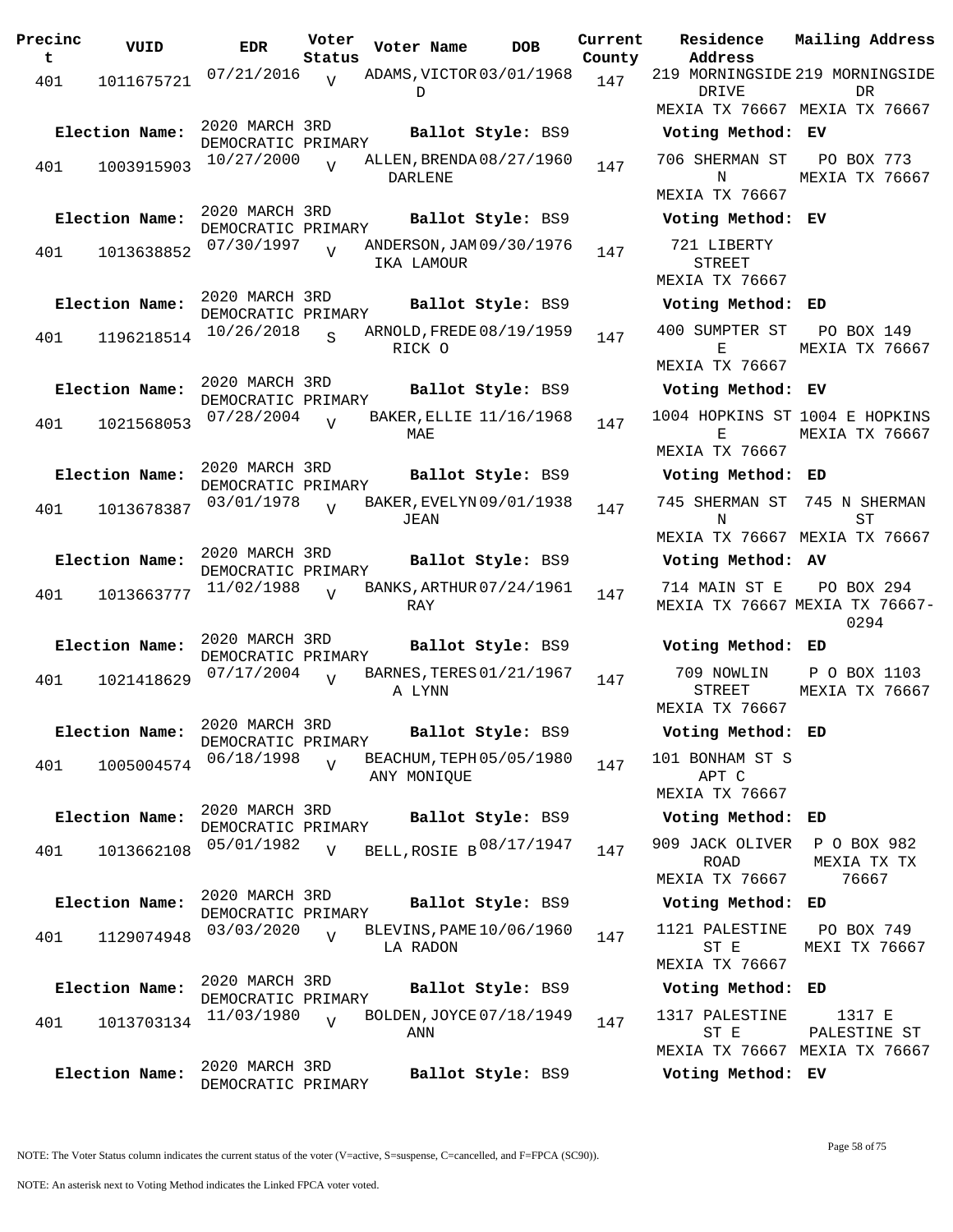**Precinc t VUID EDR Voter Status Voter Name bob Current Residence** 401 1013706085 03/01/1978 LOUISE  $\overline{v}$ BOLLIN, WANDA 04/20/1935 147 2020 MARCH 3RD DEMOCRATIC PRIMARY<br>02/09/2020 TT **Election Name: Ballot Style:** BS9 **Voting Method: AV** 401 2162788083 02/09/2020 V BRADSHAW, LEL 05/08/1938 147 A FRANCES  $V$ 2020 MARCH 3RD DEMOCRATIC PRIMARY **Election Name: Ballot Style:** BS9 **Voting Method: AV** 401 1013699165 03/29/1995 V BROOKS, CELES 03/10/1959 147 TINE MARIE  $\overline{V}$ 2020 MARCH 3RD DEMOCRATIC PRIMARY **Election Name: Ballot Style:** BS9 **Voting Method: EV** 401 1118243061 07/25/2018 EDWARD  $\overline{V}$ BROOKS, DEAN 08/31/1960 147 2020 MARCH 3RD DEMOCRATIC PRIMARY **Election Name: Ballot Style:** BS9 **Voting Method: EV** 401 1005633574 08/20/2006 HIA ANN  $\overline{V}$ BROOKS, DEMES 11/09/1987 147 2020 MARCH 3RD DEMOCRATIC PRIMARY **Election Name: Ballot Style:** BS9 **Voting Method: ED** 401 1118283010  $07/25/2018$  BROOKS, TARAL 11/03/1958 147 YN WANDERER  $\overline{V}$ 2020 MARCH 3RD DEMOCRATIC PRIMARY **Election Name: Ballot Style:** BS9 **Voting Method: EV** 401 1013700546 02/07/1994 V BROWN, FREDIA 08/25/1964 147 LYNN  $\overline{V}$ 2020 MARCH 3RD DEMOCRATIC PRIMARY **Election Name: Ballot Style:** BS9 **Voting Method: EV** 401 1143088090 05/12/2007 JANEE  $\overline{V}$ BROWN, KAYLA 03/23/1989 147 2020 MARCH 3RD DEMOCRATIC PRIMARY **Election Name: Ballot Style:** BS9 **Voting Method: ED** 401 1057489420 01/03/2006 M H  $\overline{V}$ BROWN, WILLIA 02/16/1946 147 2020 MARCH 3RD DEMOCRATIC PRIMARY **Election Name: Ballot Style:** BS9 **Voting Method: ED** 401 1013648233 <sup>09/18/1996</sup> S BRYANT, MELVI 04/04/1944 147 N GRANT S 2020 MARCH 3RD DEMOCRATIC PRIMARY **Election Name: Ballot Style:** BS9 **Voting Method: ED**  $101$   $1013706351$   $11/24/1990$  v BUSBY, GLADYS  $11/24/1942$   $147$   $101$  ROSS AVE N  $\overline{U}$ 2020 MARCH 3RD DEMOCRATIC PRIMARY **Election Name: Ballot Style:** BS9 **Voting Method: ED** 401 1177902241 06/13/2011 V BUSBY, ZOLETA 02/15/1953 147  $\mathbf{D}$  $\overline{v}$ 2020 MARCH 3RD DEMOCRATIC PRIMARY **Election Name: Ballot Style:** BS9 **Voting Method: ED** 401 1013701739 11/02/1992 V BUTCHER, ABBI 04/21/1955 147 E  $V$ 2020 MARCH 3RD DEMOCRATIC PRIMARY **Election Name: Ballot Style:** BS9 **Voting Method: ED**

**Address Current Mailing Address County** 1101 COMMERCE ST E MEXIA TX 76667 P O BOX 869 MEXIA TX 76667 401 BOWIE ST E MEXIA TX 76667 1227 MILAM ST E 1227 E MILAM ST MEXIA TX 76667 MEXIA TX 76667 907 GRAYSON ST E MEXIA TX 76667 1316 TAMARISK DRIVE MEXIA TX 76667 907 GRAYSON ST E MEXIA TX 76667 301 ROSS AVE N 301 NORTH ROSS MEXIA TX 76667 AVE MEXIA TX 76667 308 RUSK ST E MEXIA TX 76667 101 KAUFMAN ST 101 S KAUFMAN S MEXIA TX 76667 MEXIA TX 76667 ST 1000 GRAYSON ST E 1804 MEXIA TX 76667 PO BOX 1585 MEXIA TX 76667 MEXIA TX 76667 923 HUNT ST E MEXIA TX 76667 MEXIA TX 76667 923 E HUNT 1117 SUMPTER ST 1117 E SUMPTER E MEXIA TX 76667 MEXIA TX 76667 ST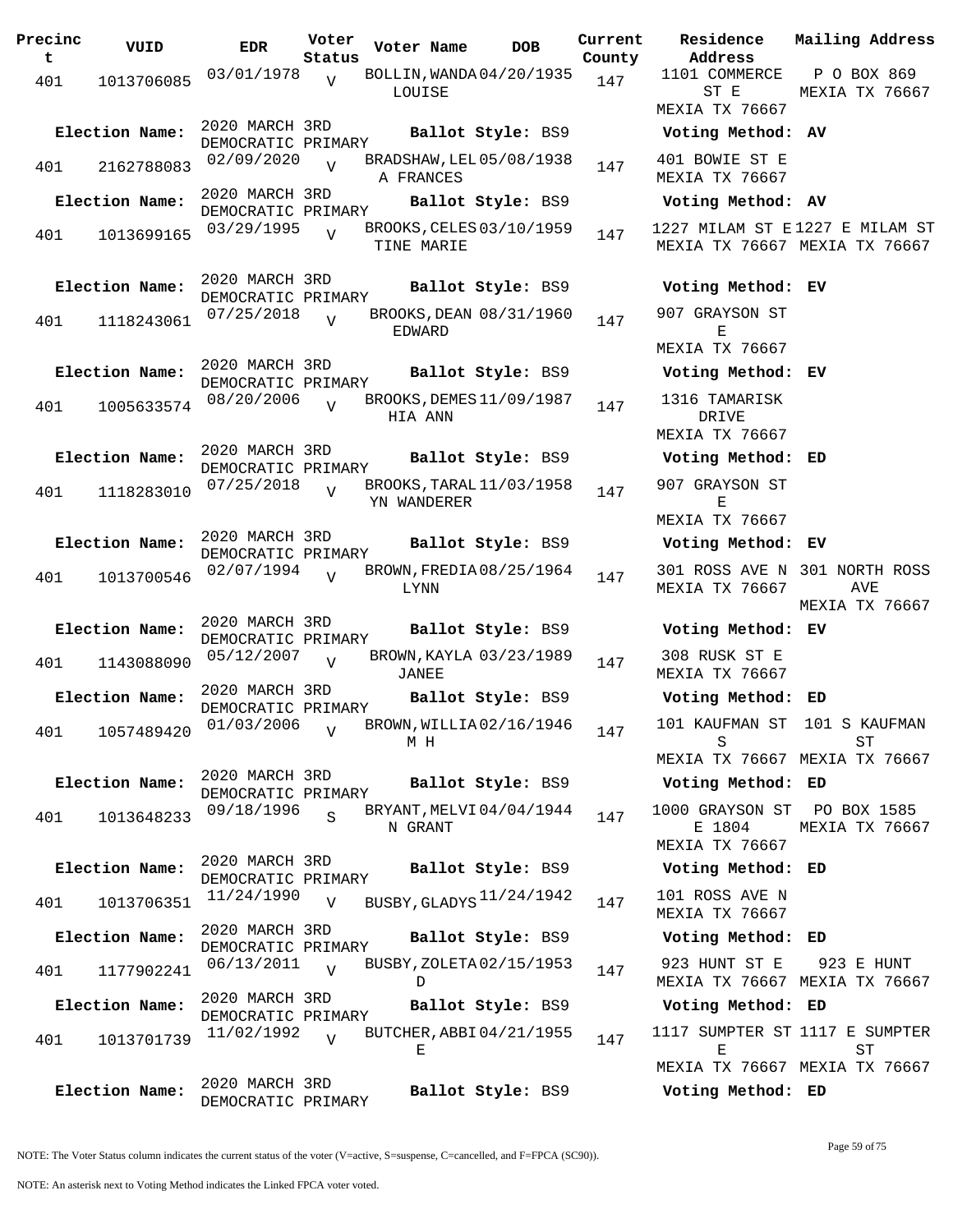| Precinc<br>t | VUID           | <b>EDR</b>                           | Voter<br>Status | Voter Name                            | DOB                    | Current<br>County |
|--------------|----------------|--------------------------------------|-----------------|---------------------------------------|------------------------|-------------------|
| 401          | 1000983547     | 01/17/2015                           | $\overline{V}$  | BUTLER, NATHE $10/19/1937$<br>LYN ANN |                        | 147               |
|              | Election Name: | 2020 MARCH 3RD<br>DEMOCRATIC PRIMARY |                 |                                       | Ballot Style: BS9      |                   |
| 401          | 2160313710     | 11/05/2019                           | $\overline{U}$  | YSABEL                                | CABA, MARIS 05/29/1997 | 147               |
|              | Election Name: | 2020 MARCH 3RD<br>DEMOCRATIC PRIMARY |                 |                                       | Ballot Style: BS9      |                   |
| 401          | 1013664372     | 08/26/1978                           | ٦T              | CARTER, ALTUS 04/29/1960<br>JR.       |                        | 147               |
|              | Election Name: | 2020 MARCH 3RD<br>DEMOCRATIC PRIMARY |                 |                                       | Ballot Style: BS9      |                   |
| 401          | 1021092548     | 03/06/2018                           | $\overline{U}$  | CARTER, ARNOL 04/29/1957<br>D DWANE   |                        | 147               |
|              | Election Name: | 2020 MARCH 3RD<br>DEMOCRATIC PRIMARY |                 |                                       | Ballot Style: BS9      |                   |
| 401          | 1114617529     | 06/13/2015                           | $\overline{V}$  | CARTER, MELBA 08/23/1953<br>JOYCE     |                        | 147               |
|              | Election Name: | 2020 MARCH 3RD<br>DEMOCRATIC PRIMARY |                 |                                       | Ballot Style: BS9      |                   |
| 401          | 1220442069     | 06/13/2015                           | $\overline{U}$  | CARTER, SIDNE 03/20/1950<br>Y WAYNE   |                        | 147               |
|              | Election Name: | 2020 MARCH 3RD<br>DEMOCRATIC PRIMARY |                 |                                       | Ballot Style: BS9      |                   |
| 401          | 1013662584     | 05/30/1980                           | V               | CARTER-<br>JONES, GLENDA<br>RENE      | 02/23/1962             | 147               |
|              | Election Name: | 2020 MARCH 3RD<br>DEMOCRATIC PRIMARY |                 |                                       | Ballot Style: BS9      |                   |
| 401          | 1013638160     | 11/15/1997                           | V               | CHAMBERS<br>JR, HENRY                 | 01/10/1954             | 147               |
|              | Election Name: | 2020 MARCH 3RD<br>DEMOCRATIC PRIMARY |                 |                                       | Ballot Style: BS9      |                   |
| 401          | 1013647147     | 05/01/2002                           | V               | CHAMBERS, MAR 10/02/1956<br>GIE JONES |                        | 147               |
|              | Election Name: | 2020 MARCH 3RD<br>DEMOCRATIC PRIMARY |                 |                                       | Ballot Style: BS9      |                   |
| 401          | 1092566952     | 09/24/2016                           | $\overline{U}$  | CHIPMAN, ROSE 09/01/1950<br>MARY      |                        | 147               |
|              | Election Name: | 2020 MARCH 3RD<br>DEMOCRATIC PRIMARY |                 |                                       | Ballot Style: BS9      |                   |
| 401          | 1013705220     | 11/06/1978                           | V               | CLAYTON<br>JR, CURTIS                 | 11/22/1952             | 147               |
|              | Election Name: | 2020 MARCH 3RD<br>DEMOCRATIC PRIMARY |                 |                                       | Ballot Style: BS9      |                   |
| 401          | 1013703728     | 11/06/1978                           | $\overline{V}$  | CLAYTON, GUTH 05/10/1951<br>ERINE     |                        | 147               |
|              | Election Name: | 2020 MARCH 3RD<br>DEMOCRATIC PRIMARY |                 |                                       | Ballot Style: BS9      |                   |
| 401          | 1138824205     | 02/04/2007                           | $\overline{V}$  | CLAYTON, SHIR 01/05/1953<br>LEY SMITH |                        | 147               |

**Voter Name DOB Residence Address Current Mailing Address** 215 SUMPTER ST 215 E SUMPTER E MEXIA TX 76667- MEXIA TX 76667 2349  $ST$ **Election Name: Ballot Style:** BS9 **Voting Method: ED** 907 GRAYSON ST 907 E GRAYSON E MEXIA TX 76667 MEXIA TX 76667 ST **Election Name: Ballot Style:** BS9 **Voting Method: ED** 509 HOPKINS ST E MEXIA TX 76667 **Election Name: Ballot Style:** BS9 **Voting Method: EV** 1329 MAIN ST E MEXIA TX 76667 **Election Name: Ballot Style:** BS9 **Voting Method: EV** 1115 COMMERCE 1115 E.COMMERCE ST E MEXIA TX 76667 MEXIA TX 76667 **Election Name: Ballot Style:** BS9 **Voting Method: AV** 1115 COMMERCE 1115 E COMMERCE ST E MEXIA TX 76667 MEXIA TX 76667 ST **Election Name: Ballot Style:** BS9 **Voting Method: AV** 813 NOWLIN STREET MEXIA TX 76667 P O BOX 1142 MEXIA TX 76667 **Election Name: Ballot Style:** BS9 **Voting Method: ED** 510 ROSS AVE N 510 N ROSS AVE MEXIA TX 76667 MEXIA TX 76667 **Election Name: Ballot Style:** BS9 **Voting Method: EV** 510 ROSS AVE N 510 N ROSS AVE MEXIA TX 76667 MEXIA TX 76667 **Election Name: Ballot Style:** BS9 **Voting Method: EV** 107 OAKWOOD DRIVE MEXIA TX 76667 **Election Name: Ballot Style:** BS9 **Voting Method: EV** 1307 CARTHAGE ST E MEXIA TX 76667 P O BOX 1163 MEXIA TX 76667 **Election Name: Ballot Style:** BS9 **Voting Method: AV** 1307 CARTHAGE ST E MEXIA TX 76667 P O BOX 1163 MEXIA TX 76667

## **Election Name: Ballot Style:** BS9 **Voting Method: AV**

720 TITUS ST E 720 E TITUS ST MEXIA TX 76667- MEXIA TX 76667 3341

NOTE: The Voter Status column indicates the current status of the voter (V=active, S=suspense, C=cancelled, and F=FPCA (SC90)).

Page 60 of 75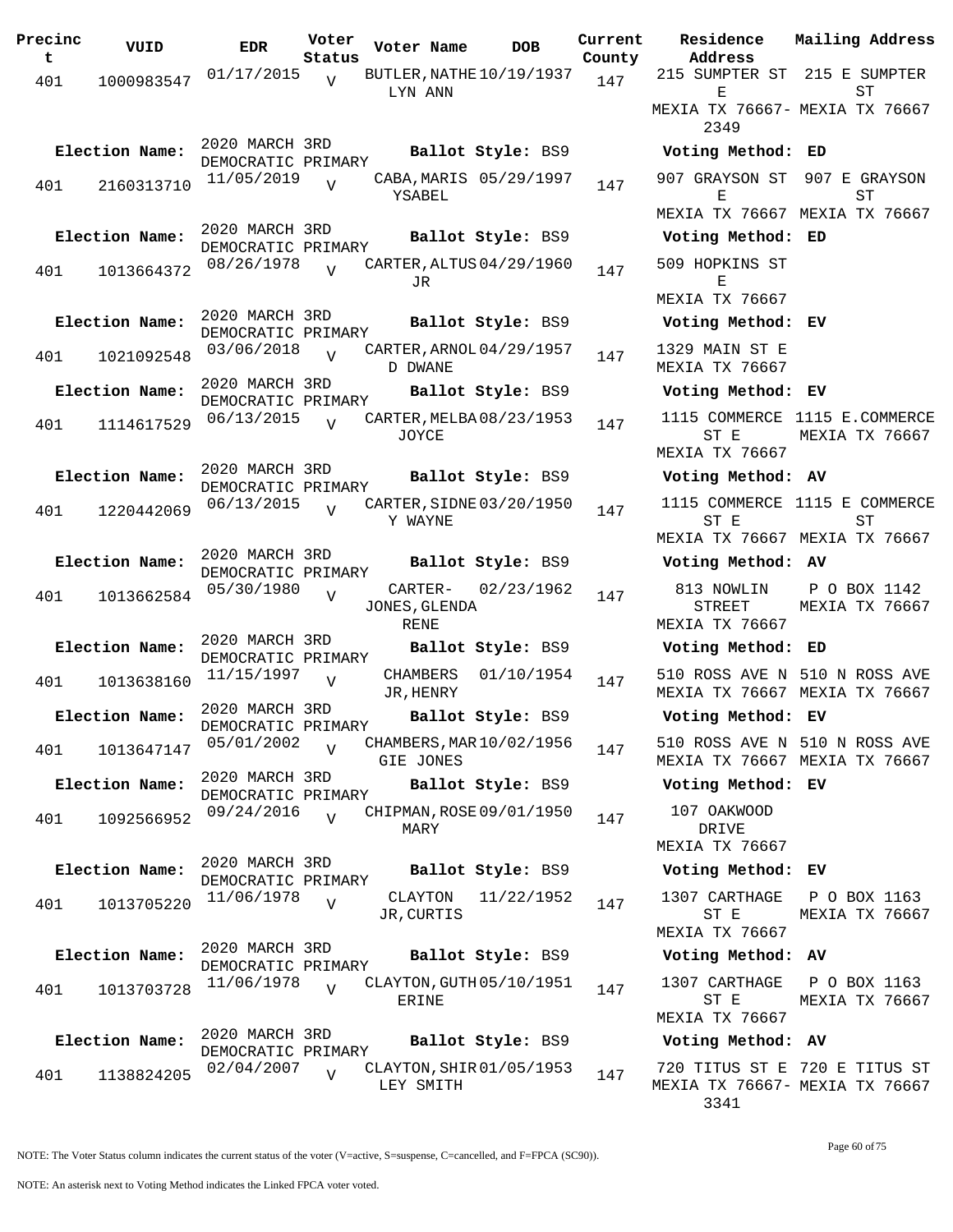| Precinc<br>t | VUID           | <b>EDR</b>                           | Voter<br>Status | Voter Name                                   | <b>DOB</b>        | Current<br>County | Residence<br>Address                       | Mai:      |
|--------------|----------------|--------------------------------------|-----------------|----------------------------------------------|-------------------|-------------------|--------------------------------------------|-----------|
|              | Election Name: | 2020 MARCH 3RD                       |                 |                                              | Ballot Style: BS9 |                   | Voting Method: ED                          |           |
| 401          | 1013720568     | DEMOCRATIC PRIMARY<br>01/28/1990     | $\overline{V}$  | COCKRELL, TON 09/27/1968<br>YA DIANNE        |                   | 147               | 1305 PROWELL<br>LANE                       | 13        |
|              |                | 2020 MARCH 3RD                       |                 |                                              |                   |                   | MEXIA TX 76667 MEX                         |           |
|              | Election Name: | DEMOCRATIC PRIMARY                   |                 |                                              | Ballot Style: BS9 |                   | Voting Method: ED                          |           |
| 401          | 1156997138     | 10/18/2008                           | $\overline{V}$  | COLEMAN, CORS 06/23/1968<br>ANDRA<br>PARRISH |                   | 147               | 506 TITUS ST E 506<br>MEXIA TX 76667 MEX   |           |
|              | Election Name: | 2020 MARCH 3RD<br>DEMOCRATIC PRIMARY |                 |                                              | Ballot Style: BS9 |                   | Voting Method: ED                          |           |
| 401          | 1013650243     | 05/03/1996                           | $\overline{V}$  | CONNER, REGIN 11/07/1959<br>ALD DEAN         |                   | 147               | 1121 PALESTINE<br>ST E<br>MEXIA TX 76667   | MEX       |
|              | Election Name: | 2020 MARCH 3RD<br>DEMOCRATIC PRIMARY |                 |                                              | Ballot Style: BS9 |                   | Voting Method: ED                          |           |
| 401          | 1020173881     | 12/20/2003                           | $\overline{17}$ | CONNER, SHRON 04/24/1977<br>DA DEE           |                   | 147               | 921 HUNT ST E<br>MEXIA TX 76667 MEX        | 92.       |
|              | Election Name: | 2020 MARCH 3RD<br>DEMOCRATIC PRIMARY |                 |                                              | Ballot Style: BS9 |                   | Voting Method: ED                          |           |
| 401          | 2130889682     | 05/04/1991                           |                 | CRAIG, ROBERT 06/08/1972<br>MICHAEL          |                   | 147               | 816 COMMERCE ST 816<br>Е<br>MEXIA TX 76667 | MEX       |
|              | Election Name: | 2020 MARCH 3RD                       |                 |                                              | Ballot Style: BS9 |                   | Voting Method: ED                          |           |
| 401          | 1041362706     | DEMOCRATIC PRIMARY<br>08/04/2018     | $\overline{V}$  | DAILY-<br>HAWKINS, KIMM                      | 04/16/1965        | 147               | 827 COMMERCE ST 827<br>Е                   | MEX       |
|              |                |                                      |                 | IE DAVIS                                     |                   |                   | MEXIA TX 76667                             |           |
|              | Election Name: | 2020 MARCH 3RD<br>DEMOCRATIC PRIMARY |                 |                                              | Ballot Style: BS9 |                   | Voting Method: ED                          |           |
| 401          | 1013663253     | 03/09/1992                           | $\overline{U}$  | DANCER, LEONA 09/27/1966<br>RD O'NEILL       |                   | 147               | 606 BAILEY ST N606<br>MEXIA TX 76667 MEX   |           |
|              | Election Name: | 2020 MARCH 3RD<br>DEMOCRATIC PRIMARY |                 |                                              | Ballot Style: BS9 |                   | Voting Method: EV                          |           |
| 401          | 1013711472     | 09/16/1995                           | $\overline{V}$  | DANIEL, MILDR 09/29/1971<br>ED ELAINE        |                   | 147               | 305 BROOKS ST S 30<br>MEXIA TX 76667 MEX   |           |
|              | Election Name: | 2020 MARCH 3RD<br>DEMOCRATIC PRIMARY |                 |                                              | Ballot Style: BS9 |                   | Voting Method: ED                          |           |
| 401          | 1020599092     | 02/12/2004                           | $\overline{V}$  | DANIEL<br>JR, SAMUEL                         | 12/27/1966        | 147               | 305 BROOKS ST S305<br>MEXIA TX 76667 MEX   |           |
|              | Election Name: | 2020 MARCH 3RD<br>DEMOCRATIC PRIMARY |                 |                                              | Ballot Style: BS9 |                   | Voting Method: ED                          |           |
| 401          | 2130756493     | 11/08/2016                           | $\overline{V}$  | DARBY, HARRY 09/21/1971<br>TRUMAN            |                   | 147               | 912 SUMPTER ST<br>Е                        | P(<br>MEX |
|              |                | 2020 MARCH 3RD                       |                 |                                              |                   |                   | MEXIA TX 76667                             |           |
|              | Election Name: | DEMOCRATIC PRIMARY                   |                 |                                              | Ballot Style: BS9 |                   | Voting Method: ED                          |           |
| 401          | 2001722878     | 02/09/2020                           | $\overline{U}$  | DARR, JOSHUA 09/15/1994<br>PATRICK           |                   | 147               | 907 GRAYSON ST<br>Е                        |           |
|              | Election Name: | 2020 MARCH 3RD                       |                 |                                              | Ballot Style: BS9 |                   | MEXIA TX 76667<br>Voting Method: ED        |           |
| 401          | 1081068890     | DEMOCRATIC PRIMARY<br>10/23/2015     | $\overline{U}$  | DAVIS, FAIRES 11/25/1947                     |                   | 147               | 803 GRAYSON ST 803                         |           |
|              |                |                                      |                 | ELIZABETH                                    |                   |                   | Е<br>MEXIA TX 76667 MEX                    |           |
|              | Election Name: | 2020 MARCH 3RD<br>DEMOCRATIC PRIMARY |                 |                                              | Ballot Style: BS9 |                   | Voting Method: EV                          |           |

**Voter Name DOB Residence Address Current Mailing Address Election Name: Ballot Style:** BS9 **Voting Method: ED** 1305 PROWELL LANE MEXIA TX 76667 MEXIA TX 76667 1305 PROWELL LANE **Election Name: Ballot Style:** BS9 **Voting Method: ED** 506 TITUS ST E 506 E TITUS ST MEXIA TX 76667 MEXIA TX 76667 **Election Name: Ballot Style:** BS9 **Voting Method: ED** 1121 PALESTINE ST E MEXIA TX 76667 POB 749 MEXIA TX 76667 **Election Name: Ballot Style:** BS9 **Voting Method: ED** 921 HUNT ST E 921 E HUNT ST MEXIA TX 76667 MEXIA TX 76667 **Election Name: Ballot Style:** BS9 **Voting Method: ED** 816 COMMERCE ST 816 E COMMERCE  $E$ MEXIA TX 76667 MEXIA TX 76667 **Election Name: Ballot Style:** BS9 **Voting Method: ED** 827 COMMERCE ST 827 E COMMERCE E MEXIA TX 76667 MEXIA TX 76667 **Election Name: Ballot Style:** BS9 **Voting Method: ED** 606 BAILEY ST N 606 N BAILEY ST MEXIA TX 76667 MEXIA TX 76667 **Election Name: Ballot Style:** BS9 **Voting Method: EV** 305 BROOKS ST S 305 S BROOKS MEXIA TX 76667 MEXIA TX 76667 **Election Name: Ballot Style:** BS9 **Voting Method: ED** 305 BROOKS ST S 305 S BROOKS ST MEXIA TX 76667 MEXIA TX 76667 **Election Name: Ballot Style:** BS9 **Voting Method: ED** 912 SUMPTER ST PO BOX 1187 E MEXIA TX 76667 MEXIA TX 76667 **Election Name: Ballot Style:** BS9 **Voting Method: ED** 907 GRAYSON ST E MEXIA TX 76667 **Election Name: Ballot Style:** BS9 **Voting Method: ED** 803 GRAYSON ST 803 E GRAYSON  $E$ MEXIA TX 76667 MEXIA TX 76667 16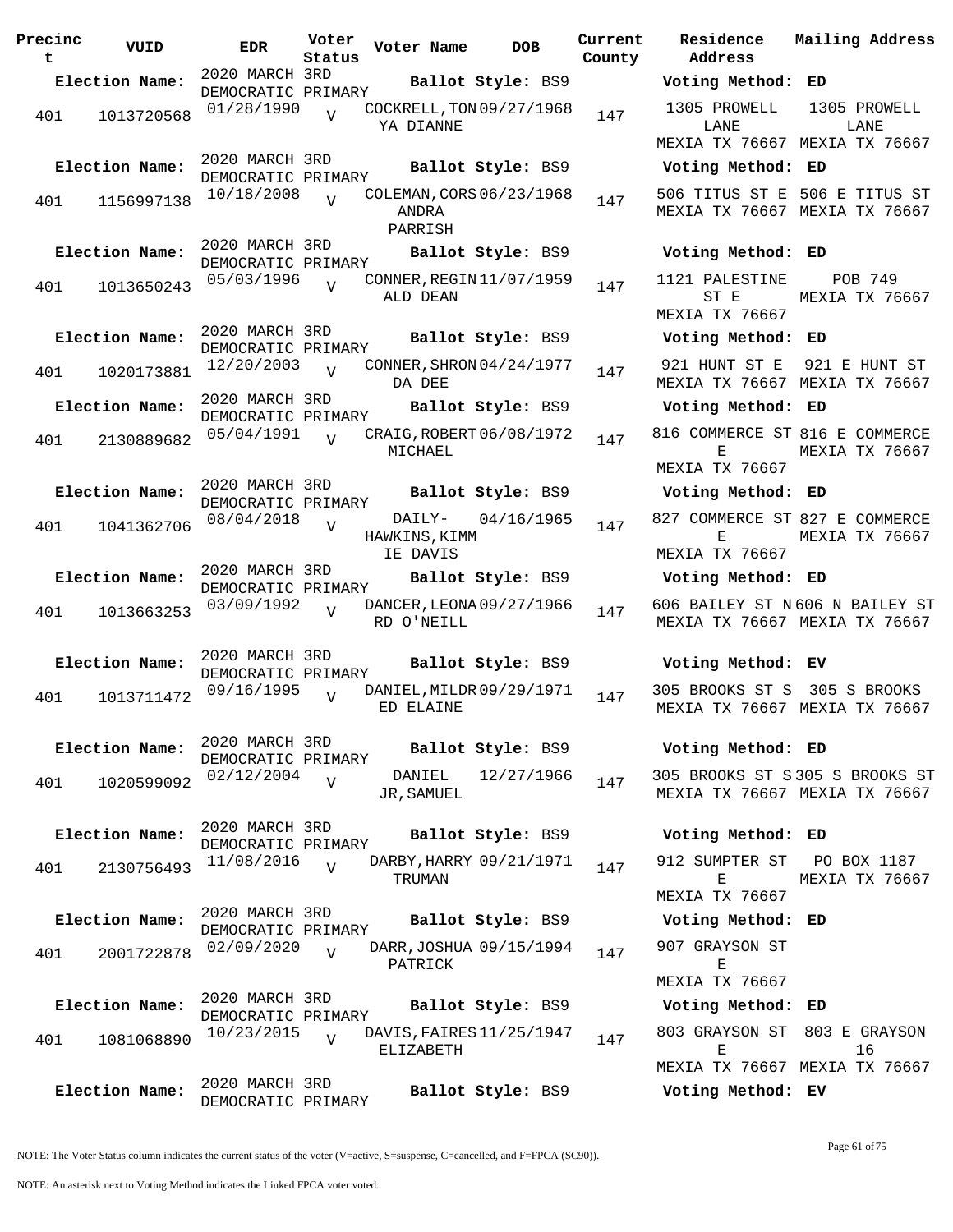| Precinc<br>t | VUID           | <b>EDR</b>                           | Voter<br>Status | Voter Name                               | <b>DOB</b>        | Current<br>County | Residence<br>Address                          | Mai.               |
|--------------|----------------|--------------------------------------|-----------------|------------------------------------------|-------------------|-------------------|-----------------------------------------------|--------------------|
| 401          | 1042326905     | 03/02/2006                           | $\overline{V}$  | DAVIS, GENEKI 08/20/1980<br>A LAJOYAR    |                   | 147               | 1215 MAIN ST E 121<br>MEXIA TX 76667 MEX      |                    |
|              | Election Name: | 2020 MARCH 3RD<br>DEMOCRATIC PRIMARY |                 |                                          | Ballot Style: BS9 |                   | Voting Method: EV                             |                    |
| 401          | 1081068888     | 10/08/2015                           | $\overline{V}$  | DAVIS<br>III, RICHARD<br>HARVEY          | 06/23/1949        | 147               | 803 GRAYSON ST<br>Е<br>MEXIA TX 76667         | 80.<br>MEX         |
|              | Election Name: | 2020 MARCH 3RD                       |                 |                                          | Ballot Style: BS9 |                   | Voting Method: EV                             |                    |
| 401          | 1178459137     | DEMOCRATIC PRIMARY<br>07/16/2011     | $\overline{U}$  | DURHAM, JUDY 11/25/1951<br>MARIE         |                   | 147               | 738 SHERMAN ST 738<br>Ν                       |                    |
|              | Election Name: | 2020 MARCH 3RD<br>DEMOCRATIC PRIMARY |                 |                                          | Ballot Style: BS9 |                   | MEXIA TX 76667 MEX<br>Voting Method: AV       |                    |
| 401          | 1040425611     | 02/23/2006                           |                 | DURHAM, ROSIE 03/26/1956<br>RENITA       |                   | 147               | 301 KAUFMAN ST<br>S<br>MEXIA TX 76667         | 30.<br>MEX         |
|              | Election Name: | 2020 MARCH 3RD<br>DEMOCRATIC PRIMARY |                 |                                          | Ballot Style: BS9 |                   | Voting Method: ED                             |                    |
| 401          | 1013704934     | 03/01/1978                           | $\overline{z}$  | EDWARDS, BERN 02/11/1936<br>ICE GERALINE |                   | 147               | 902 SHADY LANE<br>MEXIA TX 76667 MEX          | 90                 |
|              | Election Name: | 2020 MARCH 3RD<br>DEMOCRATIC PRIMARY |                 |                                          | Ballot Style: BS9 |                   | Voting Method: EV                             |                    |
| 401          | 1013701242     | 03/01/1984                           | $\overline{U}$  | ELDRIDGE, EDW 11/16/1939<br>ΙN           |                   | 147               | 1109 COMMERCE<br>ST E                         | Ρ<br>MEX           |
|              | Election Name: | 2020 MARCH 3RD<br>DEMOCRATIC PRIMARY |                 |                                          | Ballot Style: BS9 |                   | MEXIA TX 76667<br>Voting Method: EV           |                    |
| 401          | 1156454127     | 10/04/2008                           | $\overline{Y}$  | FOLEY, JOSEPH 09/25/1983<br>LESTER       |                   | 147               | 402 BOWIE ST E<br>MEXIA TX 76667- MEX<br>3213 | 4(                 |
|              | Election Name: | 2020 MARCH 3RD<br>DEMOCRATIC PRIMARY |                 |                                          | Ballot Style: BS9 |                   | Voting Method: ED                             |                    |
| 401          | 2137877864     | 07/21/2017                           | $\overline{U}$  | FORGE, JASON 11/02/1980<br>L             |                   | 147               | 814 PALESTINE<br>ST E<br>MEXIA TX 76667       | $\mathbf P$<br>MEX |
|              | Election Name: | 2020 MARCH 3RD<br>DEMOCRATIC PRIMARY |                 |                                          | Ballot Style: BS9 |                   | Voting Method: ED                             |                    |
| 401          | 1013663636     | 05/18/1991                           |                 | FORGE, STACEY 04/23/1973<br>LESHAUNE     |                   | 147               | 806 KAUFMAN ST 806<br>Ν<br>MEXIA TX 76667     | MEX                |
|              | Election Name: | 2020 MARCH 3RD                       |                 |                                          | Ballot Style: BS9 |                   | Voting Method: ED                             |                    |
| 401          | 1013702280     | DEMOCRATIC PRIMARY<br>05/05/1984     | $\overline{U}$  | FORRESTER, MA09/29/1937<br>DIE M         |                   | 147               | 202 OAKWOOD<br>DRIVE                          | 202<br>MEX         |
|              | Election Name: | 2020 MARCH 3RD                       |                 |                                          | Ballot Style: BS9 |                   | MEXIA TX 76667<br>Voting Method: AV           |                    |
| 401          | 1013706945     | DEMOCRATIC PRIMARY<br>11/03/1988     | $\overline{17}$ | FORTSON, DONA 01/14/1959                 |                   | 147               | 712 SHERMAN ST 712                            |                    |
|              |                |                                      |                 | LD WAYNE                                 |                   |                   | N<br>MEXIA TX 76667 MEXI                      |                    |
|              | Election Name: | 2020 MARCH 3RD<br>DEMOCRATIC PRIMARY |                 |                                          | Ballot Style: BS9 |                   | Voting Method: ED                             |                    |
| 401          | 1211603726     | 09/04/2014                           | S               | FREEMAN, TYIS 10/04/1995<br>HA LAKAYA    |                   | 147               | 907 HOPKINS ST 90<br>Е                        |                    |
|              | Election Name: | 2020 MARCH 3RD                       |                 |                                          | Ballot Style: BS9 |                   | MEXIA TX 76667 MEX<br>Voting Method: ED       |                    |

**Voter Name DOB Residence Address Current Mailing Address** nty 1215 MAIN ST E 1215 E MAIN ST MEXIA TX 76667 MEXIA TX 76667 **Election Name: Ballot Style:** BS9 **Voting Method: EV** 803 GRAYSON ST 803 E GRAYSON E MEXIA TX 76667 MEXIA TX 76667 **Election Name: Ballot Style:** BS9 **Voting Method: EV** 738 SHERMAN ST 738 SHERMAN ST N MEXIA TX 76667 MEXIA TX 76667 N **Election Name: Ballot Style:** BS9 **Voting Method: AV** 301 KAUFMAN ST 301 S KAUFMAN S MEXIA TX 76667 MEXIA TX 76667 **Election Name: Ballot Style:** BS9 **Voting Method: ED** 902 SHADY LANE 902 SHADY LN MEXIA TX 76667 MEXIA TX 76667 **Election Name: Ballot Style:** BS9 **Voting Method: EV** 1109 COMMERCE ST E MEXIA TX 76667 P O BOX 1007 MEXIA TX 76667 **Election Name: Ballot Style:** BS9 **Voting Method: EV** 402 BOWIE ST E MEXIA TX 76667- MEXIA TX 76667 3213 402 E BOWIE **Election Name: Ballot Style:** BS9 **Voting Method: ED** 814 PALESTINE ST E MEXIA TX 76667 PO BOX 103 MEXIA TX 76667 **Election Name: Ballot Style:** BS9 **Voting Method: ED** 806 KAUFMAN ST 806 N KAUFMAN N MEXIA TX 76667 MEXIA TX 76667 **Election Name: Ballot Style:** BS9 **Voting Method: ED** 202 OAKWOOD DRIVE MEXIA TX 76667 202 OAKWOOD DR MEXIA TX 76667 **Election Name: Ballot Style:** BS9 **Voting Method: AV** 712 SHERMAN ST 712 N SHERMAN N MEXIA TX 76667 MEXIA TX 76667- ST 2346 **Election Name: Ballot Style:** BS9 **Voting Method: ED** 907 HOPKINS ST 907 E HOPKINS E MEXIA TX 76667 MEXIA TX 76667 ST APT B

NOTE: The Voter Status column indicates the current status of the voter (V=active, S=suspense, C=cancelled, and F=FPCA (SC90)).

DEMOCRATIC PRIMARY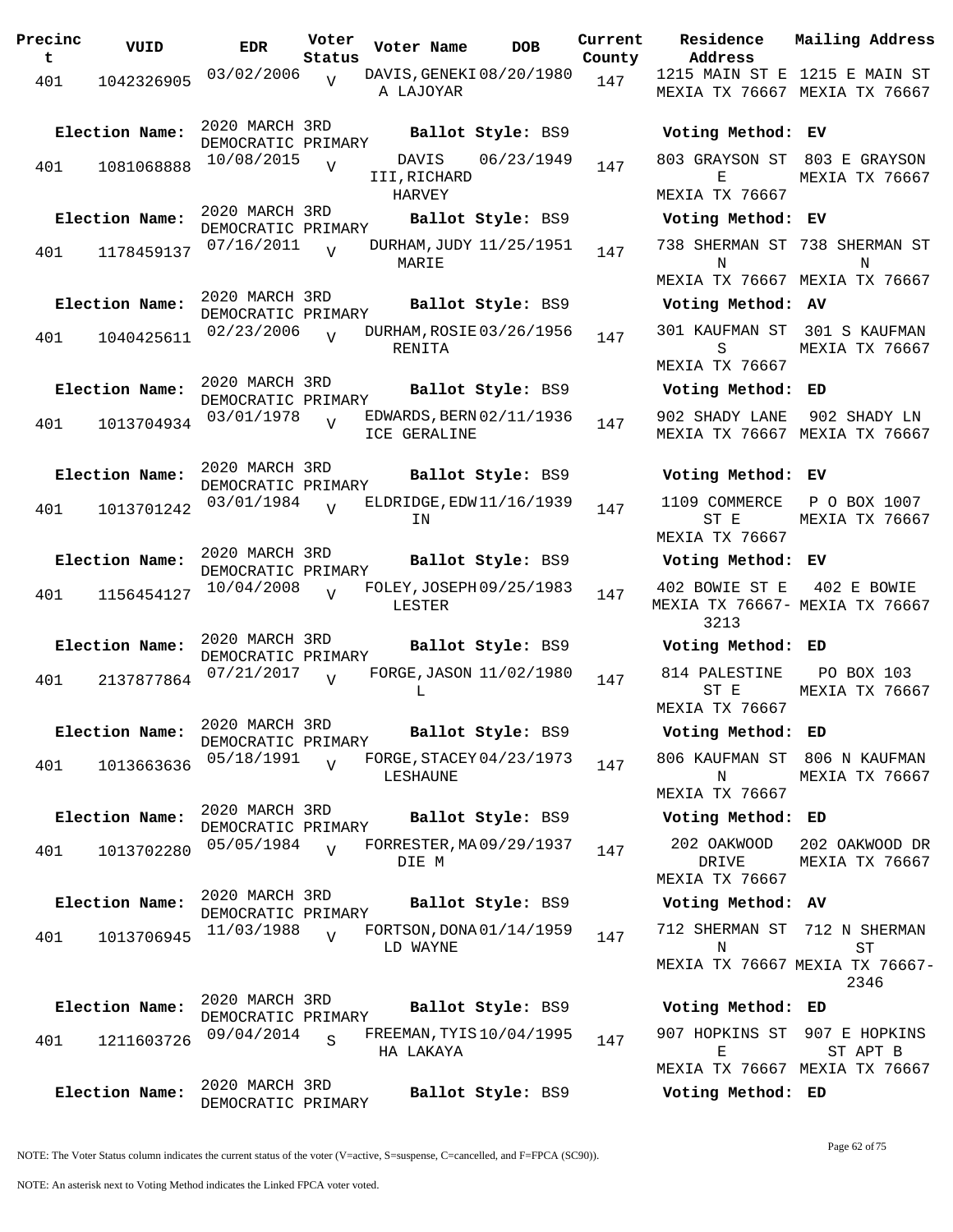| Precinc<br>t. | VUID           | <b>EDR</b>                           | Voter<br>Status | Voter Name              | <b>DOB</b>               | Current<br>County | <b>Residence</b><br>Address                | Mailing Address                                                 |
|---------------|----------------|--------------------------------------|-----------------|-------------------------|--------------------------|-------------------|--------------------------------------------|-----------------------------------------------------------------|
| 401           | 1013703737     | 02/16/1978                           | $\overline{v}$  | E MAE                   | GAMBLE, BONNI 03/25/1945 | 147               |                                            | 1204 MAIN ST E 1204 E MAIN ST<br>MEXIA TX 76667 MEXIA TX 76667  |
|               | Election Name: | 2020 MARCH 3RD<br>DEMOCRATIC PRIMARY |                 |                         | Ballot Style: BS9        |                   | Voting Method: AV                          |                                                                 |
| 401           | 1013680142     | 03/01/1978                           | $\overline{v}$  | T WAYNE                 | GAMBLE, DWIGH 07/06/1953 | 147               | 711 TITUS ST E                             | PO BOX 643<br>MEXIA TX 76667 MEXIA TX 76667                     |
|               | Election Name: | 2020 MARCH 3RD<br>DEMOCRATIC PRIMARY |                 |                         | Ballot Style: BS9        |                   | Voting Method: AV                          |                                                                 |
| 401           | 1013699371     | 11/19/1994                           | $\overline{U}$  | <b>PAULETTE</b>         | GAMBLE, GAIL 02/16/1954  | 147               | 1221 MAIN ST E<br>0625                     | POB 625<br>MEXIA TX 76667- MEXIA TX 76667                       |
|               | Election Name: | 2020 MARCH 3RD<br>DEMOCRATIC PRIMARY |                 |                         | Ballot Style: BS9        |                   | Voting Method: ED                          |                                                                 |
| 401           | 1013700859     | 10/13/1991                           | $\overline{V}$  | KAYE                    | GAMBLE, LINDA 12/07/1972 | 147               | 711 TITUS ST E                             | PO BOX 643<br>MEXIA TX 76667 MEXIA TX 76667                     |
|               | Election Name: | 2020 MARCH 3RD<br>DEMOCRATIC PRIMARY |                 |                         | Ballot Style: BS9        |                   | Voting Method: EV                          |                                                                 |
| 401           | 1013701597     | 12/03/1992                           | $\overline{Y}$  | GAMBLE<br>JR, NATHANIEL | 05/27/1968               | 147               |                                            | 1204 MAIN ST E 1204 E MAIN ST<br>MEXIA TX 76667 MEXIA TX 76667  |
|               | Election Name: | 2020 MARCH 3RD<br>DEMOCRATIC PRIMARY |                 |                         | Ballot Style: BS9        |                   | Voting Method: ED                          |                                                                 |
| 401           | 1181234989     | 11/24/2011                           | $\overline{U}$  | NNA<br>PLEASETTE        | GAMBLE, TUSHA 05/25/1972 | 147               |                                            | 1221 MAIN ST E 1221 E MAIN ST<br>MEXIA TX 76667 MEXIA TX 76667  |
|               | Election Name: | 2020 MARCH 3RD<br>DEMOCRATIC PRIMARY |                 |                         | Ballot Style: BS9        |                   | Voting Method: ED                          |                                                                 |
| 401           | 1175916059     | 10/05/2014                           | $\overline{z}$  | BETH P                  | GARCIA, ELIZA 12/14/1953 | 147               | Е<br>MEXIA TX 76667-                       | 409 GRAYSON ST 409 E GRAYSON<br>MEXIA TX 76667                  |
|               | Election Name: | 2020 MARCH 3RD                       |                 |                         | Ballot Style: BS9        |                   | 2312<br>Voting Method: EV                  |                                                                 |
|               |                | DEMOCRATIC PRIMARY<br>11/06/1978     |                 |                         | GLOVER, DANIE 10/22/1943 |                   | 715 GRAYSON ST                             | 715 E GRAYSON                                                   |
| 401           | 1013703326     |                                      | $\overline{U}$  | L WILSON                |                          | 147               | Е                                          | ST<br>MEXIA TX 76667 MEXIA TX 76667                             |
|               | Election Name: | 2020 MARCH 3RD<br>DEMOCRATIC PRIMARY |                 |                         | Ballot Style: BS9        |                   | Voting Method: ED                          |                                                                 |
| 401           | 1186453810     | 06/07/2012                           | $\overline{V}$  | LAUDELL                 | GOFF, EVELYN 04/12/1943  | 147               |                                            | 1203 ROSS AVE N1203 ROSS AVE N<br>MEXIA TX 76667 MEXIA TX 76667 |
|               | Election Name: | 2020 MARCH 3RD                       |                 |                         | Ballot Style: BS9        |                   | Voting Method: ED                          |                                                                 |
| 401           | 1003917366     | DEMOCRATIC PRIMARY<br>10/22/2000     | V               |                         | GOFF, LEROY 02/08/1935   | 147               |                                            | 1203 ROSS AVE N1203 ROSS AVE N<br>MEXIA TX 76667 MEXIA TX 76667 |
|               | Election Name: | 2020 MARCH 3RD<br>DEMOCRATIC PRIMARY |                 |                         | Ballot Style: BS9        |                   | Voting Method: ED                          |                                                                 |
| 401           | 1024301142     | 06/15/2005                           | $\overline{V}$  | Y WAYNE                 | GREEN, STANLE 05/22/1966 | 147               | N                                          | 806 KAUFMAN ST 806 N KAUFMAN<br>MEXIA TX 76667                  |
|               | Election Name: | 2020 MARCH 3RD<br>DEMOCRATIC PRIMARY |                 |                         | Ballot Style: BS9        |                   | <b>MEXIA TX 76667</b><br>Voting Method: ED |                                                                 |
| 401           | 1192402922     | 11/04/2012                           | $\overline{U}$  | A DELYNN                | HAILEY, TAMEK 05/12/1980 | 147               | APT 1                                      | 1125 ROSS AVE N1125 N ROSS AVE<br>APT 1                         |
|               | Election Name: | 2020 MARCH 3RD                       |                 |                         | Ballot Style: BS9        |                   | Voting Method: ED                          | MEXIA TX 76667 MEXIA TX 76667                                   |
|               |                | DEMOCRATIC PRIMARY                   |                 |                         |                          |                   |                                            | 717 SHERMAN ST 717 SHERMAN ST                                   |
| 401           | 1143520710     | 01/02/2015                           | $\overline{U}$  | М                       | HALE, MILDRED 04/06/1937 | 147               | N                                          | N<br>MEXIA TX 76667 MEXIA TX 76667                              |
|               | Election Name: | 2020 MARCH 3RD<br>DEMOCRATIC PRIMARY |                 |                         | Ballot Style: BS9        |                   | Voting Method: EV                          |                                                                 |

NOTE: The Voter Status column indicates the current status of the voter (V=active, S=suspense, C=cancelled, and F=FPCA (SC90)).

Page 63 of 75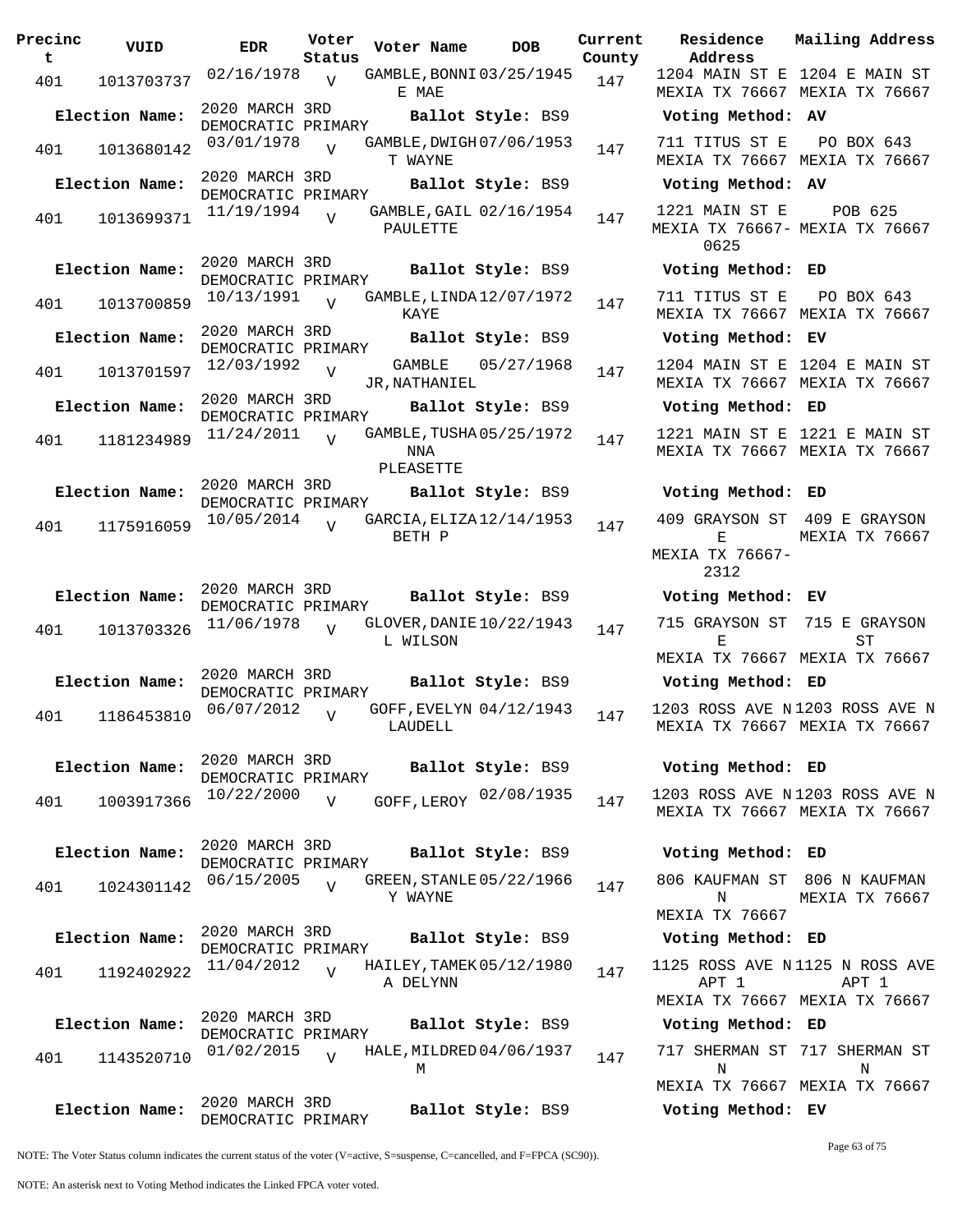| Precinc<br>t | VUID           | EDR                                  | Voter<br>Status | Voter Name              | DOB                      | Current<br>County |
|--------------|----------------|--------------------------------------|-----------------|-------------------------|--------------------------|-------------------|
| 401          | 1013697791     | 05/06/1978                           | $\overline{V}$  | VIS                     | HARRIS, ELMAR 09/04/1959 | 147               |
|              | Election Name: | 2020 MARCH 3RD<br>DEMOCRATIC PRIMARY |                 |                         | Ballot Style: BS9        |                   |
| 401          | 1216551095     | 10/27/2018                           | ٦T              | IETTA DE ANN            | HARTMANN, MAR 10/02/1961 | 147               |
|              | Election Name: | 2020 MARCH 3RD<br>DEMOCRATIC PRIMARY |                 |                         | Ballot Style: BS9        |                   |
| 401          | 1013705539     | 09/03/1992                           | V               | NNA ANN                 | HENDERSON, DO 10/21/1958 | 147               |
|              | Election Name: | 2020 MARCH 3RD<br>DEMOCRATIC PRIMARY |                 |                         | Ballot Style: BS9        |                   |
| 401          | 1003771299     | 01/28/2001                           | V               | IS MARIE                | HENDERSON, LO 12/23/1956 | 147               |
|              | Election Name: | 2020 MARCH 3RD<br>DEMOCRATIC PRIMARY |                 |                         | Ballot Style: BS9        |                   |
| 401          | 1159103260     | 11/03/2008                           | $\overline{U}$  | LLIAM<br><b>BERNETT</b> | HENDERSON, WI07/18/1959  | 147               |
|              | Election Name: | 2020 MARCH 3RD<br>DEMOCRATIC PRIMARY |                 |                         | Ballot Style: BS9        |                   |
| 401          | 1013708101     | 04/24/1980                           | V               | HIGH<br>SR,LEWIS        | 09/27/1932               | 147               |
|              | Election Name: | 2020 MARCH 3RD<br>DEMOCRATIC PRIMARY |                 |                         | Ballot Style: BS9        |                   |
| 401          | 1143558537     | 11/13/2003                           | V               | HIGH<br>SR, WALLACE S   | 02/03/1962               | 147               |
|              | Election Name: | 2020 MARCH 3RD<br>DEMOCRATIC PRIMARY |                 |                         | Ballot Style: BS9        |                   |
| 401          | 1013703031     | 02/27/1978                           | V               | М                       | HOBBS, JOYCE 04/19/1950  | 147               |
|              | Election Name: | 2020 MARCH 3RD<br>DEMOCRATIC PRIMARY |                 |                         | Ballot Style: BS9        |                   |
| 401          | 2144174497     | 04/13/2018                           | $\overline{V}$  | LBY QU'SHA              | HOLLIE, TYSHE 06/24/1991 | 147               |
|              | Election Name: | 2020 MARCH 3RD<br>DEMOCRATIC PRIMARY |                 |                         | Ballot Style: BS9        |                   |
| 401          | 1151266889     | 04/03/2008                           | $\overline{U}$  | DA JOYCE                | HUBBARD, BREN 01/07/1955 | 147               |
|              | Election Name: | 2020 MARCH 3RD<br>DEMOCRATIC PRIMARY |                 |                         | Ballot Style: BS9        |                   |
| 401          | 1004835104     | 02/02/2020                           | V               | LANIER                  | HURO, PATTI 11/05/1964   | 147               |
|              | Election Name: | 2020 MARCH 3RD<br>DEMOCRATIC PRIMARY |                 |                         | Ballot Style: BS9        |                   |
| 401          | 1007531132     | 05/19/2002                           | $\overline{V}$  | CIA CLARK               | JACKSON, FELI 03/25/1961 | 147               |
|              | Election Name: | 2020 MARCH 3RD<br>DEMOCRATIC PRIMARY |                 |                         | Ballot Style: BS9        |                   |
| 401          | 1013707651     | 03/01/1982                           | $\overline{U}$  | LENE                    | JOHNSON, RUBY 06/16/1951 | 147               |

**Voter Name DOB Residence Address Current Mailing Address** 100 BAKER ST N P O BOX 1124 MEXIA TX 76667 MEXIA TX 76667 **Election Name: Ballot Style:** BS9 **Voting Method: ED** 200 CANTON ST S 200 S CANTON ST MEXIA TX 76667 MEXIA TX 76667- 3311 **Election Name: Ballot Style:** BS9 **Voting Method: EV** 209 ROSS AVE S 209 S ROSS AVE MEXIA TX 76667 MEXIA TX 76667 **Election Name: Ballot Style:** BS9 **Voting Method: EV** 1227 CARTHAGE ST E MEXIA TX 76667 P O BOX 121 MEXIA TX 76667 **Election Name: Ballot Style:** BS9 **Voting Method: ED** 1227 CARTHAGE ST E MEXIA TX 76667- MEXIA TX 76667 3010 1227 EAST CARTHAGE **Election Name: Ballot Style:** BS9 **Voting Method: ED** 1120 COMMERCE 1120 E COMMERCE ST E MEXIA TX 76667 MEXIA TX 76667 ST **Election Name: Ballot Style:** BS9 **Voting Method: AV** 904 BAILEY ST N 904 N BAILEY ST MEXIA TX 76667 MEXIA TX 76667 **Election Name: Ballot Style:** BS9 **Voting Method: ED**

311 EAST STREET 311 EAST ST MEXIA TX 76667 MEXIA TX 76667

**Election Name: Ballot Style:** BS9 **Voting Method: AV**

1000 GRAYSON ST E APT 704 MEXIA TX 76667

**Election Name: Ballot Style:** BS9 **Voting Method: ED**

1209 CARTHAGE 1209 E CARTHAGE ST E MEXIA TX 76667 MEXIA TX 76667

**Election Name: Ballot Style:** BS9 **Voting Method: EV**

300 RUSK ST E MEXIA TX 76667

**Election Name: Ballot Style:** BS9 **Voting Method: ED**

1202 BOWIE ST E 1202 E BOWIE ST MEXIA TX 76667 MEXIA TX 76667

## **Election Name: Ballot Style:** BS9 **Voting Method: ED**

1314 CARTHAGE 1314 E CARTHAGE ST E MEXIA TX 76667 MEXIA TX 76667 ST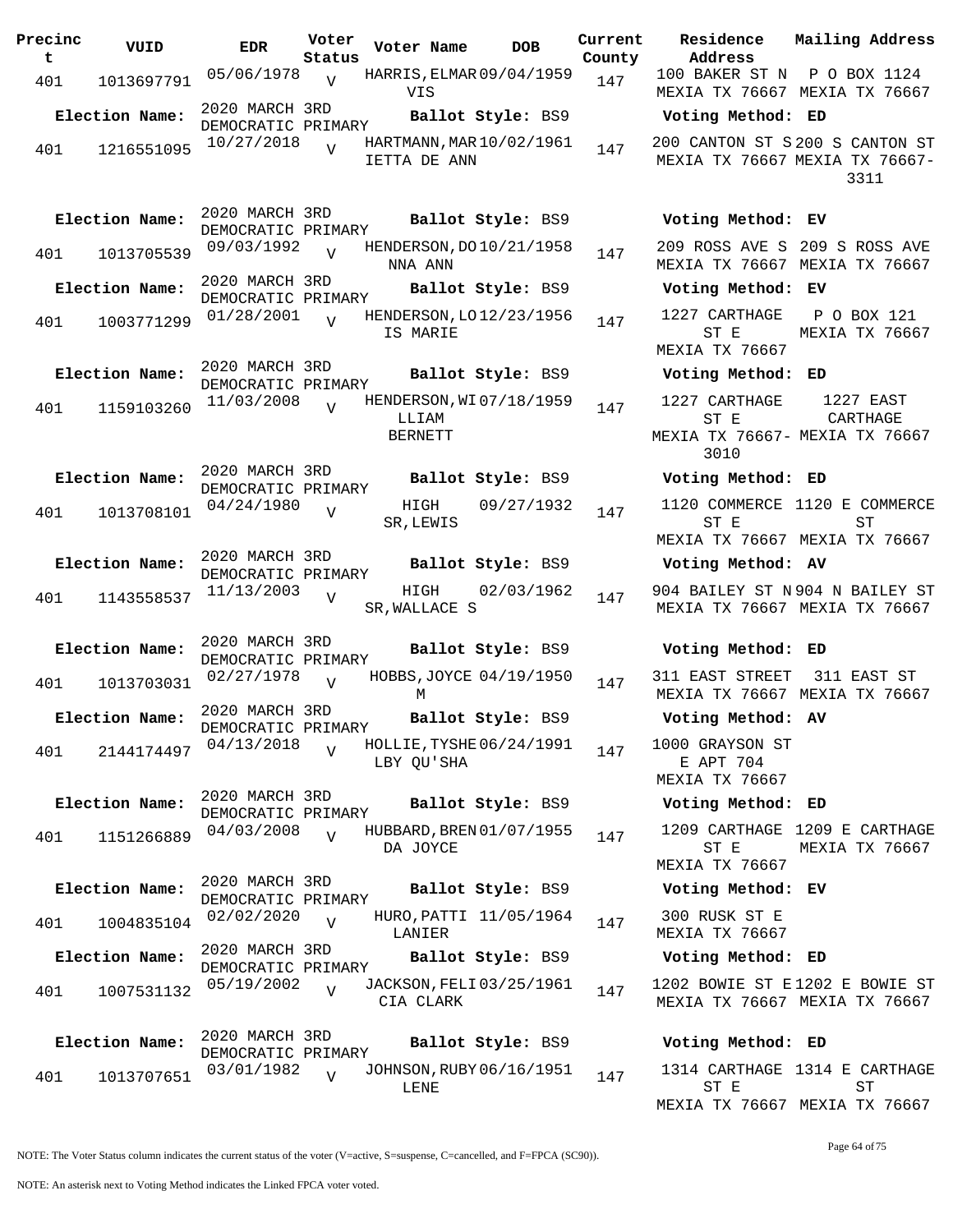| Precinc<br>t | VUID           | <b>EDR</b>                           | Voter<br>Status | Voter Name       | DOB                      | Current<br>County |
|--------------|----------------|--------------------------------------|-----------------|------------------|--------------------------|-------------------|
|              | Election Name: | 2020 MARCH 3RD                       |                 |                  | Ballot Style: BS9        |                   |
| 401          | 1013638028     | DEMOCRATIC PRIMARY<br>10/31/1997     | V               | IKA NICOLE       | JOHNSON, TAME 09/26/1979 | 147               |
|              | Election Name: | 2020 MARCH 3RD<br>DEMOCRATIC PRIMARY |                 |                  | Ballot Style: BS9        |                   |
| 401          | 1013708015     | 03/01/1978                           | $\overline{U}$  | IE T             | JOHNSON, WILL 07/30/1950 | 147               |
|              | Election Name: | 2020 MARCH 3RD<br>DEMOCRATIC PRIMARY |                 |                  | Ballot Style: BS9        |                   |
| 401          | 1003920445     | 03/01/2000                           | $\overline{V}$  | E SIMMONS        | JONES, ANNETT 12/20/1966 | 147               |
|              | Election Name: | 2020 MARCH 3RD<br>DEMOCRATIC PRIMARY |                 |                  | Ballot Style: BS9        |                   |
| 401          | 1013721197     | 05/26/1988                           | ٦T              | RAY              | JONES, BILL 03/17/1953   | 147               |
|              | Election Name: | 2020 MARCH 3RD<br>DEMOCRATIC PRIMARY |                 |                  | Ballot Style: BS9        |                   |
| 401          | 1187247988     | 08/22/2012                           | V               | CORDELL          | JONES, BRIAN 07/23/1994  | 147               |
|              | Election Name: | 2020 MARCH 3RD<br>DEMOCRATIC PRIMARY |                 |                  | Ballot Style: BS9        |                   |
| 401          | 1177859511     | 06/18/2011                           | $\overline{U}$  | NELL             | JONES, MARGIE 11/09/1956 | 147               |
|              | Election Name: | 2020 MARCH 3RD<br>DEMOCRATIC PRIMARY |                 |                  | Ballot Style: BS9        |                   |
| 401          | 1167616503     | 11/25/2009                           | V               | RYL JONITA       | KARKHECK, CHE 12/18/1945 | 147               |
|              | Election Name: | 2020 MARCH 3RD<br>DEMOCRATIC PRIMARY |                 |                  | Ballot Style: BS9        |                   |
| 401          | 1204681025     | 11/30/2013                           | $\overline{V}$  | ELSEY<br>LILLIAN | KILPATRICK, K09/23/1993  | 147               |
|              | Election Name: | 2020 MARCH 3RD<br>DEMOCRATIC PRIMARY |                 |                  | Ballot Style: BS9        |                   |
| 401          | 1123261020     | 01/03/2006                           | $\overline{V}$  | OTTE MAE         | KIMMEL, CHARL 04/06/1949 | 147               |
|              | Election Name: | 2020 MARCH 3RD<br>DEMOCRATIC PRIMARY |                 |                  | Ballot Style: BS9        |                   |
| 401          | 1178121384     | 07/08/2011                           | $\overline{V}$  | JONES            | LEE, GRACE 09/07/1949    | 147               |
|              | Election Name: | 2020 MARCH 3RD<br>DEMOCRATIC PRIMARY |                 |                  | Ballot Style: BS9        |                   |
| 401          | 1003921648     | 02/19/2000                           | $\mathbf S$     | LYNN             | LEWIS, SHERRI 01/01/1960 | 147               |
|              | Election Name: | 2020 MARCH 3RD<br>DEMOCRATIC PRIMARY |                 |                  | Ballot Style: BS9        |                   |
| 401          | 1179742591     | 05/05/2012                           | $\overline{V}$  | LYNN             | MCCEIG, LORI 08/09/1961  | 147               |

**Voter Name DOB Residence Address Current Mailing Address Election Name: Ballot Style:** BS9 **Voting Method: AV** 1314 CARTHAGE 1314 E CARTHAGE ST E MEXIA TX 76667 MEXIA TX 76667- ST 3011 **Election Name: Ballot Style:** BS9 **Voting Method: EV** 1314 CARTHAGE 1314 E CARTHAGE ST E MEXIA TX 76667 MEXIA TX 76667 ST **Election Name: Ballot Style:** BS9 **Voting Method: AV** 1015 HUNT ST E 1015 E HUNT ST MEXIA TX 76667 MEXIA TX 76667 **Election Name: Ballot Style:** BS9 **Voting Method: ED** 813 NOWLIN STREET MEXIA TX 76667 PO BOX 1142 MEXIA TX 76667 **Election Name: Ballot Style:** BS9 **Voting Method: ED** 718 NOWLIN STREET MEXIA TX 76667 718 E NOWLIN MEXIA TX 76667 **Election Name: Ballot Style:** BS9 **Voting Method: ED** 718 NOWLIN STREET MEXIA TX 76667 718 E NOWLIN MEXIA TX 76667 **Election Name: Ballot Style:** BS9 **Voting Method: ED** 1110 LA VILLETA 1110 LA VILLETA STREET MEXIA TX 76667 MEXIA TX 76667- ST 2237 **Election Name: Ballot Style:** BS9 **Voting Method: AV** 313 SUMPTER ST 313 E SUMPTER E MEXIA TX 76667 MEXIA TX 76667 ST **Election Name: Ballot Style:** BS9 **Voting Method: EV** 1020 GLENDALE 1020 E GLENDALE ST E MEXIA TX 76667 MEXIA TX 76667 ST **Election Name: Ballot Style:** BS9 **Voting Method: ED** 907 TITUS ST E MEXIA TX 76667 **Election Name: Ballot Style:** BS9 **Voting Method: ED** 901 LA VILLETA 901 LAVILLETA STREET MEXIA TX 76667 MEXIA TX 76667 **Election Name: Ballot Style:** BS9 **Voting Method: ED** 101 OAKWOOD DRIVE MEXIA TX 76667 101 OAKWOOD DR MEXIA TX 76667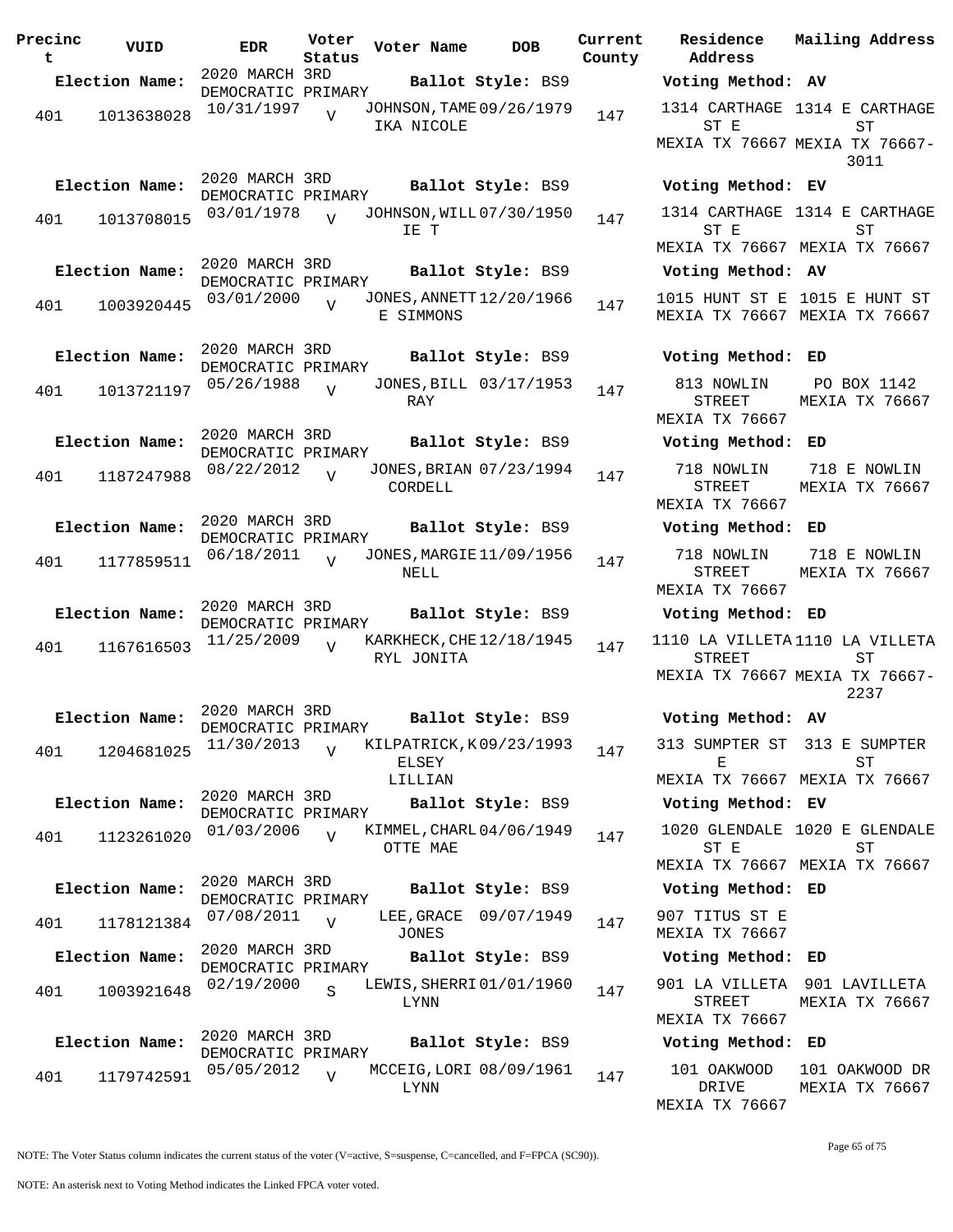| Precinc<br>t | VUID           | <b>EDR</b>                                         | Voter<br>Status | Voter Name             | <b>DOB</b>               | Current<br>County |
|--------------|----------------|----------------------------------------------------|-----------------|------------------------|--------------------------|-------------------|
|              | Election Name: | 2020 MARCH 3RD                                     |                 |                        | Ballot Style: BS9        |                   |
| 401          | 1124809385     | DEMOCRATIC PRIMARY<br>05/28/2016                   | S               | MARIE                  | MCCLARY, JOAN 05/07/1955 | 147               |
|              | Election Name: | 2020 MARCH 3RD<br>DEMOCRATIC PRIMARY<br>04/30/2016 |                 |                        | Ballot Style: BS9        |                   |
| 401          | 1030240819     |                                                    | $\overline{V}$  | UDIA DIANA             | MCDONALD, CLA 06/21/1946 | 147               |
|              | Election Name: | 2020 MARCH 3RD<br>DEMOCRATIC PRIMARY               |                 |                        | Ballot Style: BS9        |                   |
| 401          | 1184411832     | 09/15/2016                                         | $\overline{U}$  | NESTINE<br>WELLS       | MCDOWELL, EAR 05/19/1948 | 147               |
|              | Election Name: | 2020 MARCH 3RD<br>DEMOCRATIC PRIMARY               |                 |                        | Ballot Style: BS9        |                   |
| 401          | 1219630752     | 01/17/2018                                         | $\overline{U}$  | ANDA RENE              | MCDOWELL, YOL 08/23/1973 | 147               |
|              | Election Name: | 2020 MARCH 3RD<br>DEMOCRATIC PRIMARY               |                 |                        | Ballot Style: BS9        |                   |
| 401          | 1014207156     | 08/19/2016                                         | S               | YATTA                  | MCINTOSH, KEN 02/15/1972 | 147               |
|              | Election Name: | 2020 MARCH 3RD<br>DEMOCRATIC PRIMARY               |                 |                        | Ballot Style: BS9        |                   |
| 401          | 1102431088     | 11/26/2011                                         | V               | MCKEE<br>JR, LARRY DON | 02/21/1970               | 147               |
|              | Election Name: | 2020 MARCH 3RD<br>DEMOCRATIC PRIMARY               |                 |                        | Ballot Style: BS9        |                   |
| 401          | 1197705939     | 05/20/2017                                         | S               | E V                    | MICHEL, IVONN 11/01/1959 | 147               |
|              | Election Name: | 2020 MARCH 3RD<br>DEMOCRATIC PRIMARY               |                 |                        | Ballot Style: BS9        |                   |
| 401          | 1022825969     | 10/21/2004                                         | $\overline{V}$  | COBB                   | MOONEY, LINDA06/02/1948  | 147               |
|              | Election Name: | 2020 MARCH 3RD<br>DEMOCRATIC PRIMARY               |                 |                        | Ballot Style: BS9        |                   |
| 401          | 1000970844     | 11/01/2012                                         | $\overline{U}$  | NIA MIMS               | MORGAN, MARVE 04/22/1951 | 147               |
|              | Election Name: | 2020 MARCH 3RD<br>DEMOCRATIC PRIMARY               |                 |                        | Ballot Style: BS9        |                   |
| 401          | 1155890584     | 09/17/2008                                         | $\overline{U}$  | Ν                      | OLVERA, ADRIA 08/16/1990 | 147               |
|              | Election Name: | 2020 MARCH 3RD<br>DEMOCRATIC PRIMARY               |                 |                        | Ballot Style: BS9        |                   |
| 401          | 1013650669     | 04/27/1984                                         | $\overline{U}$  | OLYN                   | ROBINSON, CAR 01/01/1957 | 147               |
|              | Election Name: | 2020 MARCH 3RD<br>DEMOCRATIC PRIMARY               |                 |                        | Ballot Style: BS9        |                   |
| 401          | 1013645881     | 03/28/2002                                         | $\overline{V}$  | TY LOUISE              | ROTHROCK, BET 08/26/1961 | 147               |

**Voter Name DOB Residence Address Current Mailing Address Election Name: Ballot Style:** BS9 **Voting Method: ED** 904 GREENLEAF DRIVE MEXIA TX 76667 **Election Name: Ballot Style:** BS9 **Voting Method: ED** 1101 LA VILLETA STREET MEXIA TX 76667 **Election Name: Ballot Style:** BS9 **Voting Method: EV** 743 SHERMAN ST 743 N SHERMAN N MEXIA TX 76667 MEXIA TX 76667 **Election Name: Ballot Style:** BS9 **Voting Method: AV** 1008 WILLOW STREET MEXIA TX 76667 1008 WILLOW ST MEXIA TX 76667 **Election Name: Ballot Style:** BS9 **Voting Method: ED** 714 MAIN ST E 714 E MAIN ST 15 MEXIA TX 76667 MEXIA TX 76667 **Election Name: Ballot Style:** BS9 **Voting Method: ED** 916 HUISACH 916 HUISACH ST STREET MEXIA TX 76667 MEXIA TX 76667 **Election Name: Ballot Style:** BS9 **Voting Method: EV** 408 MCKINNEY ST PO BOX 386 S MEXIA TX 76667 MEXIA TX 76667 **Election Name: Ballot Style:** BS9 **Voting Method: ED** 502 GRAYSON ST 502 E GRAYSON E MEXIA TX 76667- 2313 MEXIA TX 76667 **Election Name: Ballot Style:** BS9 **Voting Method: ED** 1000 GRAYSON ST E 1804 MEXIA TX 76667 POB 1585 MEXIA TX 76667 **Election Name: Ballot Style:** BS9 **Voting Method: ED** 728 NOWLIN 728 E NOWLIN ST STREET MEXIA TX 76667 MEXIA TX 76667 **Election Name: Ballot Style:** BS9 **Voting Method: ED** 1032 EVELYN STREET MEXIA TX 76667 P O BOX 942 MEXIA TX 76667 **Election Name: Ballot Style:** BS9 **Voting Method: EV** 717 COMMERCE ST 717 COMMERCE ST E MEXIA TX 76667 MEXIA TX 76667 E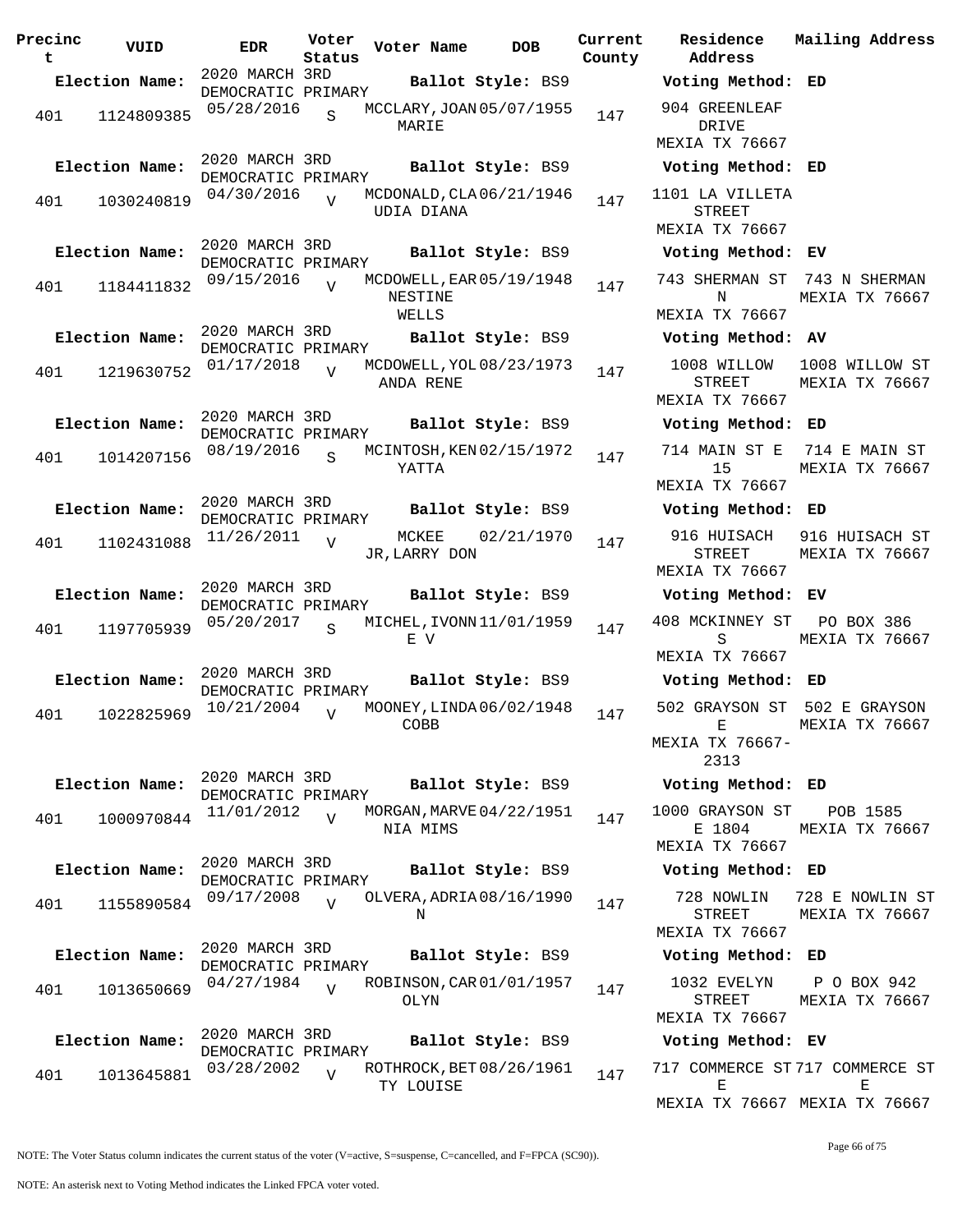| Precinc<br>t | VUID           | <b>EDR</b>                           | Voter<br>Status | Voter Name   | <b>DOB</b>               | Curre<br>Count |
|--------------|----------------|--------------------------------------|-----------------|--------------|--------------------------|----------------|
|              | Election Name: | 2020 MARCH 3RD<br>DEMOCRATIC PRIMARY |                 |              | Ballot Style: BS9        |                |
| 401          | 1013714522     | 10/24/1980                           | $\overline{V}$  | RLES EDGAR   | ROTHROCK, CHA 12/07/1954 | 147            |
|              | Election Name: | 2020 MARCH 3RD<br>DEMOCRATIC PRIMARY |                 |              | Ballot Style: BS9        |                |
| 401          | 2128232683     | 10/14/2016                           | $\overline{V}$  | CAROLINE     | ROWE, ROBYN 06/08/1982   | 147            |
|              | Election Name: | 2020 MARCH 3RD<br>DEMOCRATIC PRIMARY |                 |              | Ballot Style: BS9        |                |
| 401          | 1125036332     | 04/12/2018                           | $\overline{V}$  | JEANETTE     | RYER, CONNIE 04/16/1970  | 147            |
|              | Election Name: | 2020 MARCH 3RD                       |                 |              | Ballot Style: BS9        |                |
| 401          | 1124998675     | DEMOCRATIC PRIMARY<br>12/06/2018     | $\overline{V}$  | ALAN         | RYER, RICK 02/21/1957    | 147            |
|              | Election Name: | 2020 MARCH 3RD<br>DEMOCRATIC PRIMARY |                 |              | Ballot Style: BS9        |                |
| 401          | 1013713269     | 04/23/1992                           | $\overline{V}$  | E JEAN       | SALTER, DEBBI03/13/1953  | 147            |
|              | Election Name: | 2020 MARCH 3RD<br>DEMOCRATIC PRIMARY |                 |              | Ballot Style: BS9        |                |
| 401          | 1013701955     | 11/05/1984                           | $\overline{V}$  | S HAVEN      | SAVAGE, DENNI 04/26/1938 | 147            |
|              | Election Name: | 2020 MARCH 3RD<br>DEMOCRATIC PRIMARY |                 |              | Ballot Style: BS9        |                |
| 401          | 1057894730     | 04/28/2018                           | $\overline{U}$  | ESHA NICOLE  | SCARROW, TUEN 01/10/1983 | 147            |
|              | Election Name: | 2020 MARCH 3RD<br>DEMOCRATIC PRIMARY |                 |              | Ballot Style: BS9        |                |
| 401          | 1013706346     | 11/30/1990                           | $\overline{V}$  | MAE          | SMITH, ANNIE 07/06/1941  | 147            |
|              | Election Name: | 2020 MARCH 3RD<br>DEMOCRATIC PRIMARY |                 |              | Ballot Style: BS9        |                |
| 401          | 1023624047     | 02/20/2005                           | $\overline{V}$  | L SCOTT      | SMITH, RUSSEL 02/07/1966 | 147            |
|              | Election Name: | 2020 MARCH 3RD                       |                 |              | Ballot Style: BS9        |                |
| 401          | 1013708592     | DEMOCRATIC PRIMARY<br>03/01/1978     | $\overline{V}$  | NIE          | SMITH, STEPHA03/14/1950  | 147            |
|              | Election Name: | 2020 MARCH 3RD<br>DEMOCRATIC PRIMARY |                 |              | Ballot Style: BS9        |                |
| 401          | 1023419299     | 12/02/2004                           | $\overline{V}$  | CIA DANIELLE | STRAIN, CAMME 02/18/1981 | 147            |
|              | Election Name: | 2020 MARCH 3RD<br>DEMOCRATIC PRIMARY |                 |              | Ballot Style: BS9        |                |
| 401          | 1168450754     | 11/12/2016                           | $\overline{U}$  | ENE          | SUMRALL, DARL 01/02/1963 | 147            |
|              | Election Name: | 2020 MARCH 3RD<br>DEMOCRATIC PRIMARY |                 |              | Ballot Style: BS9        |                |

**Voter Name DOB Residence Address Current Mailing Address County Election Name: Ballot Style:** BS9 **Voting Method: EV** 717 COMMERCE ST 717 E COMMERCE E MEXIA TX 76667 MEXIA TX 76667 **Election Name: Ballot Style:** BS9 **Voting Method: EV** 912 SUMPTER ST 912 E SUMPTER E MEXIA TX 76667 MEXIA TX 76667 **Election Name: Ballot Style:** BS9 **Voting Method: ED** 1103 LA VILLETA 1103 LA VILLETA STREET MEXIA TX 76667 MEXIA TX 76667-  $ST$ 2238 **Election Name: Ballot Style:** BS9 **Voting Method: EV** 1103 LA VILLETA STREET MEXIA TX 76667 **Election Name: Ballot Style:** BS9 **Voting Method: EV** 303 PARIS ST N 303 N PARIS ST MEXIA TX 76667 MEXIA TX 76667 **Election Name: Ballot Style:** BS9 **Voting Method: AV** 928 TYLER ST E 928 E TYLER ST MEXIA TX 76667 MEXIA TX 76667 **Election Name: Ballot Style:** BS9 **Voting Method: AV** 1201 ASKEW STREET MEXIA TX 76667 MEXIA TX 76667 1201 ASKEW STREET **Election Name: Ballot Style:** BS9 **Voting Method: ED** 310 BAILEY ST N 310 N BAILEY ST MEXIA TX 76667 MEXIA TX 76667 **Election Name: Ballot Style:** BS9 **Voting Method: ED** 310 BAILEY ST N 310 N BAILEY ST MEXIA TX 76667 MEXIA TX 76667- 2909 **Election Name: Ballot Style:** BS9 **Voting Method: ED** 1311 LCR 256 MEXIA TX 76667 MEXIA TX 76667 1311 LCR 256 **Election Name: Ballot Style:** BS9 **Voting Method: EV** 913 HUISACH 913 HUISACH

STREET MEXIA TX 76667 MEXIA TX 76667

807 LIBERTY STREET MEXIA TX 76667 807 E LIBERTY MEXIA TX 76667

**Election Name: Ballot Style:** BS9 **Voting Method: ED**

**Election Name: Ballot Style:** BS9 **Voting Method: ED**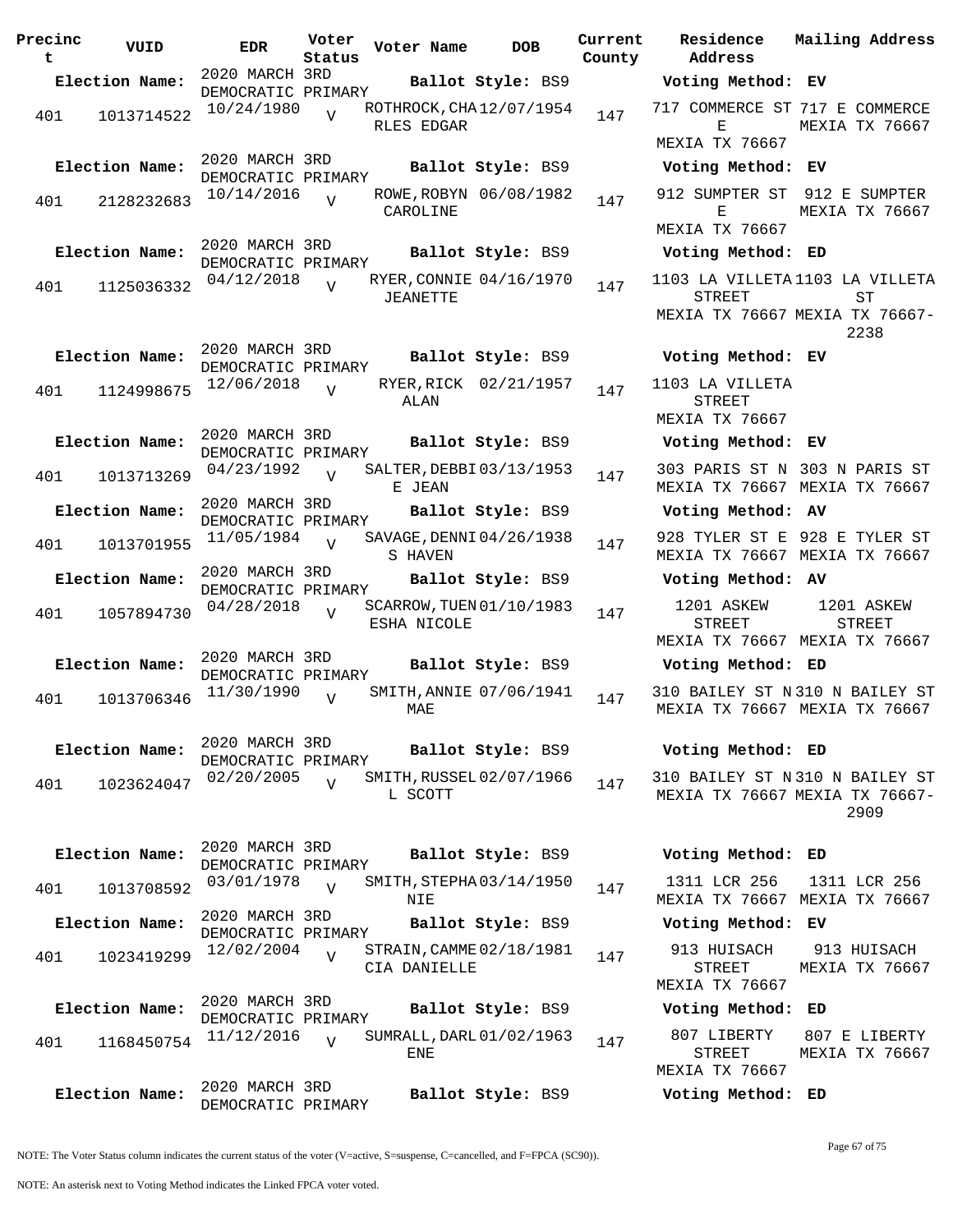| Precinc<br>t | VUID                         | <b>EDR</b>                                         | Voter<br>Status | Voter Name   | DOB                                           | Current<br>County |
|--------------|------------------------------|----------------------------------------------------|-----------------|--------------|-----------------------------------------------|-------------------|
| 401          | 1014513240                   | 06/05/2016                                         | V               | HARY ROBERT  | SUPULVER, ZAC 08/28/1988                      | 147               |
| 401          | Election Name:<br>1145260188 | 2020 MARCH 3RD<br>DEMOCRATIC PRIMARY<br>09/08/2007 | $\overline{U}$  |              | Ballot Style: BS9<br>TAYLOR, ALICE 07/21/1967 | 147               |
|              |                              | 2020 MARCH 3RD                                     |                 | ELIZABETH    |                                               |                   |
|              | Election Name:               | DEMOCRATIC PRIMARY                                 |                 |              | Ballot Style: BS9                             |                   |
| 401          | 1013701513                   | 03/01/1978                                         | ٦T              | RICE         | THIBODEAX, VA 08/05/1952                      | 147               |
|              | Election Name:               | 2020 MARCH 3RD<br>DEMOCRATIC PRIMARY               |                 |              | Ballot Style: BS9                             |                   |
| 401          | 1021372112                   | 01/27/2016                                         | $\overline{V}$  | CA RESHON    | THOMAS, SHAMI 12/07/1985                      | 147               |
|              | Election Name:               | 2020 MARCH 3RD<br>DEMOCRATIC PRIMARY               |                 |              | Ballot Style: BS9                             |                   |
| 401          | 1013711417                   | 08/04/1995                                         | V               | IE MAE       | TISDALE, LESS 01/04/1949                      | 147               |
|              | Election Name:               | 2020 MARCH 3RD<br>DEMOCRATIC PRIMARY               |                 |              | Ballot Style: BS9                             |                   |
| 401          | 1088528566                   | 04/21/2012                                         | $\overline{V}$  | TANCE DIANNE | TRAYLOR, CONS 07/18/1962                      | 147               |
|              | Election Name:               | 2020 MARCH 3RD<br>DEMOCRATIC PRIMARY               |                 |              | Ballot Style: BS9                             |                   |
| 401          | 1013711026                   | 04/07/1996                                         | ٦T              | HENRY        | WATSON, JAMES 06/19/1973                      | 147               |
|              | Election Name:               | 2020 MARCH 3RD<br>DEMOCRATIC PRIMARY               |                 |              | Ballot Style: BS9                             |                   |
| 401          | 1013077267                   | 01/03/2006                                         | V               | NY LYNN      | WATSON, TIFFA06/05/1982                       | 147               |
|              | Election Name:               | 2020 MARCH 3RD                                     |                 |              | Ballot Style: BS9                             |                   |
| 401          | 1004935694                   | DEMOCRATIC PRIMARY<br>08/05/1999                   | V               | NA           | WHORTON, ROSE 06/07/1942                      | 147               |
|              | Election Name:               | 2020 MARCH 3RD<br>DEMOCRATIC PRIMARY               |                 |              | Ballot Style: BS9                             |                   |
| 401          | 1013707738                   | 02/11/1988                                         | $\overline{V}$  | SY SPIVEY    | WILLIAMS, PAT $10/08/1944$                    | 147               |
|              | Election Name:               | 2020 MARCH 3RD<br>DEMOCRATIC PRIMARY               |                 |              | Ballot Style: BS9                             |                   |
| 401          | 1203479749                   | 11/10/2013                                         | $\overline{V}$  | N DWAIN      | WILSON,DUSTI12/26/1984                        | 147               |
|              | Election Name:               | 2020 MARCH 3RD<br>DEMOCRATIC PRIMARY               |                 |              | Ballot Style: BS9                             |                   |
| 401          | 1013697886                   | 10/05/1995                                         | V               | DARNELL      | WINN, LARRY 03/13/1972                        | 147               |
|              | Election Name:               | 2020 MARCH 3RD<br>DEMOCRATIC PRIMARY               |                 |              | Ballot Style: BS9                             |                   |

**Voter Name DOB Residence Address Current Mailing Address** 502 GRAYSON ST 502 E GRAYSON E MEXIA TX 76667 MEXIA TX 76667 **Election Name: Ballot Style:** BS9 **Voting Method: ED** 1000 GRAYSON ST E APT 1602 MEXIA TX 76667 **Election Name: Ballot Style:** BS9 **Voting Method: ED** 1124 COMMERCE 1124 E COMMERCE ST E MEXIA TX 76667 MEXIA TX 76667 ST **Election Name: Ballot Style:** BS9 **Voting Method: AV** 1300 COMMERCE 1300 E COMMERCE ST E MEXIA TX 76667 MEXIA TX 76667 **Election Name: Ballot Style:** BS9 **Voting Method: EV** 307 ROSS AVE N 307 N ROSS AVE MEXIA TX 76667 MEXIA TX 76667 **Election Name: Ballot Style:** BS9 **Voting Method: ED** 1316 TAMARISK DRIVE MEXIA TX 76667 **Election Name: Ballot Style:** BS9 **Voting Method: ED** 1116 LA VILLETA 1116 LA VILLETA STREET MEXIA TX 76667 MEXIA TX 76667 ST **Election Name: Ballot Style:** BS9 **Voting Method: ED** 1116 LA VILLETA 1116 LA VILLETA STREET MEXIA TX 76667 MEXIA TX 76667 ST **Election Name: Ballot Style:** BS9 **Voting Method: ED** 1115 PALESTINE ST E MEXIA TX 76667 MEXIA TX 76667- 1115 E PALESTINE ST 3071 **Election Name: Ballot Style:** BS9 **Voting Method: ED** 1125 ROSS AVE N 1125 N ROSS AVE APT 21 MEXIA TX 76667 MEXIA TX 76667- APT 21 2204 **Election Name: Ballot Style:** BS9 **Voting Method: AV** 811 GRAYSON ST 811 E GRAYSON E APT 24 MEXIA TX 76667 MEXIA TX 76667 ST APT 24 **Election Name: Ballot Style:** BS9 **Voting Method: EV**

701 MAIN ST E 701 W MAIN ST MEXIA TX 76667 MEXIA TX 76667- 0000

**Election Name: Ballot Style:** BS9 **Voting Method: EV**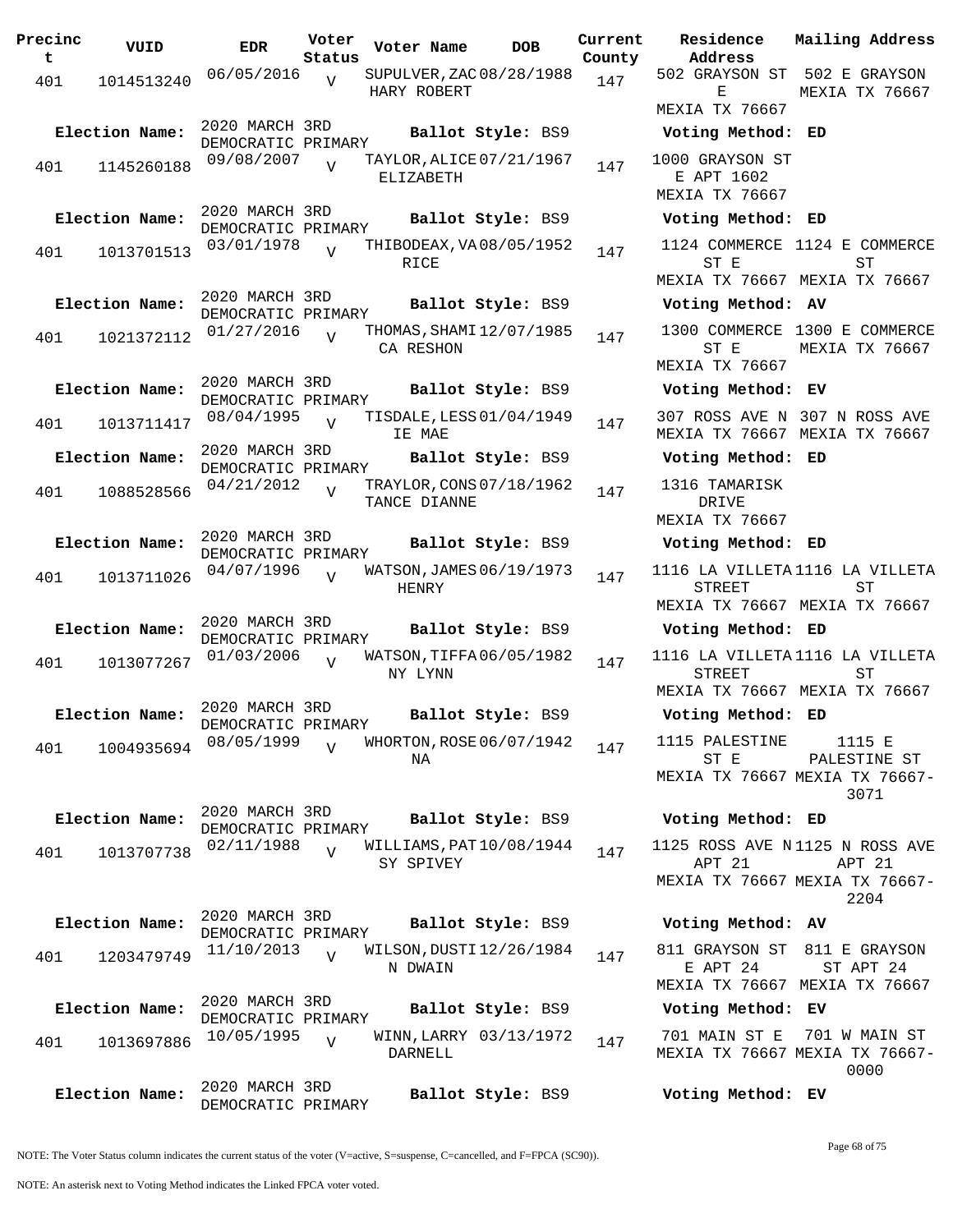| Precinc<br>t | VUID           | <b>EDR</b>                           | Voter<br>Status | Voter Name        | <b>DOB</b>               | Current<br>County | <b>Residence</b><br>Address                     | Mailing Address           |           |  |
|--------------|----------------|--------------------------------------|-----------------|-------------------|--------------------------|-------------------|-------------------------------------------------|---------------------------|-----------|--|
| 402          | 1104939889     | 12/05/2009                           | $\mathbf{s}$    | ARA<br>MALMFELDT  | BALDWIN, BARB 07/21/1949 | 147               | 288 LCR 900<br>JEWETT TX 75846 JEWETT TX 75846  | 288 LCR 900               |           |  |
|              | Election Name: | 2020 MARCH 3RD<br>DEMOCRATIC PRIMARY |                 |                   | Ballot Style: BS9        |                   | Voting Method: EV                               |                           |           |  |
| 402          | 1101382640     | 11/15/2013                           | $\overline{U}$  | RD V              | BALDWIN, HOWA 10/17/1947 | 147               | 288 LCR 900<br>JEWETT TX 75846                  | 288 LCR 900<br>75846-9674 | JEWETT TX |  |
|              | Election Name: | 2020 MARCH 3RD<br>DEMOCRATIC PRIMARY |                 |                   | Ballot Style: BS9        |                   | Voting Method: EV                               |                           |           |  |
| 402          | 1149200364     | 03/04/2008                           |                 | PHARISS           | BAMBER, DANNY 02/25/1947 | 147               | 109 LCR 912<br>JEWETT TX 75846 JEWETT TX 75846  | 109 LCR 912               |           |  |
|              | Election Name: | 2020 MARCH 3RD<br>DEMOCRATIC PRIMARY |                 |                   | Ballot Style: BS9        |                   | Voting Method: ED                               |                           |           |  |
| 402          | 2161292094     | 11/24/2019                           |                 | EY MARLIN         | CRAGER, JEFFR 09/19/1956 | 147               | 109 PR 5881A<br>JEWETT TX 75846                 |                           |           |  |
|              | Election Name: | 2020 MARCH 3RD<br>DEMOCRATIC PRIMARY |                 |                   | Ballot Style: BS9        |                   | Voting Method: ED                               |                           |           |  |
| 402          | 1039642246     | 10/14/2006                           | $\overline{U}$  | , BETTY<br>HILLIN | DURRENBERGER 12/16/1943  | 147               | 2256 LCR 882<br>JEWETT TX 75846 JEWETT TX 75846 | 2256 LCR 882              |           |  |
|              | Election Name: | 2020 MARCH 3RD<br>DEMOCRATIC PRIMARY |                 |                   | Ballot Style: BS9        |                   | Voting Method: ED                               |                           |           |  |
| 402          | 1039642163     | 10/14/2006                           | $\overline{V}$  | , ROBERT EARL     | DURRENBERGER 08/09/1951  | 147               | 2256 LCR 882<br>JEWETT TX 75846 JEWETT TX 75846 | 2256 LCR 882              |           |  |
|              | Election Name: | 2020 MARCH 3RD<br>DEMOCRATIC PRIMARY |                 |                   | Ballot Style: BS9        |                   | Voting Method: ED                               |                           |           |  |
| 402          | 1010219190     | 01/03/2007                           | $\overline{V}$  | LLIE<br>WILLIAMS  | HENDERSON, BI11/30/1938  | 147               | 711 LCR 902<br>JEWETT TX 75846 JEWETT TX 75846  | 711 LCR 902               |           |  |
|              | Election Name: | 2020 MARCH 3RD<br>DEMOCRATIC PRIMARY |                 |                   | Ballot Style: BS9        |                   | Voting Method: ED                               |                           |           |  |
| 402          | 1043324448     | 03/31/2016                           | $\overline{v}$  | TEEPLES           | TEETER, LINDA08/02/1946  | 147               | 242 LCR 893<br>JEWETT TX 75846                  |                           |           |  |
|              | Election Name: | 2020 MARCH 3RD<br>DEMOCRATIC PRIMARY |                 |                   | Ballot Style: BS9        |                   | Voting Method: ED                               |                           |           |  |
| 402          | 1013696562     | 02/16/1992                           |                 | T FRANKLIN        | WATSON, ROBER 02/05/1945 | 147               | 367 PR 5887A<br>JEWETT TX 75846 JEWETT TX 75846 | 367 PR 5887A              |           |  |
|              | Election Name: | 2020 MARCH 3RD<br>DEMOCRATIC PRIMARY |                 |                   | Ballot Style: BS9        |                   | Voting Method: EV                               |                           |           |  |
| 402          | 1174948762     | 11/28/2010                           | $\overline{U}$  | LEE               | WILSON, LINDA 02/18/1956 | 147               | 131 PR 5896B<br>JEWETT TX 75846 JEWETT TX 75846 | 131 PR 5896B              |           |  |
|              | Election Name: | 2020 MARCH 3RD<br>DEMOCRATIC PRIMARY |                 |                   | Ballot Style: BS9        |                   | Voting Method: ED                               |                           |           |  |

NOTE: An asterisk next to Voting Method indicates the Linked FPCA voter voted.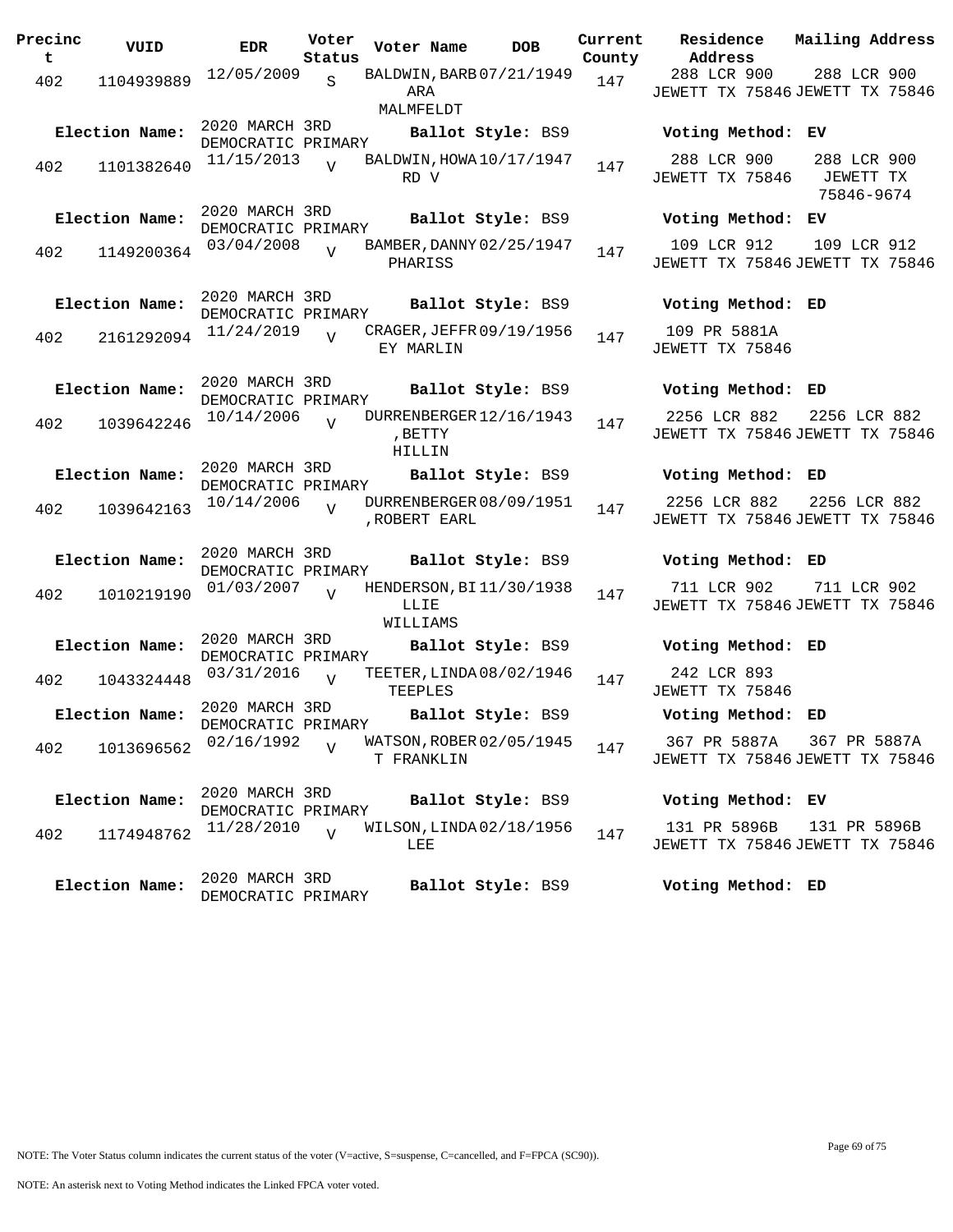| Precinc<br>t | VUID           | <b>EDR</b>                           | Voter<br>Status | Voter Name | <b>DOB</b>               | Current<br>County | Residence<br>Address | Mailing Address                               |
|--------------|----------------|--------------------------------------|-----------------|------------|--------------------------|-------------------|----------------------|-----------------------------------------------|
| 403          | 1013670731     | $11/06/1978$ V                       |                 | L          | BOZEMAN, JEWE 07/05/1945 | 147               | 1775 LCR 486         | P O BOX 1374<br>MEXIA TX 76667 MEXIA TX 76667 |
|              | Election Name: | 2020 MARCH 3RD<br>DEMOCRATIC PRIMARY |                 |            | Ballot Style: BS9        |                   | Voting Method: ED    |                                               |
| 403          | 1003505610     | 12/15/2001                           |                 | LUANNE     | CARTER, NANCY 11/14/1970 | 147               | 129 LCR 438          | 129 LCR 438<br>MEXIA TX 76667 MEXIA TX 76667  |
|              | Election Name: | 2020 MARCH 3RD<br>DEMOCRATIC PRIMARY |                 |            | Ballot Style: BS9        |                   | Voting Method: ED    |                                               |
| 403          | 1013640288     | 05/01/1997                           | $\overline{17}$ | NNETH RAY  | CHRISTIAN, KE09/09/1934  | 147               | 1260 LCR 432         | 1260 LCR 432<br>MEXIA TX 76667 MEXIA TX 76667 |
|              | Election Name: | 2020 MARCH 3RD<br>DEMOCRATIC PRIMARY |                 |            | Ballot Style: BS9        |                   | Voting Method: AV    |                                               |
| 403          | 1013670564     | 05/12/1978                           | $\overline{Y}$  | WYONNA     | CURRIE, HELEN 03/06/1936 | 147               | 593 LCR 512          | 593 LCR 512<br>MEXIA TX 76667 MEXIA TX 76667  |
|              | Election Name: | 2020 MARCH 3RD<br>DEMOCRATIC PRIMARY |                 |            | Ballot Style: BS9        |                   | Voting Method: ED    |                                               |
| 403          | 1149334874     | 03/01/2008                           | $\overline{v}$  |            | KIRSCH, LELA 02/21/1952  | 147               | 218 LCR 498          | 218 LCR 498<br>MEXIA TX 76667 MEXIA TX 76667  |
|              | Election Name: | 2020 MARCH 3RD<br>DEMOCRATIC PRIMARY |                 |            | Ballot Style: BS9        |                   | Voting Method: ED    |                                               |
| 403          | 1027427084     | 09/16/2005                           | $\overline{z}$  | MICHELLE   | MAY, CARYN 08/11/1987    | 147               | 1081 LCR 496         | 1081 LCR 496<br>MEXIA TX 76667 MEXIA TX 76667 |
|              | Election Name: | 2020 MARCH 3RD<br>DEMOCRATIC PRIMARY |                 |            | Ballot Style: BS9        |                   | Voting Method: ED    |                                               |
| 403          | 1013669594     | 05/05/1984                           | $\overline{v}$  | SUE        | MAY, DEBORAH 12/19/1952  | 147               | 1099 LCR 496         | 1099 LCR 496<br>MEXIA TX 76667 MEXIA TX 76667 |
|              | Election Name: | 2020 MARCH 3RD<br>DEMOCRATIC PRIMARY |                 |            | Ballot Style: BS9        |                   | Voting Method: EV    |                                               |
| 403          | 1013670823     | $10/24/1984$ V                       |                 | DEFORREST  | MAY, JEFFREY 07/24/1947  | 147               | 1081 LCR 496         | 1081 LCR 496<br>MEXIA TX 76667 MEXIA TX 76667 |
|              | Election Name: | 2020 MARCH 3RD<br>DEMOCRATIC PRIMARY |                 |            | Ballot Style: BS9        |                   | Voting Method: EV    |                                               |
| 403          | 1003920466     | 03/24/2000                           | $\overline{v}$  | LANCE      | MAY, ROBERT 11/05/1949   | 147               | 940 LCR 498          | 940 LCR 498<br>MEXIA TX 76667 MEXIA TX 76667  |
|              | Election Name: | 2020 MARCH 3RD<br>DEMOCRATIC PRIMARY |                 |            | Ballot Style: BS9        |                   | Voting Method: ED    |                                               |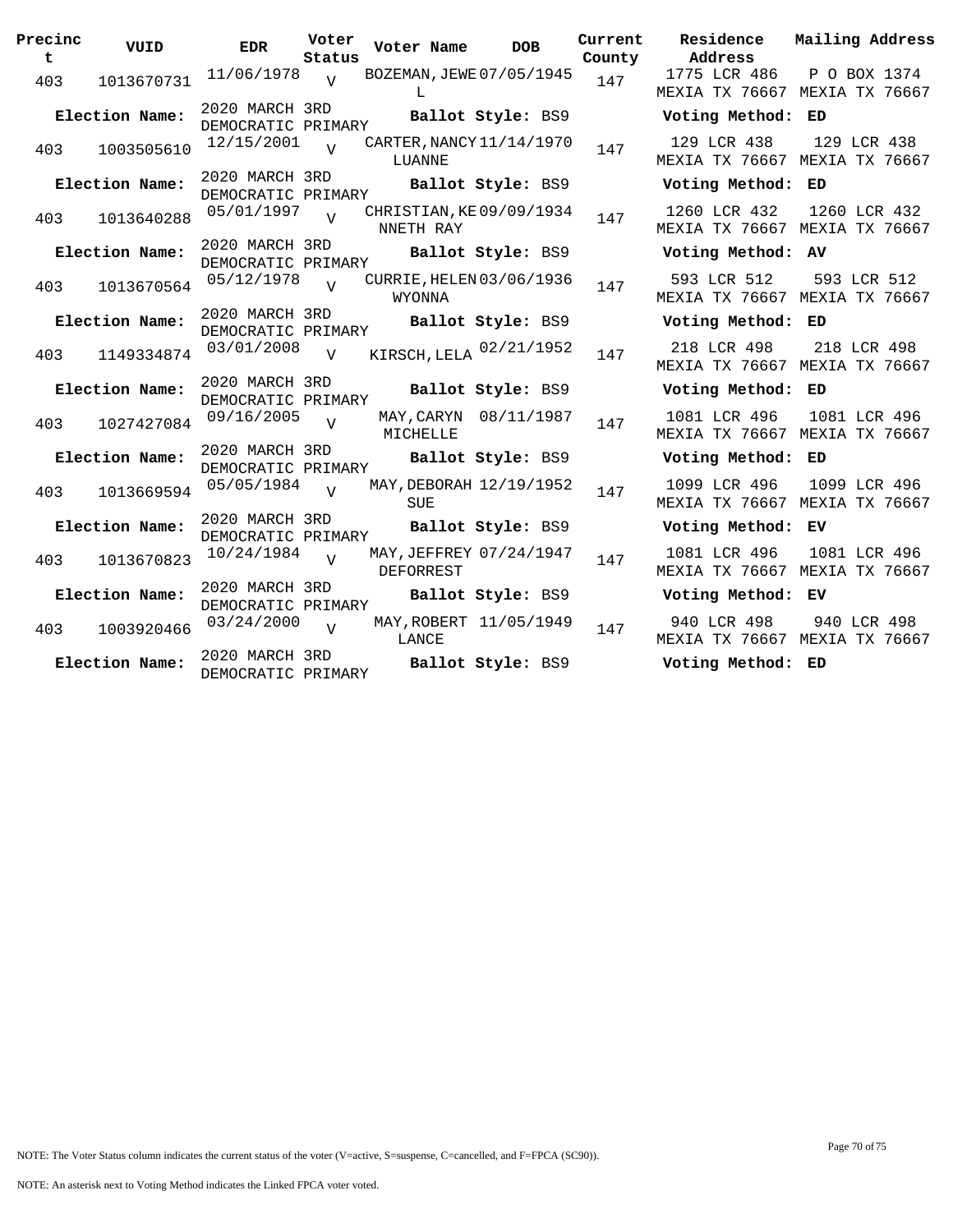| Precinc<br>t | VUID           | <b>EDR</b>                           | Voter<br>Status | Voter Name                            | <b>DOB</b>        | Current<br>County | Residence<br>Address                   | Mail            |
|--------------|----------------|--------------------------------------|-----------------|---------------------------------------|-------------------|-------------------|----------------------------------------|-----------------|
| 404          | 1013691958     | 02/17/1991                           | $\overline{V}$  | BLACK, LARRY 06/19/1948<br><b>DON</b> |                   | 147               | 624 LCR 450<br>MEXIA TX 76667 MEX      | 62              |
|              | Election Name: | 2020 MARCH 3RD<br>DEMOCRATIC PRIMARY |                 |                                       | Ballot Style: BS9 |                   | Voting Method:                         | ED              |
| 404          | 1013643180     | 11/02/1996                           | $\overline{U}$  | BLACK, LINDA 01/29/1946<br>JO         |                   | 147               | 624 LCR 450<br>MEXIA TX 76667          | 62<br>MEX       |
|              | Election Name: | 2020 MARCH 3RD<br>DEMOCRATIC PRIMARY |                 |                                       | Ballot Style: BS9 |                   | Voting Method:                         | ED              |
| 404          | 1003915497     | 12/03/2000                           | $\overline{Y}$  | BROOKS, EMMA 05/11/1955<br>LIVINGSTON |                   | 147               | 112 LCR 451<br>MEXIA TX 76667 MEX      | 11              |
|              | Election Name: | 2020 MARCH 3RD<br>DEMOCRATIC PRIMARY |                 |                                       | Ballot Style: BS9 |                   | Voting Method:                         | ED              |
| 404          | 2124995938     | 06/12/2016                           |                 | BROOKS, JERRY 04/18/1964<br>GLENN     |                   | 147               | 970 LCR 454<br>GROESBECK TX<br>76642   | 97<br>GR        |
|              | Election Name: | 2020 MARCH 3RD<br>DEMOCRATIC PRIMARY |                 |                                       | Ballot Style: BS9 |                   | Voting Method:                         | ED              |
| 404          | 1013650431     | 04/26/1996                           | $\overline{U}$  | CARTER, SANDR 12/01/1946<br>A JEAN    |                   | 147               | 560 LCR 437<br>MEXIA TX 76667          |                 |
|              | Election Name: | 2020 MARCH 3RD<br>DEMOCRATIC PRIMARY |                 |                                       | Ballot Style: BS9 |                   | Voting Method:                         | ED              |
| 404          | 1017624792     | 01/16/2016                           | $\overline{v}$  | CHALK, JAMES 07/08/1958<br>RICHARD    |                   | 147               | 1421 LCR 450<br>GROESBECK TX<br>76642  | 14<br><b>GR</b> |
|              | Election Name: | 2020 MARCH 3RD<br>DEMOCRATIC PRIMARY |                 |                                       | Ballot Style: BS9 |                   | Voting Method:                         | ED              |
| 404          | 1044832638     | 12/06/2018                           | $\overline{U}$  | HAYES, JOHNNY 01/24/1946<br>JOE       |                   | 147               | 141 PR 5488<br>MEXIA TX 76667          |                 |
|              | Election Name: | 2020 MARCH 3RD<br>DEMOCRATIC PRIMARY |                 |                                       | Ballot Style: BS9 |                   | Voting Method:                         | ED              |
| 404          | 1044832640     | 12/06/2018                           | $\overline{U}$  | HAYES, PENNY 03/24/1949<br>SCHROEDEL  |                   | 147               | 141 PR 5488<br>MEXIA TX 76667          |                 |
|              | Election Name: | 2020 MARCH 3RD<br>DEMOCRATIC PRIMARY |                 |                                       | Ballot Style: BS9 |                   | Voting Method:                         | ED              |
| 404          | 1013660535     | 03/19/1992                           | $\overline{U}$  | HUDGINS, CYNT 10/13/1961<br>HIA MARIE |                   | 147               | 253 LCR 432<br>MEXIA TX 76667-<br>4719 | GR              |
|              | Election Name: | 2020 MARCH 3RD<br>DEMOCRATIC PRIMARY |                 |                                       | Ballot Style: BS9 |                   | Voting Method:                         | ED              |
| 404          | 1013660526     | 03/19/1992                           | $\overline{V}$  | HUDGINS, WELD 05/27/1939<br>ON GENE   |                   | 147               | 253 LCR 432<br>MEXIA TX 76667          | GR.             |
|              | Election Name: | 2020 MARCH 3RD<br>DEMOCRATIC PRIMARY |                 |                                       | Ballot Style: BS9 |                   | Voting Method:                         | ED              |
| 404          | 1013664431     | 03/01/1978                           | $\overline{V}$  | LOCKHART, GLO 09/17/1955<br>RIA F     |                   | 147               | 5928 FM 39 N<br>MEXIA TX 76667 MEX     | 59              |
|              | Election Name: | 2020 MARCH 3RD<br>DEMOCRATIC PRIMARY |                 |                                       | Ballot Style: BS9 |                   | Voting Method:                         | EV              |
| 404          | 1013664258     | 03/10/1984                           | $\overline{U}$  | LOCKHART, JOE 10/28/1952<br>LEWIS     |                   | 147               | 5928 FM 39 N<br>MEXIA TX 76667 MEX     | 59              |
|              | Election Name: | 2020 MARCH 3RD<br>DEMOCRATIC PRIMARY |                 |                                       | Ballot Style: BS9 |                   | Voting Method: EV                      |                 |
| 404          | 2134049195     | 11/27/2016                           | $\overline{V}$  | MCKEAND<br>JR, JAMES                  | 12/15/1994        | 147               | 6565 FM 39 N<br>MEXIA TX 76667         |                 |
|              | Election Name: | 2020 MARCH 3RD<br>DEMOCRATIC PRIMARY |                 |                                       | Ballot Style: BS9 |                   | Voting Method:                         | ED              |
| 404          | 1188091164     | 09/08/2012                           | $\overline{V}$  | MIKOLAJCHAK, 10/13/1946<br>MARION M   |                   | 147               | 142 LCR 452<br>GROESBECK TX<br>76642   | 1<br>GR         |
|              | Election Name: | 2020 MARCH 3RD<br>DEMOCRATIC PRIMARY |                 |                                       | Ballot Style: BS9 |                   | Voting Method: ED                      |                 |

**Voter Name DOB Residence Address Current Mailing Address**  $\frac{1}{2}$ 624 LCR 450 MEXIA TX 76667 MEXIA TX 76667 624 LCR 450 **Election Name: Ballot Style:** BS9 **Voting Method: ED** 624 LCR 450 MEXIA TX 76667 MEXIA TX 76667 624 LCR 450 **Election Name: Ballot Style:** BS9 **Voting Method: ED** 112 LCR 451 MEXIA TX 76667 MEXIA TX 76667 112 LCR 451 **Election Name: Ballot Style:** BS9 **Voting Method: ED** 970 LCR 454 GROESBECK TX 76642 970 LCR 454 GROESBECK TX 76642 **Election Name: Ballot Style:** BS9 **Voting Method: ED** 560 LCR 437 MEXIA TX 76667 **Election Name: Ballot Style:** BS9 **Voting Method: ED** 1421 LCR 450 GROESBECK TX 76642 1421 LCR 450 GROESBECK TX 76642 **Election Name: Ballot Style:** BS9 **Voting Method: ED** 141 PR 5488 MEXIA TX 76667 **Election Name: Ballot Style:** BS9 **Voting Method: ED** 141 PR 5488 MEXIA TX 76667 **Election Name: Ballot Style:** BS9 **Voting Method: ED** 253 LCR 432 MEXIA TX 76667- GROESBECK TX 4719 PO BOX 3 76642 **Election Name: Ballot Style:** BS9 **Voting Method: ED** 253 LCR 432 MEXIA TX 76667 GROESBECK TX PO BOX 3 76642 **Election Name: Ballot Style:** BS9 **Voting Method: ED** 5928 FM 39 N MEXIA TX 76667 MEXIA TX 76667 5928 FM 39 N **Election Name: Ballot Style:** BS9 **Voting Method: EV** 5928 FM 39 N MEXIA TX 76667 MEXIA TX 76667 5928 FM 39 N **Election Name: Ballot Style:** BS9 **Voting Method: EV** 6565 FM 39 N MEXIA TX 76667 **Election Name: Ballot Style:** BS9 **Voting Method: ED** 142 LCR 452 GROESBECK TX 142 CR 452 GROESBECK TX

NOTE: The Voter Status column indicates the current status of the voter (V=active, S=suspense, C=cancelled, and F=FPCA (SC90)).

76642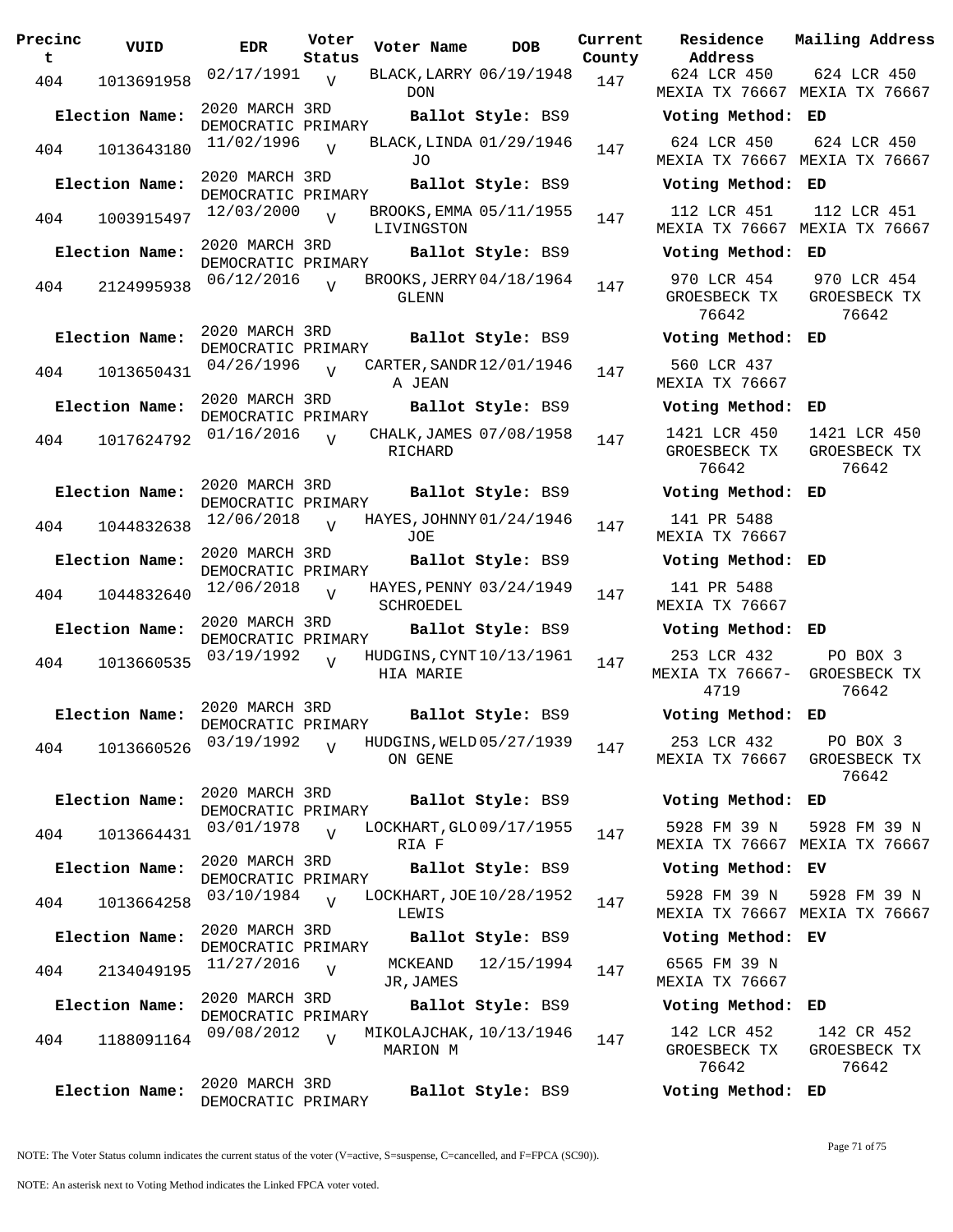| Precinc<br>t | VUID           | <b>EDR</b>                           | Voter<br>Status | Voter Name                                  | <b>DOB</b>        | Current<br>County | Residence<br>Address                  | Mailing Address                                |
|--------------|----------------|--------------------------------------|-----------------|---------------------------------------------|-------------------|-------------------|---------------------------------------|------------------------------------------------|
| 404          | 1126935007     | 09/08/2012                           | $\overline{U}$  | MIKOLAJCHAK, 05/17/1946<br>MAXINE           |                   | 147               | 142 LCR 452<br>GROESBECK TX<br>76642  | 142 CR 452<br>GROESBECK TX<br>76642            |
|              | Election Name: | 2020 MARCH 3RD<br>DEMOCRATIC PRIMARY |                 |                                             | Ballot Style: BS9 |                   | Voting Method:                        | ED                                             |
| 404          | 1054361040     | 08/08/2008                           | $\overline{V}$  | REYNOLDS<br>II, CECIL                       | 03/03/1954        | 147               | 1951 LCR 456<br>GROESBECK TX<br>76642 | 1951 LCR 456<br>GROESBECK TX<br>76642          |
|              | Election Name: | 2020 MARCH 3RD<br>DEMOCRATIC PRIMARY |                 |                                             | Ballot Style: BS9 |                   | Voting Method:                        | ED                                             |
| 404          | 1054361038     | 08/07/2008                           | $\overline{U}$  | REYNOLDS, EVA 10/14/1955<br><b>ROSELEEN</b> |                   | 147               | 1951 LCR 456<br>GROESBECK TX<br>76642 | 1951 LCR 456<br>GROESBECK TX<br>76642          |
|              | Election Name: | 2020 MARCH 3RD<br>DEMOCRATIC PRIMARY |                 |                                             | Ballot Style: BS9 |                   | Voting Method:                        | ED                                             |
| 404          | 1013637725     | 10/02/1997                           | $\overline{v}$  | WALDRUM, ANN 11/19/1946                     |                   | 147               | 6162 FM 39 N<br>MEXIA TX 76667        | 6162 FM 39 N<br>TX 76667<br>MEXIA              |
|              | Election Name: | 2020 MARCH 3RD<br>DEMOCRATIC PRIMARY |                 |                                             | Ballot Style: BS9 |                   | Voting Method:                        | ED                                             |
| 404          | 1013649653     | 06/06/1996                           | $\overline{U}$  | WILEY<br>JR, JAMES                          | 06/08/1966        | 147               | 131 PR 5488<br>MEXIA TX 76667         | $\mathbf{P}$<br>O BOX 293<br>MEXIA<br>TX 76667 |
|              | Election Name: | 2020 MARCH 3RD<br>DEMOCRATIC PRIMARY |                 |                                             | Ballot Style: BS9 |                   | Voting Method:                        | ΕV                                             |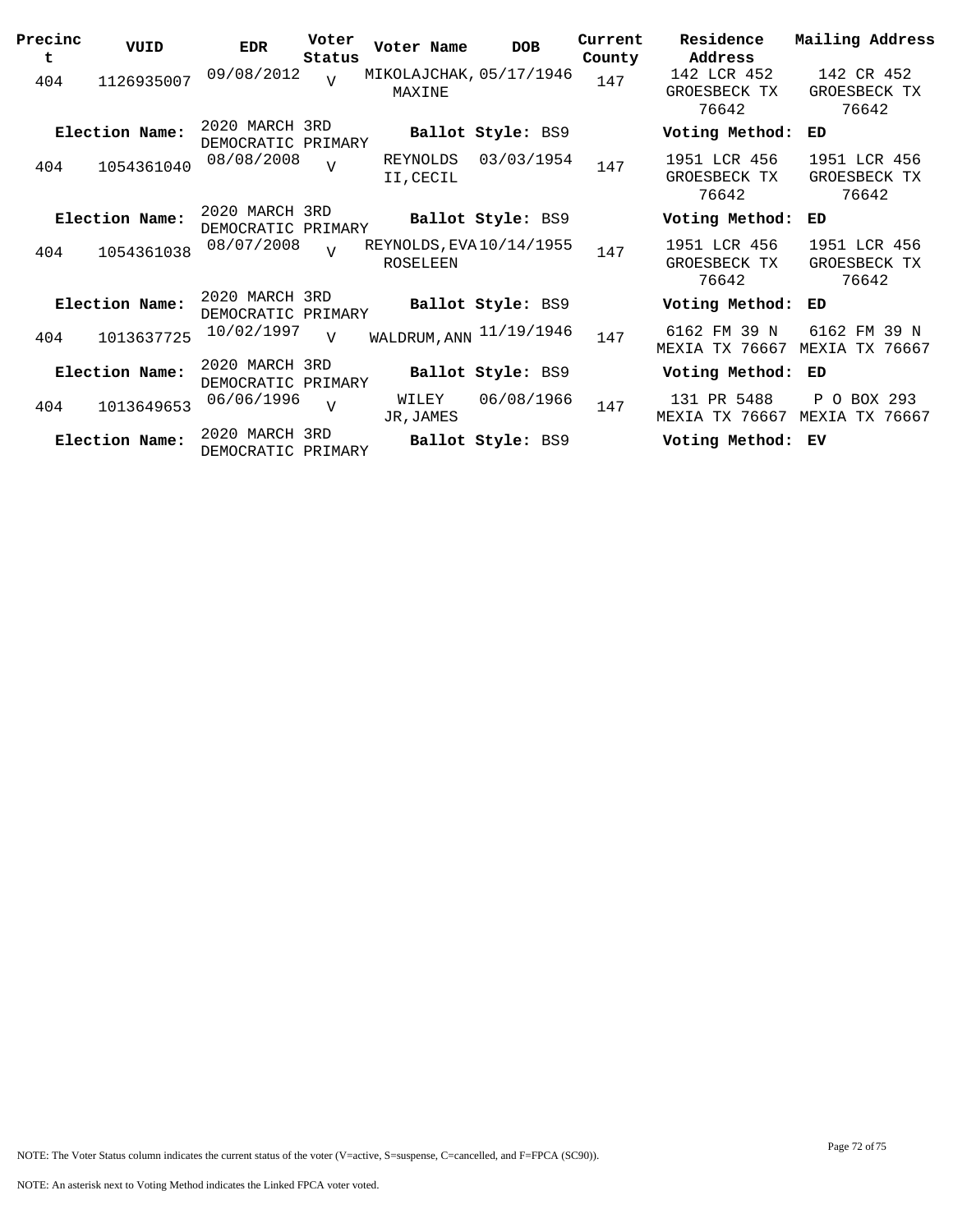| Precinc<br>t. | VUID           | <b>EDR</b>                             | Voter<br>Status | Voter Name                                         | <b>DOB</b>        | Current<br>County | Residence<br>Address                  |
|---------------|----------------|----------------------------------------|-----------------|----------------------------------------------------|-------------------|-------------------|---------------------------------------|
| 405           | 1013651610     | $04/19/1985$ v                         |                 | BLACK, WRETHA 11/28/1942<br>CHARLENE               |                   | 147               | 267 LCR 447<br>GROESBECK TI<br>76642  |
|               | Election Name: | 2020 MARCH 3RD<br>DEMOCRATIC PRIMARY   |                 |                                                    | Ballot Style: BS9 |                   | Voting Metho                          |
| 405           | 1013651371     | 03/04/1992                             | $\overline{V}$  | BOND, MARY F 09/08/1937                            |                   | 147               | 344 LCR 429<br>MEXIA TX 7666          |
|               | Election Name: | 2020 MARCH 3RD<br>DEMOCRATIC PRIMARY   |                 |                                                    | Ballot Style: BS9 |                   | Voting Metho                          |
| 405           | 1032598257     | 10/09/2010                             | $\overline{V}$  | CALLIES, GEOR 06/30/1944<br>GIA SUE                |                   | 147               | 2838 FM 39 I<br>MEXIA TX 7666<br>5011 |
|               | Election Name: | 2020 MARCH 3RD<br>DEMOCRATIC PRIMARY   |                 |                                                    | Ballot Style: BS9 |                   | Voting Metho                          |
| 405           | 1089598988     | 05/24/2016                             | $\overline{V}$  | CANTERBURY, J10/27/1954<br>ANELLE MARIE            |                   | 147               | 154 PR 5426<br><b>MEXIA TX 7666</b>   |
|               | Election Name: | 2020 MARCH 3RD<br>DEMOCRATIC PRIMARY   |                 |                                                    | Ballot Style: BS9 |                   | Voting Metho                          |
|               | 405 1089598990 | 09/10/2015                             | $\overline{v}$  | CANTERBURY, L03/14/1955<br><b>OUIS</b><br>THEODORE |                   | 147               | 154 PR 5426<br><b>MEXIA TX 7666</b>   |
|               | Election Name: | 2020 MARCH 3RD<br>DEMOCRATIC PRIMARY   |                 |                                                    | Ballot Style: BS9 |                   | Voting Metho                          |
|               | 405 2147830920 | $09/05/2018$ V                         |                 | CERCHIARA, MI 03/23/1974<br>CHAEL<br>RICHARD       |                   | 147               | 201 PR 5426<br><b>MEXIA TX 7666</b>   |
|               | Election Name: | 2020 MARCH 3RD<br>DEMOCRATIC PRIMARY   |                 |                                                    | Ballot Style: BS9 |                   | Voting Metho                          |
| 405           | 2147830833     | 09/05/2018                             | $\overline{U}$  | CERCHIARA, RO08/07/1976<br>SEMARY HELEN            |                   | 147               | 201 PR 5426<br>MEXIA TX 7666          |
|               | Election Name: | 2020 MARCH 3RD<br>DEMOCRATIC PRIMARY   |                 |                                                    |                   |                   | Ballot Style: BS9 Voting Metho        |
| 405           | 2119983793     | 02/25/2016                             | $\overline{V}$  | COLVIN, LARRY 04/17/1946<br>EDWARD                 |                   | 147               | 532 PR 5426<br><b>MEXIA TX 7666</b>   |
|               | Election Name: | 2020 MARCH 3RD<br>DEMOCRATIC PRIMARY   |                 |                                                    |                   |                   | Ballot Style: BS9 Voting Metho        |
|               |                | 405 2119983755 02/25/2016 <sub>V</sub> |                 | COLVIN, MARY $12/16/1944$ 147<br>ANN               |                   |                   | 532 PR 5426<br>MEXIA TX 7666          |
|               | Election Name: | 2020 MARCH 3RD<br>DEMOCRATIC PRIMARY   |                 |                                                    | Ballot Style: BS9 |                   | Voting Metho                          |
| 405           | 1116717358     | $07/11/2013$ V                         |                 | COPELAND, THE 02/06/1958<br>RESA GOSNELL           |                   | 147               | 123 LCR 450<br>MEXIA TX 7666          |
|               | Election Name: | 2020 MARCH 3RD<br>DEMOCRATIC PRIMARY   |                 |                                                    | Ballot Style: BS9 |                   | Voting Metho                          |
| 405           | 1185226801     | 05/29/2012                             | $\overline{z}$  | MCENTYRE, JOA 08/11/1945<br>N PAULEEN              |                   | 147               | 147 PR 5001<br>GROESBECK T<br>76642   |
|               | Election Name: | 2020 MARCH 3RD<br>DEMOCRATIC PRIMARY   |                 |                                                    | Ballot Style: BS9 |                   | Voting Metho                          |
| 405           | 2139624113     | 10/08/2017                             | $\overline{U}$  | TAYLOR, JERRY 07/24/1942<br><b>LYNN</b>            |                   | 147               | 252 LCR 421<br>GROESBECK T<br>76642   |
|               | Election Name: | 2020 MARCH 3RD<br>DEMOCRATIC PRIMARY   |                 |                                                    | Ballot Style: BS9 |                   | Voting Metho                          |

76642 76642 **Election Name: Ballot Style:** BS9 **Voting Method: ED** MEXIA TX 76667 MEXIA TX 76667 344 LCR 429 **Election Name: Ballot Style:** BS9 **Voting Method: AV** 2838 FM 39 N MEXIA TX 76667- MEXIA TX 76667 5011 2838 FM 39N **Election Name: Ballot Style:** BS9 **Voting Method: AV** 154 PR 5426 MEXIA TX 76667 **Election Name: Ballot Style:** BS9 **Voting Method: EV** 154 PR 5426 MEXIA TX 76667 MEXIA TX 76667 PO BOX 53 **Election Name: Ballot Style:** BS9 **Voting Method: ED** 201 PR 5426 MEXIA TX 76667 **Election Name: Ballot Style:** BS9 **Voting Method: ED** 201 PR 5426 MEXIA TX 76667

267 LCR 447 GROESBECK TX

**Current Mailing Address**

267 LCR 447 GROESBECK TX

**Election Name: Ballot Style:** BS9 **Voting Method: EV** 532 PR 5426 MEXIA TX 76667 MEXIA TX 76667 PO BOX 67

**Election Name: Ballot Style:** BS9 **Voting Method: EV**

532 PR 5426 MEXIA TX 76667 MEXIA TX 76667 PO BOX 67

#### **Election Name: Ballot Style:** BS9 **Voting Method: EV**

123 LCR 450 MEXIA TX 76667 MEXIA TX 76667 123 CR 450

**Election Name: Ballot Style:** BS9 **Voting Method: EV**

147 PR 5001 GROESBECK TX 76642 PO BOX 162 GROESBECK TX 76642

#### **Election Name: Ballot Style:** BS9 **Voting Method: EV**

252 LCR 421 GROESBECK TX 76642

**Election Name: Ballot Style:** BS9 **Voting Method: ED**

NOTE: The Voter Status column indicates the current status of the voter (V=active, S=suspense, C=cancelled, and F=FPCA (SC90)).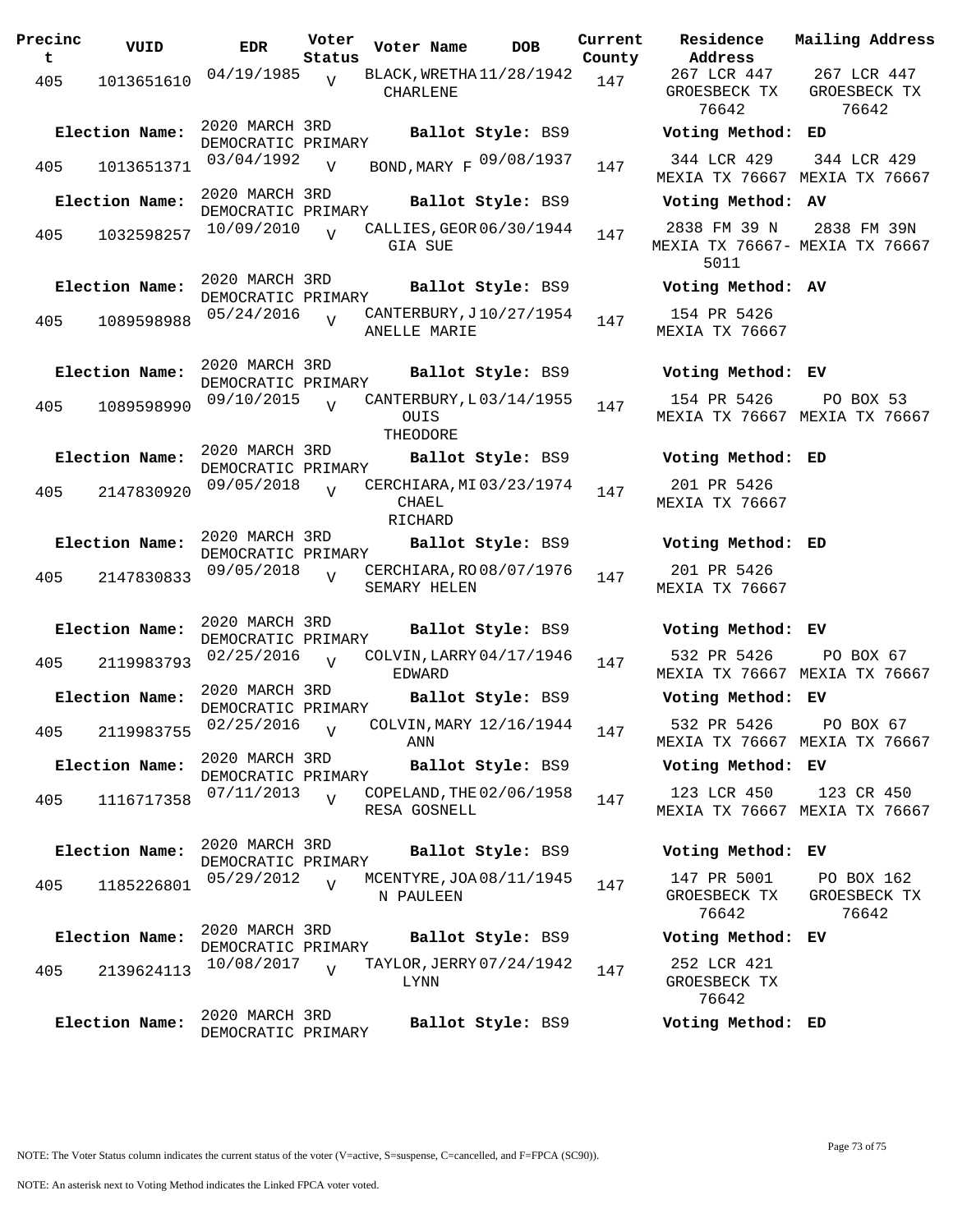| Precinc<br>t | VUID           | <b>EDR</b>                           | Voter<br>Status | Voter Name                                   | <b>DOB</b>        | Current<br>County | Residence<br>Address                          |
|--------------|----------------|--------------------------------------|-----------------|----------------------------------------------|-------------------|-------------------|-----------------------------------------------|
| 406          | 1013651112     | 01/09/1994                           | $\overline{V}$  | BOZEMAN, DELM 11/09/1932<br>ER EDWIN         |                   | 147               | 3109 LCR 80<br>GROESBECK T<br>76642-2856      |
|              | Election Name: | 2020 MARCH 3RD<br>DEMOCRATIC PRIMARY |                 |                                              | Ballot Style: BS9 |                   | Voting Meth                                   |
| 406          | 1013651108     | 01/12/1994                           | $\overline{U}$  | BOZEMAN, JANE 06/09/1943<br>SPAIN            |                   | 147               | 3109 LCR 80<br>GROESBECK T<br>76642-2856      |
|              | Election Name: | 2020 MARCH 3RD<br>DEMOCRATIC PRIMARY |                 |                                              | Ballot Style: BS9 |                   | Voting Meth                                   |
| 406          | 1013674239     | 02/24/1978                           | $\overline{V}$  | HAWKINS, NILE 08/15/1944<br>STANLEY          |                   | 147               | 303 LCR 824<br>GROESBECK T<br>76642           |
|              | Election Name: | 2020 MARCH 3RD<br>DEMOCRATIC PRIMARY |                 |                                              | Ballot Style: BS9 |                   | Voting Meth                                   |
| 406          | 1078628718     | 10/19/2017                           | $\overline{V}$  | HOWE, DONALD 10/08/1938<br><b>BURSON</b>     |                   | 147               | 1662 LCR 80<br>LOT 97<br>GROESBECK T<br>76642 |
|              | Election Name: | 2020 MARCH 3RD<br>DEMOCRATIC PRIMARY |                 |                                              | Ballot Style: BS9 |                   | Voting Meth                                   |
| 406          | 1147997265     | 11/11/2009                           | $\overline{V}$  | MARSH, DERWOO 03/14/1936<br>D RAY            |                   | 147               | 2799 LCR 80<br>GROESBECK T<br>76642           |
|              | Election Name: | 2020 MARCH 3RD<br>DEMOCRATIC PRIMARY |                 |                                              | Ballot Style: BS9 |                   | Voting Meth                                   |
| 406          | 1013675668     | 03/23/1982                           | $\overline{V}$  | MERRYMAN, DOL 08/21/1930<br>LY LOU           |                   | 147               | 4258 HWY 164<br>GROESBECK T<br>76642          |
|              | Election Name: | 2020 MARCH 3RD<br>DEMOCRATIC PRIMARY |                 |                                              | Ballot Style: BS9 |                   | Voting Meth                                   |
| 406          | 1138700458     | 01/12/2007                           | $\overline{U}$  | MORRISON, BAR 09/01/1950<br>BARA<br>RUTLEDGE |                   | 147               | 797 LCR 80<br>GROESBECK T<br>76642            |
|              | Election Name: | 2020 MARCH 3RD<br>DEMOCRATIC PRIMARY |                 |                                              | Ballot Style: BS9 |                   | Voting Meth                                   |
| 406          | 1153068704     | 06/05/2008                           | $\overline{V}$  | SIMS-<br>MARSH, BETTY                        | 12/19/1942        | 147               | 2799 LCR 80<br>GROESBECK T<br>76642           |
|              | Election Name: | 2020 MARCH 3RD<br>DEMOCRATIC PRIMARY |                 |                                              | Ballot Style: BS9 |                   | Voting Meth                                   |
| 406          | 1027427362     | 08/27/2014                           | $\overline{V}$  | SMITH, SANDRA 06/25/1940<br>SALMON           |                   | 147               | 1292 LCR 80<br>GROESBECK T<br>76642-2272      |
|              | Election Name: | 2020 MARCH 3RD<br>DEMOCRATIC PRIMARY |                 |                                              | Ballot Style: BS9 |                   | Voting Meth                                   |
| 406          | 1167616561     | 11/25/2009                           | $\overline{V}$  | TAYLOR, JUDIT 07/18/1942<br>H ELLEN          |                   | 147               | 2799 LCR 80<br>GROESBECK T<br>76642           |
|              | Election Name: | 2020 MARCH 3RD<br>DEMOCRATIC PRIMARY |                 |                                              | Ballot Style: BS9 |                   | Voting Meth                                   |

**Address** 3109 LCR 800 ROESBECK TX 76642-2856 POB 706 GROESBECK TX 76642 **Election Name: Ballot Style:** BS9 **Voting Method: AV** 3109 LCR 800 ROESBECK TX 76642-2856 POB 706 GROESBECK TX 76642 **Election Name: Ballot Style:** BS9 **Voting Method: AV** 03 LCR 824 ROESBECK TX 76642 303 LCR 824 GROESBECK TX 76642 **Election Name: Ballot Style:** BS9 **Voting Method: ED** 1662 LCR 800 LOT 97 ROESBECK TX 76642 PO BOX 865 GROESBECK TX 76642 **Election Name: Ballot Style:** BS9 **Voting Method: AV** 2799 LCR 800 ROESBECK TX 76642 2799 LCR 800 GROESBECK TX 76642 **Election Name: Ballot Style:** BS9 **Voting Method: ED** 4258 HWY 164 E 4258 HWY 164E ROESBECK TX 76642 GROESBECK TX 76642 **Election Name: Ballot Style:** BS9 **Voting Method: ED** 97 LCR 800 ROESBECK TX 76642 797 LCR 800 GROESBECK TX 76642 **Election Name: Ballot Style:** BS9 **Voting Method: AV** 2799 LCR 800 ROESBECK TX 76642 2799 LCR 800 GROESBECK TX 76642 **Election Name: Ballot Style:** BS9 **Voting Method: EV** 1292 LCR 800 ROESBECK TX 76642-2272 1292 B LCR 800 GROESBECK TX 76642 **Election Name: Ballot Style:** BS9 **Voting Method: ED** 2799 LCR 800 ROESBECK TX 76642 2799 LCR 800 GROESBECK TX 76642

**Current Mailing Address**

### **Election Name: Ballot Style:** BS9 **Voting Method: EV**